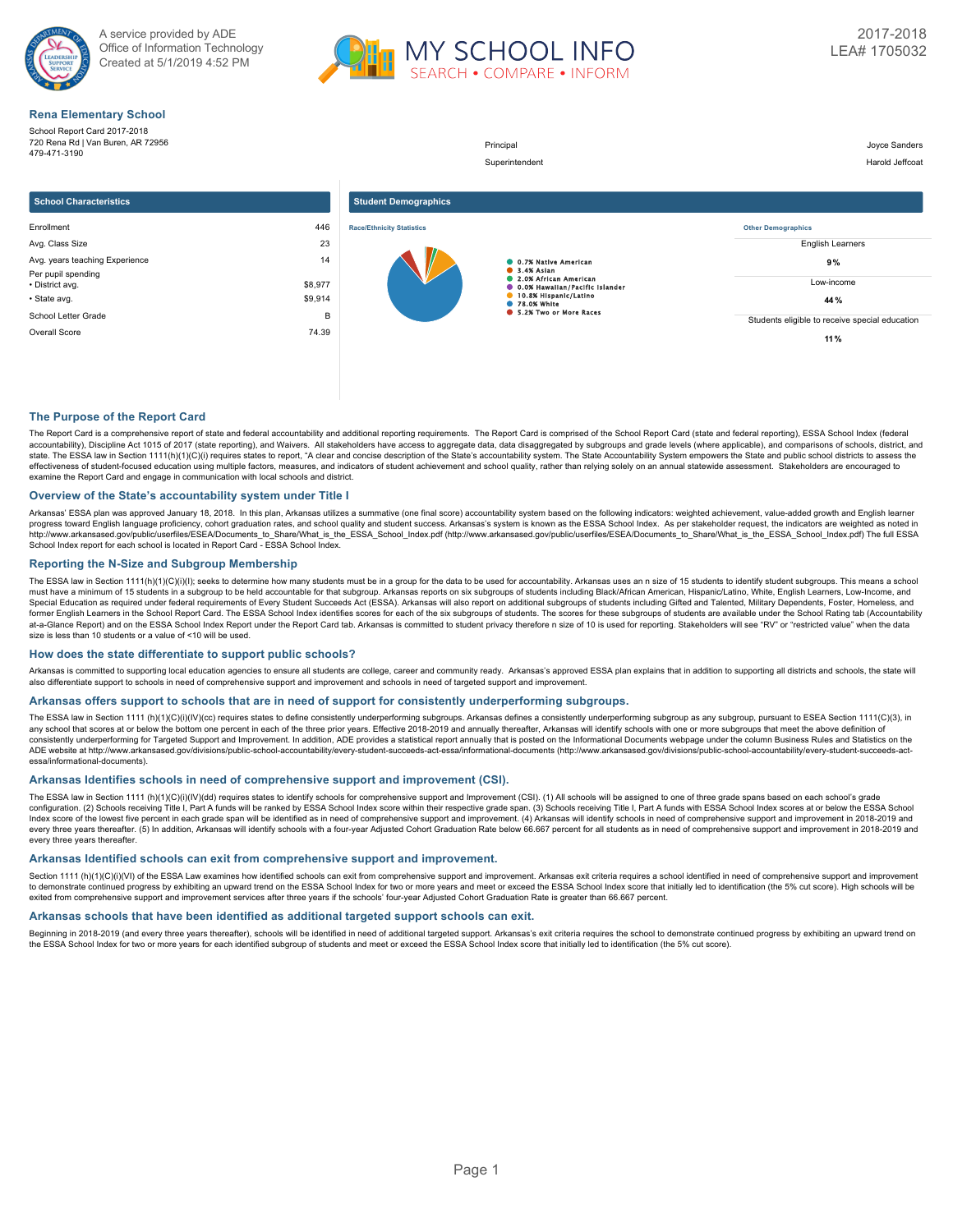



|                                                                                                              |                          |                       |                          |                          | 2017-2018 |                       |                                          |                                    |
|--------------------------------------------------------------------------------------------------------------|--------------------------|-----------------------|--------------------------|--------------------------|-----------|-----------------------|------------------------------------------|------------------------------------|
|                                                                                                              | % Tested                 | In Need<br>of Support | Close                    | Ready                    | Exceeding | Ready or<br>Exceeding | District<br>Avg<br>Ready or<br>Exceeding | State Avg<br>Ready or<br>Exceeding |
| <b>3rd Grade Literacy</b>                                                                                    |                          |                       |                          |                          |           |                       |                                          |                                    |
| All Students Percentage of Students                                                                          | 100.00                   | 42.67                 | 16.00                    | 21.33                    | 20.00     | 41.33                 | 38.96                                    | 41.54                              |
| All Students Number of Students                                                                              |                          | 32                    | 12                       | 16                       | 15        | 31                    |                                          |                                    |
| African American                                                                                             | 100.00                   | 0.00                  | 0.00                     | 100.00                   | 0.00      | 100.00                | 35.29                                    | 24.18                              |
| Hispanic                                                                                                     | 100.00                   | 55.56                 | 22.22                    | 11.11                    | 11.11     | 22.22                 | 28.89                                    | 35.12                              |
| Caucasian                                                                                                    | 100.00                   | 42.62                 | 16.39                    | 21.31                    | 19.67     | 40.98                 | 41.16                                    | 48.56                              |
| Economically Disadvantaged                                                                                   | 100.00                   | 57.50                 | 10.00                    | 20.00                    | 12.50     | 32.50                 | 34.47                                    | 33.15                              |
| Non-Economically Disadvantaged                                                                               | 100.00                   | 25.71                 | 22.86                    | 22.86                    | 28.57     | 51.43                 | 48.10                                    | 58.99                              |
| Students with Disabilities                                                                                   | 100.00                   | 77.78                 | 11.11                    | 11.11                    | 0.00      | 11.11                 | 22.22                                    | 15.27                              |
| Students without Disabilities                                                                                | 100.00                   | 37.88                 | 16.67                    | 22.73                    | 22.73     | 45.45                 | 42.36                                    | 45.88                              |
| Students with the most significant cognitive disabilities who take an alternate assessment: Number (Percent) |                          |                       |                          |                          |           |                       |                                          | $0(0.00\%)$                        |
| Current English Learners (EL)                                                                                | 100.00                   | 40.00                 | 20.00                    | 20.00                    | 20.00     | 40.00                 | 29.23                                    | 34.18                              |
| Non-English Learners (includes Former EL Monitored 1-4 years)                                                | 100.00                   | 43.08                 | 15.38                    | 21.54                    | 20.00     | 41.54                 | 40.48                                    | 42.57                              |
| Former English Learner (Monitored 1-4 years)                                                                 | $\hspace{0.05cm} \ldots$ | $---$                 | $\cdots$                 | $---$                    | $\cdots$  | ---                   | $---$                                    | ---                                |
| Recently Arrived English Learners (RAEL) Excluded from Accountability Indicators: Number (Percent)           |                          |                       |                          |                          |           |                       |                                          | $1(1.39\%)$                        |
| Homeless                                                                                                     | $\hspace{0.05cm} \ldots$ | $---$                 | $\overline{\phantom{a}}$ | $---$                    | $---$     | $---$                 | 0.00                                     | $---$                              |
| Children in Foster Care                                                                                      | 100.00                   | 100.00                | 0.00                     | 0.00                     | 0.00      | 0.00                  | 0.00                                     | 26.13                              |
| Children with Parent on Active Military Duty                                                                 | 100.00                   | 0.00                  | 0.00                     | 50.00                    | 50.00     | 100.00                | 80.00                                    | 52.17                              |
| Gifted and Talented                                                                                          | 100.00                   | 0.00                  | 33.33                    | 33.33                    | 33.33     | 66.67                 | 84.62                                    | 87.87                              |
| <b>Female Students</b>                                                                                       | 100.00                   | 40.00                 | 14.29                    | 28.57                    | 17.14     | 45.71                 | 43.64                                    | 46.86                              |
| Male Students                                                                                                | 100.00                   | 45.00                 | 17.50                    | 15.00                    | 22.50     | 37.50                 | 34.43                                    | 36.57                              |
| Migrant                                                                                                      | $\hspace{0.05cm} \ldots$ | $\cdots$              | $\cdots$                 | $\hspace{0.05cm} \ldots$ | $\cdots$  | $\cdots$              | 0.00                                     | $---$                              |
|                                                                                                              |                          |                       |                          |                          |           |                       |                                          |                                    |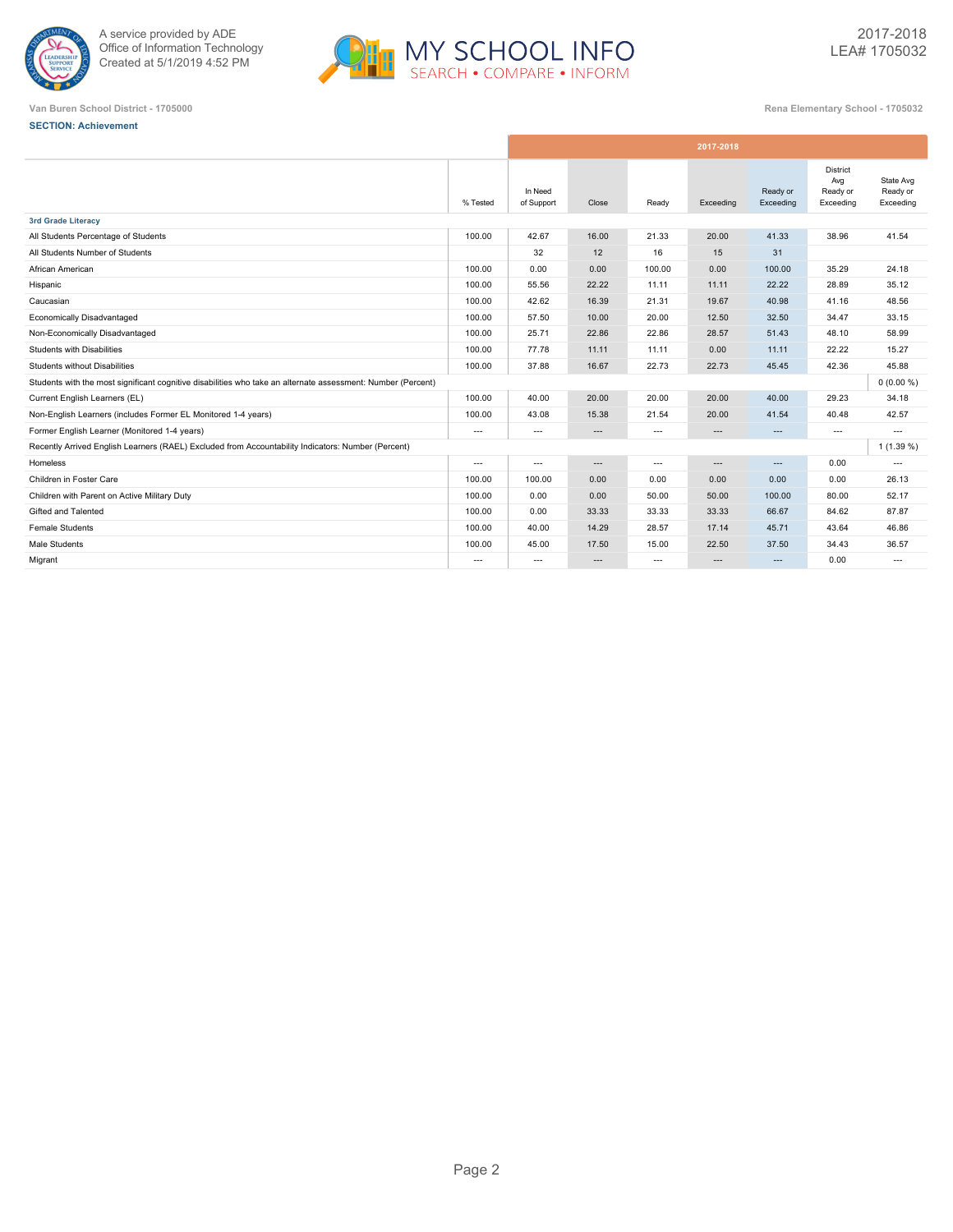



| District<br>Avg<br>State Avg<br>In Need<br>Ready or<br>Ready or<br>Ready or<br>% Tested<br>of Support<br>Close<br>Ready<br>Exceeding<br>Exceeding<br>Exceeding<br>Exceeding<br><b>3rd Grade Mathematics</b><br>10.67<br>24.00<br>37.33<br>28.00<br>65.33<br>55.95<br>59.28<br>All Students Percentage of Students<br>100.00<br>28<br>All Students Number of Students<br>N <sub>10</sub><br>18<br>21<br>49<br>100.00<br>0.00<br>0.00<br>0.00<br>100.00<br>47.06<br>40.85<br>African American<br>100.00<br>53.75<br>100.00<br>22.22<br>33.33<br>22.22<br>22.22<br>44.44<br>48.89<br>Hispanic<br>Caucasian<br>100.00<br>9.84<br>24.59<br>37.70<br>27.87<br>65.57<br>57.27<br>66.72<br>Economically Disadvantaged<br>12.50<br>49.53<br>51.51<br>100.00<br>35.00<br>25.00<br>27.50<br>52.50<br>Non-Economically Disadvantaged<br>100.00<br>8.57<br>11.43<br>28.57<br>80.00<br>68.99<br>51.43<br>75.45<br>Students with Disabilities<br>100.00<br>33.33<br>44.44<br>22.22<br>0.00<br>22.22<br>28.40<br>24.30<br>39.39<br>65.07<br>Students without Disabilities<br>100.00<br>7.58<br>21.21<br>31.82<br>71.21<br>61.56<br>$0(0.00\%)$<br>Students with the most significant cognitive disabilities who take an alternate assessment: Number (Percent)<br>20.00<br>30.00<br>20.00<br>50.00<br>Current English Learners (EL)<br>100.00<br>30.00<br>46.15<br>52.00<br>Non-English Learners (includes Former EL Monitored 1-4 years)<br>100.00<br>9.23<br>23.08<br>40.00<br>27.69<br>67.69<br>57.49<br>60.30<br>Former English Learner (Monitored 1-4 years)<br>$\overline{a}$<br>$\overline{\phantom{a}}$<br>$---$<br>$\qquad \qquad -$<br>$---$<br>$\cdots$<br>$\cdots$<br>$\cdots$<br>Recently Arrived English Learners (RAEL) Excluded from Accountability Indicators: Number (Percent)<br>$1(1.39\%)$<br>0.00<br>Homeless<br>---<br>$\overline{\phantom{a}}$<br>$---$<br>---<br>---<br>$\cdots$<br>$---$<br>Children in Foster Care<br>0.00<br>50.00<br>100.00<br>100.00<br>0.00<br>0.00<br>0.00<br>45.23<br>Children with Parent on Active Military Duty<br>100.00<br>0.00<br>0.00<br>0.00<br>100.00<br>80.00<br>69.57<br>100.00<br>Gifted and Talented<br>100.00<br>0.00<br>0.00<br>33.33<br>66.67<br>100.00<br>100.00<br>96.39<br>5.71<br>37.14<br><b>Female Students</b><br>100.00<br>25.71<br>31.43<br>68.57<br>55.32<br>60.42<br>Male Students<br>22.50<br>37.50<br>25.00<br>56.56<br>58.21<br>100.00<br>15.00<br>62.50 |  |  | 2017-2018 |  |  |
|-------------------------------------------------------------------------------------------------------------------------------------------------------------------------------------------------------------------------------------------------------------------------------------------------------------------------------------------------------------------------------------------------------------------------------------------------------------------------------------------------------------------------------------------------------------------------------------------------------------------------------------------------------------------------------------------------------------------------------------------------------------------------------------------------------------------------------------------------------------------------------------------------------------------------------------------------------------------------------------------------------------------------------------------------------------------------------------------------------------------------------------------------------------------------------------------------------------------------------------------------------------------------------------------------------------------------------------------------------------------------------------------------------------------------------------------------------------------------------------------------------------------------------------------------------------------------------------------------------------------------------------------------------------------------------------------------------------------------------------------------------------------------------------------------------------------------------------------------------------------------------------------------------------------------------------------------------------------------------------------------------------------------------------------------------------------------------------------------------------------------------------------------------------------------------------------------------------------------------------------------------------------------------------------------------------------------------------------------------------------------------------------------------------------------|--|--|-----------|--|--|
|                                                                                                                                                                                                                                                                                                                                                                                                                                                                                                                                                                                                                                                                                                                                                                                                                                                                                                                                                                                                                                                                                                                                                                                                                                                                                                                                                                                                                                                                                                                                                                                                                                                                                                                                                                                                                                                                                                                                                                                                                                                                                                                                                                                                                                                                                                                                                                                                                         |  |  |           |  |  |
|                                                                                                                                                                                                                                                                                                                                                                                                                                                                                                                                                                                                                                                                                                                                                                                                                                                                                                                                                                                                                                                                                                                                                                                                                                                                                                                                                                                                                                                                                                                                                                                                                                                                                                                                                                                                                                                                                                                                                                                                                                                                                                                                                                                                                                                                                                                                                                                                                         |  |  |           |  |  |
|                                                                                                                                                                                                                                                                                                                                                                                                                                                                                                                                                                                                                                                                                                                                                                                                                                                                                                                                                                                                                                                                                                                                                                                                                                                                                                                                                                                                                                                                                                                                                                                                                                                                                                                                                                                                                                                                                                                                                                                                                                                                                                                                                                                                                                                                                                                                                                                                                         |  |  |           |  |  |
|                                                                                                                                                                                                                                                                                                                                                                                                                                                                                                                                                                                                                                                                                                                                                                                                                                                                                                                                                                                                                                                                                                                                                                                                                                                                                                                                                                                                                                                                                                                                                                                                                                                                                                                                                                                                                                                                                                                                                                                                                                                                                                                                                                                                                                                                                                                                                                                                                         |  |  |           |  |  |
|                                                                                                                                                                                                                                                                                                                                                                                                                                                                                                                                                                                                                                                                                                                                                                                                                                                                                                                                                                                                                                                                                                                                                                                                                                                                                                                                                                                                                                                                                                                                                                                                                                                                                                                                                                                                                                                                                                                                                                                                                                                                                                                                                                                                                                                                                                                                                                                                                         |  |  |           |  |  |
|                                                                                                                                                                                                                                                                                                                                                                                                                                                                                                                                                                                                                                                                                                                                                                                                                                                                                                                                                                                                                                                                                                                                                                                                                                                                                                                                                                                                                                                                                                                                                                                                                                                                                                                                                                                                                                                                                                                                                                                                                                                                                                                                                                                                                                                                                                                                                                                                                         |  |  |           |  |  |
|                                                                                                                                                                                                                                                                                                                                                                                                                                                                                                                                                                                                                                                                                                                                                                                                                                                                                                                                                                                                                                                                                                                                                                                                                                                                                                                                                                                                                                                                                                                                                                                                                                                                                                                                                                                                                                                                                                                                                                                                                                                                                                                                                                                                                                                                                                                                                                                                                         |  |  |           |  |  |
|                                                                                                                                                                                                                                                                                                                                                                                                                                                                                                                                                                                                                                                                                                                                                                                                                                                                                                                                                                                                                                                                                                                                                                                                                                                                                                                                                                                                                                                                                                                                                                                                                                                                                                                                                                                                                                                                                                                                                                                                                                                                                                                                                                                                                                                                                                                                                                                                                         |  |  |           |  |  |
|                                                                                                                                                                                                                                                                                                                                                                                                                                                                                                                                                                                                                                                                                                                                                                                                                                                                                                                                                                                                                                                                                                                                                                                                                                                                                                                                                                                                                                                                                                                                                                                                                                                                                                                                                                                                                                                                                                                                                                                                                                                                                                                                                                                                                                                                                                                                                                                                                         |  |  |           |  |  |
|                                                                                                                                                                                                                                                                                                                                                                                                                                                                                                                                                                                                                                                                                                                                                                                                                                                                                                                                                                                                                                                                                                                                                                                                                                                                                                                                                                                                                                                                                                                                                                                                                                                                                                                                                                                                                                                                                                                                                                                                                                                                                                                                                                                                                                                                                                                                                                                                                         |  |  |           |  |  |
|                                                                                                                                                                                                                                                                                                                                                                                                                                                                                                                                                                                                                                                                                                                                                                                                                                                                                                                                                                                                                                                                                                                                                                                                                                                                                                                                                                                                                                                                                                                                                                                                                                                                                                                                                                                                                                                                                                                                                                                                                                                                                                                                                                                                                                                                                                                                                                                                                         |  |  |           |  |  |
|                                                                                                                                                                                                                                                                                                                                                                                                                                                                                                                                                                                                                                                                                                                                                                                                                                                                                                                                                                                                                                                                                                                                                                                                                                                                                                                                                                                                                                                                                                                                                                                                                                                                                                                                                                                                                                                                                                                                                                                                                                                                                                                                                                                                                                                                                                                                                                                                                         |  |  |           |  |  |
|                                                                                                                                                                                                                                                                                                                                                                                                                                                                                                                                                                                                                                                                                                                                                                                                                                                                                                                                                                                                                                                                                                                                                                                                                                                                                                                                                                                                                                                                                                                                                                                                                                                                                                                                                                                                                                                                                                                                                                                                                                                                                                                                                                                                                                                                                                                                                                                                                         |  |  |           |  |  |
|                                                                                                                                                                                                                                                                                                                                                                                                                                                                                                                                                                                                                                                                                                                                                                                                                                                                                                                                                                                                                                                                                                                                                                                                                                                                                                                                                                                                                                                                                                                                                                                                                                                                                                                                                                                                                                                                                                                                                                                                                                                                                                                                                                                                                                                                                                                                                                                                                         |  |  |           |  |  |
|                                                                                                                                                                                                                                                                                                                                                                                                                                                                                                                                                                                                                                                                                                                                                                                                                                                                                                                                                                                                                                                                                                                                                                                                                                                                                                                                                                                                                                                                                                                                                                                                                                                                                                                                                                                                                                                                                                                                                                                                                                                                                                                                                                                                                                                                                                                                                                                                                         |  |  |           |  |  |
|                                                                                                                                                                                                                                                                                                                                                                                                                                                                                                                                                                                                                                                                                                                                                                                                                                                                                                                                                                                                                                                                                                                                                                                                                                                                                                                                                                                                                                                                                                                                                                                                                                                                                                                                                                                                                                                                                                                                                                                                                                                                                                                                                                                                                                                                                                                                                                                                                         |  |  |           |  |  |
|                                                                                                                                                                                                                                                                                                                                                                                                                                                                                                                                                                                                                                                                                                                                                                                                                                                                                                                                                                                                                                                                                                                                                                                                                                                                                                                                                                                                                                                                                                                                                                                                                                                                                                                                                                                                                                                                                                                                                                                                                                                                                                                                                                                                                                                                                                                                                                                                                         |  |  |           |  |  |
|                                                                                                                                                                                                                                                                                                                                                                                                                                                                                                                                                                                                                                                                                                                                                                                                                                                                                                                                                                                                                                                                                                                                                                                                                                                                                                                                                                                                                                                                                                                                                                                                                                                                                                                                                                                                                                                                                                                                                                                                                                                                                                                                                                                                                                                                                                                                                                                                                         |  |  |           |  |  |
|                                                                                                                                                                                                                                                                                                                                                                                                                                                                                                                                                                                                                                                                                                                                                                                                                                                                                                                                                                                                                                                                                                                                                                                                                                                                                                                                                                                                                                                                                                                                                                                                                                                                                                                                                                                                                                                                                                                                                                                                                                                                                                                                                                                                                                                                                                                                                                                                                         |  |  |           |  |  |
|                                                                                                                                                                                                                                                                                                                                                                                                                                                                                                                                                                                                                                                                                                                                                                                                                                                                                                                                                                                                                                                                                                                                                                                                                                                                                                                                                                                                                                                                                                                                                                                                                                                                                                                                                                                                                                                                                                                                                                                                                                                                                                                                                                                                                                                                                                                                                                                                                         |  |  |           |  |  |
|                                                                                                                                                                                                                                                                                                                                                                                                                                                                                                                                                                                                                                                                                                                                                                                                                                                                                                                                                                                                                                                                                                                                                                                                                                                                                                                                                                                                                                                                                                                                                                                                                                                                                                                                                                                                                                                                                                                                                                                                                                                                                                                                                                                                                                                                                                                                                                                                                         |  |  |           |  |  |
|                                                                                                                                                                                                                                                                                                                                                                                                                                                                                                                                                                                                                                                                                                                                                                                                                                                                                                                                                                                                                                                                                                                                                                                                                                                                                                                                                                                                                                                                                                                                                                                                                                                                                                                                                                                                                                                                                                                                                                                                                                                                                                                                                                                                                                                                                                                                                                                                                         |  |  |           |  |  |
| 27.27<br>Migrant<br>$---$<br>$---$<br>$\qquad \qquad -$<br>$\sim$ $\sim$<br>$\cdots$<br>$\cdots$<br>$\cdots$                                                                                                                                                                                                                                                                                                                                                                                                                                                                                                                                                                                                                                                                                                                                                                                                                                                                                                                                                                                                                                                                                                                                                                                                                                                                                                                                                                                                                                                                                                                                                                                                                                                                                                                                                                                                                                                                                                                                                                                                                                                                                                                                                                                                                                                                                                            |  |  |           |  |  |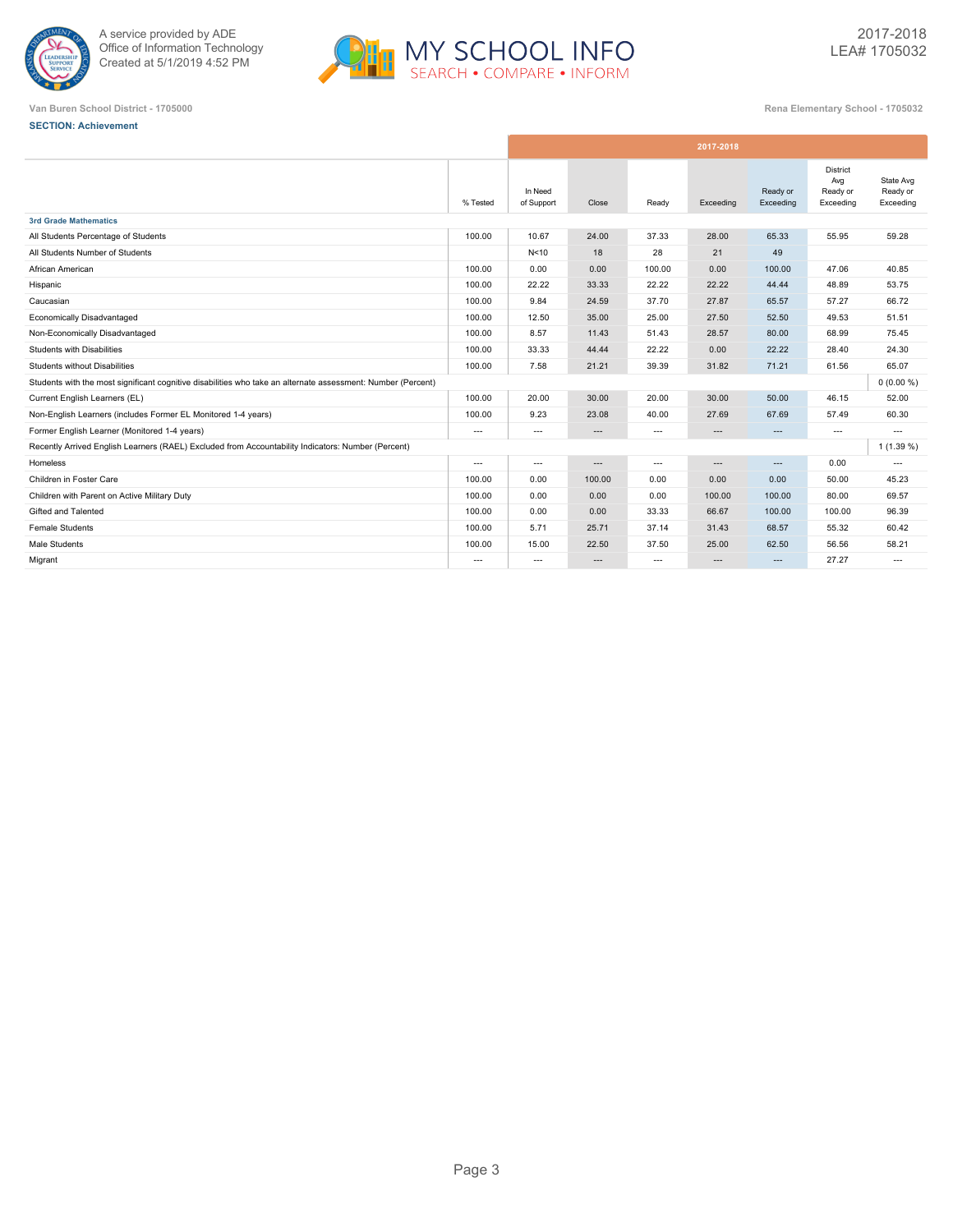



| <b>SECTION: Achievement</b> |
|-----------------------------|
|                             |

|                                                                                                              |                |                          |                   |                          | 2017-2018 |                       |                                          |                                    |
|--------------------------------------------------------------------------------------------------------------|----------------|--------------------------|-------------------|--------------------------|-----------|-----------------------|------------------------------------------|------------------------------------|
|                                                                                                              | % Tested       | In Need<br>of Support    | Close             | Ready                    | Exceeding | Ready or<br>Exceeding | District<br>Avg<br>Ready or<br>Exceeding | State Avg<br>Ready or<br>Exceeding |
| <b>4th Grade Literacy</b>                                                                                    |                |                          |                   |                          |           |                       |                                          |                                    |
| All Students Percentage of Students                                                                          | 100.00         | 30.86                    | 20.99             | 23.46                    | 24.69     | 48.15                 | 37.44                                    | 42.39                              |
| All Students Number of Students                                                                              |                | 25                       | 17                | 19                       | 20        | 39                    |                                          |                                    |
| African American                                                                                             | 100.00         | 100.00                   | 0.00              | 0.00                     | 0.00      | 0.00                  | 18.18                                    | 22.22                              |
| Hispanic                                                                                                     | 100.00         | 50.00                    | 50.00             | 0.00                     | 0.00      | 0.00                  | 30.59                                    | 36.05                              |
| Caucasian                                                                                                    | 100.00         | 28.36                    | 16.42             | 26.87                    | 28.36     | 55.22                 | 40.84                                    | 50.43                              |
| Economically Disadvantaged                                                                                   | 100.00         | 39.02                    | 24.39             | 17.07                    | 19.51     | 36.59                 | 31.11                                    | 32.78                              |
| Non-Economically Disadvantaged                                                                               | 100.00         | 22.50                    | 17.50             | 30.00                    | 30.00     | 60.00                 | 51.80                                    | 62.54                              |
| <b>Students with Disabilities</b>                                                                            | 100.00         | 100.00                   | 0.00              | 0.00                     | 0.00      | 0.00                  | 23.73                                    | 12.80                              |
| Students without Disabilities                                                                                | 100.00         | 26.32                    | 22.37             | 25.00                    | 26.32     | 51.32                 | 39.49                                    | 47.01                              |
| Students with the most significant cognitive disabilities who take an alternate assessment: Number (Percent) |                |                          |                   |                          |           |                       |                                          | $0(0.00\%)$                        |
| Current English Learners (EL)                                                                                | 100.00         | 25.00                    | 62.50             | 12.50                    | 0.00      | 12.50                 | 28.07                                    | 33.91                              |
| Non-English Learners (includes Former EL Monitored 1-4 years)                                                | 100.00         | 31.51                    | 16.44             | 24.66                    | 27.40     | 52.05                 | 38.79                                    | 43.44                              |
| Former English Learner (Monitored 1-4 years)                                                                 | $\sim$ $\sim$  | $\hspace{0.05cm} \ldots$ | $\cdots$          | $\hspace{0.05cm} \ldots$ | $\cdots$  | $\cdots$              | $\cdots$                                 | $---$                              |
| Recently Arrived English Learners (RAEL) Excluded from Accountability Indicators: Number (Percent)           |                |                          |                   |                          |           |                       |                                          | $1(1.35\%)$                        |
| Homeless                                                                                                     | $---$          | $\hspace{0.05cm} \ldots$ | $\qquad \qquad -$ | $---$                    | ---       | $\cdots$              | 16.67                                    | $---$                              |
| Children in Foster Care                                                                                      | $\overline{a}$ | $\hspace{0.05cm} \ldots$ | $\cdots$          | $\hspace{0.05cm} \ldots$ | $---$     | $\cdots$              | 50.00                                    | $---$                              |
| Children with Parent on Active Military Duty                                                                 | $---$          | $---$                    | $---$             | $---$                    | $---$     | $---$                 | $---$                                    | $---$                              |
| Gifted and Talented                                                                                          | 100.00         | 0.00                     | 20.00             | 20.00                    | 60.00     | 80.00                 | 82.76                                    | 88.33                              |
| <b>Female Students</b>                                                                                       | 100.00         | 29.17                    | 18.75             | 27.08                    | 25.00     | 52.08                 | 39.13                                    | 48.08                              |
| Male Students                                                                                                | 100.00         | 33.33                    | 24.24             | 18.18                    | 24.24     | 42.42                 | 35.71                                    | 36.95                              |
| Migrant                                                                                                      | 100.00         | 100.00                   | 0.00              | 0.00                     | 0.00      | 0.00                  | 33.33                                    | 22.63                              |
|                                                                                                              |                |                          |                   |                          |           |                       |                                          |                                    |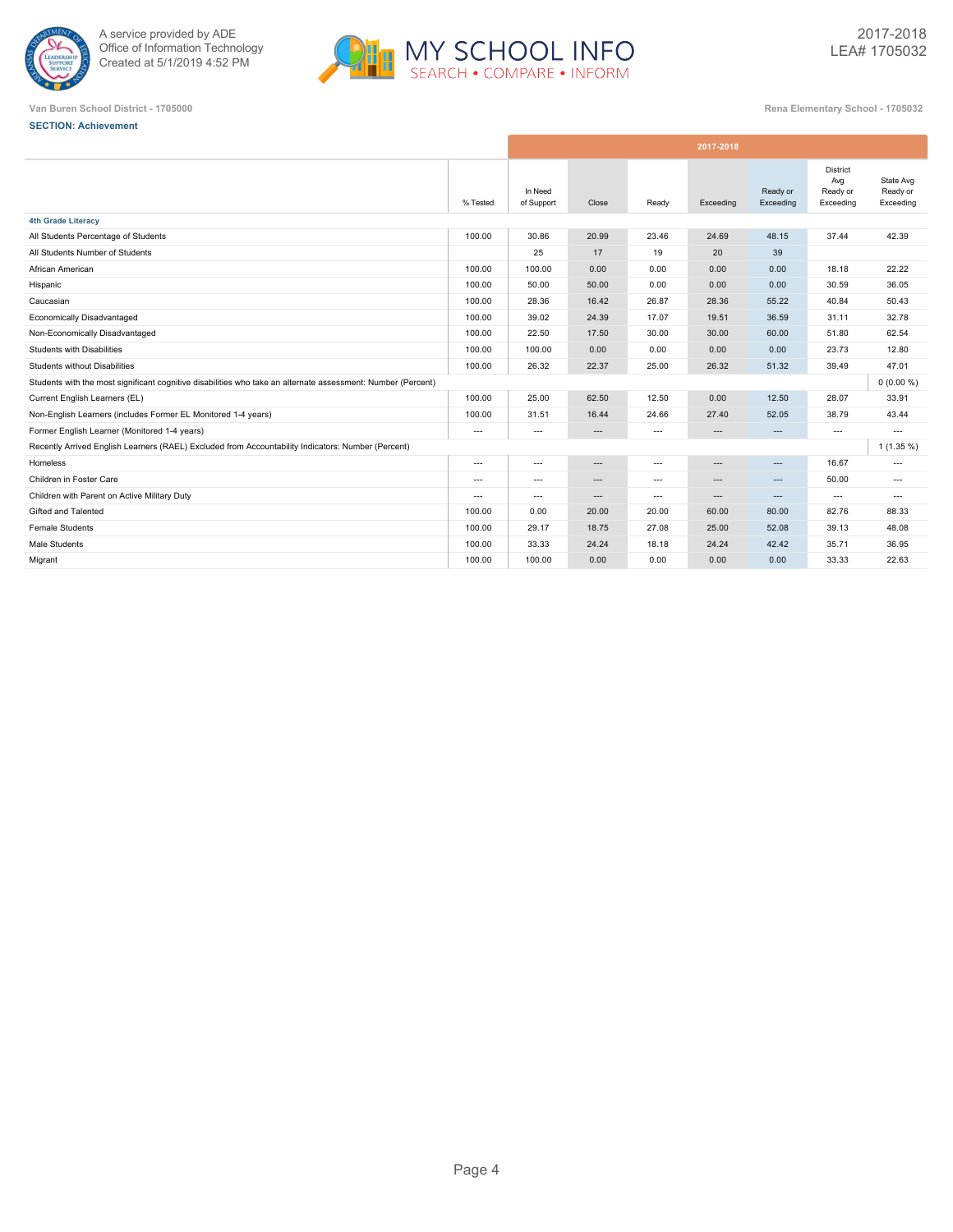



| <b>SECTION: Achievement</b> |
|-----------------------------|
|                             |

|                                                                                                              |                |                          |                          |                          | 2017-2018 |                       |                                          |                                    |
|--------------------------------------------------------------------------------------------------------------|----------------|--------------------------|--------------------------|--------------------------|-----------|-----------------------|------------------------------------------|------------------------------------|
|                                                                                                              | % Tested       | In Need<br>of Support    | Close                    | Ready                    | Exceeding | Ready or<br>Exceeding | District<br>Avg<br>Ready or<br>Exceeding | State Avg<br>Ready or<br>Exceeding |
| <b>4th Grade Mathematics</b>                                                                                 |                |                          |                          |                          |           |                       |                                          |                                    |
| All Students Percentage of Students                                                                          | 100.00         | 2.47                     | 27.16                    | 41.98                    | 28.40     | 70.37                 | 56.39                                    | 52.34                              |
| All Students Number of Students                                                                              |                | N<10                     | 22                       | 34                       | 23        | 57                    |                                          |                                    |
| African American                                                                                             | 100.00         | 0.00                     | 100.00                   | 0.00                     | 0.00      | 0.00                  | 27.27                                    | 29.17                              |
| Hispanic                                                                                                     | 100.00         | 0.00                     | 50.00                    | 50.00                    | 0.00      | 50.00                 | 45.88                                    | 49.09                              |
| Caucasian                                                                                                    | 100.00         | 1.49                     | 25.37                    | 41.79                    | 31.34     | 73.13                 | 60.45                                    | 60.81                              |
| Economically Disadvantaged                                                                                   | 100.00         | 4.88                     | 31.71                    | 41.46                    | 21.95     | 63.41                 | 50.16                                    | 43.04                              |
| Non-Economically Disadvantaged                                                                               | 100.00         | 0.00                     | 22.50                    | 42.50                    | 35.00     | 77.50                 | 70.50                                    | 71.85                              |
| <b>Students with Disabilities</b>                                                                            | 100.00         | 0.00                     | 100.00                   | 0.00                     | 0.00      | 0.00                  | 37.29                                    | 20.27                              |
| <b>Students without Disabilities</b>                                                                         | 100.00         | 2.63                     | 22.37                    | 44.74                    | 30.26     | 75.00                 | 59.24                                    | 57.35                              |
| Students with the most significant cognitive disabilities who take an alternate assessment: Number (Percent) |                |                          |                          |                          |           |                       |                                          | $0(0.00\%)$                        |
| Current English Learners (EL)                                                                                | 100.00         | 0.00                     | 25.00                    | 50.00                    | 25.00     | 75.00                 | 52.63                                    | 46.93                              |
| Non-English Learners (includes Former EL Monitored 1-4 years)                                                | 100.00         | 2.74                     | 27.40                    | 41.10                    | 28.77     | 69.86                 | 56.93                                    | 53.01                              |
| Former English Learner (Monitored 1-4 years)                                                                 | $\overline{a}$ | $\hspace{0.05cm} \ldots$ | $\cdots$                 | $\hspace{0.05cm} \ldots$ | $\cdots$  | $\cdots$              | $\cdots$                                 | $\cdots$                           |
| Recently Arrived English Learners (RAEL) Excluded from Accountability Indicators: Number (Percent)           |                |                          |                          |                          |           |                       |                                          | $1(1.35\%)$                        |
| Homeless                                                                                                     | $---$          | $\hspace{0.05cm} \ldots$ | $\hspace{0.05cm} \ldots$ | $\cdots$                 | $\cdots$  | $\cdots$              | 33.33                                    | $---$                              |
| Children in Foster Care                                                                                      | $---$          | $\hspace{0.05cm} \ldots$ | $---$                    | $---$                    | $---$     | $\cdots$              | 50.00                                    | $\cdots$                           |
| Children with Parent on Active Military Duty                                                                 | $---$          | $---$                    | $---$                    | $---$                    | $---$     | $---$                 | $\overline{\phantom{a}}$                 | $---$                              |
| Gifted and Talented                                                                                          | 100.00         | 0.00                     | 0.00                     | 20.00                    | 80.00     | 100.00                | 100.00                                   | 91.25                              |
| <b>Female Students</b>                                                                                       | 100.00         | 2.08                     | 31.25                    | 35.42                    | 31.25     | 66.67                 | 52.61                                    | 53.15                              |
| Male Students                                                                                                | 100.00         | 3.03                     | 21.21                    | 51.52                    | 24.24     | 75.76                 | 60.27                                    | 51.57                              |
| Migrant                                                                                                      | 100.00         | 0.00                     | 0.00                     | 100.00                   | 0.00      | 100.00                | 33.33                                    | 34.91                              |
|                                                                                                              |                |                          |                          |                          |           |                       |                                          |                                    |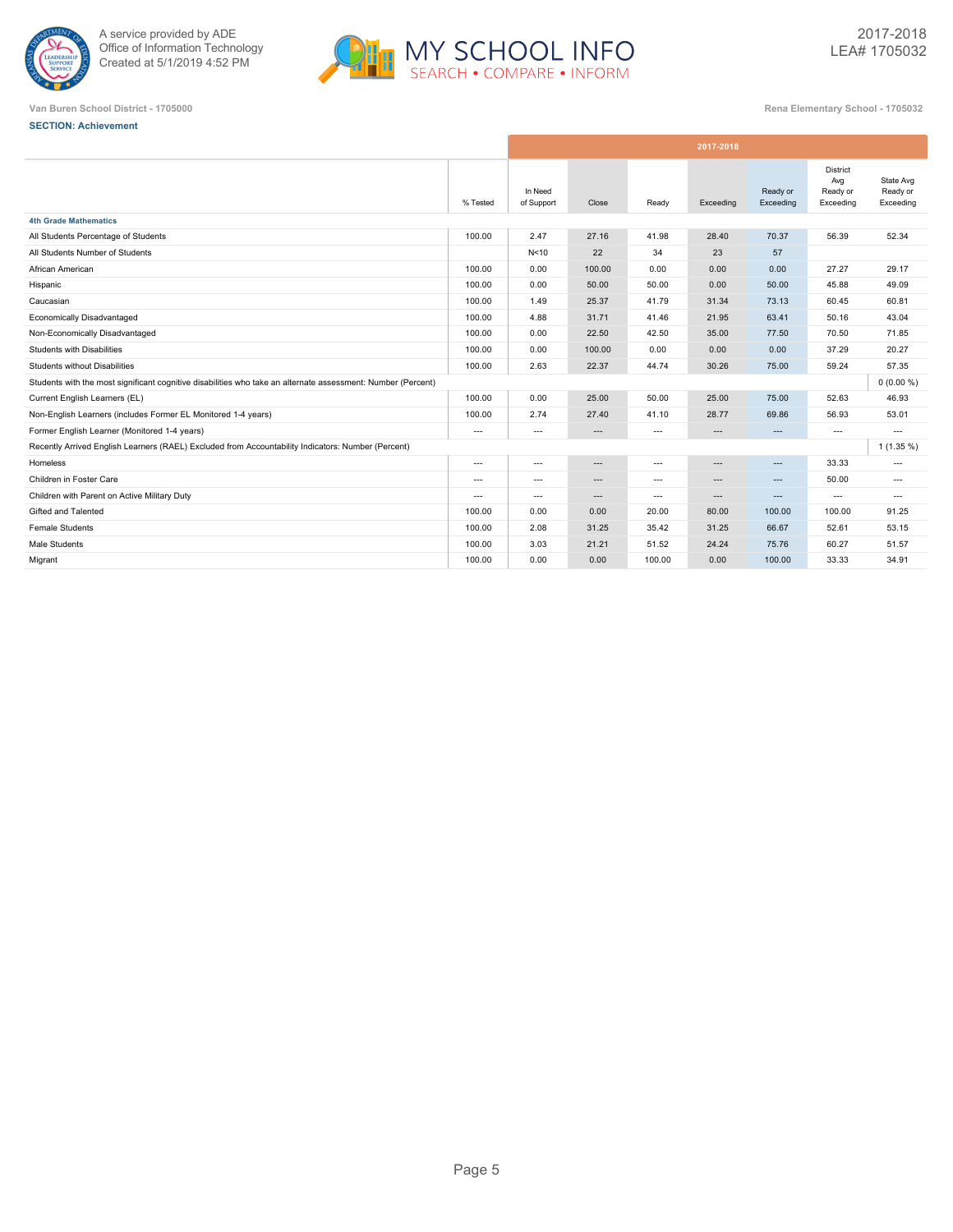



|                                                                                                              |          |                       |                               |                          | 2017-2018 |                       |                                          |                                    |
|--------------------------------------------------------------------------------------------------------------|----------|-----------------------|-------------------------------|--------------------------|-----------|-----------------------|------------------------------------------|------------------------------------|
|                                                                                                              | % Tested | In Need<br>of Support | Close                         | Ready                    | Exceeding | Ready or<br>Exceeding | District<br>Avg<br>Ready or<br>Exceeding | State Avg<br>Ready or<br>Exceeding |
| <b>5th Grade Literacy</b>                                                                                    |          |                       |                               |                          |           |                       |                                          |                                    |
| All Students Percentage of Students                                                                          | 100.00   | 25.93                 | 28.40                         | 32.10                    | 13.58     | 45.68                 | 42.67                                    | 41.00                              |
| All Students Number of Students                                                                              |          | 21                    | 23                            | 26                       | 11        | 37                    |                                          |                                    |
| African American                                                                                             | 100.00   | 50.00                 | 0.00                          | 50.00                    | 0.00      | 50.00                 | 50.00                                    | 20.01                              |
| Hispanic                                                                                                     | 100.00   | 0.00                  | 57.14                         | 14.29                    | 28.57     | 42.86                 | 36.67                                    | 34.56                              |
| Caucasian                                                                                                    | 100.00   | 28.36                 | 23.88                         | 34.33                    | 13.43     | 47.76                 | 44.44                                    | 49.31                              |
| Economically Disadvantaged                                                                                   | 100.00   | 33.33                 | 25.00                         | 25.00                    | 16.67     | 41.67                 | 36.98                                    | 31.77                              |
| Non-Economically Disadvantaged                                                                               | 100.00   | 20.00                 | 31.11                         | 37.78                    | 11.11     | 48.89                 | 54.79                                    | 59.73                              |
| Students with Disabilities                                                                                   | 100.00   | 66.67                 | 16.67                         | 16.67                    | 0.00      | 16.67                 | 25.64                                    | 11.76                              |
| <b>Students without Disabilities</b>                                                                         | 100.00   | 18.84                 | 30.43                         | 34.78                    | 15.94     | 50.72                 | 46.17                                    | 45.57                              |
| Students with the most significant cognitive disabilities who take an alternate assessment: Number (Percent) |          |                       |                               |                          |           |                       |                                          | $0(0.00\%)$                        |
| Current English Learners (EL)                                                                                | 100.00   | 0.00                  | 57.14                         | 28.57                    | 14.29     | 42.86                 | 25.00                                    | 31.37                              |
| Non-English Learners (includes Former EL Monitored 1-4 years)                                                | 100.00   | 28.38                 | 25.68                         | 32.43                    | 13.51     | 45.95                 | 45.34                                    | 42.20                              |
| Former English Learner (Monitored 1-4 years)                                                                 | $\cdots$ | $\cdots$              | $\hspace{1.5cm} \textbf{---}$ | $\hspace{0.05cm} \ldots$ | $\cdots$  | $---$                 | $\cdots$                                 | $\overline{\phantom{a}}$           |
| Recently Arrived English Learners (RAEL) Excluded from Accountability Indicators: Number (Percent)           |          |                       |                               |                          |           |                       |                                          | $0(0.00\%)$                        |
| Homeless                                                                                                     | $---$    | $\cdots$              | $---$                         | $---$                    | $---$     | $---$                 | 14.29                                    | $---$                              |
| Children in Foster Care                                                                                      | ---      | $---$                 | $---$                         | $---$                    | ---       | $\cdots$              | $---$                                    | ---                                |
| Children with Parent on Active Military Duty                                                                 | $---$    | $---$                 | $\cdots$                      | $---$                    | $---$     | $\cdots$              | 100.00                                   | $---$                              |
| Gifted and Talented                                                                                          | 100.00   | 0.00                  | 0.00                          | 33.33                    | 66.67     | 100.00                | 91.18                                    | 87.26                              |
| <b>Female Students</b>                                                                                       | 100.00   | 30.95                 | 23.81                         | 26.19                    | 19.05     | 45.24                 | 49.27                                    | 46.25                              |
| Male Students                                                                                                | 100.00   | 20.51                 | 33.33                         | 38.46                    | 7.69      | 46.15                 | 37.30                                    | 35.95                              |
| Migrant                                                                                                      | $---$    | $---$                 | $\hspace{1.5cm} \textbf{---}$ | $---$                    | $---$     | $---$                 | 0.00                                     | $---$                              |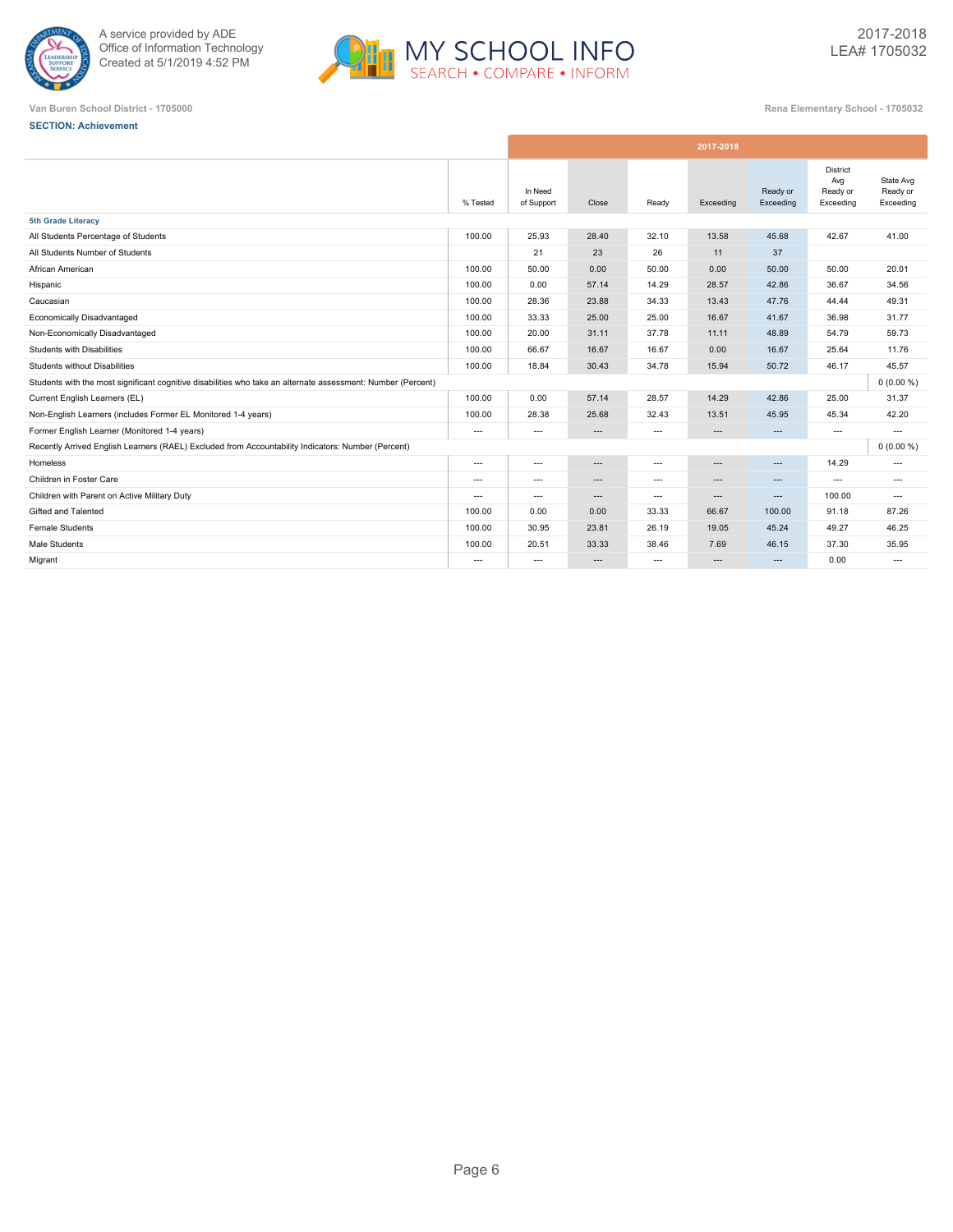



|                                                                                                              |          |                       |                               |                          | 2017-2018 |                       |                                          |                                    |
|--------------------------------------------------------------------------------------------------------------|----------|-----------------------|-------------------------------|--------------------------|-----------|-----------------------|------------------------------------------|------------------------------------|
|                                                                                                              | % Tested | In Need<br>of Support | Close                         | Ready                    | Exceeding | Ready or<br>Exceeding | District<br>Avg<br>Ready or<br>Exceeding | State Avg<br>Ready or<br>Exceeding |
| <b>5th Grade Mathematics</b>                                                                                 |          |                       |                               |                          |           |                       |                                          |                                    |
| All Students Percentage of Students                                                                          | 100.00   | 3.70                  | 40.74                         | 44.44                    | 11.11     | 55.56                 | 53.51                                    | 49.99                              |
| All Students Number of Students                                                                              |          | N <sub>10</sub>       | 33                            | 36                       | N<10      | 45                    |                                          |                                    |
| African American                                                                                             | 100.00   | 0.00                  | 50.00                         | 50.00                    | 0.00      | 50.00                 | 25.00                                    | 26.58                              |
| Hispanic                                                                                                     | 100.00   | 0.00                  | 42.86                         | 57.14                    | 0.00      | 57.14                 | 54.44                                    | 47.64                              |
| Caucasian                                                                                                    | 100.00   | 4.48                  | 43.28                         | 38.81                    | 13.43     | 52.24                 | 52.63                                    | 57.98                              |
| Economically Disadvantaged                                                                                   | 100.00   | 0.00                  | 55.56                         | 36.11                    | 8.33      | 44.44                 | 50.97                                    | 41.12                              |
| Non-Economically Disadvantaged                                                                               | 100.00   | 6.67                  | 28.89                         | 51.11                    | 13.33     | 64.44                 | 58.90                                    | 67.99                              |
| Students with Disabilities                                                                                   | 100.00   | 0.00                  | 58.33                         | 25.00                    | 16.67     | 41.67                 | 32.05                                    | 18.64                              |
| <b>Students without Disabilities</b>                                                                         | 100.00   | 4.35                  | 37.68                         | 47.83                    | 10.14     | 57.97                 | 57.94                                    | 54.89                              |
| Students with the most significant cognitive disabilities who take an alternate assessment: Number (Percent) |          |                       |                               |                          |           |                       |                                          | $0(0.00\%)$                        |
| Current English Learners (EL)                                                                                | 100.00   | 0.00                  | 14.29                         | 85.71                    | 0.00      | 85.71                 | 53.33                                    | 46.35                              |
| Non-English Learners (includes Former EL Monitored 1-4 years)                                                | 100.00   | 4.05                  | 43.24                         | 40.54                    | 12.16     | 52.70                 | 53.54                                    | 50.44                              |
| Former English Learner (Monitored 1-4 years)                                                                 | $\cdots$ | $\cdots$              | $\hspace{1.5cm} \textbf{---}$ | $\hspace{0.05cm} \ldots$ | $\cdots$  | $---$                 | $\cdots$                                 | $---$                              |
| Recently Arrived English Learners (RAEL) Excluded from Accountability Indicators: Number (Percent)           |          |                       |                               |                          |           |                       |                                          | $0(0.00\%)$                        |
| Homeless                                                                                                     | $---$    | $---$                 | $---$                         | $---$                    | $---$     | $---$                 | 14.29                                    | $---$                              |
| Children in Foster Care                                                                                      | ---      | $---$                 | $---$                         | $---$                    | ---       | $\cdots$              | $---$                                    | ---                                |
| Children with Parent on Active Military Duty                                                                 | $---$    | $---$                 | $\cdots$                      | $---$                    | $---$     | $---$                 | 100.00                                   | $---$                              |
| Gifted and Talented                                                                                          | 100.00   | 0.00                  | 0.00                          | 33.33                    | 66.67     | 100.00                | 97.06                                    | 88.97                              |
| <b>Female Students</b>                                                                                       | 100.00   | 2.38                  | 42.86                         | 40.48                    | 14.29     | 54.76                 | 53.43                                    | 50.87                              |
| Male Students                                                                                                | 100.00   | 5.13                  | 38.46                         | 48.72                    | 7.69      | 56.41                 | 53.57                                    | 49.14                              |
| Migrant                                                                                                      | $---$    | $---$                 | $\hspace{1.5cm} \textbf{---}$ | $---$                    | $---$     | $---$                 | 33.33                                    | $---$                              |
|                                                                                                              |          |                       |                               |                          |           |                       |                                          |                                    |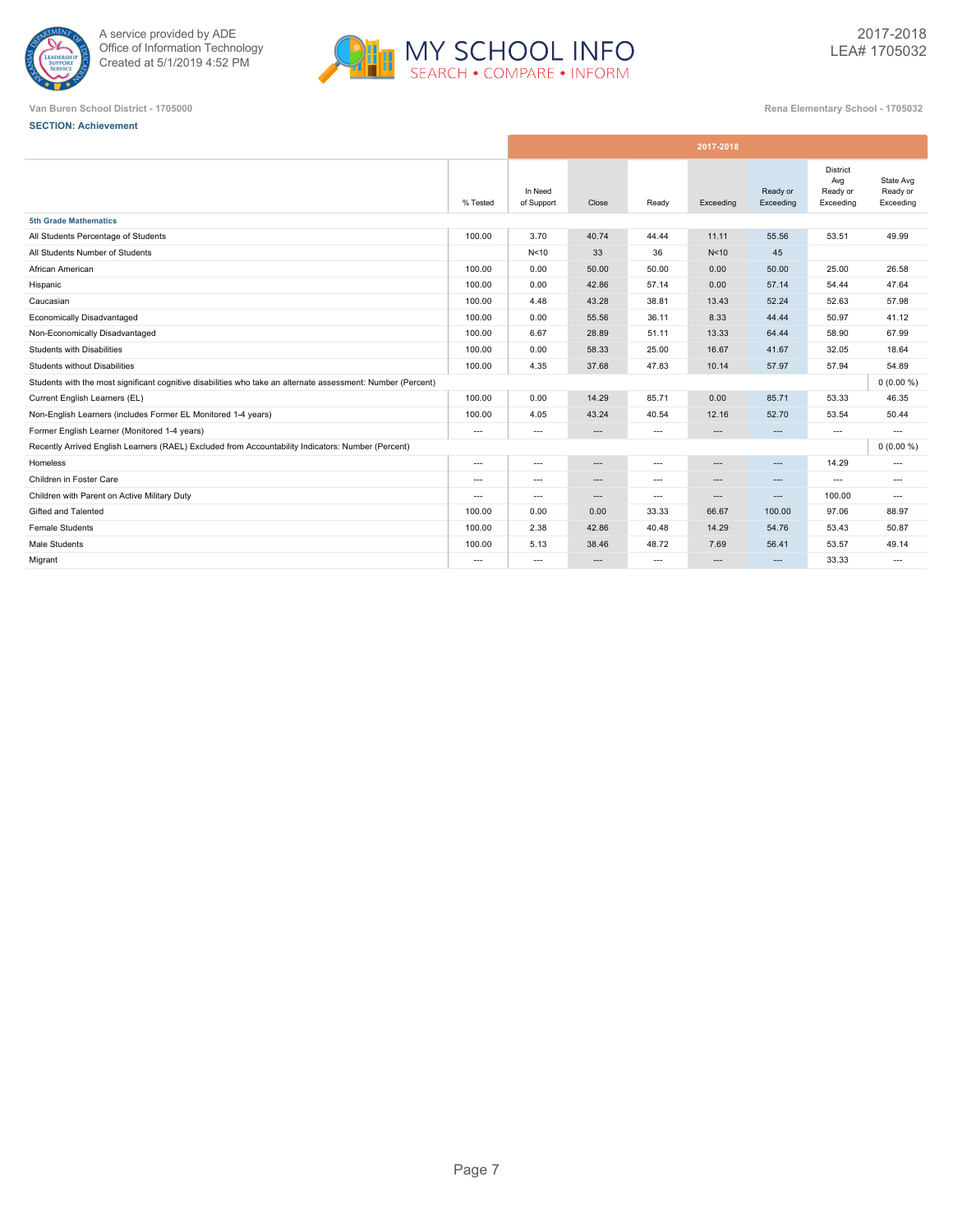



|                                                                                                              |                          |                          |                          |                          | 2017-2018                |                       |                                                 |                                    |
|--------------------------------------------------------------------------------------------------------------|--------------------------|--------------------------|--------------------------|--------------------------|--------------------------|-----------------------|-------------------------------------------------|------------------------------------|
|                                                                                                              | % Tested                 | In Need<br>of Support    | Close                    | Ready                    | Exceeding                | Ready or<br>Exceeding | <b>District</b><br>Avg<br>Ready or<br>Exceeding | State Avg<br>Ready or<br>Exceeding |
| 3rd Grade Science                                                                                            |                          |                          |                          |                          |                          |                       |                                                 |                                    |
| All Students Percentage of Students                                                                          | 100.00                   | 49.33                    | 12.00                    | 21.33                    | 17.33                    | 38.67                 | 34.05                                           | 38.61                              |
| All Students Number of Students                                                                              |                          | 37                       | N <sub>10</sub>          | 16                       | 13                       | 29                    |                                                 |                                    |
| African American                                                                                             | 100.00                   | 0.00                     | 0.00                     | 100.00                   | 0.00                     | 100.00                | 11.76                                           | 19.71                              |
| Hispanic                                                                                                     | 100.00                   | 66.67                    | 11.11                    | 11.11                    | 11.11                    | 22.22                 | 26.44                                           | 29.49                              |
| Caucasian                                                                                                    | 100.00                   | 49.18                    | 13.11                    | 21.31                    | 16.39                    | 37.70                 | 36.01                                           | 47.05                              |
| Economically Disadvantaged                                                                                   | 100.00                   | 65.00                    | 5.00                     | 17.50                    | 12.50                    | 30.00                 | 28.39                                           | 30.11                              |
| Non-Economically Disadvantaged                                                                               | 100.00                   | 31.43                    | 20.00                    | 25.71                    | 22.86                    | 48.57                 | 45.22                                           | 56.15                              |
| Students with Disabilities                                                                                   | 100.00                   | 88.89                    | 0.00                     | 11.11                    | 0.00                     | 11.11                 | 8.82                                            | 11.89                              |
| Students without Disabilities                                                                                | 100.00                   | 43.94                    | 13.64                    | 22.73                    | 19.70                    | 42.42                 | 38.35                                           | 42.59                              |
| Students with the most significant cognitive disabilities who take an alternate assessment: Number (Percent) |                          |                          |                          |                          |                          |                       |                                                 | $0(0.00\%)$                        |
| Current English Learners (EL)                                                                                | 100.00                   | 50.00                    | 10.00                    | 20.00                    | 20.00                    | 40.00                 | 26.56                                           | 27.96                              |
| Non-English Learners (includes Former EL Monitored 1-4 years)                                                | 100.00                   | 49.23                    | 12.31                    | 21.54                    | 16.92                    | 38.46                 | 35.24                                           | 40.12                              |
| Former English Learner (Monitored 1-4 years)                                                                 | $\hspace{0.05cm} \ldots$ | $\hspace{0.05cm} \ldots$ | $\hspace{0.05cm} \ldots$ | $\hspace{0.05cm} \ldots$ | $\cdots$                 | $\cdots$              | $\cdots$                                        | $\qquad \qquad -$                  |
| Recently Arrived English Learners (RAEL) Excluded from Accountability Indicators: Number (Percent)           |                          |                          |                          |                          |                          |                       |                                                 | $1(1.39\%)$                        |
| Homeless                                                                                                     | $\hspace{0.05cm} \ldots$ | $\hspace{0.05cm} \ldots$ | $---$                    | $---$                    | $---$                    | $---$                 | 0.00                                            | ---                                |
| Children in Foster Care                                                                                      | 100.00                   | 100.00                   | 0.00                     | 0.00                     | 0.00                     | 0.00                  | 50.00                                           | 25.52                              |
| Children with Parent on Active Military Duty                                                                 | 100.00                   | 0.00                     | 50.00                    | 50.00                    | 0.00                     | 50.00                 | 60.00                                           | 48.40                              |
| Gifted and Talented                                                                                          | 100.00                   | 0.00                     | 33.33                    | 33.33                    | 33.33                    | 66.67                 | 84.62                                           | 85.93                              |
| <b>Female Students</b>                                                                                       | 100.00                   | 48.57                    | 11.43                    | 22.86                    | 17.14                    | 40.00                 | 32.62                                           | 38.35                              |
| Male Students                                                                                                | 100.00                   | 50.00                    | 12.50                    | 20.00                    | 17.50                    | 37.50                 | 35.47                                           | 38.86                              |
| Migrant                                                                                                      | $---$                    | $---$                    | $\cdots$                 | $---$                    | $\hspace{0.05cm} \ldots$ | $---$                 | 0.00                                            | $---$                              |
|                                                                                                              |                          |                          |                          |                          |                          |                       |                                                 |                                    |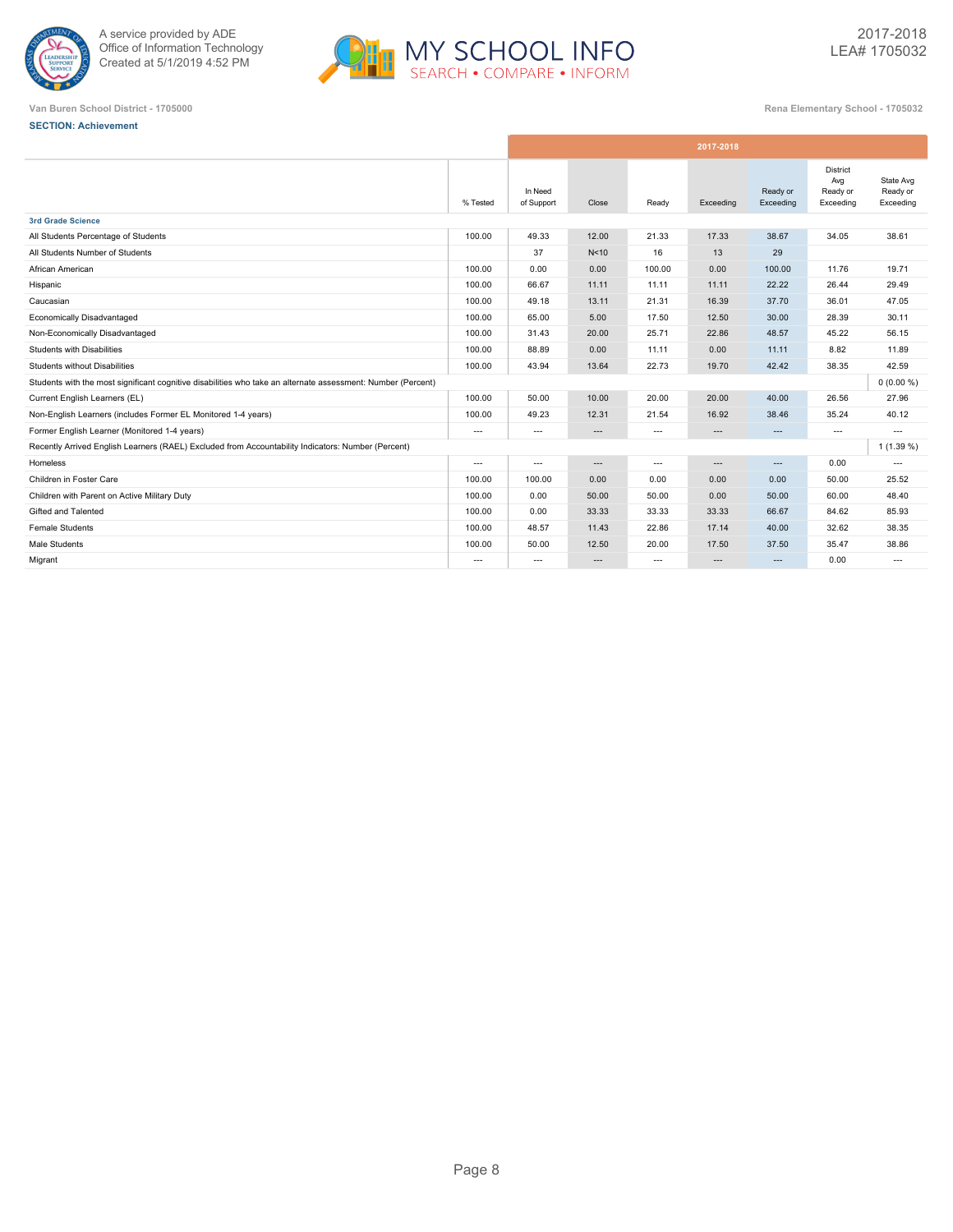



|                                                                                                              |                          |                          |          |                          | 2017-2018     |                       |                                                 |                                    |
|--------------------------------------------------------------------------------------------------------------|--------------------------|--------------------------|----------|--------------------------|---------------|-----------------------|-------------------------------------------------|------------------------------------|
|                                                                                                              | % Tested                 | In Need<br>of Support    | Close    | Ready                    | Exceeding     | Ready or<br>Exceeding | <b>District</b><br>Avg<br>Ready or<br>Exceeding | State Avg<br>Ready or<br>Exceeding |
| <b>4th Grade Science</b>                                                                                     |                          |                          |          |                          |               |                       |                                                 |                                    |
| All Students Percentage of Students                                                                          | 100.00                   | 17.28                    | 32.10    | 29.63                    | 20.99         | 50.62                 | 35.15                                           | 42.17                              |
| All Students Number of Students                                                                              |                          | 14                       | 26       | 24                       | 17            | 41                    |                                                 |                                    |
| African American                                                                                             | 100.00                   | 100.00                   | 0.00     | 0.00                     | 0.00          | 0.00                  | 10.00                                           | 20.98                              |
| Hispanic                                                                                                     | 100.00                   | 25.00                    | 62.50    | 12.50                    | 0.00          | 12.50                 | 22.62                                           | 33.11                              |
| Caucasian                                                                                                    | 100.00                   | 14.93                    | 29.85    | 31.34                    | 23.88         | 55.22                 | 38.87                                           | 51.24                              |
| <b>Economically Disadvantaged</b>                                                                            | 100.00                   | 17.07                    | 41.46    | 24.39                    | 17.07         | 41.46                 | 26.47                                           | 32.82                              |
| Non-Economically Disadvantaged                                                                               | 100.00                   | 17.50                    | 22.50    | 35.00                    | 25.00         | 60.00                 | 54.81                                           | 61.61                              |
| Students with Disabilities                                                                                   | 100.00                   | 80.00                    | 20.00    | 0.00                     | 0.00          | 0.00                  | 6.52                                            | 11.39                              |
| <b>Students without Disabilities</b>                                                                         | 100.00                   | 13.16                    | 32.89    | 31.58                    | 22.37         | 53.95                 | 38.48                                           | 46.48                              |
| Students with the most significant cognitive disabilities who take an alternate assessment: Number (Percent) |                          |                          |          |                          |               |                       |                                                 | $0(0.00\%)$                        |
| Current English Learners (EL)                                                                                | 100.00                   | 12.50                    | 50.00    | 25.00                    | 12.50         | 37.50                 | 22.81                                           | 29.44                              |
| Non-English Learners (includes Former EL Monitored 1-4 years)                                                | 100.00                   | 17.81                    | 30.14    | 30.14                    | 21.92         | 52.05                 | 36.98                                           | 43.76                              |
| Former English Learner (Monitored 1-4 years)                                                                 | $---$                    | $---$                    | $\cdots$ | $---$                    | $\sim$ $\sim$ | $---$                 | $---$                                           | $---$                              |
| Recently Arrived English Learners (RAEL) Excluded from Accountability Indicators: Number (Percent)           |                          |                          |          |                          |               |                       |                                                 | $1(1.35\%)$                        |
| Homeless                                                                                                     | $\hspace{0.05cm} \ldots$ | $\cdots$                 | $\cdots$ | $---$                    | $\cdots$      | $\cdots$              | 33.33                                           | $---$                              |
| Children in Foster Care                                                                                      | $\hspace{0.05cm} \ldots$ | $\hspace{0.05cm} \ldots$ | $\cdots$ | $\hspace{0.05cm} \ldots$ | $---$         | $\cdots$              | 50.00                                           | $---$                              |
| Children with Parent on Active Military Duty                                                                 | $\cdots$                 | $\hspace{0.05cm} \ldots$ | $\cdots$ | $\hspace{0.05cm} \ldots$ | $---$         | $---$                 | $\cdots$                                        | $---$                              |
| Gifted and Talented                                                                                          | 100.00                   | 0.00                     | 20.00    | 40.00                    | 40.00         | 80.00                 | 89.66                                           | 87.12                              |
| <b>Female Students</b>                                                                                       | 100.00                   | 25.00                    | 25.00    | 31.25                    | 18.75         | 50.00                 | 31.44                                           | 41.85                              |
| Male Students                                                                                                | 100.00                   | 6.06                     | 42.42    | 27.27                    | 24.24         | 51.52                 | 39.15                                           | 42.48                              |
| Migrant                                                                                                      | 100.00                   | 0.00                     | 100.00   | 0.00                     | 0.00          | 0.00                  | 16.67                                           | 24.82                              |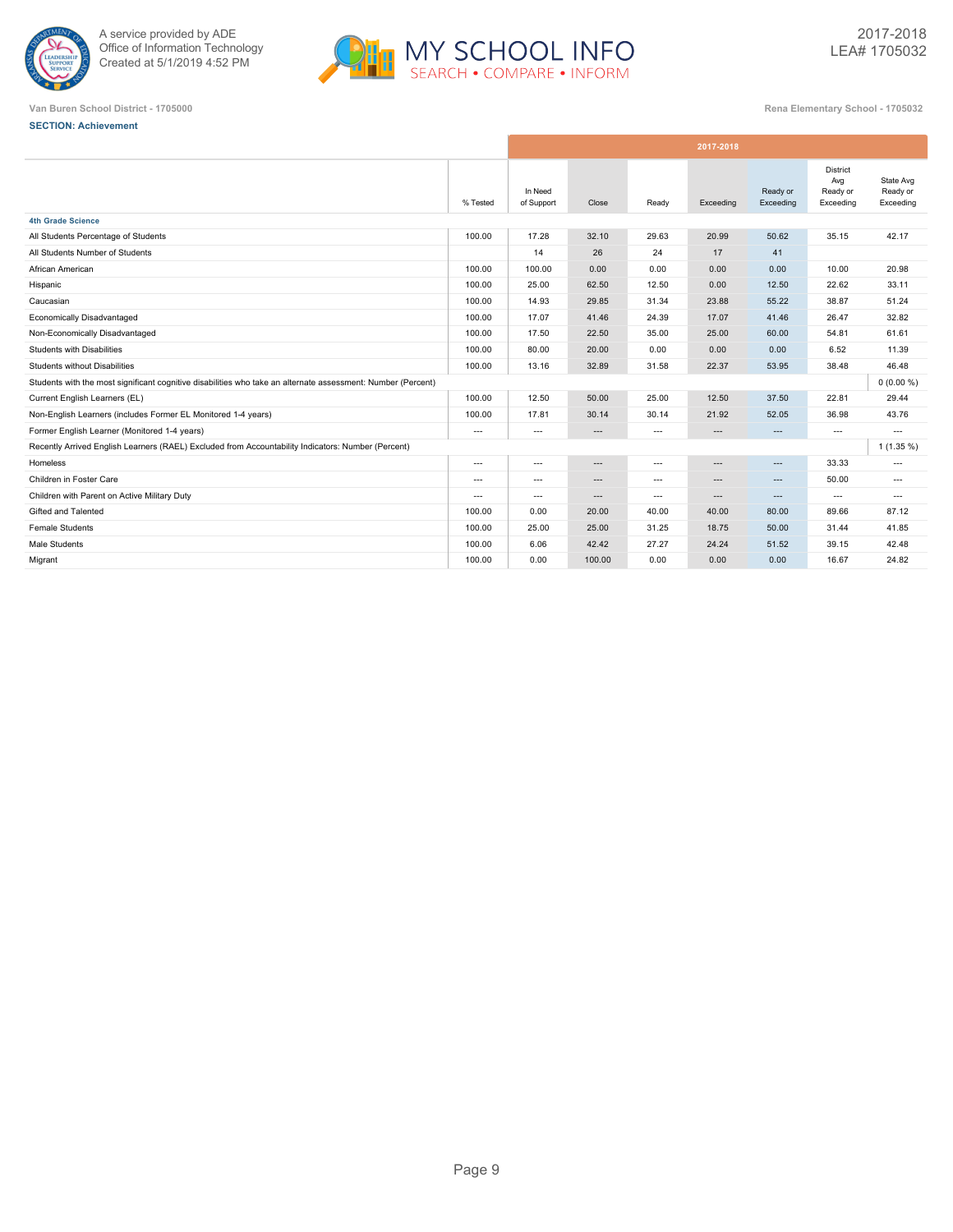



|                                                                                                              |                          |                          |          |                          | 2017-2018 |                       |                                          |                                    |
|--------------------------------------------------------------------------------------------------------------|--------------------------|--------------------------|----------|--------------------------|-----------|-----------------------|------------------------------------------|------------------------------------|
|                                                                                                              | % Tested                 | In Need<br>of Support    | Close    | Ready                    | Exceeding | Ready or<br>Exceeding | District<br>Ava<br>Ready or<br>Exceeding | State Avg<br>Ready or<br>Exceeding |
| 5th Grade Science                                                                                            |                          |                          |          |                          |           |                       |                                          |                                    |
| All Students Percentage of Students                                                                          | 100.00                   | 25.93                    | 33.33    | 33.33                    | 7.41      | 40.74                 | 40.04                                    | 41.01                              |
| All Students Number of Students                                                                              |                          | 21                       | 27       | 27                       | N<10      | 33                    |                                          |                                    |
| African American                                                                                             | 100.00                   | 0.00                     | 50.00    | 50.00                    | 0.00      | 50.00                 | 25.00                                    | 18.23                              |
| Hispanic                                                                                                     | 100.00                   | 0.00                     | 42.86    | 42.86                    | 14.29     | 57.14                 | 36.67                                    | 35.62                              |
| Caucasian                                                                                                    | 100.00                   | 29.85                    | 31.34    | 31.34                    | 7.46      | 38.81                 | 42.28                                    | 49.72                              |
| Economically Disadvantaged                                                                                   | 100.00                   | 27.78                    | 30.56    | 33.33                    | 8.33      | 41.67                 | 38.59                                    | 32.22                              |
| Non-Economically Disadvantaged                                                                               | 100.00                   | 24.44                    | 35.56    | 33.33                    | 6.67      | 40.00                 | 43.15                                    | 58.85                              |
| Students with Disabilities                                                                                   | 100.00                   | 58.33                    | 25.00    | 16.67                    | 0.00      | 16.67                 | 14.10                                    | 15.24                              |
| Students without Disabilities                                                                                | 100.00                   | 20.29                    | 34.78    | 36.23                    | 8.70      | 44.93                 | 45.38                                    | 45.04                              |
| Students with the most significant cognitive disabilities who take an alternate assessment: Number (Percent) |                          |                          |          |                          |           |                       |                                          | $0(0.00\%)$                        |
| Current English Learners (EL)                                                                                | 100.00                   | 14.29                    | 42.86    | 28.57                    | 14.29     | 42.86                 | 28.33                                    | 32.55                              |
| Non-English Learners (includes Former EL Monitored 1-4 years)                                                | 100.00                   | 27.03                    | 32.43    | 33.78                    | 6.76      | 40.54                 | 41.81                                    | 42.06                              |
| Former English Learner (Monitored 1-4 years)                                                                 | $\hspace{0.05cm} \ldots$ | $\hspace{0.05cm} \ldots$ | $\cdots$ | $\hspace{0.05cm} \ldots$ | $\cdots$  | $\cdots$              | $\cdots$                                 | ---                                |
| Recently Arrived English Learners (RAEL) Excluded from Accountability Indicators: Number (Percent)           |                          |                          |          |                          |           |                       |                                          | $0(0.00\%)$                        |
| Homeless                                                                                                     | ---                      | ---                      | $---$    | $\overline{\phantom{a}}$ | ---       | $\cdots$              | 14.29                                    | $---$                              |
| Children in Foster Care                                                                                      | $\hspace{0.05cm} \ldots$ | $\hspace{0.05cm} \ldots$ | $\cdots$ | $\hspace{0.05cm} \ldots$ | $\cdots$  | $\cdots$              | $\cdots$                                 | $\hspace{0.05cm} \ldots$           |
| Children with Parent on Active Military Duty                                                                 | $---$                    | $---$                    | $---$    | $---$                    | $---$     | $---$                 | 100.00                                   | $---$                              |
| Gifted and Talented                                                                                          | 100.00                   | 0.00                     | 0.00     | 33.33                    | 66.67     | 100.00                | 94.12                                    | 86.05                              |
| <b>Female Students</b>                                                                                       | 100.00                   | 23.81                    | 35.71    | 30.95                    | 9.52      | 40.48                 | 38.05                                    | 40.38                              |
| Male Students                                                                                                | 100.00                   | 28.21                    | 30.77    | 35.90                    | 5.13      | 41.03                 | 41.67                                    | 41.63                              |
| Migrant                                                                                                      | $---$                    | $\hspace{0.05cm} \ldots$ | $\cdots$ | $\hspace{0.05cm} \ldots$ | $\cdots$  | $\cdots$              | 11.11                                    | $\cdots$                           |
|                                                                                                              |                          |                          |          |                          |           |                       |                                          |                                    |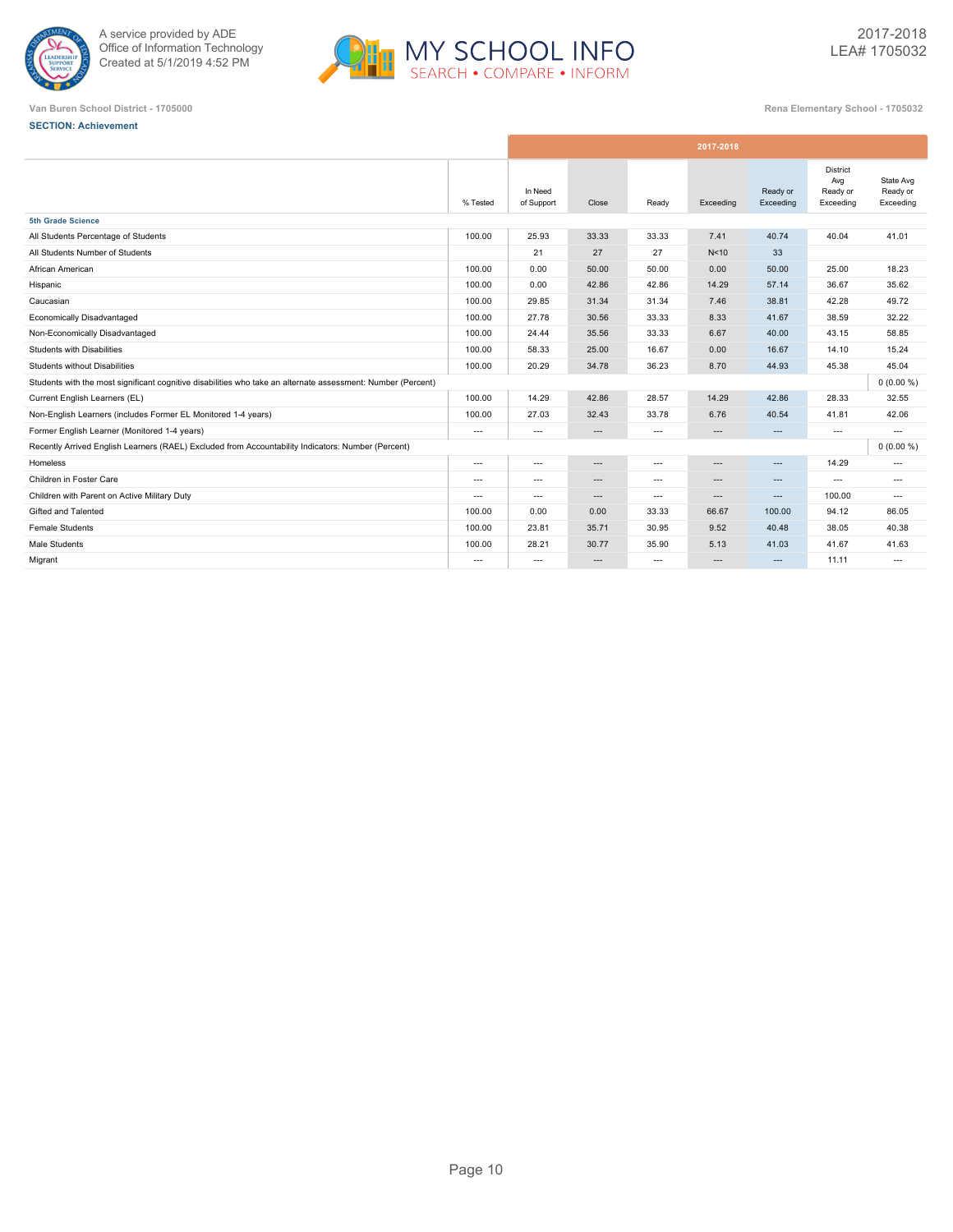

**SECTION: Growth**



## **Van Buren School District - 1705000 Rena Elementary School - 1705032**

|                                                               | <b>ELA</b>        | Math          | Content       | <b>Science</b>       | <b>ELP</b>        | Content<br>with ELP      |
|---------------------------------------------------------------|-------------------|---------------|---------------|----------------------|-------------------|--------------------------|
| Grade 1                                                       |                   |               |               |                      |                   |                          |
| All Students                                                  | $\cdots$          | $\sim$ $\sim$ | $\sim$ $\sim$ | $\sim$ $\sim$        | 88.8564           | $\cdots$                 |
| African-American                                              | $---$             | $\cdots$      | $---$         | $\sim$ $\sim$        | $\cdots$          | $\hspace{0.05cm} \ldots$ |
| Hispanic                                                      | $---$             | $\sim$ $\sim$ | $\sim$ $\sim$ | $\sim$ $\sim$        | 90.7787           | $\hspace{0.05cm} \ldots$ |
| Caucasian                                                     | $---$             | $\cdots$      | $\cdots$      | $---$                | $---$             | $\cdots$                 |
| Economically Disadvantaged                                    | $\qquad \qquad -$ | $\cdots$      | $\cdots$      | $\sim$ $\sim$ $\sim$ | 87.0895           | $\cdots$                 |
| Non-Economically Disadvantaged                                | $---$             | $\cdots$      | $---$         | $\sim$ $\sim$ $\sim$ | 90.6232           | $\cdots$                 |
| Students with Disabilities                                    | $---$             | $---$         | $---$         | $---$                | $---$             | $---$                    |
| Students without Disabilities                                 | $---$             | $---$         | $---$         | $---$                | 88.8564           | $---$                    |
| Current English Learners (EL)                                 | $\qquad \qquad -$ | $\cdots$      | $\sim$ $\sim$ | $\sim$ $\sim$        | 88.8564           | $\hspace{0.05cm} \ldots$ |
| Non-English Learners (includes Former EL Monitored 1-4 years) | $---$             | $---$         | $---$         | $---$                | $---$             | $---$                    |
| Former English Learner (Monitored 1-4 years)                  | $---$             | $---$         | $---$         | $---$                | $---$             | $---$                    |
| Homeless                                                      | $---$             | $---$         | $---$         | $---$                | $---$             | $\cdots$                 |
| Children in Foster Care                                       | $\qquad \qquad -$ | $---$         | $\sim$ $\sim$ | $---$                | $\cdots$          | $\cdots$                 |
| Children with Parent on Active Military Duty                  | $---$             | $\cdots$      | $\cdots$      | $---$                | $\qquad \qquad -$ | $\cdots$                 |
| Gifted and Talented                                           | $\qquad \qquad -$ | $---$         | $---$         | $\sim$ $\sim$        | $\qquad \qquad -$ | $\cdots$                 |
| <b>Female Students</b>                                        | $---$             | $---$         | $---$         | $---$                | 89.6884           | $---$                    |
| Male Students                                                 | $---$             | $---$         | $---$         | $---$                | 86.3602           | $\cdots$                 |
| Migrant                                                       | $---$             | $---$         | $---$         | $---$                | $---$             | $---$                    |
|                                                               |                   |               |               |                      |                   |                          |

|                                                               | <b>ELA</b>        | Math                     | Content       | <b>Science</b>           | <b>ELP</b>        | Content<br>with ELP      |
|---------------------------------------------------------------|-------------------|--------------------------|---------------|--------------------------|-------------------|--------------------------|
| Grade 2                                                       |                   |                          |               |                          |                   |                          |
| All Students                                                  | $---$             | $---$                    | $---$         | $\hspace{0.05cm} \ldots$ | 92.7161           | $\cdots$                 |
| African-American                                              | $\qquad \qquad -$ | $---$                    | $---$         | $---$                    | $\cdots$          | $\qquad \qquad -$        |
| Hispanic                                                      | $---$             | $---$                    | $---$         | $---$                    | 89.6495           | $---$                    |
| Caucasian                                                     | $\cdots$          | $---$                    | $\sim$ $\sim$ | $\hspace{0.05cm} \ldots$ | $\cdots$          | $\cdots$                 |
| Economically Disadvantaged                                    | $---$             | $\cdots$                 | $\sim$ $\sim$ | $\hspace{0.05cm} \ldots$ | 90.3738           | $\cdots$                 |
| Non-Economically Disadvantaged                                | $---$             | $---$                    | $---$         | $---$                    | 111.4539          | $\cdots$                 |
| Students with Disabilities                                    | $\qquad \qquad -$ | $\hspace{0.05cm} \ldots$ | $---$         | $\hspace{0.05cm} \ldots$ | 70.2549           | $\cdots$                 |
| <b>Students without Disabilities</b>                          | $---$             | $---$                    | $\sim$ $\sim$ | $\hspace{0.05cm} \ldots$ | 99.1335           | $\cdots$                 |
| Current English Learners (EL)                                 | $---$             | $\sim$ $\sim$            | $\sim$ $\sim$ | $\hspace{0.05cm} \ldots$ | 92.7161           | $\cdots$                 |
| Non-English Learners (includes Former EL Monitored 1-4 years) | $---$             | $---$                    | $\sim$ $\sim$ | $\hspace{0.05cm} \ldots$ | $\cdots$          | $\qquad \qquad -$        |
| Former English Learner (Monitored 1-4 years)                  | $---$             | $\sim$ $\sim$            | $---$         | $---$                    | $---$             | $\qquad \qquad -$        |
| Homeless                                                      | $\qquad \qquad -$ | $\cdots$                 | $\cdots$      | $\hspace{0.05cm} \ldots$ | $\qquad \qquad -$ | $\qquad \qquad -$        |
| Children in Foster Care                                       | $---$             | $---$                    | $---$         | $---$                    | $---$             | $---$                    |
| Children with Parent on Active Military Duty                  | $\qquad \qquad -$ | $\hspace{0.05cm} \ldots$ | $\sim$        | $\hspace{0.05cm} \ldots$ | $\qquad \qquad -$ | $\qquad \qquad -$        |
| Gifted and Talented                                           | $---$             | $---$                    | $---$         | $---$                    | $---$             | $---$                    |
| Female Students                                               | $---$             | $---$                    | $---$         | $---$                    | 103.8466          | $\hspace{0.05cm} \ldots$ |
| Male Students                                                 | $\qquad \qquad -$ | $\cdots$                 | $---$         | $\hspace{0.05cm} \ldots$ | 78.8029           | $\qquad \qquad -$        |
| Migrant                                                       | $---$             | $\cdots$                 | $\cdots$      | $\hspace{0.05cm} \ldots$ | $\cdots$          | $\qquad \qquad -$        |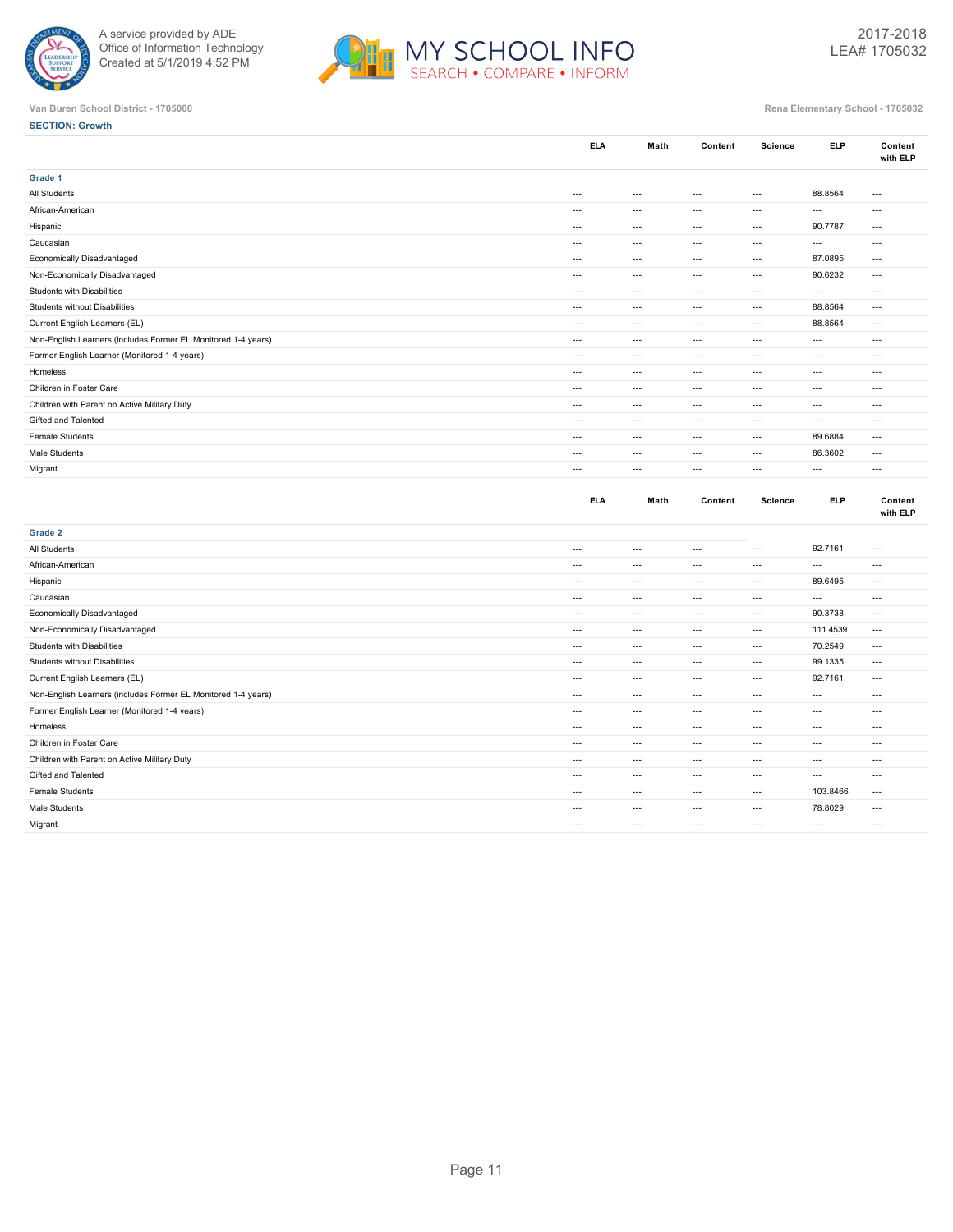

**SECTION: Growth**



## **Van Buren School District - 1705000 Rena Elementary School - 1705032**

|                                                               | <b>ELA</b>               | Math                     | Content                  | Science                  | <b>ELP</b>               | Content<br>with ELP      |
|---------------------------------------------------------------|--------------------------|--------------------------|--------------------------|--------------------------|--------------------------|--------------------------|
| Grade 3                                                       |                          |                          |                          |                          |                          |                          |
| All Students                                                  | 81.4131                  | 79.4452                  | 80.4292                  | $\overline{a}$           | 83.3939                  | 80.7864                  |
| African-American                                              | 91.0291                  | 80.6856                  | 85.8574                  | $\overline{\phantom{a}}$ | 91.9178                  | 88.8876                  |
| Hispanic                                                      | 84.5664                  | 80.3868                  | 82.4766                  | $\overline{\phantom{a}}$ | 81.6242                  | 82.0788                  |
| Caucasian                                                     | 79.7029                  | 78.4449                  | 79.0739                  | $-$                      | $\overline{a}$           | $\overline{a}$           |
| Economically Disadvantaged                                    | 81.4969                  | 78.8950                  | 80.1960                  | $\hspace{0.05cm} \ldots$ | 82.4468                  | 80.6180                  |
| Non-Economically Disadvantaged                                | 81.3170                  | 80.0763                  | 80.6966                  | $-$                      | 91.9178                  | 81.0172                  |
| Students with Disabilities                                    | 71.5167                  | 74.7645                  | 73.1406                  | $\hspace{0.05cm} \ldots$ | 74.7715                  | 73.4668                  |
| <b>Students without Disabilities</b>                          | 82.6312                  | 80.0213                  | 81.3262                  | $\overline{\phantom{a}}$ | 85.5495                  | 81.7890                  |
| Current English Learners (EL)                                 | 90.5623                  | 84.0459                  | 87.3041                  | $\overline{\phantom{a}}$ | 83.3939                  | 85.3490                  |
| Non-English Learners (includes Former EL Monitored 1-4 years) | 79.9609                  | 78.7149                  | 79.3379                  | $\overline{a}$           | $\overline{a}$           | $\overline{a}$           |
| Former English Learner (Monitored 1-4 years)                  | $---$                    | $\overline{\phantom{a}}$ | $\overline{\phantom{a}}$ | ---                      | $\overline{a}$           | $\overline{\phantom{a}}$ |
| Homeless                                                      | $\overline{\phantom{a}}$ | $\overline{\phantom{a}}$ | $\overline{\phantom{a}}$ | $\overline{\phantom{a}}$ | $\overline{\phantom{a}}$ | $\overline{\phantom{a}}$ |
| Children in Foster Care                                       | 72.4437                  | 80.2607                  | 76.3522                  | $\overline{\phantom{a}}$ | $\overline{\phantom{a}}$ | $\overline{\phantom{a}}$ |
| Children with Parent on Active Military Duty                  | 101.1532                 | 95.5055                  | 98.3294                  | $---$                    | $---$                    | $\overline{a}$           |
| Gifted and Talented                                           | 86.4464                  | 74.0083                  | 80.2274                  | $\overline{\phantom{a}}$ | 86.8232                  | 81.8763                  |
| <b>Female Students</b>                                        | 82.4401                  | 76.8100                  | 79.6251                  | $-$                      | 92.6785                  | 80.3307                  |
| Male Students                                                 | 80.4672                  | 81.8723                  | 81.1698                  | $-$                      | 81.0727                  | 81.1529                  |
| Migrant                                                       | $\overline{a}$           | $\overline{\phantom{a}}$ | $\overline{\phantom{a}}$ | $-$                      | $---$                    | $\overline{\phantom{a}}$ |
|                                                               |                          |                          |                          |                          |                          |                          |
|                                                               | <b>ELA</b>               | Math                     | Content                  | <b>Science</b>           | <b>ELP</b>               | Content<br>with ELP      |
| Grade 4                                                       |                          |                          |                          |                          |                          |                          |
| All Students                                                  | 86.1116                  | 77.2863                  | 81.6989                  | 84.3247                  | 90.0123                  | 82.5002                  |
| African-American                                              | 73.7310                  | 63.9056                  | 68.8183                  | 85.5483                  | $\hspace{0.05cm} \ldots$ | $\hspace{0.05cm} \ldots$ |
| Hispanic                                                      | 80.4129                  | 76.5353                  | 78.4741                  | 82.9902                  | 95.7238                  | 87.0989                  |
| Caucasian                                                     | 87.1029                  | 77.9432                  | 82.5231                  | 84.5916                  | $\cdots$                 | $---$                    |
| Economically Disadvantaged                                    | 84.8165                  | 76.1833                  | 80.4999                  | 83.7583                  | 91.2422                  | 82.2487                  |
| Non-Economically Disadvantaged                                | 87.3070                  | 78.3043                  | 82.8057                  | 84.8476                  | 81.4031                  | 82.7706                  |
| Students with Disabilities                                    | 82.5722                  | 72.2640                  | 77.4181                  | 66.3233                  | 76.5148                  | 77.2374                  |
| <b>Students without Disabilities</b>                          | 86.3109                  | 77.5692                  | 81.9401                  | 85.3389                  | 91.9406                  | 82.8376                  |
| Current English Learners (EL)                                 | 82.0092                  | 73.2922                  | 77.6507                  | 84.2387                  | 90.0123                  | 84.2436                  |
| Non-English Learners (includes Former EL Monitored 1-4 years) | 86.5338                  | 77.6974                  | 82.1156                  | 84.3336                  | $\overline{a}$           | $\overline{\phantom{a}}$ |
| Former English Learner (Monitored 1-4 years)                  | $---$                    | $---$                    | $\overline{a}$           | $\overline{a}$           | $---$                    | $---$                    |
| Homeless                                                      | $---$                    | $\overline{\phantom{a}}$ | $\overline{\phantom{a}}$ | $\overline{\phantom{a}}$ | $\cdots$                 | $\overline{\phantom{a}}$ |
| Children in Foster Care                                       | $---$                    | $---$                    | $---$                    | $-$                      | $---$                    | $---$                    |
| Children with Parent on Active Military Duty                  | $---$                    | $---$                    | $---$                    | $-$                      | $---$                    | $---$                    |
| Gifted and Talented                                           | 89.2463                  | 77.9944                  | 83.6203                  | 84.2639                  | 69.4130                  | 82.3288                  |
| <b>Female Students</b>                                        | 87.0819                  | 76.9414                  | 82.0117                  | 82.3548                  | 78.8638                  | 81.8064                  |

Migrant 2012 - 1992 89.6929 89.8929 80.8907 96.8872 89.5524 85.2216 82.6929 80.8907 96.8872 89.5524 85.2216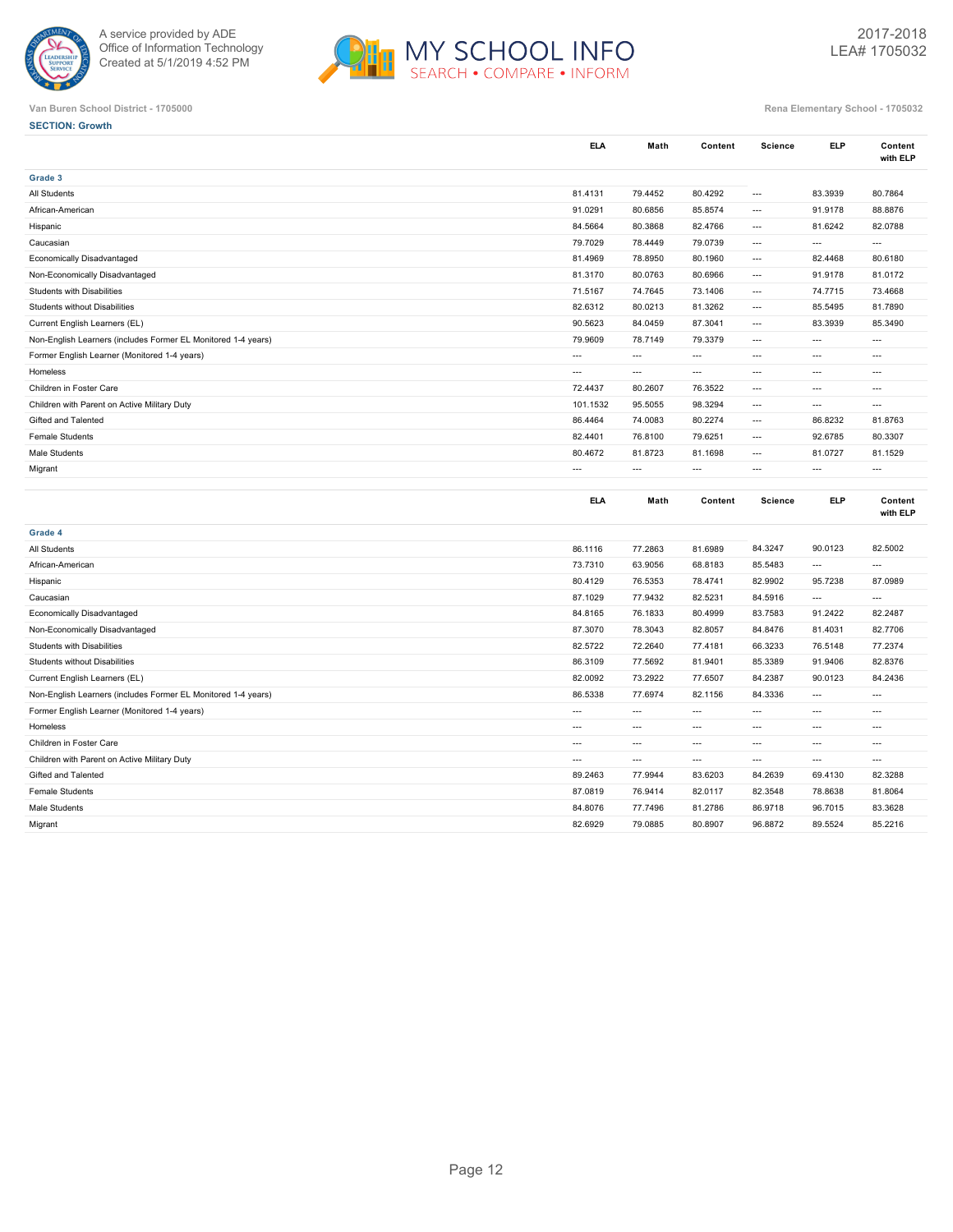



 $Content$ **with ELP**

 $Content$ **with ELP**

### **Van Buren School District - 1705000 Rena Elementary School - 1705032**

| <b>SECTION: Growth</b>                                        |                          |                          |                          |                          |                          |                   |
|---------------------------------------------------------------|--------------------------|--------------------------|--------------------------|--------------------------|--------------------------|-------------------|
|                                                               | <b>ELA</b>               | Math                     | Content                  | <b>Science</b>           | <b>ELP</b>               | Conten<br>with EL |
| Grade 5                                                       |                          |                          |                          |                          |                          |                   |
| All Students                                                  | 82.9507                  | 82.1714                  | 82.5610                  | 79.6285                  | 89.3186                  | 83.0986           |
| African-American                                              | 75.4654                  | 83.2894                  | 79.3774                  | 90.5560                  | $\overline{\phantom{a}}$ | ---               |
| Hispanic                                                      | 82.7303                  | 92.4768                  | 87.6036                  | 90.7533                  | 87.8666                  | 87.6992           |
| Caucasian                                                     | 82.7459                  | 80.5492                  | 81.6475                  | 77.8184                  | $\overline{\phantom{a}}$ | $---$             |
| Economically Disadvantaged                                    | 82.8883                  | 82.0863                  | 82.4873                  | 80.5980                  | 88.9584                  | 82.8279           |
| Non-Economically Disadvantaged                                | 83.0005                  | 82.2395                  | 82.6200                  | 78.8528                  | 89.4626                  | 83.3043           |
| Students with Disabilities                                    | 93.6009                  | 80.4101                  | 87.0055                  | 79.9065                  | $\overline{\phantom{a}}$ | ---               |
| Students without Disabilities                                 | 81.0985                  | 82.4777                  | 81.7881                  | 79.5801                  | 89.3186                  | 82.4817           |
| Current English Learners (EL)                                 | 84.5336                  | 91.6256                  | 88.0796                  | 81.0983                  | 89.3186                  | 88.6991           |
| Non-English Learners (includes Former EL Monitored 1-4 years) | 82.8009                  | 81.2771                  | 82.0390                  | 79.4894                  | $---$                    | $\overline{a}$    |
| Former English Learner (Monitored 1-4 years)                  | $\hspace{0.05cm} \ldots$ | $\hspace{0.05cm} \ldots$ | $\overline{\phantom{a}}$ | $\hspace{0.05cm} \ldots$ | $\qquad \qquad - -$      | $\cdots$          |
| Homeless                                                      | $\overline{\phantom{a}}$ | $\overline{\phantom{a}}$ | ---                      | $\overline{\phantom{a}}$ | $\hspace{0.05cm} \ldots$ | $---$             |
| Children in Foster Care                                       | $\overline{\phantom{a}}$ | $---$                    | ---                      | $---$                    | $\cdots$                 | $\overline{a}$    |
| Children with Parent on Active Military Duty                  | $\overline{a}$           | $\overline{\phantom{a}}$ | $\overline{a}$           | $\overline{a}$           | $\overline{a}$           | ---               |
| Gifted and Talented                                           | 90.6589                  | 82.1650                  | 86.4120                  | 81.8648                  | $\overline{\phantom{a}}$ | $\overline{a}$    |
| <b>Female Students</b>                                        | 85.6884                  | 83.1411                  | 84.4148                  | 82.8129                  | 86.7748                  | 84.5220           |
| Male Students                                                 | 80.0024                  | 81.1270                  | 80.5647                  | 76.1991                  | 90.3361                  | 81.6751           |
| Migrant                                                       | $\cdots$                 | $\overline{\phantom{a}}$ | $\overline{\phantom{a}}$ | $\overline{\phantom{a}}$ | $\overline{\phantom{a}}$ | $---$             |
|                                                               |                          |                          |                          |                          |                          |                   |
|                                                               | <b>ELA</b>               | Math                     | Content                  | <b>Science</b>           | <b>ELP</b>               | Conten<br>with EL |
| <b>All Grades</b>                                             |                          |                          |                          |                          |                          |                   |
| All Students                                                  | 83.4958                  | 79.7024                  | 81.5991                  | 81.8863                  | 88.6615                  | 82.6042           |
| African-American                                              | 78.9227                  | 77.7925                  | 78.3576                  | 88.8867                  | 91.9178                  | 81.0696           |
| Hispanic                                                      | 82.8854                  | 83.6554                  | 83.2704                  | 87.5187                  | 88.5551                  | 86.3063           |
| Caucasian                                                     | 83.2700                  | 79.0094                  | 81.1397                  | 81.1537                  | $\overline{\phantom{a}}$ | $\overline{a}$    |
| Economically Disadvantaged                                    | 83.0248                  | 79.0506                  | 81.0377                  | 82.1782                  | 87.7073                  | 82.3812           |
| Non-Economically Disadvantaged                                | 83.9388                  | 80.3156                  | 82.1272                  | 81.6361                  | 91.3334                  | 82.8464           |
| Students with Disabilities                                    | 84.4014                  | 77.1706                  | 80.7860                  | 76.5107                  | 73.3135                  | 79.4976           |
| <b>Students without Disabilities</b>                          | 83.3897                  | 79.9988                  | 81.6943                  | 82.5006                  | 90.9870                  | 82.9828           |
| Current English Learners (EL)                                 | 86.3093                  | 83.1202                  | 84.7147                  | 82.6685                  | 88.6615                  | 87.1337           |
| Non-English Learners (includes Former EL Monitored 1-4 years) | 83.1664                  | 79.3023                  | 81.2343                  | 81.8092                  | $\overline{\phantom{a}}$ | ---               |
| Former English Learner (Monitored 1-4 years)                  | $\overline{\phantom{a}}$ | $---$                    | ---                      | $---$                    | $---$                    | $---$             |
| Homeless                                                      | $\cdots$                 | $\overline{\phantom{a}}$ | $\overline{\phantom{a}}$ | $\overline{\phantom{a}}$ | $\overline{\phantom{a}}$ | $\overline{a}$    |
| Children in Foster Care                                       | 72.4437                  | 80.2607                  | 76.3522                  | $\overline{\phantom{a}}$ | $\cdots$                 | ---               |

Children with Parent on Active Military Duty 101.1532 95.5055 98.3294 --- --- --- Gifted and Talented 88.9862 78.0290 83.5076 83.7102 78.1181 82.9088 Female Students 85.2403 79.0730 82.1567 82.5812 92.2531 83.2785 Male Students 81.5751 80.9852 81.0544 86.3192 81.9146 Migrant 2012 - 1992 89.6929 89.8929 80.8907 96.8872 89.5524 85.2216 82.6929 80.8907 96.8872 89.5524 85.2216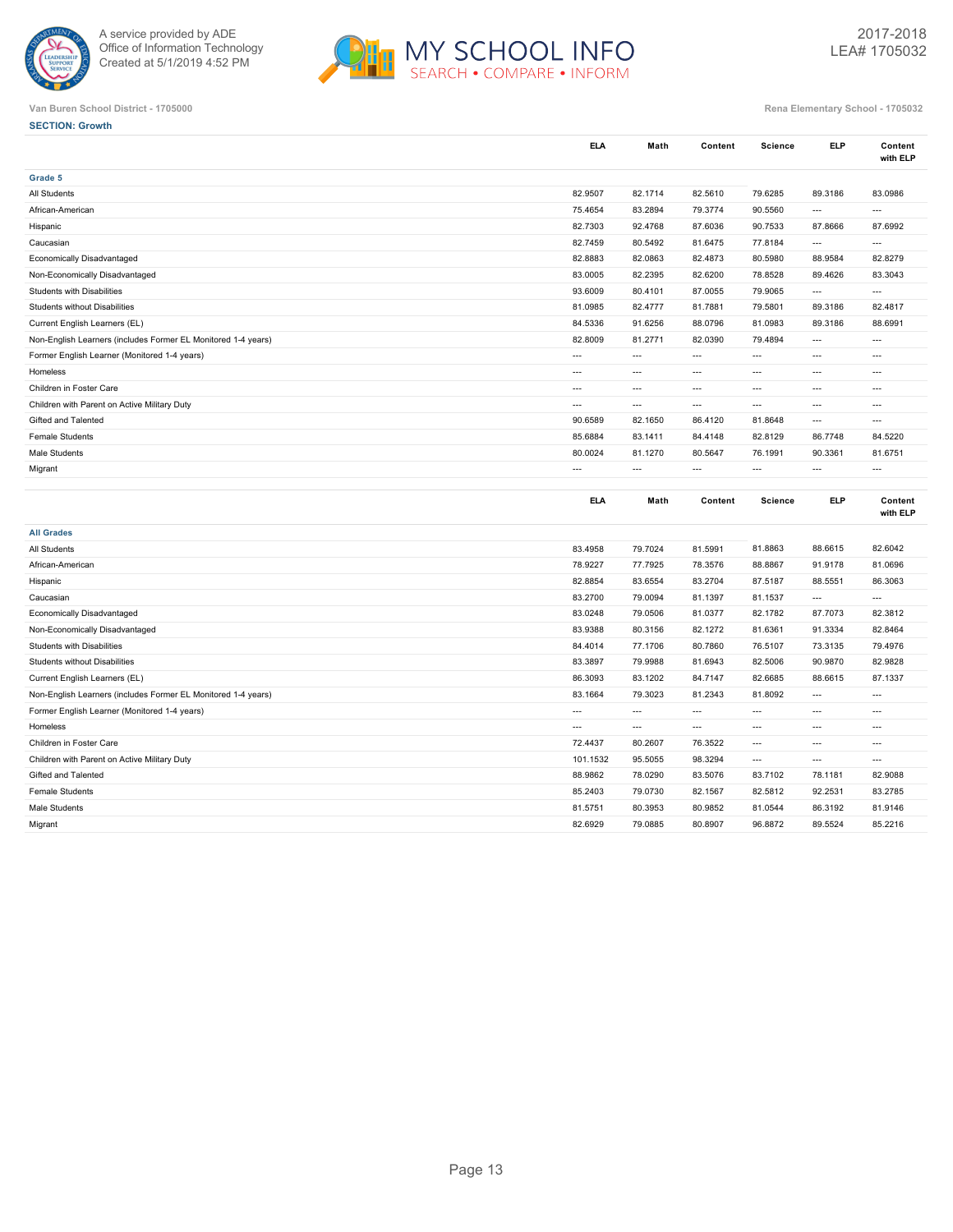



**Van Buren School District - 1705000 Rena Elementary School - 1705032**

## **SECTION: English Language Proficiency for ELL**

|           |                  | 2015-2016            |                    |                  | 2016-2017            |                    | 2017-2018        |                      |                   |  |
|-----------|------------------|----------------------|--------------------|------------------|----------------------|--------------------|------------------|----------------------|-------------------|--|
|           | <b>EL Tested</b> | Number<br>Proficient | EL %<br>Proficient | <b>EL Tested</b> | Number<br>Proficient | EL %<br>Proficient | <b>EL Tested</b> | Number<br>Proficient | EL%<br>Proficient |  |
| Grade All | 42               | 6                    | 14.29 %            | 43               | 19                   | 44.19 %            | 48               | 22                   | 45.83 %           |  |
| Grade K   | 11               |                      | 9.09 %             | 4                | 0                    | .00%               | 6                | $\mathsf 0$          | $.00 \%$          |  |
| Grade 01  | -                | $\mathbf 0$          | .00%               | 10               | 3                    | 30.00 %            | 6                | -1                   | 16.67 %           |  |
| Grade 02  | -                | $\overline{2}$       | 28.57 %            | 10               | 6                    | 60.00 %            | 9                | 4                    | 44.44 %           |  |
| Grade 03  | 6                | $\mathbf 0$          | .00%               |                  | $\overline{4}$       | 57.14 %            | 11               | 6                    | 54.55 %           |  |
| Grade 04  | 6                | $\overline{2}$       | 33.33 %            |                  | 4                    | 57.14 %            | 9                | $\overline{7}$       | 77.78 %           |  |
| Grade 05  | 5                |                      | 20.00 %            | 5                | $\overline{2}$       | 40.00 %            | $\overline{7}$   | 4                    | 57.14 %           |  |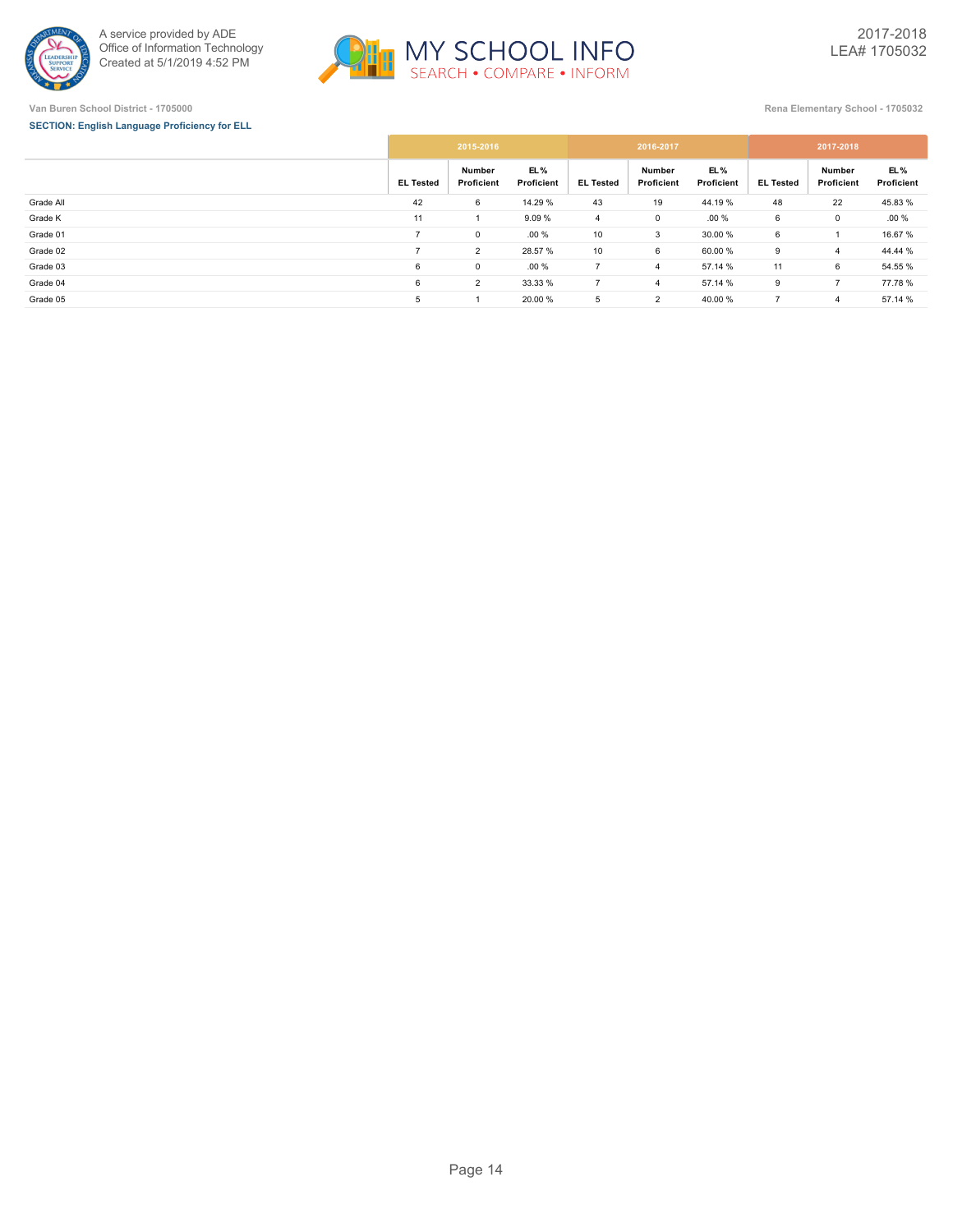

**SECTION: SQSS**



## **Van Buren School District - 1705000 Rena Elementary School - 1705032**

|                                                                  | <b>Student</b><br>Engagement | Science<br>Achievement | Reading<br>Achievement | Science<br>Growth | <b>ACT</b><br>Composite | <b>High School</b><br><b>Final GPA</b> | Community<br>Learning<br><b>Services</b><br>Credits | Computer<br>Science<br>Credits | On-Time<br>Credits | <b>ACT</b><br><b>Benchmark</b><br><b>Readiness</b> | AP/IB/CC<br>Credits | Total    |
|------------------------------------------------------------------|------------------------------|------------------------|------------------------|-------------------|-------------------------|----------------------------------------|-----------------------------------------------------|--------------------------------|--------------------|----------------------------------------------------|---------------------|----------|
| Kindergarten                                                     |                              |                        |                        |                   |                         |                                        |                                                     |                                |                    |                                                    |                     |          |
| All Students                                                     | 79.45                        |                        | $\cdots$               |                   |                         |                                        | $---$                                               | $---$                          |                    |                                                    |                     | 79.45    |
| African-American                                                 | 100.00                       | $\cdots$               |                        | $\cdots$          |                         |                                        | $\cdots$                                            | $\cdots$                       |                    |                                                    | $\cdots$            | 100.00   |
| Hispanic                                                         | 66.67                        | $\cdots$               |                        | $\cdots$          |                         |                                        |                                                     |                                |                    |                                                    | $\cdots$            | 66.67    |
| Caucasian                                                        | 79.46                        | $\cdots$               | $\cdots$               | $\cdots$          | $---$                   | ---                                    | $---$                                               | $\cdots$                       |                    |                                                    | $\cdots$            | 79.46    |
| Economically Disadvantaged                                       | 73.21                        | $\cdots$               | $\cdots$               | $\cdots$          | $---$                   |                                        | $---$                                               | $\cdots$                       |                    | $---$                                              | $---$               | 73.21    |
| Non-Economically Disadvantaged                                   | 83.33                        | $\cdots$               |                        |                   | $---$                   | ---                                    | $---$                                               |                                |                    |                                                    |                     | 83.33    |
| Students with Disabilities                                       | 92.86                        | $---$                  | $\cdots$               | $\cdots$          | $---$                   | $---$                                  | $---$                                               | $\cdots$                       |                    | $---$                                              |                     | 92.86    |
| Students without Disabilities                                    | 78.03                        |                        | $\cdots$               |                   |                         | ---                                    | $---$                                               |                                |                    |                                                    |                     | 78.03    |
| Current English Learners (EL)                                    | 66.67                        | $\cdots$               | $\cdots$               | $\cdots$          | $---$                   | $---$                                  | $\cdots$                                            | $\cdots$                       | $\cdots$           | $- - -$                                            |                     | 66.67    |
| Non-English Learners (includes Former EL Monitored 1-4<br>years) | 80.60                        | $---$                  | $\cdots$               |                   |                         |                                        | $---$                                               | $---$                          |                    |                                                    |                     | 80.60    |
| Former English Learner (Monitored 1-4 years)                     | $\cdots$                     | $---$                  | $\cdots$               |                   |                         |                                        | $---$                                               | $---$                          |                    |                                                    |                     | $\cdots$ |
| Homeless                                                         | 50.00                        | $\cdots$               | $\cdots$               | $\cdots$          | $---$                   |                                        | $---$                                               | $\cdots$                       |                    | $\cdots$                                           |                     | 50.00    |
| Children in Foster Care                                          | $---$                        | $---$                  | $\cdots$               |                   |                         |                                        | $---$                                               | $---$                          |                    |                                                    |                     | $\cdots$ |
| Children with Parent on Active Military Duty                     | $\sim$                       | $---$                  | $\cdots$               |                   |                         |                                        | $---$                                               | $---$                          |                    |                                                    |                     | $\cdots$ |
| Gifted and Talented                                              | $\sim$                       | $---$                  | $\cdots$               | $---$             |                         |                                        | $---$                                               | $---$                          |                    |                                                    |                     | $---$    |
| Female Students                                                  | 81.43                        |                        | $\cdots$               | $\cdots$          |                         |                                        |                                                     |                                |                    |                                                    | $\cdots$            | 81.43    |
| Male Students                                                    | 77.63                        | $\cdots$               | $\cdots$               | $\cdots$          | $---$                   |                                        | $---$                                               | $---$                          |                    | $\cdots$                                           |                     | 77.63    |
| Migrant                                                          | 50.00                        | $\cdots$               | $\cdots$               |                   | $---$                   | ---                                    | $---$                                               | $\cdots$                       |                    | $---$                                              |                     | 50.00    |
|                                                                  |                              |                        |                        |                   |                         |                                        |                                                     |                                |                    |                                                    |                     |          |

|                                                                  | <b>Student</b><br>Engagement | Science<br>Achievement | Reading<br>Achievement | Science<br>Growth | <b>ACT</b><br>Composite | <b>High School</b><br><b>Final GPA</b> | Community<br>Learning<br><b>Services</b><br>Credits | Computer<br>Science<br>Credits | On-Time<br>Credits | <b>ACT</b><br><b>Benchmark</b><br><b>Readiness</b> | AP/IB/CC<br>Credits | Total    |
|------------------------------------------------------------------|------------------------------|------------------------|------------------------|-------------------|-------------------------|----------------------------------------|-----------------------------------------------------|--------------------------------|--------------------|----------------------------------------------------|---------------------|----------|
| Grade 1                                                          |                              |                        |                        |                   |                         |                                        |                                                     |                                |                    |                                                    |                     |          |
| All Students                                                     | 81.08                        | $\cdots$               | $\cdots$               | $\cdots$          | $\sim$                  | $\cdots$                               | $\cdots$                                            | $\cdots$                       | $\cdots$           | $\cdots$                                           | $\cdots$            | 81.08    |
| African-American                                                 | 83.33                        | $\cdots$               | $\cdots$               | $\cdots$          | $\sim$                  | $\cdots$                               | $---$                                               | $\cdots$                       | $\cdots$           | $\sim$                                             | $\cdots$            | 83.33    |
| Hispanic                                                         | 91.67                        | $\cdots$               | $\sim$                 | $\sim$            | $\cdots$                | $\cdots$                               | $---$                                               | $\cdots$                       | $\cdots$           | $\cdots$                                           | $\cdots$            | 91.67    |
| Caucasian                                                        | 80.70                        | $\cdots$               | $\cdots$               | $\sim$            | $\cdots$                | $\cdots$                               | $---$                                               | $\cdots$                       | $\cdots$           | $\sim$                                             | $\cdots$            | 80.70    |
| <b>Economically Disadvantaged</b>                                | 80.88                        | $\cdots$               | $\cdots$               | $\cdots$          | $\sim$                  | $---$                                  | $---$                                               | $\cdots$                       | $\cdots$           | $\cdots$                                           | $\cdots$            | 80.88    |
| Non-Economically Disadvantaged                                   | 81.25                        | $\cdots$               | $\cdots$               | $\sim$            | $\cdots$                | $\cdots$                               | $\cdots$                                            | $\cdots$                       | $\cdots$           | $\sim$                                             | $\cdots$            | 81.25    |
| Students with Disabilities                                       | 87.50                        | $\cdots$               | $\cdots$               | $\sim$            | $\cdots$                | $---$                                  | $---$                                               | $\cdots$                       | $\cdots$           | $\sim$                                             | $\cdots$            | 87.50    |
| Students without Disabilities                                    | 79.84                        | $\cdots$               | $\cdots$               | $\sim$            | $\cdots$                | $\cdots$                               | $---$                                               | $\cdots$                       | $\cdots$           | $-1$                                               | $\cdots$            | 79.84    |
| Current English Learners (EL)                                    | 90.00                        | $\cdots$               | $\cdots$               | $\sim$            | $\cdots$                | $\cdots$                               | $---$                                               | $\cdots$                       | $\cdots$           | $-1$                                               | $\cdots$            | 90.00    |
| Non-English Learners (includes Former EL Monitored 1-4<br>years) | 80.43                        | $\cdots$               | $\cdots$               | $\cdots$          | $\sim$                  | $\cdots$                               | $---$                                               | $\cdots$                       | $\cdots$           | $\cdots$                                           | $\cdots$            | 80.43    |
| Former English Learner (Monitored 1-4 years)                     | $- - -$                      | $\cdots$               | $\cdots$               | $\cdots$          | $\sim$                  | $---$                                  | $---$                                               | $\cdots$                       | $\cdots$           | $\cdots$                                           | $\cdots$            | $\cdots$ |
| Homeless                                                         | 50.00                        | $\cdots$               | $\cdots$               | $\cdots$          | $\sim$                  | $\cdots$                               | $\cdots$                                            | $\cdots$                       | $\sim$             | $\cdots$                                           | $\cdots$            | 50.00    |
| Children in Foster Care                                          | 100.00                       | $\cdots$               | $\cdots$               | $\sim$            | $\cdots$                | $\cdots$                               | $---$                                               | $\cdots$                       | $\cdots$           | $\sim$                                             | $\cdots$            | 100.00   |
| Children with Parent on Active Military Duty                     | $\cdots$                     | $\cdots$               | $\cdots$               | $\sim$            | $\cdots$                | $\cdots$                               | $---$                                               | $\cdots$                       | $\cdots$           | $\sim$                                             | $\cdots$            | $---$    |
| Gifted and Talented                                              | $- - -$                      | $\cdots$               | $\cdots$               | $\sim$            | $\cdots$                | $\cdots$                               | $\cdots$                                            | $\cdots$                       | $\sim$             | $\sim$                                             | $\cdots$            | $---$    |
| Female Students                                                  | 87.88                        | $\cdots$               | $\cdots$               | $\sim$            | $\cdots$                | $---$                                  | $---$                                               | $\cdots$                       | $\sim$             | $\sim$                                             | $\cdots$            | 87.88    |
| Male Students                                                    | 75.61                        | $\cdots$               | $\cdots$               | $- - -$           | $\cdots$                | $\cdots$                               | $---$                                               | $\cdots$                       | $\cdots$           | $-1$                                               | $\cdots$            | 75.61    |
| Migrant                                                          | $- - -$                      | $\cdots$               | $\sim$                 | $\sim$            | $\cdots$                | $\cdots$                               | $---$                                               | $\cdots$                       | $\sim$             | $-1$                                               | $\cdots$            | $---$    |
|                                                                  |                              |                        |                        |                   |                         |                                        |                                                     |                                |                    |                                                    |                     |          |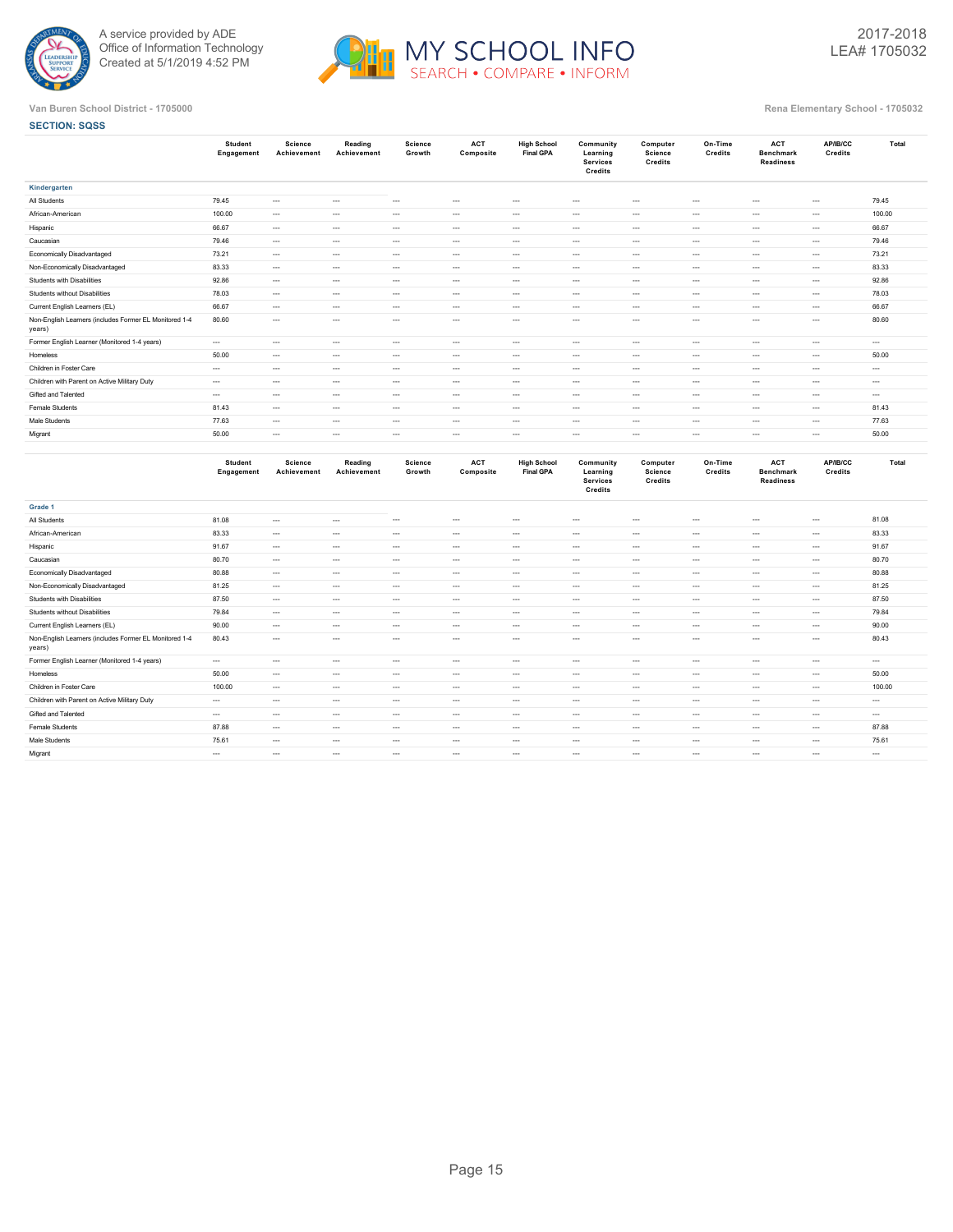

**SECTION: SQSS**



## **Van Buren School District - 1705000 Rena Elementary School - 1705032**

|                                                                  | <b>Student</b><br>Engagement | Science<br>Achievement | Reading<br>Achievement | Science<br>Growth | <b>ACT</b><br>Composite | <b>High School</b><br><b>Final GPA</b> | Community<br>Learning<br><b>Services</b><br>Credits | Computer<br>Science<br>Credits | On-Time<br>Credits | ACT<br><b>Benchmark</b><br><b>Readiness</b> | AP/IB/CC<br>Credits | Total  |
|------------------------------------------------------------------|------------------------------|------------------------|------------------------|-------------------|-------------------------|----------------------------------------|-----------------------------------------------------|--------------------------------|--------------------|---------------------------------------------|---------------------|--------|
| Grade 2                                                          |                              |                        |                        |                   |                         |                                        |                                                     |                                |                    |                                             |                     |        |
| All Students                                                     | 82.00                        | $\cdots$               | $\cdots$               | $\cdots$          | $\cdots$                | $\cdots$                               |                                                     |                                |                    |                                             | $\cdots$            | 82.00  |
| African-American                                                 | 100.00                       | $\cdots$               | $\cdots$               | $\cdots$          | $\cdots$                | $\cdots$                               | $\cdots$                                            | $\cdots$                       | $\sim$             | $\cdots$                                    | $---$               | 100.00 |
| Hispanic                                                         | 75.00                        | $\cdots$               | $\cdots$               | $\cdots$          | $---$                   | $---$                                  | $---$                                               |                                | $\sim$             | $---$                                       | $---$               | 75.00  |
| Caucasian                                                        | 81.37                        | $\cdots$               | $\cdots$               | $\cdots$          | $\cdots$                | $\cdots$                               | $---$                                               | $---$                          | $\sim$             | $\cdots$                                    | $---$               | 81.37  |
| Economically Disadvantaged                                       | 78.33                        | $\cdots$               | $\cdots$               | $\cdots$          | $\cdots$                | $\cdots$                               | $\cdots$                                            | $\cdots$                       | $\sim$             | $\cdots$                                    | $---$               | 78.33  |
| Non-Economically Disadvantaged                                   | 84.44                        | $\cdots$               | $\cdots$               | $\cdots$          | $\cdots$                | $\cdots$                               | $\cdots$                                            | $---$                          | $\sim$             | $\cdots$                                    | $---$               | 84.44  |
| Students with Disabilities                                       | 77.27                        | $\cdots$               | $\cdots$               | $\cdots$          | $\cdots$                | $\cdots$                               | $\cdots$                                            | $---$                          | $\sim$             | $\sim$                                      | $---$               | 77.27  |
| Students without Disabilities                                    | 82.81                        | $\cdots$               | $\cdots$               | $\cdots$          | $\cdots$                | $\cdots$                               | $\cdots$                                            | $---$                          | $\sim$             | $\cdots$                                    | $---$               | 82.81  |
| Current English Learners (EL)                                    | 88.89                        | $\cdots$               | $\cdots$               | $\cdots$          | $\cdots$                | $---$                                  | $---$                                               | $---$                          | $\sim$             | $---$                                       | $---$               | 88.89  |
| Non-English Learners (includes Former EL Monitored 1-4<br>years) | 81.06                        | $\cdots$               | $\cdots$               | $\cdots$          | $\cdots$                | $\cdots$                               | $\cdots$                                            | $\cdots$                       | $\cdots$           | $\cdots$                                    | $\cdots$            | 81.06  |
| Former English Learner (Monitored 1-4 years)                     | $\cdots$                     | $\cdots$               | $\cdots$               | $\cdots$          | $\cdots$                | $---$                                  | $---$                                               | $---$                          | $\sim$             | $\cdots$                                    | $---$               | $---$  |
| Homeless                                                         | 0.00                         | $\cdots$               | $\cdots$               | $\cdots$          | $\cdots$                | $\cdots$                               | $\cdots$                                            | $\cdots$                       | $\sim$             | $\sim$                                      | $---$               | 0.00   |
| Children in Foster Care                                          | $\cdots$                     | $\cdots$               | $\cdots$               | $\cdots$          | $\cdots$                | $\cdots$                               | $---$                                               | $---$                          | $\sim$             | $\cdots$                                    | $---$               | $---$  |
| Children with Parent on Active Military Duty                     | 66.67                        | $\cdots$               | $\cdots$               | $\cdots$          | $\cdots$                | $\cdots$                               | $\cdots$                                            | $\cdots$                       | $\cdots$           | $\cdots$                                    | $---$               | 66.67  |
| Gifted and Talented                                              | 84.62                        | $\cdots$               | $\cdots$               | $\cdots$          | $---$                   | $---$                                  | $---$                                               |                                | $\sim$             | $---$                                       | $---$               | 84.62  |
| Female Students                                                  | 80.49                        | $\cdots$               | $\cdots$               | $\cdots$          | $\cdots$                | $\cdots$                               | $---$                                               | $---$                          | $\sim$             | $\cdots$                                    | $---$               | 80.49  |
| Male Students                                                    | 83.82                        | $\cdots$               | $\cdots$               | $\cdots$          | $\cdots$                | $\cdots$                               | $\cdots$                                            | $\cdots$                       | $\cdots$           | $\cdots$                                    | $---$               | 83.82  |
| Migrant                                                          | $\cdots$                     | $\cdots$               | $\cdots$               | $\cdots$          | $\cdots$                | $---$                                  | $---$                                               | $---$                          | $\sim$             | $\cdots$                                    | $---$               | $---$  |
|                                                                  |                              |                        |                        |                   |                         |                                        |                                                     |                                |                    |                                             |                     |        |

|                                                                  | <b>Student</b><br>Engagement | Science<br>Achievement | Reading<br>Achievement | Science<br>Growth | <b>ACT</b><br>Composite | <b>High School</b><br><b>Final GPA</b> | Community<br>Learning<br><b>Services</b><br>Credits | Computer<br>Science<br>Credits | On-Time<br>Credits | <b>ACT</b><br><b>Benchmark</b><br><b>Readiness</b> | <b>AP/IB/CC</b><br>Credits | Total    |
|------------------------------------------------------------------|------------------------------|------------------------|------------------------|-------------------|-------------------------|----------------------------------------|-----------------------------------------------------|--------------------------------|--------------------|----------------------------------------------------|----------------------------|----------|
| Grade 3                                                          |                              |                        |                        |                   |                         |                                        |                                                     |                                |                    |                                                    |                            |          |
| All Students                                                     | 74.36                        | 40.85                  | 33.80                  | $\sim$ $\sim$     | $\cdots$                | $\cdots$                               | $---$                                               | $---$                          | $\cdots$           | $\cdots$                                           | $\cdots$                   | 50.45    |
| African-American                                                 | 100.00                       | 100.00                 | 100.00                 | $\sim$ $\sim$     | $\cdots$                | $\cdots$                               | $---$                                               | $---$                          | $\sim$             | $\cdots$                                           | $\cdots$                   | 100.00   |
| Hispanic                                                         | 88.89                        | 25.00                  | 25.00                  | $\sim$ $\sim$     | $\cdots$                | $\cdots$                               | $\cdots$                                            | $\cdots$                       | $\sim$             | $\cdots$                                           | $\cdots$                   | 48.00    |
| Caucasian                                                        | 71.09                        | 38.98                  | 32.20                  | $\sim$            | $\sim$                  | $\cdots$                               | $---$                                               | $\cdots$                       | $\sim$             | $\cdots$                                           | $\cdots$                   | 48.08    |
| Economically Disadvantaged                                       | 71.95                        | 32.43                  | 27.03                  | $\cdots$          | $\cdots$                | $\cdots$                               | $---$                                               | $\cdots$                       | $\sim$             | $\cdots$                                           | $\cdots$                   | 44.78    |
| Non-Economically Disadvantaged                                   | 77.03                        | 50.00                  | 41.18                  | $\sim$ $\sim$     | $\cdots$                | $\cdots$                               | $---$                                               | $---$                          | $\cdots$           | $\cdots$                                           | $\cdots$                   | 56.67    |
| Students with Disabilities                                       | 83.33                        | 12.50                  | 0.00                   | $\sim$ $\sim$     | $\sim$                  | $\cdots$                               | $\cdots$                                            | $\cdots$                       | $\sim$             | $\cdots$                                           | $\cdots$                   | 34.00    |
| Students without Disabilities                                    | 73.19                        | 44.44                  | 38.10                  | $\sim$ $\sim$     | $\cdots$                | $\cdots$                               | $---$                                               | $---$                          | $\sim$             | $\cdots$                                           | $\cdots$                   | 52.56    |
| Current English Learners (EL)                                    | 90.00                        | 44.44                  | 44.44                  | $\sim$            | $\sim$                  | $\cdots$                               | $---$                                               | $\cdots$                       | $\sim$             | $\cdots$                                           | $\cdots$                   | 60.71    |
| Non-English Learners (includes Former EL Monitored 1-4<br>years) | 72.06                        | 40.32                  | 32.26                  | $\cdots$          | $\cdots$                | $- - -$                                | $\cdots$                                            | $\cdots$                       | $\cdots$           | $\sim$                                             | $\cdots$                   | 48.96    |
| Former English Learner (Monitored 1-4 years)                     | $- - -$                      | $\cdots$               | $- - -$                | $\sim$ $\sim$     | $\cdots$                | $\cdots$                               | $\cdots$                                            | $\cdots$                       | $\sim$             | $\cdots$                                           | $---$                      | $- - -$  |
| Homeless                                                         | $- - -$                      | $\cdots$               | $- - -$                | $\sim$ $\sim$     | $\sim$                  | $\cdots$                               | $---$                                               | $\cdots$                       | $\sim$             | $\cdots$                                           | $---$                      | $- - -$  |
| Children in Foster Care                                          | 100.00                       | 0.00                   | 0.00                   | $\sim$ $\sim$     | $\cdots$                | $\cdots$                               |                                                     | $---$                          | $\cdots$           | $\cdots$                                           | $\cdots$                   | 33.33    |
| Children with Parent on Active Military Duty                     | 100.00                       | 50.00                  | 0.00                   | $\sim$ $\sim$     | $\cdots$                | $\cdots$                               | $---$                                               | $\cdots$                       | $\sim$             | $\cdots$                                           | $\cdots$                   | 50.00    |
| Gifted and Talented                                              | 75.00                        | 66.67                  | 66.67                  | $\sim$ $\sim$     | $\sim$                  | $\cdots$                               | $---$                                               | $---$                          | $\sim$             | $\cdots$                                           | $\cdots$                   | 70.00    |
| Female Students                                                  | 75.00                        | 42.42                  | 36.36                  | $\sim$ $\sim$     | $\cdots$                | $\cdots$                               | $---$                                               | $---$                          | $\sim$             | $\cdots$                                           | $\cdots$                   | 52.40    |
| Male Students                                                    | 73.75                        | 39.47                  | 31.58                  | $\sim$ $\sim$     | $\sim$                  | $\cdots$                               | $\cdots$                                            | $---$                          | $\sim$             | $\cdots$                                           | $---$                      | 48.71    |
| Migrant                                                          | $- - -$                      | $---$                  | $\cdots$               | $\cdots$          | $\cdots$                | $\cdots$                               | $---$                                               | $---$                          | $\sim$             | $\cdots$                                           | $\cdots$                   | $\cdots$ |
|                                                                  |                              |                        |                        |                   |                         |                                        |                                                     |                                |                    |                                                    |                            |          |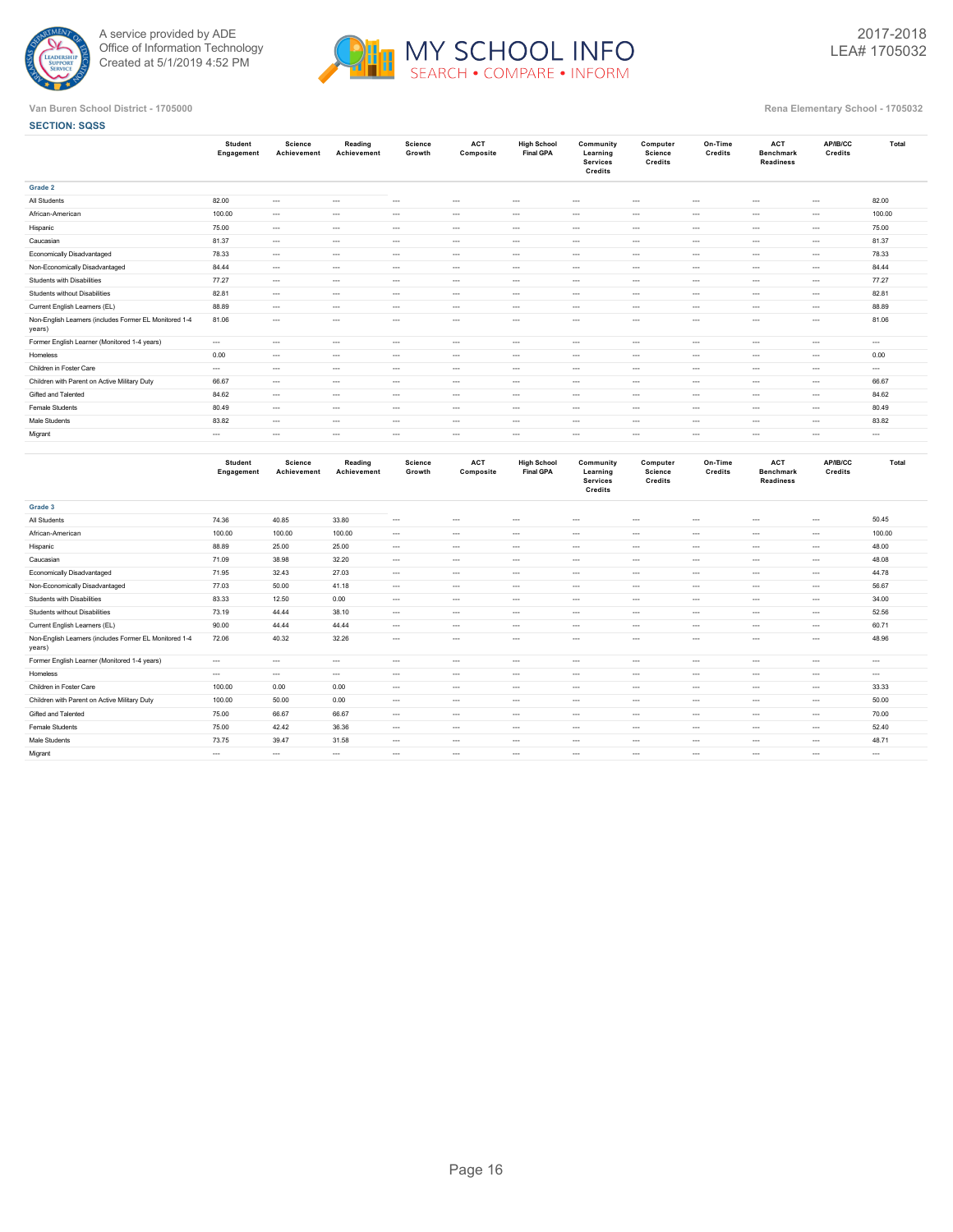



## **Van Buren School District - 1705000 Rena Elementary School - 1705032 SECTION: SQSS**

|                                                                  | <b>Student</b><br>Engagement | <b>Science</b><br>Achievement | Reading<br>Achievement | Science<br>Growth | <b>ACT</b><br>Composite | <b>High School</b><br><b>Final GPA</b> | Community<br>Learning<br><b>Services</b><br>Credits | Computer<br>Science<br>Credits | On-Time<br>Credits | <b>ACT</b><br><b>Benchmark</b><br><b>Readiness</b> | AP/IB/CC<br>Credits | Total    |
|------------------------------------------------------------------|------------------------------|-------------------------------|------------------------|-------------------|-------------------------|----------------------------------------|-----------------------------------------------------|--------------------------------|--------------------|----------------------------------------------------|---------------------|----------|
| Grade 4                                                          |                              |                               |                        |                   |                         |                                        |                                                     |                                |                    |                                                    |                     |          |
| All Students                                                     | 77.50                        | 50.68                         | 43.84                  | 61.97             | $\cdots$                | $---$                                  | $---$                                               | $\cdots$                       | $\cdots$           | $---$                                              | $\cdots$            | 58.92    |
| African-American                                                 | 0.00                         | $\ldots$                      | $\cdots$               | $\sim$ $\sim$     | $\cdots$                | $\cdots$                               | $\cdots$                                            | $\cdots$                       | $\cdots$           | $\sim$                                             | $\cdots$            | 0.00     |
| Hispanic                                                         | 100.00                       | 16.67                         | 0.00                   | 60.00             | $\sim$                  | $---$                                  | $---$                                               | $\cdots$                       | $\cdots$           | $---$                                              | $\cdots$            | 48.00    |
| Caucasian                                                        | 75.76                        | 53.23                         | 46.77                  | 62.90             | $\sim$                  | $---$                                  | $---$                                               | $\cdots$                       | $\cdots$           | $---$                                              | $\cdots$            | 59.92    |
| Economically Disadvantaged                                       | 85.00                        | 37.14                         | 28.57                  | 59.09             | $\cdots$                | $\cdots$                               | $---$                                               | $\cdots$                       |                    |                                                    | $\cdots$            | 53.50    |
| Non-Economically Disadvantaged                                   | 70.00                        | 63.16                         | 57.89                  | 64.47             | $\sim$                  | $---$                                  | $---$                                               | $\cdots$                       | $\cdots$           | $---$                                              | $\cdots$            | 63.96    |
| Students with Disabilities                                       | 100.00                       | 0.00                          | 0.00                   | 12.50             | $\sim$                  | $---$                                  | $---$                                               | $\cdots$                       | $\cdots$           | $---$                                              | $\cdots$            | 32.35    |
| Students without Disabilities                                    | 76.00                        | 53.62                         | 46.38                  | 64.93             | $\sim$                  | $---$                                  | $---$                                               | $\cdots$                       |                    | $\cdots$                                           | $\cdots$            | 60.54    |
| Current English Learners (EL)                                    | 93.75                        | 42.86                         | 28.57                  | 64.29             | $\sim$                  | $---$                                  | $---$                                               | $\cdots$                       | $\cdots$           | $---$                                              | $\cdots$            | 58.62    |
| Non-English Learners (includes Former EL Monitored 1-4<br>years) | 75.69                        | 51.52                         | 45.45                  | 61.72             | $\cdots$                | $---$                                  |                                                     | $\cdots$                       | $\cdots$           | $---$                                              |                     | 58.96    |
| Former English Learner (Monitored 1-4 years)                     | $\sim$                       | $\cdots$                      | $\cdots$               | $\cdots$          | $\cdots$                | $---$                                  | $---$                                               | $\cdots$                       |                    | $---$                                              | $\cdots$            |          |
| Homeless                                                         | $\cdots$                     | $\cdots$                      | $\cdots$               | $\cdots$          | $\sim$                  | $\cdots$                               | $---$                                               | $\cdots$                       | $\cdots$           |                                                    | $\cdots$            |          |
| Children in Foster Care                                          | $\sim$                       | $\cdots$                      | $\cdots$               | $\cdots$          | $\sim$                  | $---$                                  | $---$                                               | $\cdots$                       | $\cdots$           | $\cdots$                                           | $\cdots$            |          |
| Children with Parent on Active Military Duty                     | $\cdots$                     | $\ldots$                      | $\cdots$               | $\sim$ $\sim$     | $\sim$                  | $---$                                  | $\cdots$                                            | $\cdots$                       | $\cdots$           | $\cdots$                                           | $\cdots$            | $\cdots$ |
| Gifted and Talented                                              | 75.00                        | 80.00                         | 70.00                  | 65.00             | $\sim$                  | $---$                                  | $---$                                               | $\cdots$                       | $\cdots$           | $---$                                              | $\cdots$            | 72.50    |
| Female Students                                                  | 74.47                        | 52.38                         | 45.24                  | 59.76             | $\sim$                  | $---$                                  | $---$                                               | $\cdots$                       | $\cdots$           | $---$                                              | $\cdots$            | 58.43    |
| Male Students                                                    | 81.82                        | 48.39                         | 41.94                  | 65.00             | $\sim$                  | $---$                                  | $---$                                               | $\cdots$                       | $\cdots$           | $---$                                              | $\cdots$            | 59.60    |
| Migrant                                                          | 100.00                       | 0.00                          | 0.00                   | 100.00            | $\cdots$                | $---$                                  | $---$                                               | $\cdots$                       | $\cdots$           | $---$                                              | $---$               | 50.00    |
|                                                                  |                              |                               |                        |                   |                         |                                        |                                                     |                                |                    |                                                    |                     |          |

|                                                                  | <b>Student</b><br>Engagement | Science<br>Achievement | Reading<br>Achievement | <b>Science</b><br>Growth | <b>ACT</b><br>Composite | <b>High School</b><br><b>Final GPA</b> | Community<br>Learning<br><b>Services</b><br>Credits | Computer<br>Science<br>Credits | On-Time<br>Credits | <b>ACT</b><br><b>Benchmark</b><br>Readiness | AP/IB/CC<br>Credits | Total    |
|------------------------------------------------------------------|------------------------------|------------------------|------------------------|--------------------------|-------------------------|----------------------------------------|-----------------------------------------------------|--------------------------------|--------------------|---------------------------------------------|---------------------|----------|
| Grade 5                                                          |                              |                        |                        |                          |                         |                                        |                                                     |                                |                    |                                             |                     |          |
| All Students                                                     | 75.58                        | 41.25                  | 35.00                  | 50.63                    | $\sim$                  | $---$                                  | $---$                                               | $\cdots$                       | $\sim$             | $\cdots$                                    | $\cdots$            | 51.07    |
| African-American                                                 | 100.00                       | 50.00                  | 50.00                  | 75.00                    | $\cdots$                | $\cdots$                               | $---$                                               | $\cdots$                       | $\cdots$           | $\sim$                                      | $\cdots$            | 68.75    |
| Hispanic                                                         | 71.43                        | 57.14                  | 28.57                  | 78.57                    | $\cdots$                | $---$                                  | $---$                                               | $\cdots$                       | $\cdots$           | $-1$                                        | $\cdots$            | 58.93    |
| Caucasian                                                        | 74.31                        | 39.39                  | 37.88                  | 46.97                    | $\cdots$                | $\cdots$                               | $---$                                               | $\cdots$                       | $\cdots$           | $-1$                                        | $\cdots$            | 50.19    |
| <b>Economically Disadvantaged</b>                                | 70.00                        | 42.86                  | 37.14                  | 55.71                    | $\cdots$                | $---$                                  | $---$                                               | $\cdots$                       | $\sim$             | $\cdots$                                    | $\cdots$            | 52.07    |
| Non-Economically Disadvantaged                                   | 80.43                        | 40.00                  | 33.33                  | 46.67                    | $\cdots$                | $\cdots$                               | $---$                                               | $\cdots$                       | $\cdots$           | $\cdots$                                    | $\cdots$            | 50.28    |
| Students with Disabilities                                       | 80.77                        | 16.67                  | 8.33                   | 54.17                    | $\cdots$                | $\cdots$                               | $---$                                               | $\cdots$                       | $\sim$             | $\cdots$                                    | $\cdots$            | 40.82    |
| Students without Disabilities                                    | 74.66                        | 45.59                  | 39.71                  | 50.00                    | $\cdots$                | $\cdots$                               | $---$                                               | $\cdots$                       | $\cdots$           | $-1$                                        | $\cdots$            | 52.89    |
| Current English Learners (EL)                                    | 92.86                        | 42.86                  | 14.29                  | 50.00                    | $\cdots$                | $\cdots$                               | $---$                                               | $\cdots$                       | $\cdots$           | $\sim$                                      | $\cdots$            | 50.00    |
| Non-English Learners (includes Former EL Monitored 1-4<br>years) | 74.05                        | 41.10                  | 36.99                  | 50.68                    | $\cdots$                | $---$                                  | $---$                                               | $\cdots$                       | $\sim$             | $\cdots$                                    | $\cdots$            | 51.17    |
| Former English Learner (Monitored 1-4 years)                     | $- - -$                      | $\cdots$               | $\cdots$               | $\cdots$                 | $\cdots$                | $---$                                  | $---$                                               | $\cdots$                       | $\cdots$           | $-1$                                        | $\cdots$            | $---$    |
| Homeless                                                         | $- - -$                      | $\cdots$               | $\cdots$               | $\cdots$                 | $\cdots$                | $\cdots$                               | $\cdots$                                            | $\cdots$                       | $\cdots$           | $\sim$                                      | $\cdots$            | $\cdots$ |
| Children in Foster Care                                          | $- - -$                      | $\cdots$               | $\cdots$               | $- - -$                  | $\cdots$                | $\cdots$                               | $---$                                               | $\cdots$                       | $\sim$             | $-1$                                        | $\cdots$            | $\cdots$ |
| Children with Parent on Active Military Duty                     | $- - -$                      | $\cdots$               | $\cdots$               | $\cdots$                 | $\cdots$                | $---$                                  | $---$                                               | $\cdots$                       | $\sim$             | $\cdots$                                    | $\cdots$            | $---$    |
| Gifted and Talented                                              | 83.33                        | 100.00                 | 66.67                  | 50.00                    | $\cdots$                | $\cdots$                               | $---$                                               | $\cdots$                       | $\sim$             | $\sim$ $\sim$                               | $\cdots$            | 75.00    |
| Female Students                                                  | 76.14                        | 41.46                  | 34.15                  | 58.54                    | $\cdots$                | $---$                                  | $---$                                               | $\cdots$                       | $\sim$             | $\sim$ $\sim$                               | $\cdots$            | 52.99    |
| Male Students                                                    | 75.00                        | 41.03                  | 35.90                  | 42.31                    | $\cdots$                | $\cdots$                               | $\cdots$                                            | $\cdots$                       | $\cdots$           | $\sim$                                      | $\cdots$            | 49.06    |
| Migrant                                                          | $\cdots$                     | $\cdots$               | $\cdots$               | $\cdots$                 | $\cdots$                | $\cdots$                               | $\cdots$                                            | $\cdots$                       | $\cdots$           | $\cdots$                                    | $\cdots$            | $\cdots$ |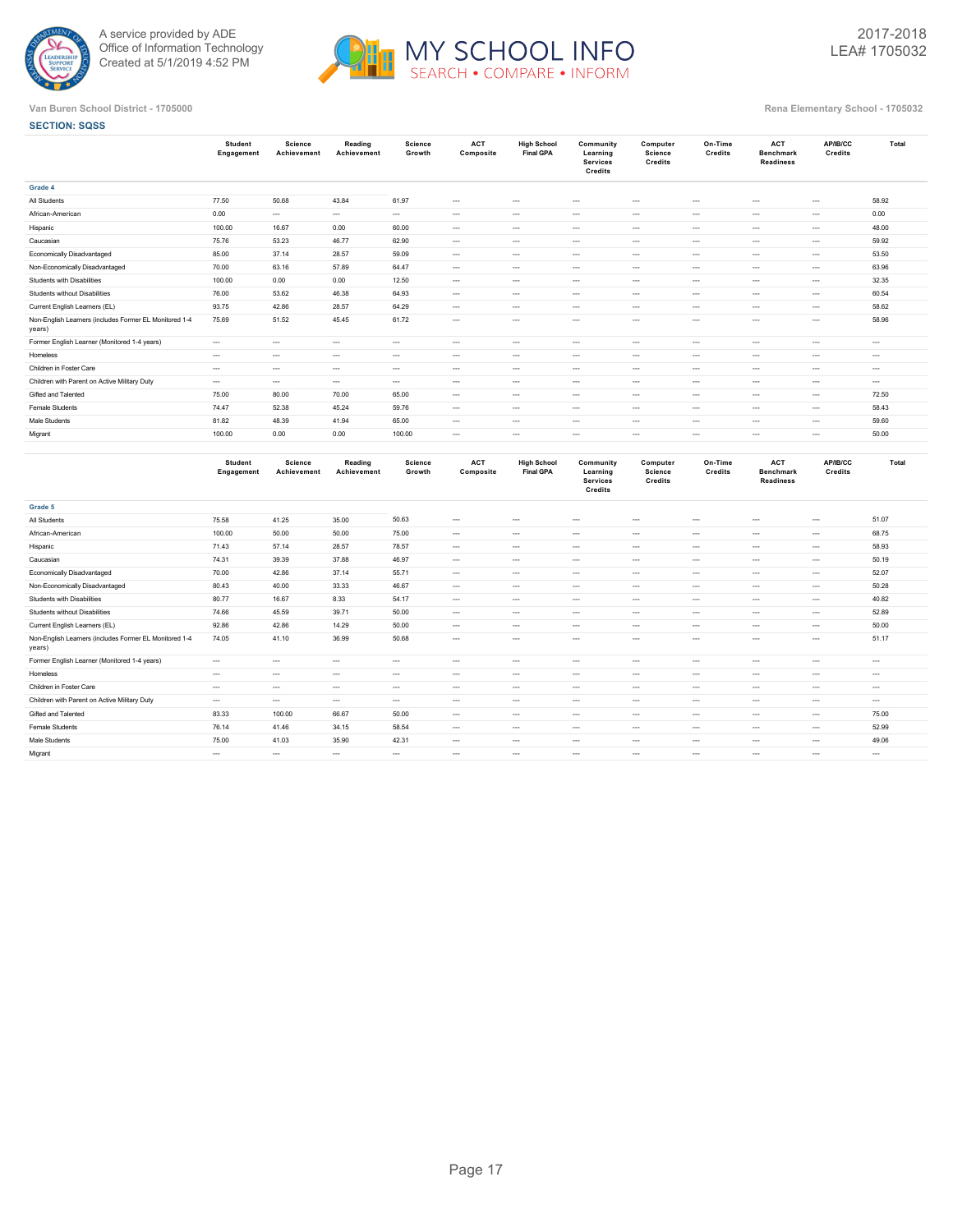



| <b>SECTION: SQSS</b>                                             |                       |                        |                        |                   |                         |                                        |                                                     |                                |                    |                                             |                     |          |
|------------------------------------------------------------------|-----------------------|------------------------|------------------------|-------------------|-------------------------|----------------------------------------|-----------------------------------------------------|--------------------------------|--------------------|---------------------------------------------|---------------------|----------|
|                                                                  | Student<br>Engagement | Science<br>Achievement | Reading<br>Achievement | Science<br>Growth | <b>ACT</b><br>Composite | <b>High School</b><br><b>Final GPA</b> | Community<br>Learning<br><b>Services</b><br>Credits | Computer<br>Science<br>Credits | On-Time<br>Credits | <b>ACT</b><br><b>Benchmark</b><br>Readiness | AP/IB/CC<br>Credits | Total    |
| <b>All Grades</b>                                                |                       |                        |                        |                   |                         |                                        |                                                     |                                |                    |                                             |                     |          |
| All Students                                                     | 78.22                 | 44.20                  | 37.50                  | 55.96             | $\cdots$                | $\cdots$                               | $\cdots$                                            | $\cdots$                       | $\cdots$           | $\sim$ $\sim$                               | $\cdots$            | 59.34    |
| African-American                                                 | 86.36                 | 66.67                  | 66.67                  | 75.00             | $\cdots$                | $\cdots$                               | $---$                                               | $- - -$                        | $\sim$             | $\sim$ $\sim$                               | $\cdots$            | 78.95    |
| Hispanic                                                         | 81.63                 | 33.33                  | 19.05                  | 70.83             | $\cdots$                | $\cdots$                               | $---$                                               | $\cdots$                       | $\sim$             | $-1$                                        | $\cdots$            | 57.77    |
| Caucasian                                                        | 76.78                 | 43.85                  | 39.04                  | 54.69             | $\cdots$                | $\cdots$                               | $\cdots$                                            | $\cdots$                       | $\sim$             | $\cdots$                                    | $\cdots$            | 58.29    |
| Economically Disadvantaged                                       | 76.53                 | 37.38                  | 30.84                  | 57.35             | $\cdots$                | $\cdots$                               | $\cdots$                                            | $\cdots$                       | $\sim$             | $\sim$                                      | $\cdots$            | 55.56    |
| Non-Economically Disadvantaged                                   | 79.64                 | 50.43                  | 43.59                  | 54.82             | $\cdots$                | $\cdots$                               | $\cdots$                                            | $\cdots$                       | $\sim$             | $\cdots$                                    | $\cdots$            | 62.63    |
| Students with Disabilities                                       | 85.09                 | 12.50                  | 4.17                   | 43.75             | $\cdots$                | $\cdots$                               | $\cdots$                                            | $\cdots$                       | $\cdots$           | $\sim$                                      | $\cdots$            | 49.17    |
| Students without Disabilities                                    | 77.26                 | 48.00                  | 41.50                  | 57.41             | $\cdots$                | $\cdots$                               | $\cdots$                                            | $\cdots$                       | $\sim$             | $\cdots$                                    | $\cdots$            | 60.65    |
| Current English Learners (EL)                                    | 87.78                 | 43.48                  | 30.43                  | 57.14             | $\sim$                  | $\cdots$                               | $\cdots$                                            | $\cdots$                       | $\sim$             | $-1$                                        | $\cdots$            | 61.43    |
| Non-English Learners (includes Former EL Monitored 1-4<br>years) | 77.20                 | 44.28                  | 38.31                  | 55.84             | $\cdots$                | $\cdots$                               | $---$                                               | $\cdots$                       | $\sim$             | $-1$                                        | $\cdots$            | 59.11    |
| Former English Learner (Monitored 1-4 years)                     | $\cdots$              | $\cdots$               | $\cdots$               | $\cdots$          | $\cdots$                | $\cdots$                               | $\cdots$                                            | $\cdots$                       | $\sim$             | $\cdots$                                    | $\cdots$            | $\cdots$ |
| Homeless                                                         | 33.33                 | $\ldots$               | $\cdots$               | $\sim$ $\sim$     | $\cdots$                | $\cdots$                               | $\cdots$                                            | $\sim$ $\sim$                  | $\sim$             | $\cdots$                                    | $\cdots$            | 33.33    |
| Children in Foster Care                                          | 100.00                | 0.00                   | 0.00                   | $\cdots$          | $\sim$                  | $\cdots$                               | $\cdots$                                            | $\cdots$                       | $\sim$             | $\sim$                                      | $\cdots$            | 50.00    |
| Children with Parent on Active Military Duty                     | 80.00                 | 50.00                  | 0.00                   | $\sim$ $\sim$     | $\cdots$                | $\cdots$                               | $---$                                               | $\cdots$                       | $\sim$             | $\sim$                                      | $\cdots$            | 55.56    |
| Gifted and Talented                                              | 80.00                 | 81.25                  | 68.75                  | 61.54             | $\cdots$                | $\cdots$                               | $\cdots$                                            | $\cdots$                       | $\cdots$           | $\sim$                                      | $\cdots$            | 74.67    |
| <b>Female Students</b>                                           | 78.78                 | 45.69                  | 38.79                  | 59.15             | $\cdots$                | $\cdots$                               | $---$                                               | $\cdots$                       | $\sim$             | $\sim$ $\sim$                               | $\cdots$            | 60.51    |
| Male Students                                                    | 77.63                 | 42.59                  | 36.11                  | 52.17             | $\cdots$                | $\cdots$                               | $\cdots$                                            | $\cdots$                       | $\cdots$           | $\sim$ $\sim$                               | $\cdots$            | 58.09    |
| Migrant                                                          | 75.00                 | 0.00                   | 0.00                   | 100.00            | $\cdots$                | $\cdots$                               | $---$                                               | $\cdots$                       | $\sim$             | $\sim$ $\sim$                               | $\cdots$            | 50.00    |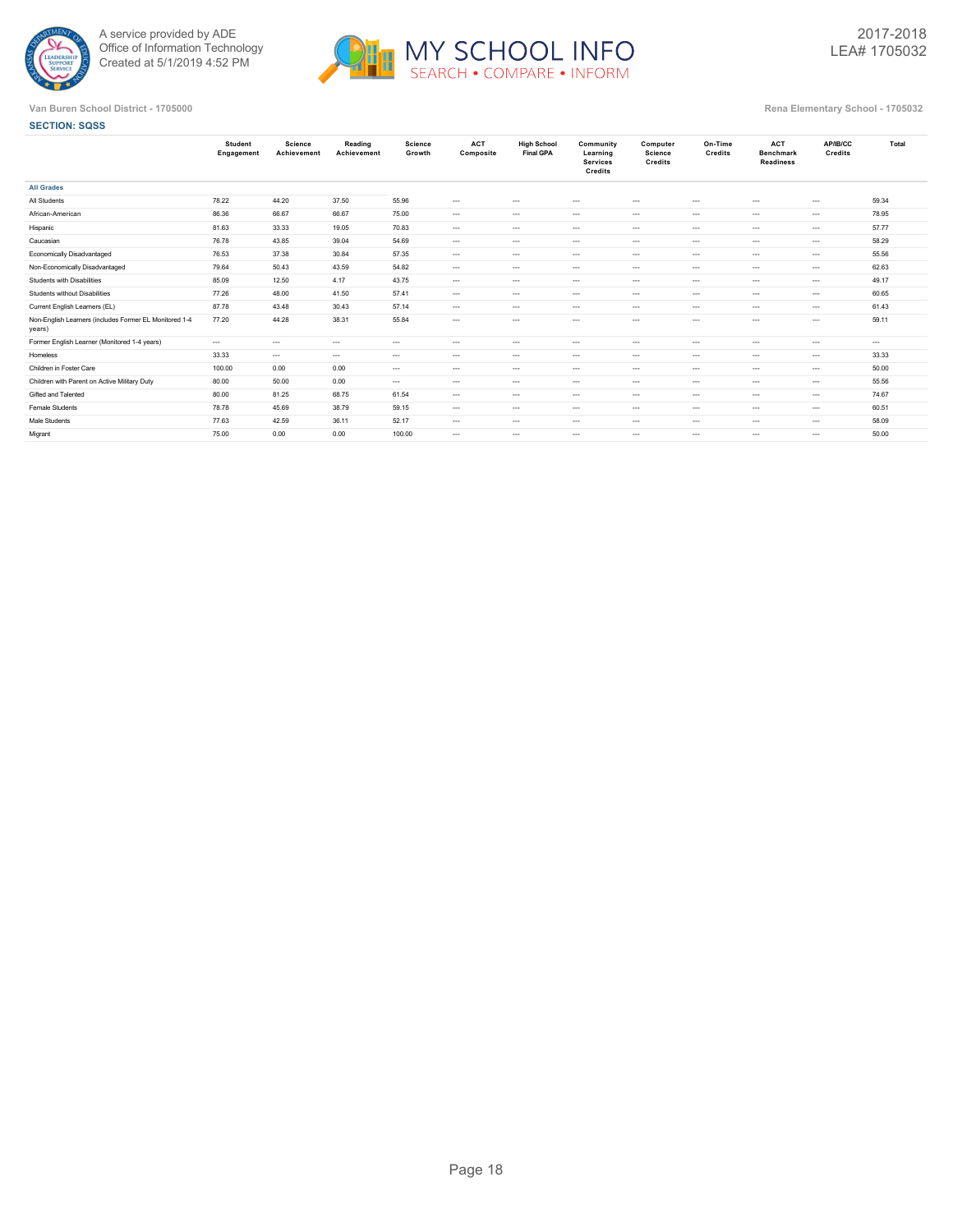



**SECTION: Graduation Rates**

|                                                                                         |                          | 2017-2018       |              |
|-----------------------------------------------------------------------------------------|--------------------------|-----------------|--------------|
|                                                                                         | School                   | <b>District</b> | <b>State</b> |
| <b>Four-Year Graduation Rate</b>                                                        |                          |                 |              |
| Four-Year Graduation Rate All Students                                                  | $---$                    | 87.3%           | 89.2%        |
| Four-Year Graduation Rate African-American                                              | $---$                    | 100.0 %         | 85.6%        |
| Four-Year Graduation Rate Hispanic                                                      | $---$                    | 85.1%           | 85.8%        |
| Four-Year Graduation Rate Caucasian                                                     | $---$                    | 86.4 %          | 91.2%        |
| Four-Year Graduation Rate Economically Disadvantaged                                    | $---$                    | 85.0%           | 86.8%        |
| Four-Year Graduation Rate Non-Economically Disadvantaged                                | N/A                      | N/A             | N/A          |
| Four-Year Graduation Rate Students with Disabilities                                    | $---$                    | 80.4%           | 84.6%        |
| Four-Year Graduation Rate Students without Disabilities                                 | N/A                      | N/A             | N/A          |
| Four-Year Graduation Rate Current English Learners (EL)                                 | $\hspace{0.05cm} \ldots$ | 84.6%           | 82.7 %       |
| Four-Year Graduation Rate Non-English Learners (includes Former EL Monitored 1-4 years) | N/A                      | N/A             | N/A          |
| Four-Year Graduation Rate Homeless                                                      | $---$                    | 52.6%           | 81.3%        |
| Four-Year Graduation Rate Children in Foster Care                                       | $---$                    | 0.0%            | 73.5%        |
| Four-Year Graduation Rate Children with Parent on Active Military Duty                  | $---$                    | 100.0%          | 94.3%        |
| Four-Year Graduation Rate Gifted and Talented                                           | $---$                    | 97.4%           | 97.8%        |
| Four-Year Graduation Rate Female Students                                               | $---$                    | 89.8%           | 92.0%        |
| Four-Year Graduation Rate Male Students                                                 | $---$                    | 84.8%           | 86.6%        |
| Four-Year Graduation Rate Migrant                                                       | $---$                    | 85.7%           | 82.8%        |
|                                                                                         |                          |                 |              |

|                                                                                         |               | 2017-2018       |              |
|-----------------------------------------------------------------------------------------|---------------|-----------------|--------------|
|                                                                                         | School        | <b>District</b> | <b>State</b> |
| <b>Five-Year Graduation Rate</b>                                                        |               |                 |              |
| Five-Year Graduation Rate All Students                                                  | $---$         | 92.1%           | 90.7%        |
| Five-Year Graduation Rate African-American                                              | $---$         | 100.0%          | 87.7%        |
| Five-Year Graduation Rate Hispanic                                                      | $\cdots$      | 91.2%           | 89.2%        |
| Five-Year Graduation Rate Caucasian                                                     | $---$         | 91.9%           | 92.1%        |
| Five-Year Graduation Rate Economically Disadvantaged                                    | $---$         | 89.0%           | 88.0%        |
| Five-Year Graduation Rate Non-Economically Disadvantaged                                | N/A           | N/A             | N/A          |
| Five-Year Graduation Rate Students with Disabilities                                    | $---$         | 89.8%           | 87.7%        |
| Five-Year Graduation Rate Students without Disabilities                                 | N/A           | N/A             | N/A          |
| Five-Year Graduation Rate Current English Learners (EL)                                 | $\sim$ $\sim$ | 95.2%           | 86.3%        |
| Five-Year Graduation Rate Non-English Learners (includes Former EL Monitored 1-4 years) | N/A           | N/A             | N/A          |
| Five-Year Graduation Rate Homeless                                                      | $---$         | 100.0%          | 88.5%        |
| Five-Year Graduation Rate Children in Foster Care                                       | $\cdots$      | 100.0%          | 87.5 %       |
| Five-Year Graduation Rate Children with Parent on Active Military Duty                  | $---$         | $---$           | 100.0%       |
| Five-Year Graduation Rate Gifted and Talented                                           | $---$         | $\cdots$        | 100.0%       |
| Five-Year Graduation Rate Female Students                                               | $---$         | 92.0%           | 92.7%        |
| Five-Year Graduation Rate Male Students                                                 | $\sim$ $\sim$ | 92.3%           | 88.8%        |
| Five-Year Graduation Rate Migrant                                                       | $---$         | 94.1%           | 85.9%        |
|                                                                                         |               |                 |              |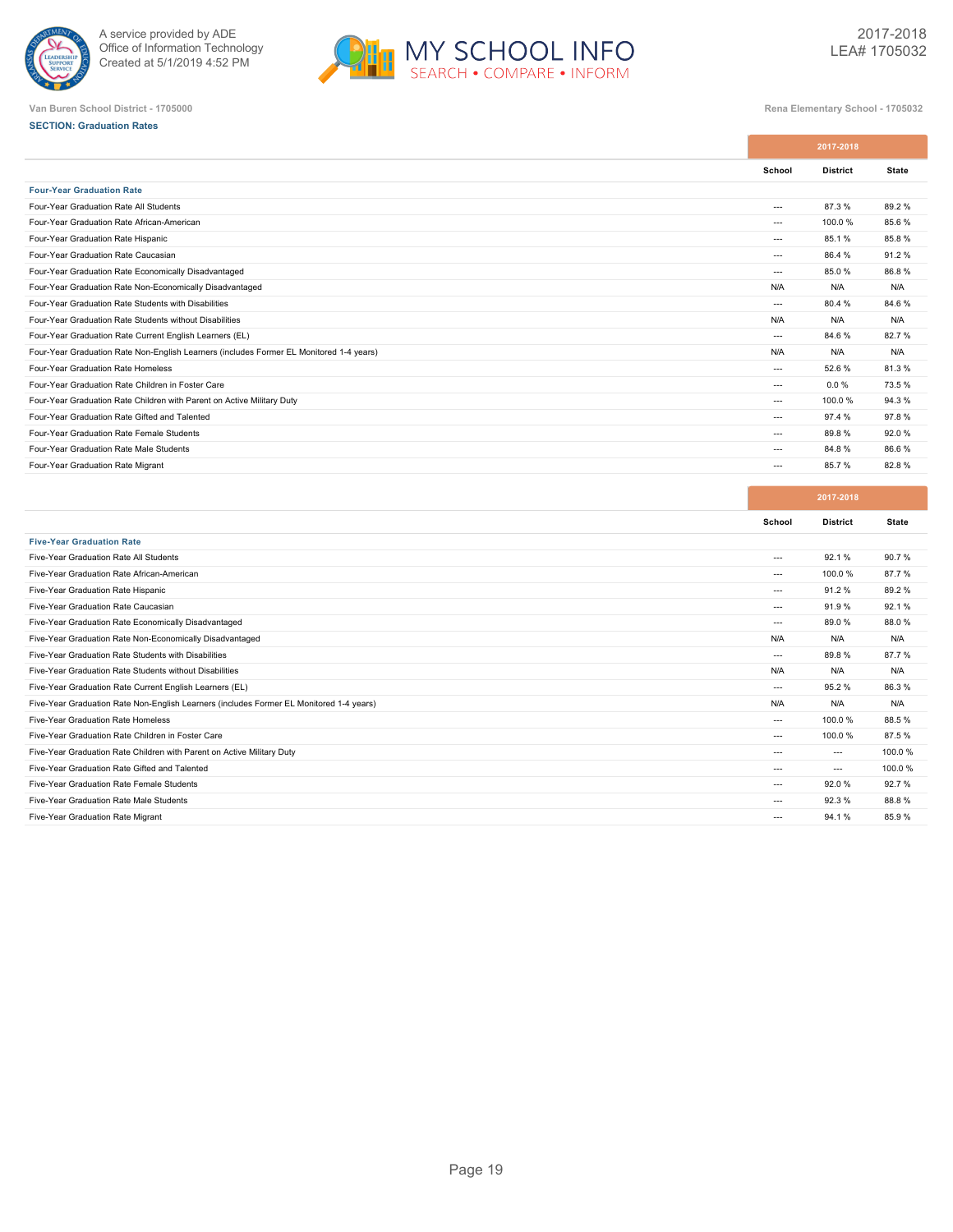

**SECTION: College Readiness**



**Van Buren School District - 1705000 Rena Elementary School - 1705032**

## **School District State American College Test (ACT)** Participation in Grade 11 Statewide ACT Administration 416 31,425 District Provided Remediation for Students Taking ACT Number of Students Taking ACT in Grades 9-11 662 40,561 and the Students Taking ACT in Grades 9-11 562 40,561 Number of Graduates that have taken ACT in High School 388 29,421 ACT Reading Average 20.54 20.32 ACT English Average 19.28 19.44 ACT Math Average 19.39 19.12 ACT Science Average 19.86 19.95 ACT Composite Average **19.94** 19.86 **SAT® by College Board** Number of Students Taking SAT College Admission Test 2 1,388 SAT Critical Reading Mean 610 589 SAT Math Mean 530 569 SAT Writing Mean **Advanced Placement Courses (AP)** Number of Students Taking Advanced Placement (AP) Courses 361 29,031 Number of AP Exams Taken 538 the state of the state of the state of the state of the state of the state of the state of the state of the state of the state of the state of the state of the state of the state of the state o Number of AP Exams Scored 3, 4, or 5 199 15,869 **International Baccalaureate Courses** Number of Students Taking International Baccalaureate Courses --- 460 **College Going Rates** All Students --- 48.9 % 49.1 % African-American --- 35.7 % 45.0 % Hispanic --- 46.9 % 38.9 % Caucasian --- 50.2 % 52.4 % Economically Disadvantaged 41.3 % 41.3 % 41.3 % 41.3 % 41.3 % 41.3 % 41.3 % 41.3 % 41.3 % 41.3 % 41.3 % 41.3 % 41.3 % 41.3 % 41.3 % 41.3 % 41.3 % 41.3 % 41.3 % 41.3 % 41.3 % 41.3 % 41.3 % 41.3 % 41.3 % 41.3 % 41.3 % 41.3 % Students with Disabilities --- 0.0 % 15.1 % Current English Learners (EL) --- 37.5 % 24.0 % Homeless --- 40.0 % 33.7 % Children in Foster Care --- 0.0 % 40.9 % Children with Parent on Active Military Duty of the State of the State of the State of the State of the State of the State of the State of the State of the State of the State of the State of the State of the State of the S Gifted and Talented --- 86.1 % 69.8 % **College Credit Accumulation Rates** All Students --- 64.8 % 54.1 % African-American --- 40.0 % 37.9 % Hispanic --- 61.1 % 49.7 % Caucasian --- 63.6 % 58.9 % Economically Disadvantaged and the state of the state of the state of the state of the state of the state of the state of the state of the state of the state of the state of the state of the state of the state of the state Students with Disabilities **2008** 10.0 % 30.2 % 30.2 % 30.2 % 30.2 % 30.2 % 30.2 % 30.2 % 30.2 % 30.2 % 30.2 % 30.2 % 30.2 % 30.2 % 30.2 % 30.2 % 30.2 % 30.2 % 30.2 % 30.2 % 30.2 % 30.2 % 30.2 % 30.2 % 30.3 % 30.2 % 30.3 % Current English Learners (EL) 32.5 % 32.5 % 32.5 % 32.5 % 32.5 % 32.5 % 32.5 % 32.5 % 32.5 % 32.5 % 32.5 % 32.5 % 32.5 % 32.5 % 32.5 % 32.5 % 32.5 % 32.5 % 32.5 % 32.5 % 32.5 % 32.5 % 32.5 % 32.5 % 32.5 % 32.5 % 32.5 % 32. Homeless --- 23.1 % 35.0 % Children in Foster Care --- 0.0 % 51.6 %

\* The College Credit Accumulation Rate definition from the U.S. Department of Education gives high school graduates two years at an institution of higher education to complete at least one year's worth of college credit th a degree. Students graduating in the last school year listed have not yet had two years to complete a year of college credit. Only a basic level of suppression had been applied to CGR and CCAR datasets.

Children with Parent on Active Military Duty --- 100.0 % 60.8 % Gifted and Talented --- 72.7 % 76.5 %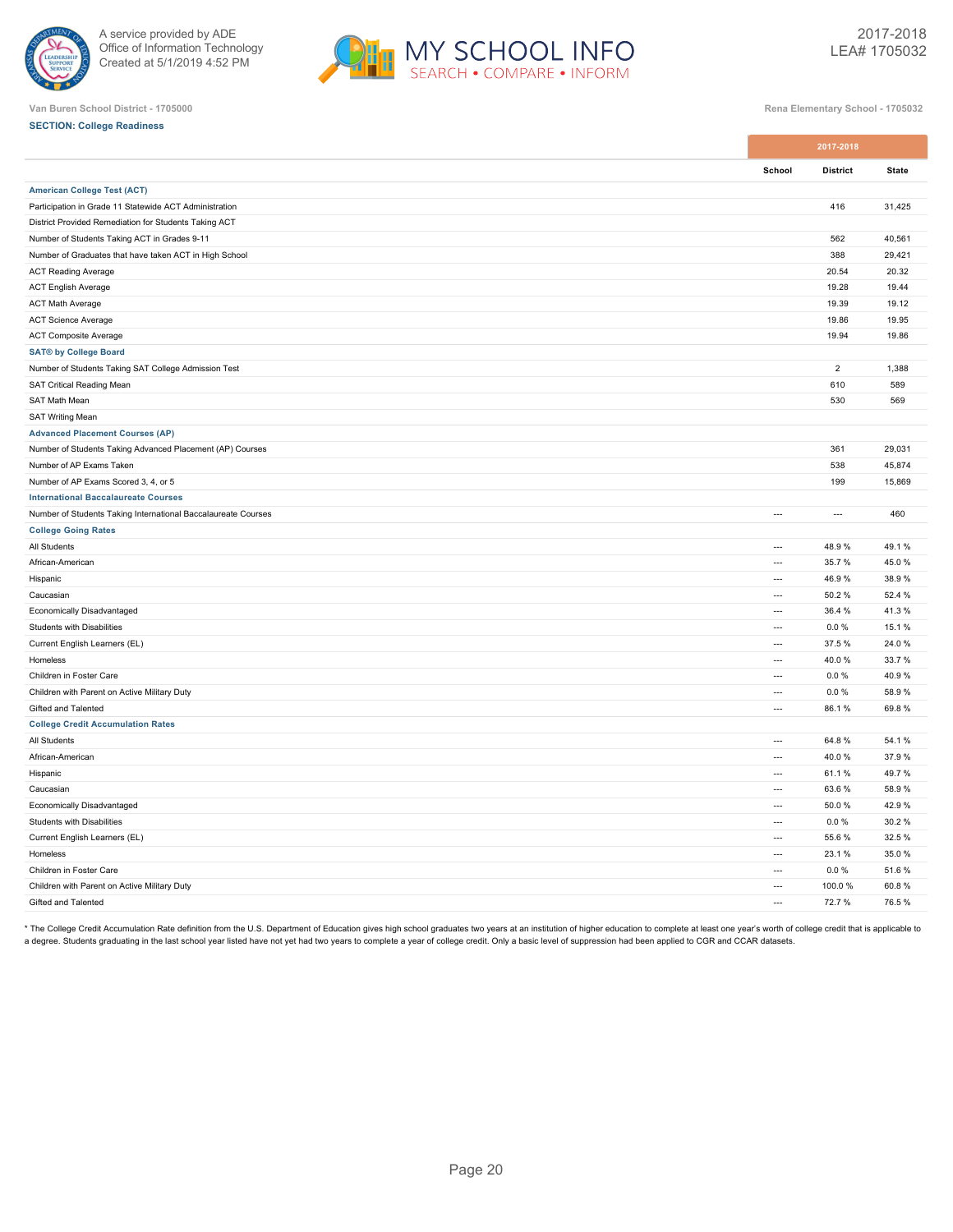



# **SECTION: School Performance**

|                                                                 | 2017-2018 |                 |              |
|-----------------------------------------------------------------|-----------|-----------------|--------------|
|                                                                 | School    | <b>District</b> | <b>State</b> |
| 2018 School Performance Rating                                  | в         |                 |              |
| Overall Points for School Rating                                | 74.39     |                 |              |
| Count of Schools with Rating = A                                |           | 3               | 152          |
| Count of Schools with Rating = B                                |           | $\overline{2}$  | 313          |
| Count of Schools with Rating = C                                |           | 6               | 380          |
| Count of Schools with Rating = D                                |           | 0               | 145          |
| Count of Schools with Rating = F                                |           | $\mathbf 0$     | 44           |
| District Provides Textbooks or Digital Resources for all Pupils |           |                 |              |
| District Provides Textbooks or Digital Resources for all Pupils |           | Y               | 100 %        |
| <b>Annual Accreditation Status</b>                              |           |                 |              |
| Accredited                                                      | Y         | 12              | 1,046        |
| <b>Accredited Cited</b>                                         | N         | 0               | 5            |
| <b>Accredited Probationary</b>                                  | $\sf N$   | $\mathbf 0$     | $\mathbf{1}$ |
| <b>Attendance Rate</b>                                          |           |                 |              |
| Attendance Rate All Students                                    | 95.73%    | 93.36 %         | 93.92 %      |
| Attendance Rate African American                                | 96.13%    | 93.68 %         | 93.83 %      |
| Attendance Rate Hispanic                                        | 95.63%    | 94.48 %         | 93.95 %      |
| Attendance Rate Caucasian                                       | 95.46%    | 92.96 %         | 93.53 %      |
| Attendance Rate Economically Disadvantaged                      | 95.66%    | 92.75 %         | 93.65 %      |
| Attendance Rate Non-Economically Disadvantaged                  | 95.81%    | 93.49 %         | 93.63%       |
| Attendance Rate Students with Disabilities                      | 96.38%    | 94.14 %         | 93.8%        |
| Attendance Rate Students without Disabilities                   | 95.59%    | 93.29 %         | 93.93 %      |
| Attendance Rate English Learners (EL)                           | 96.22%    | 94.69 %         | 94.79%       |
| Attendance Rate Non-EL (includes Former EL Monitored 1-4 years) | 96.22%    | 94.71%          | 94.96 %      |
| Attendance Rate Former EL (Monitored 1-4 years)                 |           | 95.15 %         | 95.64 %      |
| Attendance Rate Homeless                                        | 90.81%    | 83.36 %         | 90.32 %      |
| Attendance Rate Children in Foster Care                         | 100 %     | 95.9%           | 92.95 %      |
| Attendance Rate Children with Parent on Active Military Duty    | 96.15%    | 94.76%          | 94.51 %      |
| Attendance Rate Gifted and Talented                             | 95.47%    | 94.81%          | 95.79 %      |
| Attendance Rate Female Students                                 | 96.11%    | 92.84 %         | 93.83 %      |
| Attendance Rate Male Students                                   | 95.34 %   | 93.76 %         | 93.96 %      |
| Attendance Rate Migrant                                         | 95.12%    | 93.87 %         | 92.07%       |
| <b>Dropout Rate</b>                                             |           |                 |              |
| Dropout Rate                                                    |           | 2.20%           | 2.36 %       |
| <b>College Remediation Rate</b>                                 |           |                 |              |
| College Remediation Rate                                        |           | 64.4%           | 62.8%        |
| <b>Enrollment</b>                                               |           |                 |              |
| October 1 Enrollment                                            | 446       | 5,798           | 479,258      |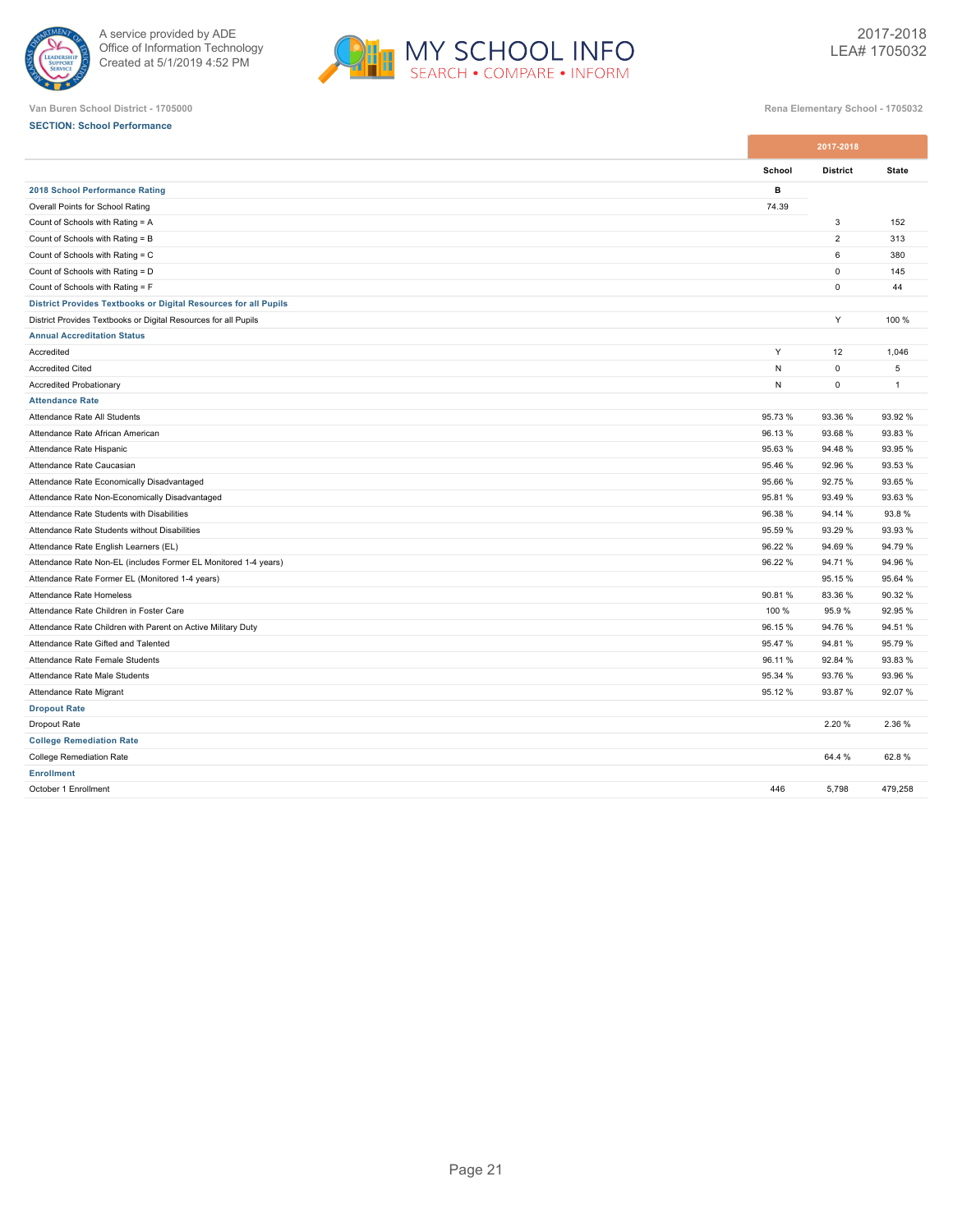



# **SECTION: School Environment**

|                                                      | School | <b>District</b> | <b>State</b> |
|------------------------------------------------------|--------|-----------------|--------------|
| Discipline Policies Distributed to Parents           | Y      | 100 %           | 100 %        |
| Discipline Training Provided to Staff                | Y      | 100 %           | 100 %        |
| Parental Involvement Plan Adopted                    | Y      | 100 %           | 100 %        |
| District Alternative Learning Environment Compliance |        | $\checkmark$    | 100 %        |
| Expulsions                                           |        | 6               | 979          |
| Weapons Incidents                                    |        | 13              | 840          |
| <b>Staff Assaults</b>                                |        |                 | 852          |
| <b>Student Assaults</b>                              |        |                 | 3,339        |
| Referrals to Law Enforcement                         |        |                 | 66           |
| School-related Arrests                               |        |                 | 10           |
|                                                      |        |                 |              |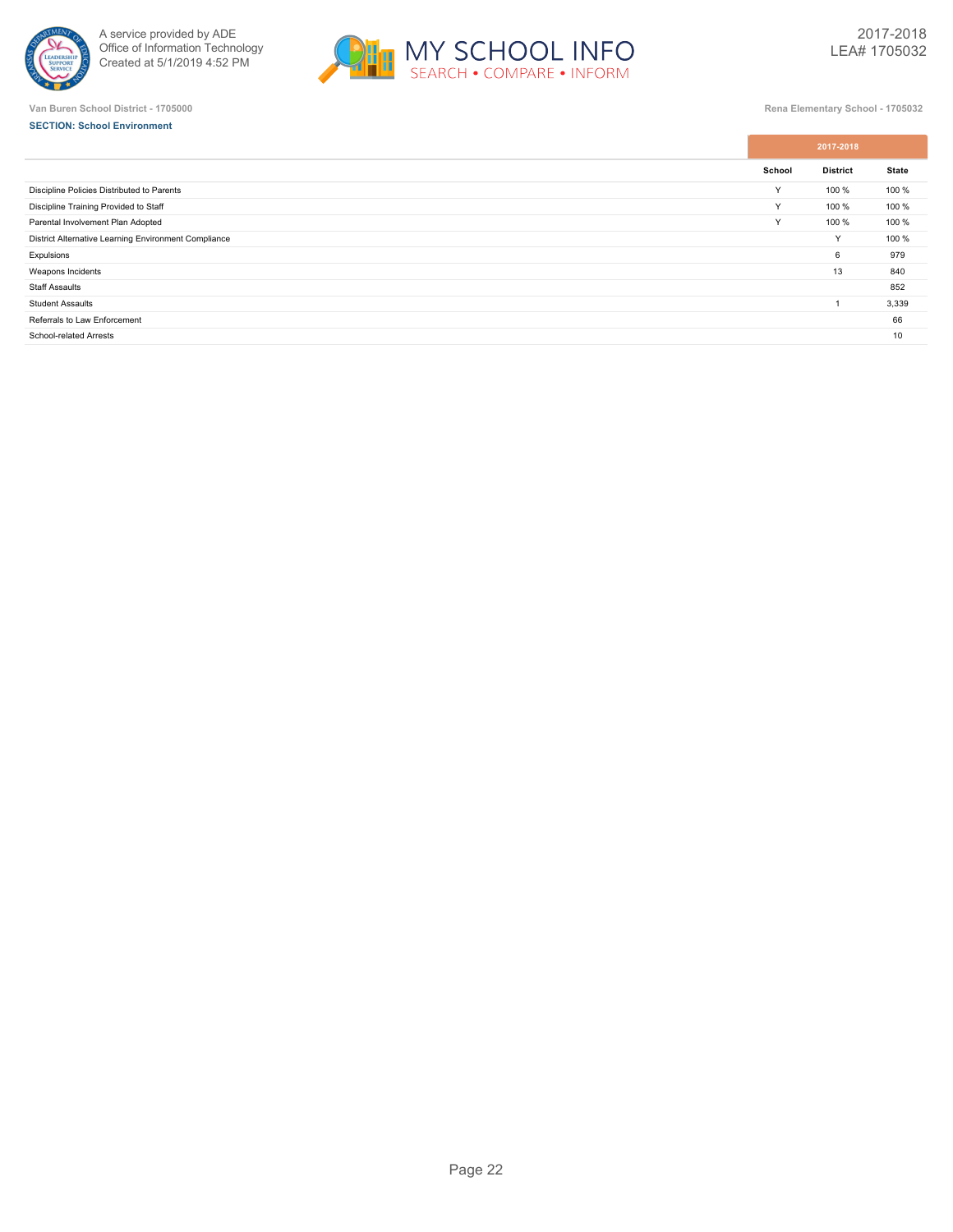

**SECTION: Retention**



**Van Buren School District - 1705000 Rena Elementary School - 1705032**

## **School District State** Number of Students Retained at Grade 1 and 2 2 1,085 Percent of Students Retained at Grade 1 0.00 % 0.46 % 2.95 % 0.46 % 0.00 % 0.46 % 2.95 % 0.46 % 0.00 % 0.46 % 2.95 % 0.46 % 2.95 % 0.46 % 0.00 % 0.46 % 0.46 % 0.2.95 % 0.46 % 0.2.95 % 0.46 % 0.46 % 0.46 % 0.46 % 0.46 % 0.4 Number of Students Retained at Grade 2 0 1 369 Percent of Students Retained at Grade 2 0.00 % 0.21 % 1.00 % 0.21 % 1.00 % 0.21 % 1.00 % 0.21 % 1.00 % 0.21 % 1.00 % 0.21 % 1.00 % 0.21 % 1.00 % 0.21 % 1.00 % 0.21 % 1.00 % 0.21 % 1.00 % 0.21 % 1.00 % 0.21 % 0.00 % 0.21 % Number of Students Retained at Grade 3 0 0 158 Percent of Students Retained at Grade 3 0.00 % 0.42 % 0.00 % 0.42 % 0.00 % 0.42 % 0.00 % 0.42 % 0.00 % 0.42 % 0.00 % 0.42 % 0.42 % 0.42 % 0.42 % 0.42 % 0.42 % 0.42 % 0.42 % 0.42 % 0.42 % 0.42 % 0.42 % 0.42 % 0.42 % 0.42 % Number of Students Retained at Grade 4 0 0 0 86 Percent of Students Retained at Grade 4 0.00 % 0.00 % 0.00 % 0.22 % Number of Students Retained at Grade 5 0 0 74 Percent of Students Retained at Grade 5 0.00 % 0.19 % 0.00 % 0.00 % 0.19 % 0.00 % 0.19 % Number of Students Retained at Grade 6 0 1 1 139 Percent of Students Retained at Grade 6 0.00 % 0.23 % 0.38 % 0.38 % 0.38 % 0.38 % 0.38 % 0.38 % 0.38 % 0.38 % 0.38 % 0.38 % 0.38 % 0.38 % 0.38 % 0.38 % 0.38 % 0.38 % 0.38 % 0.38 % 0.38 % 0.38 % 0.38 % 0.38 % 0.38 % 0.38 % Number of Students Retained at Grade 7 0 0 209 Percent of Students Retained at Grade 7 0.00 % 0.00 % 0.00 % 0.00 % 0.00 % 0.00 % 0.00 % 0.00 % 0.00 % 0.00 % 0.00 % 0.57 % 0.00 % 0.00 % 0.57 % 0.00 % 0.57 % 0.00 % 0.00 % 0.57 % 0.00 % 0.57 % 0.00 % 0.00 % 0.57 % 0.00 % Number of Students Retained at Grade 8 0 0 222 Percent of Students Retained at Grade 8 0.00 % 0.00 % 0.00 % 0.00 % 0.00 % 0.00 % 0.00 % 0.00 % 0.00 % 0.00 % 0.00 % 0.61 %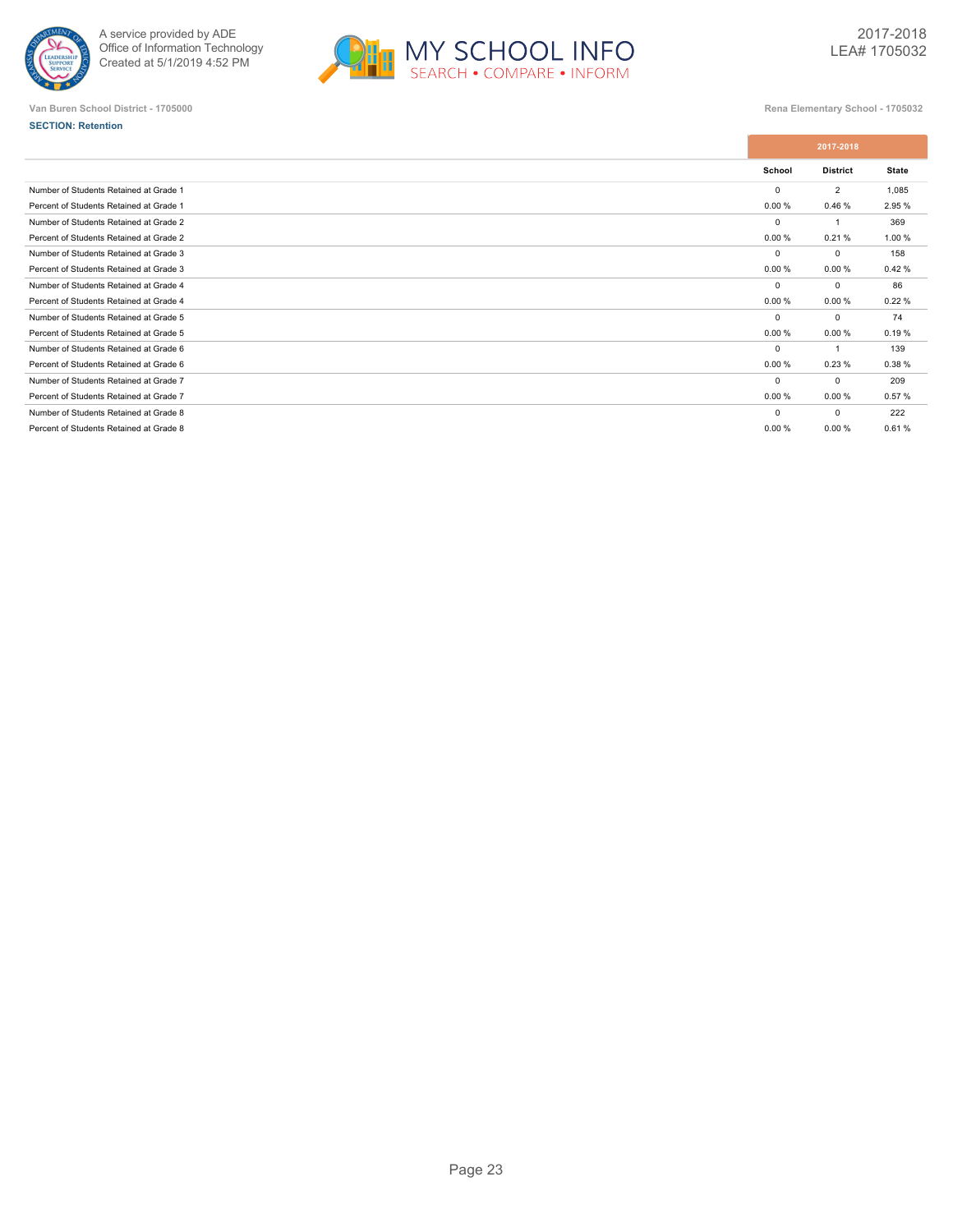



**2017-2018**

## **SECTION: Teacher Quality**

|                                                                                    |                          | 20 H 20 H                |                                  |
|------------------------------------------------------------------------------------|--------------------------|--------------------------|----------------------------------|
|                                                                                    | School                   | <b>District</b>          | <b>State</b>                     |
| % Teachers Completely Certified (Licensed)                                         | 100.0%                   | 92.0%                    | 96.8%                            |
| % Teachers with Emergency / Provisional Credentials                                | $0.0 \%$                 | 0.0%                     | 0.0%                             |
| % Teachers with Bachelor's Degree                                                  | 67.0%                    | 74.0%                    | 53.0 %                           |
| % Teachers with Master's Degree                                                    | 33.0%                    | 25.0%                    | 42.0%                            |
| % Teachers with Advanced Degree                                                    | 0.0%                     | 1.0%                     | 1.0%                             |
| All Economic Levels (All Quartiles All Schools)                                    |                          |                          |                                  |
|                                                                                    | School                   | <b>District</b>          | <b>State</b>                     |
| Number of Teachers (Certified Teachers)                                            | 24                       | 469                      | 41,834                           |
| Number of Teachers Evaluated this year under Teacher Excellence and Support System | 6                        | 106                      | 8,035                            |
| Number of Teachers Proficient or Above under Teacher Excellence and Support System | 6                        | 104                      | 7,845                            |
| Number Certified by National Board for Professional Teaching Standards             | 9                        | 37                       | 2,287                            |
| Number of Teachers Teaching with Emergency/Provisional Credentials                 | $\pmb{0}$                | 6                        | 765                              |
| Percentage Teaching with Emergency/Provisional Credentials                         | 0.0%                     | 1.3%                     | 1.8%                             |
| Number of Teachers Teaching Out-of-field                                           | $\overline{2}$           | 19                       | 1,459                            |
| Percentage of Teachers Teaching Out-of-field                                       | 8.3 %                    | 4.1%                     | 3.5%                             |
| Number of Inexperienced Teachers                                                   | $\pmb{0}$                | 57                       | 7,134                            |
| Percentage of Teachers who are Inexperienced                                       | 0.0%                     | 12.2%                    | 17.1 %                           |
| Number of Teachers, Principals, and Assistant Principals                           | 26                       | 493                      | 43,663                           |
| Number of Inexperienced Teachers, Principals, and Assistant Principals             | N/A                      | N/A                      | N/A                              |
| Percentage of Teachers, Principals, and Assitant Principals who are Inexperienced  | N/A                      | N/A                      | N/A                              |
| High Poverty (Highest Quartile of Schools Free and Reduced Lunch Percentage)       |                          |                          |                                  |
|                                                                                    | School                   | <b>District</b>          | <b>State</b>                     |
| Number of Teachers (Certified Teachers)                                            | ---                      | 21                       | 9,078                            |
| Number of Teachers Evaluated this year under Teacher Excellence and Support System | $\overline{a}$           | $\overline{\phantom{a}}$ | 1,324                            |
| Number of Teachers Proficient or Above under Teacher Excellence and Support System | $---$                    | $---$                    | 1,262                            |
| Number Certified by National Board for Professional Teaching Standards             | $\hspace{0.05cm} \ldots$ | $\overline{\phantom{a}}$ | 339                              |
| Number of Teachers Teaching with Emergency/Provisional Credentials                 | $---$                    | $\mathsf 0$              | 281                              |
| Percentage Teaching with Emergency/Provisional Credentials                         | $---$                    | 0.0%                     | 3.1%                             |
| Number of Teachers Teaching Out-of-field                                           | $---$                    | 0                        | 380                              |
| Percentage of Teachers Teaching Out-of-field                                       | $---$                    | 0.0%                     | 4.2%                             |
| Number of Inexperienced Teachers                                                   | $\sim$ $\sim$            | $\mathbf{1}$             | 1,747                            |
| Percentage of Teachers who are Inexperienced                                       | $\overline{a}$           | 4.8%                     | 19.2 %                           |
| Number of Teachers, Principals, and Assistant Principals                           | $\hspace{0.05cm} \ldots$ | 23                       | 9,504                            |
| Number of Inexperienced Teachers, Principals, and Assistant Principals             | ---                      | N/A                      | N/A                              |
| Percentage of Teachers, Principals, and Assitant Principals who are Inexperienced  | $\cdots$                 | N/A                      | N/A                              |
| Low Poverty (Lowest Quartile of Schools Free and Reduced Lunch Percentage)         |                          |                          |                                  |
|                                                                                    | School                   | <b>District</b>          | <b>State</b>                     |
| Number of Teachers (Certified Teachers)                                            | 24                       | 64                       | 12,453                           |
| Number of Teachers Evaluated this year under Teacher Excellence and Support System | 6                        | $\overline{7}$           | 2,507                            |
| Number of Teachers Proficient or Above under Teacher Excellence and Support System | 6                        | $\overline{7}$           | 2,464                            |
| Number Certified by National Board for Professional Teaching Standards             | 9                        | 10                       | 877                              |
| Number of Teachers Teaching with Emergency/Provisional Credentials                 | $\pmb{0}$                | $\overline{2}$           | 154                              |
| Percentage Teaching with Emergency/Provisional Credentials                         | 0.0%                     | 3.1%                     | 1.2%                             |
| Number of Teachers Teaching Out-of-field                                           | $\sqrt{2}$               | $\overline{2}$           | 341                              |
| Percentage of Teachers Teaching Out-of-field                                       | 8.3%                     | 3.1%                     | 2.7%                             |
| Number of Inexperienced Teachers                                                   | $\pmb{0}$                | $\overline{\mathbf{c}}$  | 1,926                            |
| Percentage of Teachers who are Inexperienced                                       | 0.0%                     | 3.1%                     | 15.5 %                           |
| Number of Teachers, Principals, and Assistant Principals                           | 26                       | 67                       | 12,978                           |
| Number of Inexperienced Teachers, Principals, and Assistant Principals             | N/A                      | N/A                      | N/A                              |
| Percentage of Teachers, Principals, and Assitant Principals who are Inexperienced  | N/A                      | N/A                      | N/A                              |
|                                                                                    |                          |                          |                                  |
| <b>School Board Members</b><br>Bob Freeman                                         |                          |                          | <b>Hours of Training</b><br>0.00 |
| Candice Settle-Beshears                                                            |                          |                          | 8.00                             |
| Carman Young                                                                       |                          |                          | 21.25                            |
| Christy Mayo                                                                       |                          |                          | 22.00                            |
|                                                                                    |                          |                          |                                  |

Lance Lanier 10.00

Theresa Bell 20.75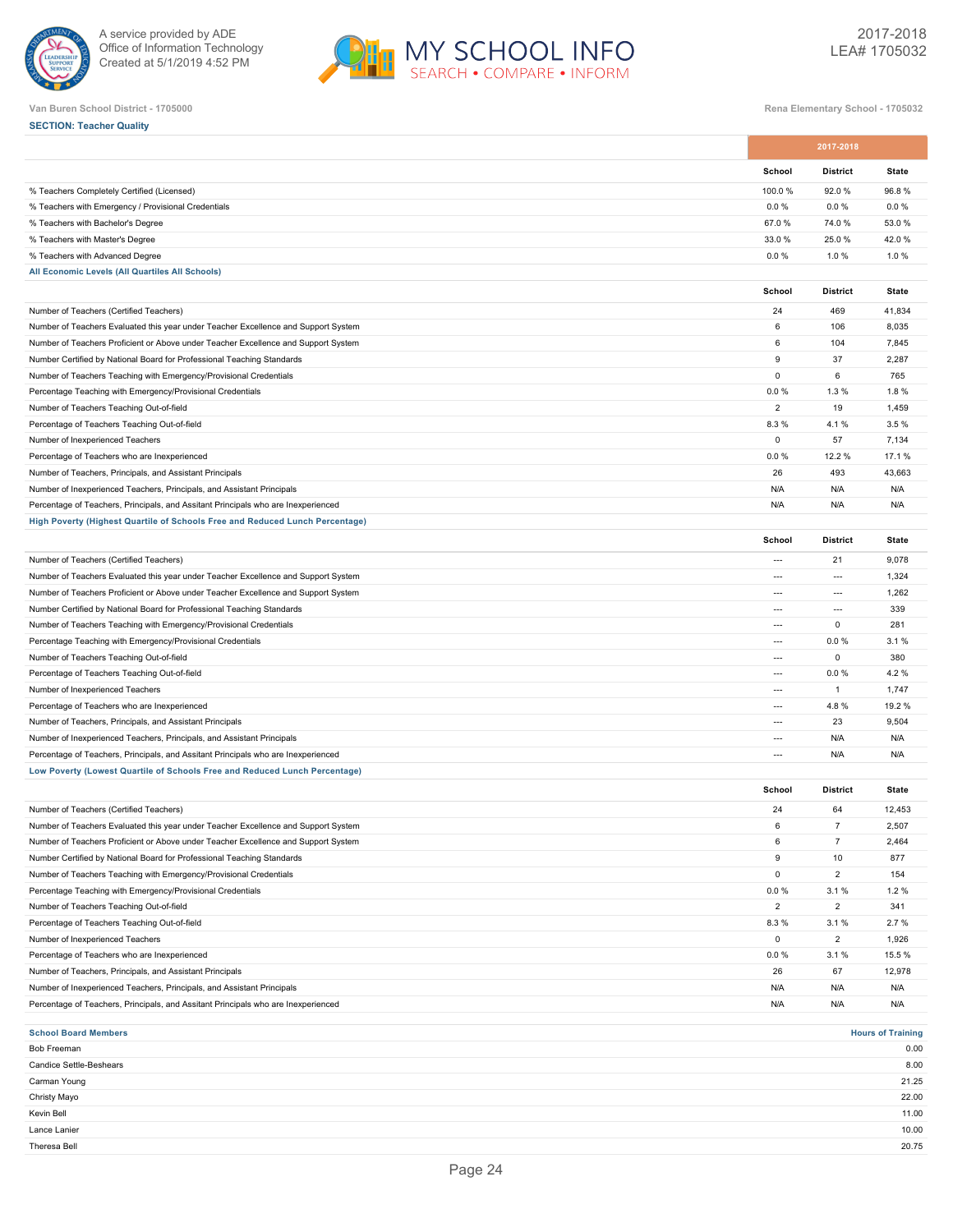

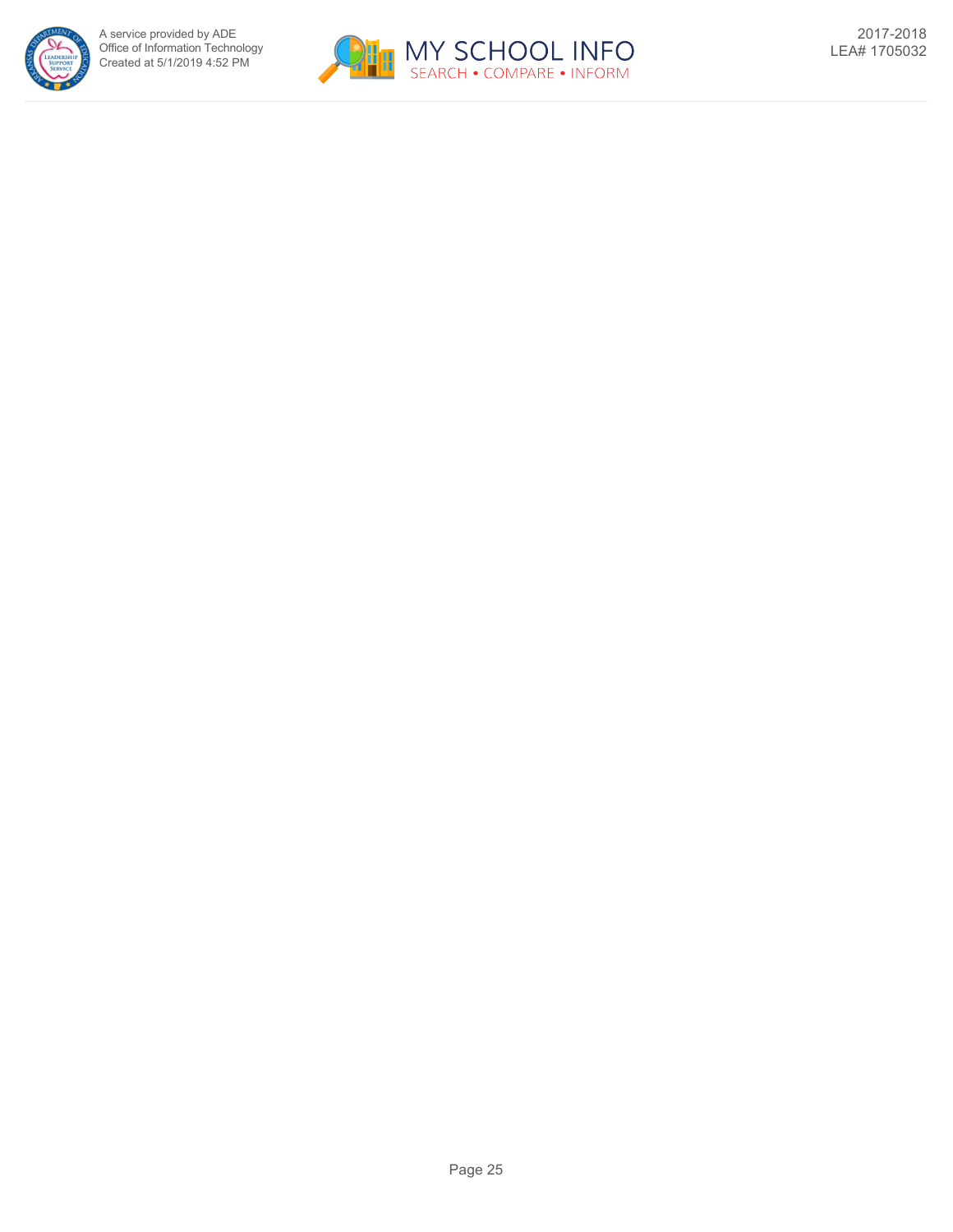



# **SECTION: School Expenditures**

|                                                      |             |                                |             |              | 2017-2018           |              |                 |                     |                 |
|------------------------------------------------------|-------------|--------------------------------|-------------|--------------|---------------------|--------------|-----------------|---------------------|-----------------|
| <b>State and Local Expenditures</b>                  |             |                                |             |              |                     |              |                 |                     |                 |
|                                                      |             | School                         |             |              | <b>District</b>     |              |                 | <b>State</b>        |                 |
|                                                      | Personnel * | Non-<br>Personnel <sup>'</sup> | Total       | Personnel *  | Non-<br>Personnel*  | Total        | Personnel *     | Non-<br>Personnel * | Total           |
| Instruction                                          | \$1,429,218 | \$64,562                       | \$1,493,780 | \$22,336,531 | \$2,664,430         | \$25,000,960 | \$1,846,546,023 | \$285,439,315       | \$2,131,985,338 |
| Support services, pupils                             | \$132.992   | \$618                          | \$133,610   | \$1,848,852  | \$53,074            | \$1,901,926  | \$160,069,101   | \$8,503,839         | \$168,572,940   |
| Support services, instructional staff                | \$161,485   | \$67,001                       | \$228,486   | \$1,754,435  | \$1,122,945         | \$2,877,380  | \$166,475,200   | \$70,344,838        | \$236,820,038   |
| Support services, general administration             | \$48,407    | \$14,429                       | \$62,836    | \$625,872    | \$186,558           | \$812,431    | \$74,567,573    | \$26,093,991        | \$100,661,564   |
| Support services, school administration              | \$187,873   | \$1,788                        | \$189,660   | \$2,922,960  | \$38,258            | \$2,961,218  | \$238,663,133   | \$8,760,219         | \$247,423,352   |
| Support services, operation and maintenance of plant | \$150,227   | \$180,369                      | \$330,596   | \$2,289,682  | \$3,012,378         | \$5,302,060  | \$176,640,009   | \$310,699,332       | \$487,339,341   |
| Support services, student transportation             | \$98,988    | \$35,839                       | \$134,828   | \$1,279,854  | \$463,376           | \$1,743,229  | \$111,117,482   | \$63,133,720        | \$174,251,201   |
| Business/central/other support services              | \$67,187    | \$12,024                       | \$79,211    | \$893,200    | \$185,838           | \$1,079,038  | \$79,763,690    | \$51,636,647        | \$131,400,337   |
| Food services                                        | \$119,956   | \$59,115                       | \$179,070   | \$1,502,426  | \$980,015           | \$2,482,441  | \$98,105,725    | \$160,750,493       | \$258,856,218   |
| Enterprise operations                                | \$0         | \$11,525                       | \$11,525    | \$0          | \$163,392           | \$163,392    | \$40,418        | \$2,666,844         | \$2,707,263     |
| Other                                                | \$22,406    | \$8,464                        | \$30,870    | \$289,699    | \$109,428           | \$399,127    | \$8,920,422     | \$2,213,308         | \$11,133,730    |
| <b>Grand Total</b>                                   | \$2,418,739 | \$455,733                      | \$2,874,472 | \$35,743,511 | \$8,979,691         | \$44,723,203 | \$2,960,908,776 | \$990,242,548       | \$3,951,151,324 |
| State and Local Per-pupil Expenditures               | \$5,426     | \$1,022                        | \$6,449     | \$6,202      | \$1,558             | \$7,760      | \$6,231         | \$2,084             | \$8,315         |
| <b>Federal Expenditures</b>                          |             |                                |             |              |                     |              |                 |                     |                 |
|                                                      |             | School                         |             |              | <b>District</b>     |              |                 | <b>State</b>        |                 |
|                                                      | Personnel * | Non-<br>Personnel *            | Total       | Personnel *  | Non-<br>Personnel*  | Total        | Personnel *     | Non-<br>Personnel * | Total           |
| Instruction                                          | \$181,271   | \$44,927                       | \$226,198   | \$3,987,973  | \$1,099,964         | \$5,087,937  | \$465,591,792   | \$60,997,050        | \$526,588,842   |
| Support services, pupils                             | \$0         | \$3,190                        | \$3,190     | \$96,638     | \$309,970           | \$406,608    | \$43,263,291    | \$33,247,903        | \$76,511,193    |
| Support services, instructional staff                | \$24,988    | \$21,267                       | \$46,255    | \$347,239    | \$344,532           | \$691,770    | \$76,162,766    | \$39,296,794        | \$115,459,560   |
| Support services, general administration             | \$4,546     | \$3,432                        | \$7,978     | \$58,780     | \$44,368            | \$103,149    | \$8,536,892     | \$4,085,874         | \$12,622,766    |
| Support services, school administration              | \$0         | \$0                            | \$0         | \$0          | \$0                 | \$0          | \$951,883       | \$58,734            | \$1,010,618     |
| Support services, operation and maintenance of plant | \$0         | \$0                            | \$0         | \$0          | \$14,711            | \$14,711     | \$203,457       | \$1,551,473         | \$1,754,930     |
| Support services, student transportation             | \$9,805     | \$38                           | \$9,843     | \$126,777    | \$486               | \$127,263    | \$7,211,281     | \$1,152,985         | \$8,364,266     |
| Business/central/other support services              | \$0         | \$8,012                        | \$8,012     | \$0          | \$103,589           | \$103,589    | \$1,182,327     | \$8,688,164         | \$9,870,491     |
| Food services                                        | \$0         | \$0                            | \$0         | \$0          | \$5,000             | \$5,000      | \$220,700       | \$596,414           | \$817,115       |
| Enterprise operations                                | \$0         | \$0                            | \$0         | \$0          | \$0                 | \$0          | \$0             | \$6,054             | \$6,054         |
| Other                                                | \$0         | \$71                           | \$71        | \$434,360    | \$37,880            | \$472,240    | \$5,189,656     | \$1,639,119         | \$6,828,775     |
| <b>Grand Total</b>                                   | \$220,611   | \$80,936                       | \$301,547   | \$5,051,767  | \$1,960,500         | \$7,012,267  | \$608,514,045   | \$151,320,564       | \$759,834,609   |
| Federal Per-pupil Expenditures                       | \$495       | \$182                          | \$676       | <b>\$877</b> | \$340               | \$1,217      | \$1,281         | \$318               | \$1,599         |
| <b>Total Expenditures</b>                            |             |                                |             |              |                     |              |                 |                     |                 |
|                                                      |             | School                         |             |              | <b>District</b>     |              |                 | <b>State</b>        |                 |
|                                                      | Personnel * | Non-<br>Personnel *            | Total       | Personnel *  | Non-<br>Personnel * | Total        | Personnel *     | Non-<br>Personnel * | Total           |

|                                                      |             | Personnel * |             |              | Personnel *  |              |                 | Personnel *     |                 |
|------------------------------------------------------|-------------|-------------|-------------|--------------|--------------|--------------|-----------------|-----------------|-----------------|
| Instruction                                          | \$1,610,489 | \$109,489   | \$1,719,978 | \$26,324,504 | \$3,764,393  | \$30,088,897 | \$2,312,137,815 | \$346,436,365   | \$2,658,574,180 |
| Support services, pupils                             | \$132,992   | \$3,808     | \$136,800   | \$1,945,490  | \$363,044    | \$2,308,534  | \$203,332,391   | \$41,751,742    | \$245,084,133   |
| Support services, instructional staff                | \$186,473   | \$88,268    | \$274,740   | \$2,101,674  | \$1,467,477  | \$3,569,151  | \$242,637,966   | \$109,641,632   | \$352,279,598   |
| Support services, general administration             | \$52,954    | \$17,861    | \$70,814    | \$684,653    | \$230,927    | \$915,579    | \$83,104,465    | \$30,179,866    | \$113,284,330   |
| Support services, school administration              | \$187,873   | \$1,788     | \$189,660   | \$2,922,960  | \$38,258     | \$2,961,218  | \$239,615,017   | \$8,818,953     | \$248,433,970   |
| Support services, operation and maintenance of plant | \$150,227   | \$180,369   | \$330,596   | \$2,289,682  | \$3,027,089  | \$5,316,771  | \$176,843,466   | \$312,250,805   | \$489,094,271   |
| Support services, student transportation             | \$108,794   | \$35,877    | \$144,671   | \$1,406,630  | \$463,861    | \$1,870,492  | \$118,328,762   | \$64,286,705    | \$182,615,468   |
| Business/central/other support services              | \$67,187    | \$20,036    | \$87,223    | \$893,200    | \$289,427    | \$1,182,627  | \$80,946,017    | \$60,324,811    | \$141,270,828   |
| Food services                                        | \$119,956   | \$59,115    | \$179,070   | \$1,502,426  | \$985,015    | \$2,487,441  | \$98,326,426    | \$161,346,907   | \$259,673,333   |
| Enterprise operations                                | \$0         | \$11,525    | \$11,525    | \$0          | \$163,392    | \$163,392    | \$40,418        | \$2,672,898     | \$2,713,317     |
| Other                                                | \$22,406    | \$8,535     | \$30,941    | \$724,059    | \$147,308    | \$871,367    | \$14,110,077    | \$3,852,428     | \$17,962,505    |
| Grand Total                                          | \$2,639,349 | \$536,669   | \$3,176,019 | \$40,795,278 | \$10,940,192 | \$51,735,470 | \$3,569,422,821 | \$1,141,563,112 | \$4,710,985,933 |
| <b>Total Per-pupil Expenditures</b>                  | \$5,921     | \$1,204     | \$7,125     | \$7,078      | \$1,898      | \$8,977      | \$7,511         | \$2,402         | \$9,914         |

\* Personnel Expenditures Salaries and Employee Benefits (Object Series 100 and 200)

\*\* Non-Personnel Expenditures = Personnel Expenditures subtracted from Total Expenditures.

|                                                         | School | <b>District</b> | State         |
|---------------------------------------------------------|--------|-----------------|---------------|
| Mills Voted                                             |        | 42.6            | 38.4          |
| Average Teacher Salary                                  |        | \$50,318        | \$49,840      |
| <b>Extracurricular Expenditures</b>                     |        | \$4,585,507     | \$187,202,332 |
| Capital Expenditures                                    |        | \$4,191,955     | \$573,071,733 |
| Debt Service Expenditures                               |        | \$5,089,631     | \$294,033,249 |
| <b>Free and Reduced Meals</b>                           |        |                 |               |
| Percent of Students Eligible for Free and Reduced Meals | 44.4%  | 61.2%           | 60.2%         |
| State Free and Reduced-Price Meal Rate††                |        |                 | 60.6%         |
| National Free and Reduced-Price Meal Rate+              |        |                 | 57.9%         |
|                                                         |        |                 |               |

† Source: FNS National databank.

†† State Free and Reduced Meal Rate includes preschool and adult education students.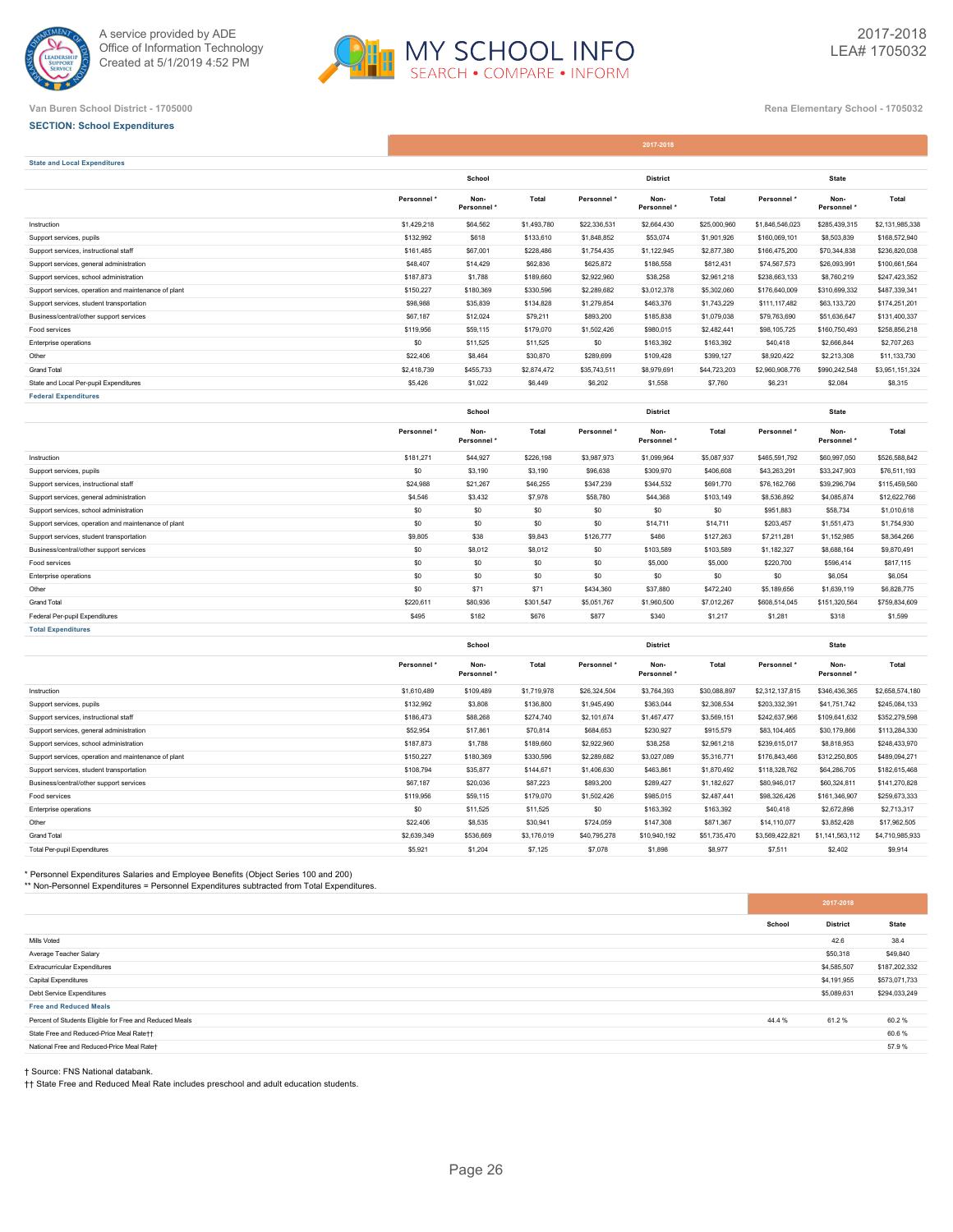





**Van Buren School District - 1705000 Rena Elementary School - 1705032**

|                               |            | 2017-2018 |                |
|-------------------------------|------------|-----------|----------------|
|                               | <b>ELA</b> | Math      | <b>Science</b> |
|                               | 0.00%      | 0.00%     | 0.00%          |
| Grade 3<br>Grade 4<br>Grade 5 | 0.00%      | 0.00%     | $0.00\%$       |
|                               | 0.00%      | 0.00%     | $0.00\%$       |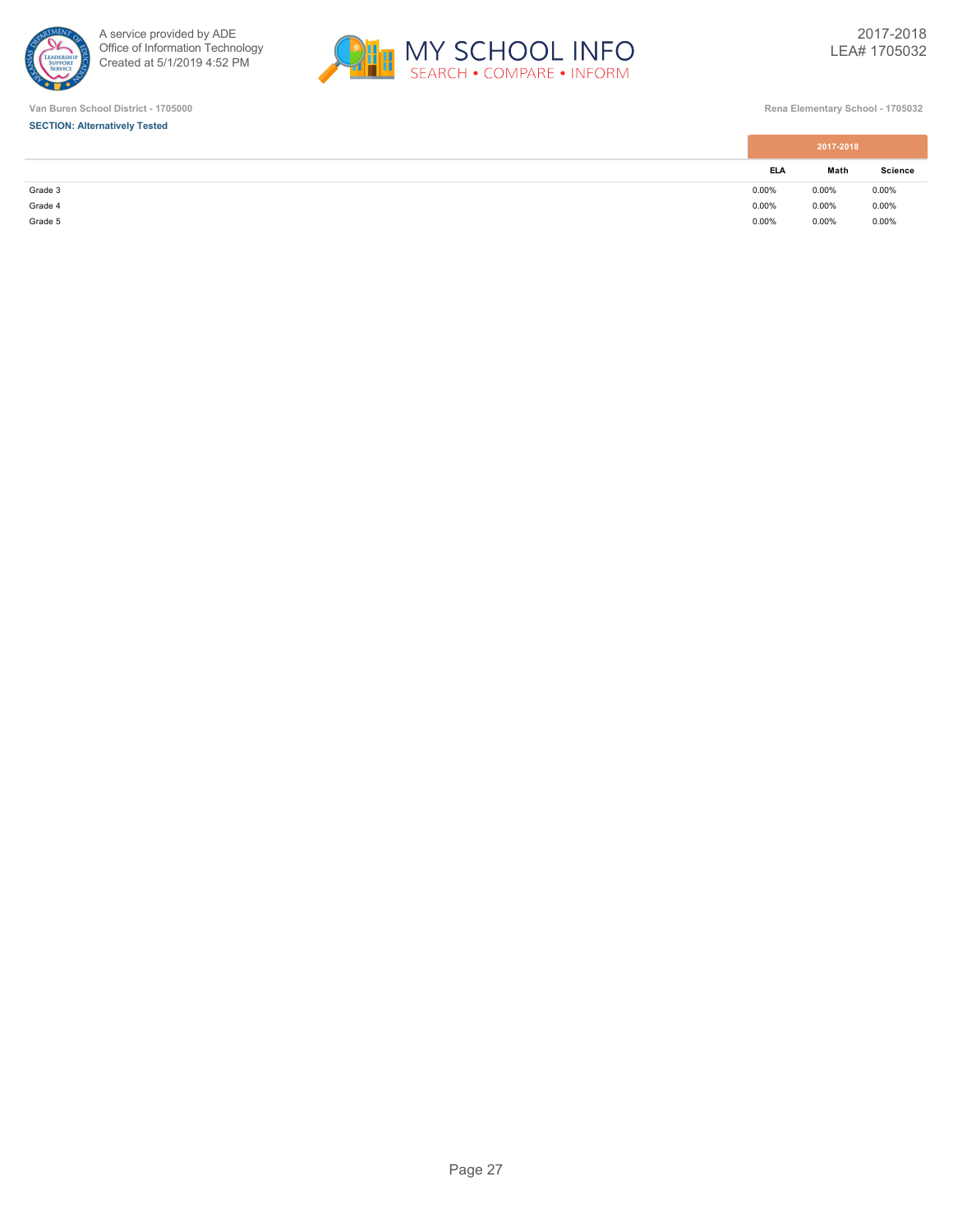



|                                                                                               |                       |                                  | 2017-2018                  |                          |                          |
|-----------------------------------------------------------------------------------------------|-----------------------|----------------------------------|----------------------------|--------------------------|--------------------------|
|                                                                                               | % Tested              | % In Need of Support             | % Close                    | % Ready                  | % Exceeds                |
| <b>Grade 3 Mathematics</b>                                                                    |                       |                                  |                            |                          |                          |
| African-American                                                                              | 100                   | $\,$ 0 $\,$                      | $\,$ 0 $\,$                | $100\,$                  | $\mathbb O$              |
| African-American Student with Disability                                                      | $\ddotsc$             | $\ddotsc$                        | $\ldots$                   | $\cdots$                 |                          |
| African-American English Learner                                                              | 100                   | $^{\circ}$                       | $\mathbf{0}$               | 100                      | $\circ$                  |
| African-American English Learner without Disability                                           | 100                   | $\circ$                          | $\,0\,$                    | 100                      | $\mathbb O$              |
| African-American Female<br>African-American Female with Disability                            | $\ddotsc$<br>$\cdots$ | $\ddotsc$<br>$\cdots$            | $\ldots$<br>$\cdots$       | $\cdots$<br>$\cdots$     | $\cdots$<br>$\cdots$     |
| African-American Female without Disability                                                    | $\sim$                | $\sim$                           | $\ddot{\phantom{0}}$       |                          |                          |
| African-American Female Non-English Learner                                                   | $\cdots$              | $\cdots$                         | $\cdots$                   | $\cdots$                 | $\cdots$                 |
| African-American Female Non-English Learner with Disability                                   | $\cdots$              | $\cdots$                         | $\ldots$                   | $\cdots$                 | $\cdots$                 |
| African-American Female Non-English Learner without Disability                                | $\cdots$              | $\ddot{\phantom{0}}$             | $\cdots$                   |                          |                          |
| African-American Male                                                                         | 100                   | $\circ$                          | $\circ$                    | 100                      | $\circ$                  |
| African-American Male English Learner                                                         | 100                   | $\,$ 0 $\,$                      | $\,$ 0 $\,$                | 100                      | $\mathbb O$              |
| African-American Male English Learner without Disability                                      | 100                   | $\,0\,$                          | $\,$ 0 $\,$                | 100                      | $\mathbb O$              |
| African-American Male without Disability<br>African-American Male Non-English Learner         | 100<br>$\ddotsc$      | $\circ$<br>$\ddot{\phantom{a}}$  | $\circ$<br>$\cdots$        | 100<br>$\cdots$          | $\circ$<br>$\cdots$      |
| African-American Male Non-English Learner without Disability                                  | $\ddotsc$             | $\sim$                           | $\overline{\phantom{a}}$   | $\cdots$                 | $\cdots$                 |
| African-American Student without Disability                                                   | 100                   | $\circ$                          | $\circ$                    | 100                      | $\circ$                  |
| African-American Non-English Learner                                                          | $\ddotsc$             | $\ddotsc$                        | $\cdots$                   |                          |                          |
| African-American Non-English Learner with Disability                                          | $\ddotsc$             | $\cdots$                         | $\cdots$                   | $\cdots$                 | $\cdots$                 |
| African-American Non-English Learner without Disability                                       | $\cdots$              | $\cdots$                         | $\cdots$                   | $\cdots$                 | $\cdots$                 |
| All                                                                                           | 100                   | 10.67                            | $24\,$                     | 37.33                    | $\rm 28$                 |
| Caucasian                                                                                     | 100                   | 9.84                             | 24.59                      | 37.7                     | 27.87                    |
| Caucasian Student with Disability<br>Caucasian Female                                         | $100\,$<br>100        | 28.57<br>6.67                    | 42.86<br>$30\,$            | 28.57<br>33.33           | $\mathbb O$<br>$30\,$    |
| Caucasian Female with Disability                                                              | 100                   | $\rm{20}$                        | $40\,$                     | $40\,$                   | $\mathbf 0$              |
| Caucasian Female without Disability                                                           | $100\,$               | $\boldsymbol{4}$                 | $\rm 28$                   | $\mathfrak V$            | $36\,$                   |
| Caucasian Female Non-English Learner                                                          | 100                   | 6.67                             | $_{\rm 30}$                | 33.33                    | $_{30}$                  |
| Caucasian Female Non-English Learner with Disability                                          | 100                   | $\rm{20}$                        | $40\,$                     | $40\,$                   | $\mathbb O$              |
| Caucasian Female Non-English Learner without Disability                                       | 100                   | $\overline{4}$                   | $\rm 28$                   | $\mathfrak V$            | $36\,$                   |
| Caucasian Male                                                                                | 100                   | 129                              | 19.35                      | 41.94                    | 25.81                    |
| Caucasian Male with Disability                                                                | $100\,$               | $_{\rm 50}$                      | $_{\rm 50}$                | $\mathbb O$              | $\mathbb O$              |
| Caucasian Male without Disability<br>Caucasian Male Non-English Learner                       | 100<br>100            | 10.34<br>12.9                    | 17.24<br>19.35             | 44.83<br>41.94           | 27.59<br>25.81           |
| Caucasian Male Non-English Learner with Disability                                            | $100\,$               | $_{\rm 50}$                      | $_{\rm 50}$                | $\mathbb O$              | $\mathsf{o}$             |
| Caucasian Male Non-English Learner without Disability                                         | 100                   | 10.34                            | 17.24                      | 44.83                    | 27.59                    |
| Caucasian Student without Disability                                                          | 100                   | 7.41                             | 22.22                      | 38.89                    | 31.48                    |
| Caucasian Non-English Learner                                                                 | 100                   | 9.84                             | 24.59                      | 37.7                     | 27.87                    |
| Caucasian Non-English Learner with Disability                                                 | 100                   | 28.57                            | 42.86                      | 28.57                    | $\circ$                  |
| Caucasian Non-English Learner without Disability                                              | $100\,$               | 7.41                             | $\mathbf{222}$             | 38.89                    | 31.48                    |
| Student with Disability<br>English Learner                                                    | 100<br>100            | 33.33<br>$\rm{20}$               | 44.44<br>$_{\rm 30}$       | 22.22<br>$\rm{20}$       | $\mathbb O$<br>$_{30}$   |
| English Learner Student with Disability                                                       | $100\,$               | $_{\rm 50}$                      | $_{\rm 50}$                | $\circ$                  | $\circ$                  |
| English Learner Student without Disability                                                    | 100                   | 12.5                             | $\rm{z}\rm{s}$             | $2\!$                    | 37.5                     |
| Female                                                                                        | 100                   | 5.71                             | 25.71                      | 37.14                    | 31.43                    |
| Female Student with Disability                                                                | 100                   | $\rm{20}$                        | $40\,$                     | $40\,$                   | $\circ$                  |
| Female English Learner                                                                        | 100                   | $\circ$                          | $\circ$                    | $_{50}$                  | 60                       |
| Female English Learner with Disability                                                        | $\ddotsc$             | $\ddot{\phantom{0}}$             | $\cdots$                   | $\cdots$                 | $\ldots$                 |
| Female English Learner without Disability<br>Female Student without Disability                | 100<br>100            | $\,0\,$<br>3.33                  | $\,0\,$<br>23.33           | $_{50}$<br>36.67         | 60<br>36.67              |
| Female Non-English Learner                                                                    | $100\,$               | 6.06                             | 27.27                      | 36.36                    | $30.3\,$                 |
| Female Non-English Learner with Disability                                                    | 100                   | 20                               | 40                         | 40                       | $\circ$                  |
| Female Non-English Learner without Disability                                                 | 100                   | 3.57                             | $\rm{z}\rm{s}$             | 35.71                    | 35.71                    |
| Hispanic                                                                                      | 100                   | 22.22                            | 33.33                      | 22.22                    | 22.22                    |
| Hispanic Student with Disability                                                              | 100                   | $_{\rm S0}$                      | $_{\rm 50}$                | $\circ$                  | $\circ$                  |
| Hispanic English Learner                                                                      | $100\,$               | 28.57                            | 42.86                      | 14.29                    | 14.29                    |
| Hispanic English Learner with Disability<br>Hispanic English Learner without Disability       | 100<br>100            | $_{50}$<br>$\rm{20}$             | $_{50}$<br>$40\,$          | $\mathbb O$<br>$\rm{20}$ | $\mathbb O$<br>$\rm{20}$ |
| Hispanic Female                                                                               | $100\,$               | $\,0\,$                          | $\,$ 0                     | $_{\rm 50}$              | $_{\rm 50}$              |
| Hispanic Female with Disability                                                               | $\ddotsc$             | $\cdots$                         | $\cdots$                   | $\cdots$                 | $\cdots$                 |
| Hispanic Female English Learner                                                               | 100                   | $\,$ 0 $\,$                      | $\,$ 0 $\,$                | $_{50}$                  | $_{50}$                  |
| Hispanic Female English Learner with Disability                                               |                       |                                  | $\ddot{\phantom{a}}$       | $\ddot{\phantom{a}}$     |                          |
| Hispanic Female English Learner without Disability                                            | 100                   | $\circ$                          | $\circ$                    | 60                       | 50                       |
| Hispanic Female without Disability                                                            | 100                   | $\,$ 0 $\,$                      | $\,$ 0 $\,$                | $_{\rm 50}$              | $_{50}$                  |
| Hispanic Female Non-English Learner<br>Hispanic Female Non-English Learner without Disability | 100<br>100            | $\,0\,$<br>$\,$ 0 $\,$           | $\,$ 0 $\,$<br>$\,$ 0 $\,$ | $_{50}$<br>$_{50}$       | $_{50}$<br>$_{50}$       |
| Hispanic Male                                                                                 | $100\,$               | $40\,$                           | $_{60}$                    | $\mathbb O$              | $\mathsf{o}$             |
| Hispanic Male with Disability                                                                 | 100                   | 60                               | 50                         | $\circ$                  | $\circ$                  |
| Hispanic Male English Learner                                                                 | 100                   | $40\,$                           | $_{60}$                    | $\mathbb O$              | $\mathbb O$              |
| Hispanic Male English Learner with Disability                                                 | 100                   | 50                               | 50                         | $\mathbb O$              | $\mathbb O$              |
| Hispanic Male English Learner without Disability                                              | 100                   | 33.33                            | 66.67                      | $\circ$                  | $\circ$                  |
| Hispanic Male without Disability                                                              | $100\,$               | 33.33                            | 66.67                      | $\mathbb O$              | $\mathsf{o}$             |
| Hispanic Male Non-English Learner<br>Hispanic Male Non-English Learner without Disability     | $\cdots$<br>$\cdots$  | $\cdots$<br>$\ddot{\phantom{0}}$ | $\cdots$<br>$\ldots$       | $\cdots$<br>$\cdots$     | $\cdots$<br>$\cdots$     |
| <b>Hispanic Student without Disability</b>                                                    | $100\,$               | 14.29                            | 28.57                      | 28.57                    | 28.57                    |
| Hispanic Non-English Learner                                                                  | 100                   | $^{\circ}$                       | $\circ$                    | 50                       | 50                       |
| Hispanic Non-English Learner without Disability                                               | 100                   | $\,$ 0 $\,$                      | $\,$ 0 $\,$                | $_{50}$                  | $_{50}$                  |
| Male                                                                                          | 100                   | $15\,$                           | 22.5                       | 37.5                     | $\rm 25$                 |
| Male Student with Disability                                                                  | 100                   | $_{\rm S0}$                      | $_{\rm 50}$                | $\circ$                  | $\circ$                  |
| Male English Learner                                                                          | $100\,$               | $\rm{25}$                        | 37.5                       | 12.5                     | $2\!$                    |
| Male English Learner with Disability<br>Male English Learner without Disability               | 100<br>100            | 50<br>16.67                      | 50<br>33.33                | $\circ$<br>16.67         | $\circ$<br>33.33         |
| Male Student without Disability                                                               | $100\,$               | 11.11                            | 19.44                      | 41.67                    | 27.78                    |
| Male Non-English Learner                                                                      | 100                   | 12.5                             | 18.75                      | 43.75                    | 25                       |
| Male Non-English Learner with Disability                                                      | 100                   | $_{50}$                          | $_{\rm 50}$                | $\mathbb O$              | $\mathbb O$              |
| Male Non-English Learner without Disability                                                   | 100                   | $10$                             | 16.67                      | 46.67                    | 26.67                    |
| Student without Disability                                                                    | 100                   | 7.58                             | 21.21                      | 39.39                    | 31.82                    |
| Non-English Learner                                                                           | $100\,$               | 9.23                             | 23.08                      | $40\,$                   | 27.69                    |
| Non-English Learner Student with Disability<br>Non-English Learner Student without Disability | 100<br>100            | 28.57<br>6.9                     | 42.86<br>20.69             | 28.57<br>41.38           | $\mathbb O$<br>31.03     |
|                                                                                               |                       |                                  |                            |                          |                          |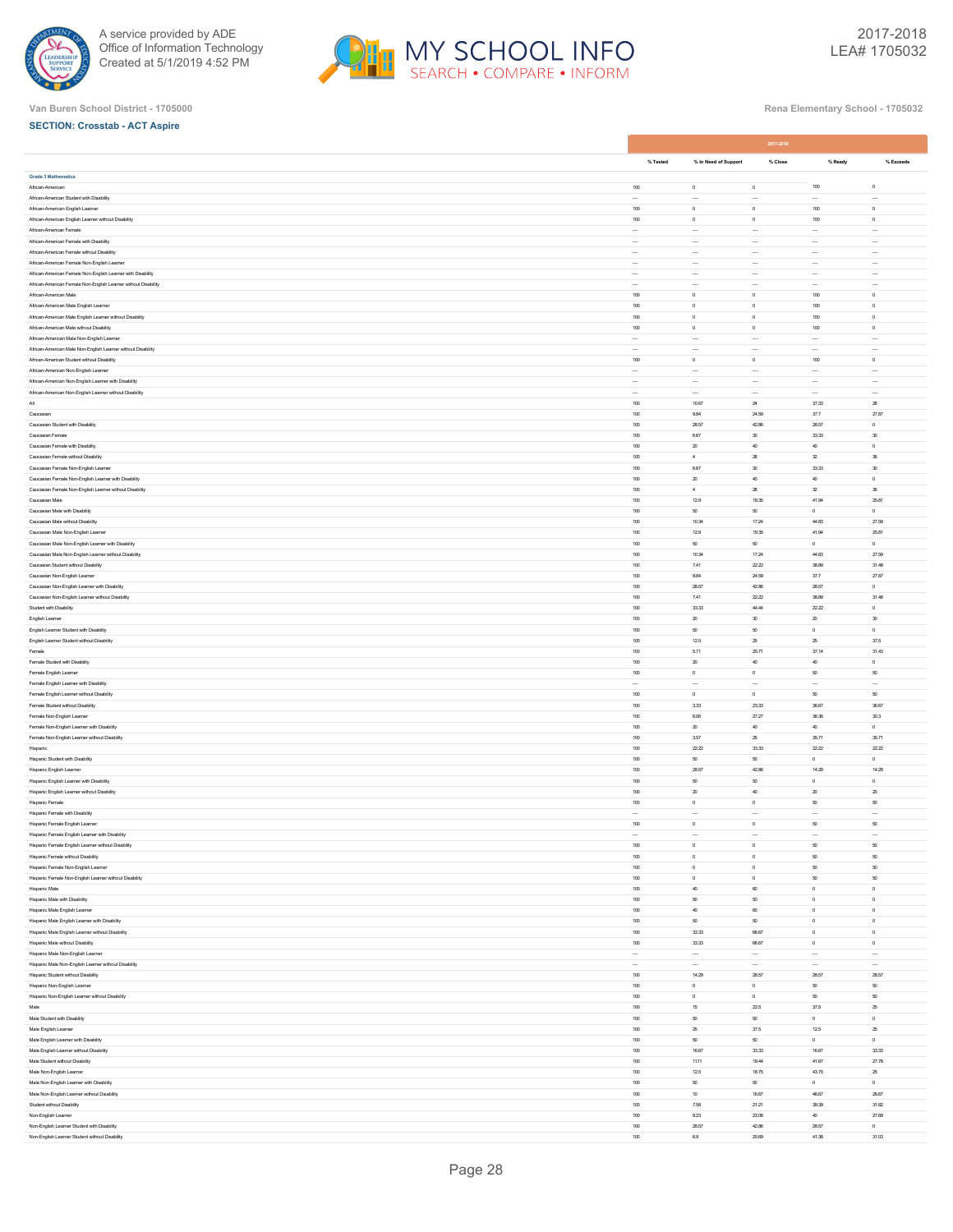

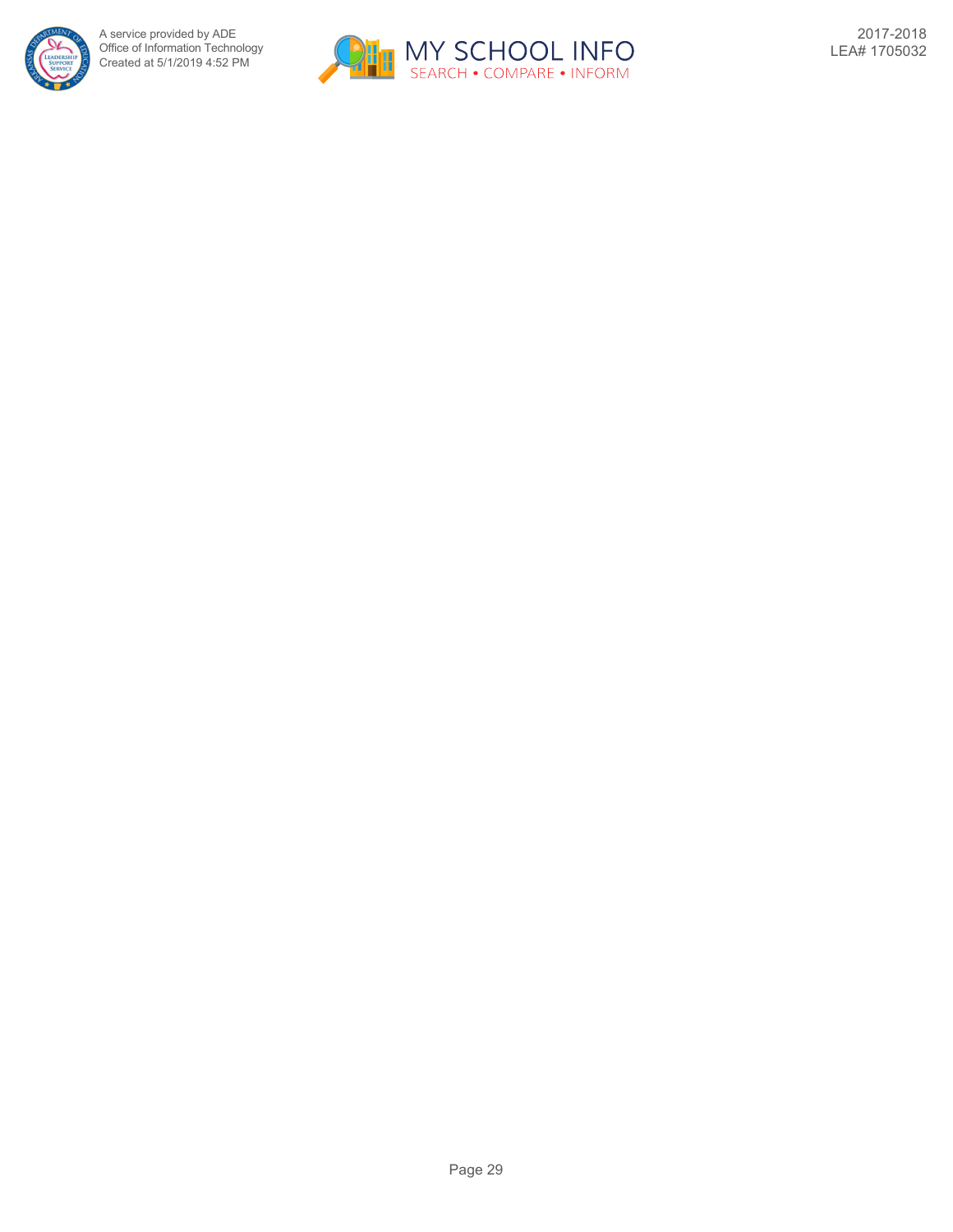



|                                                                                                             |                  |                                    | 2017-2018                   |                                |                          |
|-------------------------------------------------------------------------------------------------------------|------------------|------------------------------------|-----------------------------|--------------------------------|--------------------------|
|                                                                                                             | % Tested         | % In Need of Support               | % Close                     | % Ready                        | % Exceeds                |
| Grade 4 Mathematics                                                                                         |                  |                                    |                             |                                |                          |
| African-American                                                                                            | 100              | $\,0\,$                            | 100                         | $\mathbb O$                    | $\mathbf 0$              |
| African-American Student with Disability                                                                    | $\cdots$         | $\cdots$                           | $\cdots$                    | $\cdots$                       |                          |
| African-American English Learner                                                                            | $\ddotsc$        | $\cdots$                           |                             |                                | Ξ.                       |
| African-American English Learner without Disability                                                         | $\cdots$         | $\cdots$                           | $\cdots$                    | $\cdots$                       | $\cdots$                 |
| African-American Female                                                                                     | $100\,$          | $\,$ 0 $\,$                        | 100                         | $\mathbb O$                    | $\circ$                  |
| African-American Female with Disability<br>African-American Female without Disability                       | $\ddotsc$<br>100 | $\sim$<br>$\,$ 0 $\,$              | $\ddot{\phantom{a}}$<br>100 | $\cdots$<br>$\circ$            | $\cdots$<br>$\circ$      |
| African-American Female Non-English Learner                                                                 | $100\,$          | $\,$ 0 $\,$                        | $100\,$                     | $\mathbb O$                    | $\circ$                  |
| African-American Female Non-English Learner with Disability                                                 | $\cdots$         | $\cdots$                           | $\ddotsc$                   | $\cdots$                       |                          |
| African-American Female Non-English Learner without Disability                                              | 100              | $\,0\,$                            | 100                         | $\,$ 0                         | $\circ$                  |
| African-American Male                                                                                       | $\cdots$         | $\cdots$                           | $\cdots$                    |                                | $\cdots$                 |
| African-American Male English Learner                                                                       | $\cdots$         | $\cdots$                           | $\cdots$                    | $\cdots$                       | $\cdots$                 |
| African-American Male English Learner without Disability                                                    | $\cdots$         | $\overline{\phantom{a}}$           | $\cdots$                    |                                |                          |
| African-American Male without Disability                                                                    | $\cdots$         | $\cdots$                           | $\cdots$                    |                                |                          |
| African-American Male Non-English Learner                                                                   | $\cdots$         | $\cdots$                           | $\cdots$                    |                                |                          |
| African-American Male Non-English Learner without Disability<br>African-American Student without Disability | 100              | $\,0\,$                            | 100                         | $^{\circ}$                     | $\circ$                  |
| African-American Non-English Learner                                                                        | 100              | $\,$ 0 $\,$                        | 100                         | $\,$ 0                         | $\,$ 0 $\,$              |
| African-American Non-English Learner with Disability                                                        | $\ddotsc$        | $\ddot{\phantom{0}}$               | $\ddot{\phantom{a}}$        |                                | $\cdots$                 |
| African-American Non-English Learner without Disability                                                     | 100              | $\,0\,$                            | 100                         | $\circ$                        | $\circ$                  |
| $\mathsf{All}$                                                                                              | $100\,$          | $2.47\,$                           | 27.16                       | 41.98                          | 28.4                     |
| Caucasian                                                                                                   | 100              | 1.49                               | 25.37                       | 41.79                          | 31.34                    |
| Caucasian Student with Disability                                                                           | 100              | $\,$ 0 $\,$                        | 100                         | $\circ$                        | $\,$ 0                   |
| Caucasian Female                                                                                            | $100\,$          | $\,$ 0                             | 29.27                       | 39.02                          | 31.71                    |
| Caucasian Female with Disability<br>Caucasian Female without Disability                                     | 100<br>100       | $\circ$<br>$\,$ 0 $\,$             | 100<br>21.62                | $\circ$<br>43.24               | $^{\circ}$<br>35.14      |
| Caucasian Female Non-English Learner                                                                        | 100              | $\,$ 0 $\,$                        | 29.27                       | 39.02                          | 31.71                    |
| Caucasian Female Non-English Learner with Disability                                                        | 100              | $\circ$                            | 100                         | $\circ$                        | $\circ$                  |
| Caucasian Female Non-English Learner without Disability                                                     | $100\,$          | $\,$ 0                             | 21.62                       | 43.24                          | 35.14                    |
| Caucasian Male                                                                                              | 100              | 3.85                               | 19.23                       | 46.15                          | 30.77                    |
| Caucasian Male with Disability                                                                              | $\cdots$         | $\cdots$                           | $\cdots$                    |                                | $\cdots$                 |
| Caucasian Male without Disability                                                                           | $100\,$          | $3.85\,$                           | 19.23                       | 46.15                          | 30.77                    |
| Caucasian Male Non-English Learner                                                                          | 100              | 3.85                               | 19.23                       | 46.15                          | 30.77                    |
| Caucasian Male Non-English Learner with Disability                                                          | $\cdots$         | $\ddot{\phantom{a}}$               | $\cdots$                    | $\cdots$                       | $\cdots$                 |
| Caucasian Male Non-English Learner without Disability<br>Caucasian Student without Disability               | 100<br>100       | 3.85<br>1.59                       | 19.23<br>20.63              | 46.15<br>44.44                 | 30.77<br>33.33           |
| Caucasian Non-English Learner                                                                               | $100\,$          | 1.49                               | 25.37                       | 41.79                          | 31.34                    |
| Caucasian Non-English Learner with Disability                                                               | 100              | $\,0\,$                            | 100                         | $\circ$                        | $\circ$                  |
| Caucasian Non-English Learner without Disability                                                            | 100              | 1.59                               | 20.63                       | 44.44                          | 33.33                    |
| Student with Disability                                                                                     | $100\,$          | $\,$ 0 $\,$                        | 100                         | $\mathsf{o}$                   | $\circ$                  |
| English Learner                                                                                             | 100              | $\circ$                            | $2\!$                       | 50                             | 25                       |
| English Learner Student with Disability                                                                     | 100              | $\,0\,$                            | 100                         | $\circ$                        | $\circ$                  |
| English Learner Student without Disability                                                                  | 100<br>100       | $\,$ 0 $\,$<br>2.08                | 14.29<br>31.25              | 57.14<br>35.42                 | 28.57<br>31.25           |
| Female<br>Female Student with Disability                                                                    | $100\,$          | $\,$ 0                             | $100\,$                     | $\mathsf{o}$                   | $\mathsf{o}$             |
| Female English Learner                                                                                      | 100              | $\,$ 0 $\,$                        | 33.33                       | $\,0\,$                        | 66.67                    |
| Female English Learner with Disability                                                                      | 100              | $\,$ 0 $\,$                        | 100                         | $\circ$                        | $\,$ 0 $\,$              |
| Female English Learner without Disability                                                                   | $100\,$          | $\,$ 0                             | $\mathbf 0$                 | $\mathsf{o}$                   | $100\,$                  |
| Female Student without Disability                                                                           | 100              | 2.33                               | 23.26                       | 39.53                          | 34.88                    |
| Female Non-English Learner                                                                                  | 100              | 222                                | 31.11                       | 37.78                          | 28.89                    |
| Female Non-English Learner with Disability                                                                  | 100              | $\,$ 0                             | 100                         | $\circ$                        | $\circ$                  |
| Female Non-English Learner without Disability                                                               | 100              | 2.44<br>$\,$ 0 $\,$                | 24.39                       | 41.46                          | 31.71<br>$\circ$         |
| Hispanic<br>Hispanic Student with Disability                                                                | $100\,$<br>100   | $\,$ 0                             | $_{\rm 50}$<br>100          | $_{50}$<br>$\mathsf{O}\xspace$ | $\circ$                  |
| Hispanic English Learner                                                                                    | 100              | $\,$ 0 $\,$                        | $40\,$                      | 60                             | $\circ$                  |
| Hispanic English Learner with Disability                                                                    | $100\,$          | $\bf{0}$                           | 100                         | $\mathsf{o}$                   | $\circ$                  |
| Hispanic English Learner without Disability                                                                 | 100              | $\circ$                            | 25                          | 75                             | $\circ$                  |
| Hispanic Female                                                                                             | 100              | $\,$ 0 $\,$                        | 66.67                       | 33.33                          | $\,$ 0                   |
| Hispanic Female with Disability                                                                             | 100              | $\,$ 0                             | 100                         | $\mathsf{O}\xspace$            | $\circ$                  |
| Hispanic Female English Learner                                                                             | 100              | $\circ$                            | 100                         | $\circ$                        | $\circ$                  |
| Hispanic Female English Learner with Disability                                                             | 100<br>$\cdots$  | $\circ$                            | 100<br>$\sim$               | $\mathsf{o}$                   | $\mathsf{o}$<br>$\cdots$ |
| Hispanic Female English Learner without Disability<br>Hispanic Female without Disability                    | 100              | $\cdots$<br>$\,$ 0 $\,$            | $_{50}$                     | <br>$_{50}$                    | $\,$ 0 $\,$              |
| Hispanic Female Non-English Learner                                                                         | $100\,$          | $\,$ 0 $\,$                        | $_{\rm 50}$                 | $_{50}$                        | $\circ$                  |
| Hispanic Female Non-English Learner without Disability                                                      | 100              | $\,0\,$                            | $_{50}$                     | 60                             | $\circ$                  |
| Hispanic Male                                                                                               | 100              | $\,$ 0 $\,$                        | $40\,$                      | 60                             | $\,$ 0 $\,$              |
| Hispanic Male with Disability                                                                               | $\ddotsc$        | $\sim$                             | $\ddot{\phantom{a}}$        |                                | $\cdots$                 |
| Hispanic Male English Learner                                                                               | 100              | $^{\circ}$                         | 25                          | 75                             | $\circ$                  |
| Hispanic Male English Learner with Disability                                                               | $\cdots$         | $\ddot{\phantom{0}}$               |                             |                                |                          |
| Hispanic Male English Learner without Disability<br>Hispanic Male without Disability                        | 100<br>100       | $\,$ 0 $\,$<br>$\,$ 0 $\,$         | $\rm{2S}$<br>$40\,$         | 75<br>60                       | $\circ$<br>$\,$ 0 $\,$   |
| Hispanic Male Non-English Learner                                                                           | $100\,$          | $\,$ 0 $\,$                        | 100                         | $\circ$                        | $\circ$                  |
| Hispanic Male Non-English Learner without Disability                                                        | 100              | $\circ$                            | 100                         | $\circ$                        | $\circ$                  |
| Hispanic Student without Disability                                                                         | 100              | $\,0\,$                            | 42.86                       | 57.14                          | $\circ$                  |
| Hispanic Non-English Learner                                                                                | 100              | $\,$ 0 $\,$                        | 66.67                       | 33.33                          | $\,0\,$                  |
| Hispanic Non-English Learner without Disability                                                             | 100              | $\circ$                            | 66.67                       | 33.33                          | $\circ$                  |
| Male                                                                                                        | $100\,$          | $3.03\,$                           | 21.21                       | 51.52                          | 24.24                    |
| Male Student with Disability                                                                                | $\cdots$         | $\cdots$                           | $\cdots$                    |                                |                          |
| Male English Learner                                                                                        | 100              | $\,$ 0 $\,$                        | $\rm{20}$                   | 80                             | $\,$ 0 $\,$              |
| Male English Learner with Disability<br>Male English Learner without Disability                             | $\ddotsc$<br>100 | $\ddot{\phantom{a}}$<br>$^{\circ}$ | <br>20                      | <br>80                         | $\cdots$<br>$\circ$      |
| Male Student without Disability                                                                             | 100              | 3.03                               | 21.21                       | 51.52                          | 24.24                    |
| Male Non-English Learner                                                                                    | 100              | 357                                | 21.43                       | 46.43                          | 28.57                    |
| Male Non-English Learner with Disability                                                                    | $\cdots$         | $\cdots$                           | $\cdots$                    | $\cdots$                       |                          |
| Male Non-English Learner without Disability                                                                 | $100\,$          | $3.57\,$                           | 21.43                       | 46.43                          | 28.57                    |
| Student without Disability                                                                                  | 100              | 2.63                               | 22.37                       | 44.74                          | 30.26                    |
| Non-English Learner                                                                                         | 100              | 2.74                               | $27.4\,$                    | 41.1                           | 28.77                    |
| Non-English Learner Student with Disability                                                                 | $100\,$          | $\,$ 0 $\,$                        | 100                         | $\circ$                        | $\mathbb O$              |
| Non-English Learner Student without Disability                                                              | 100              | 29                                 | 23.19                       | 43.48                          | 30.43                    |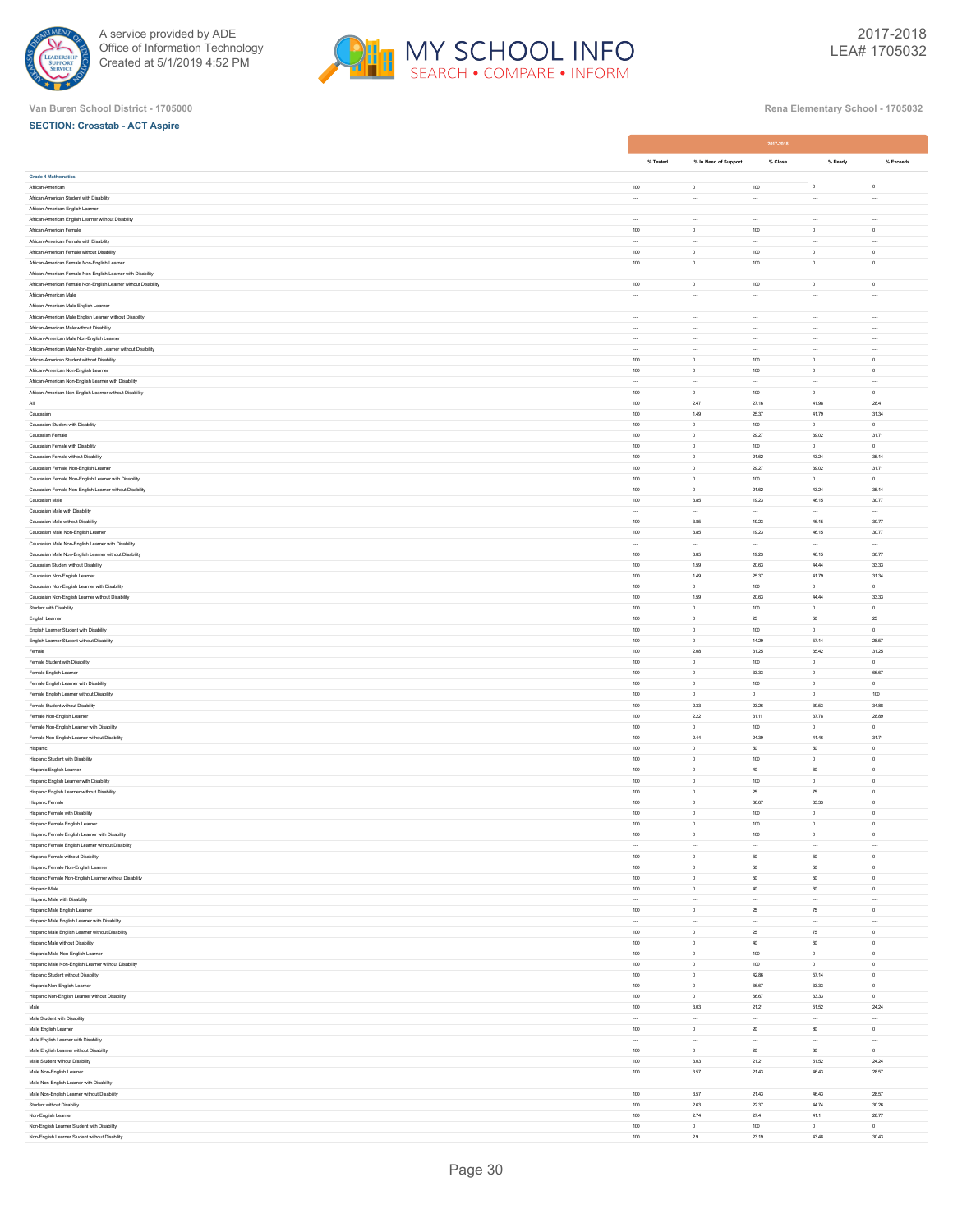

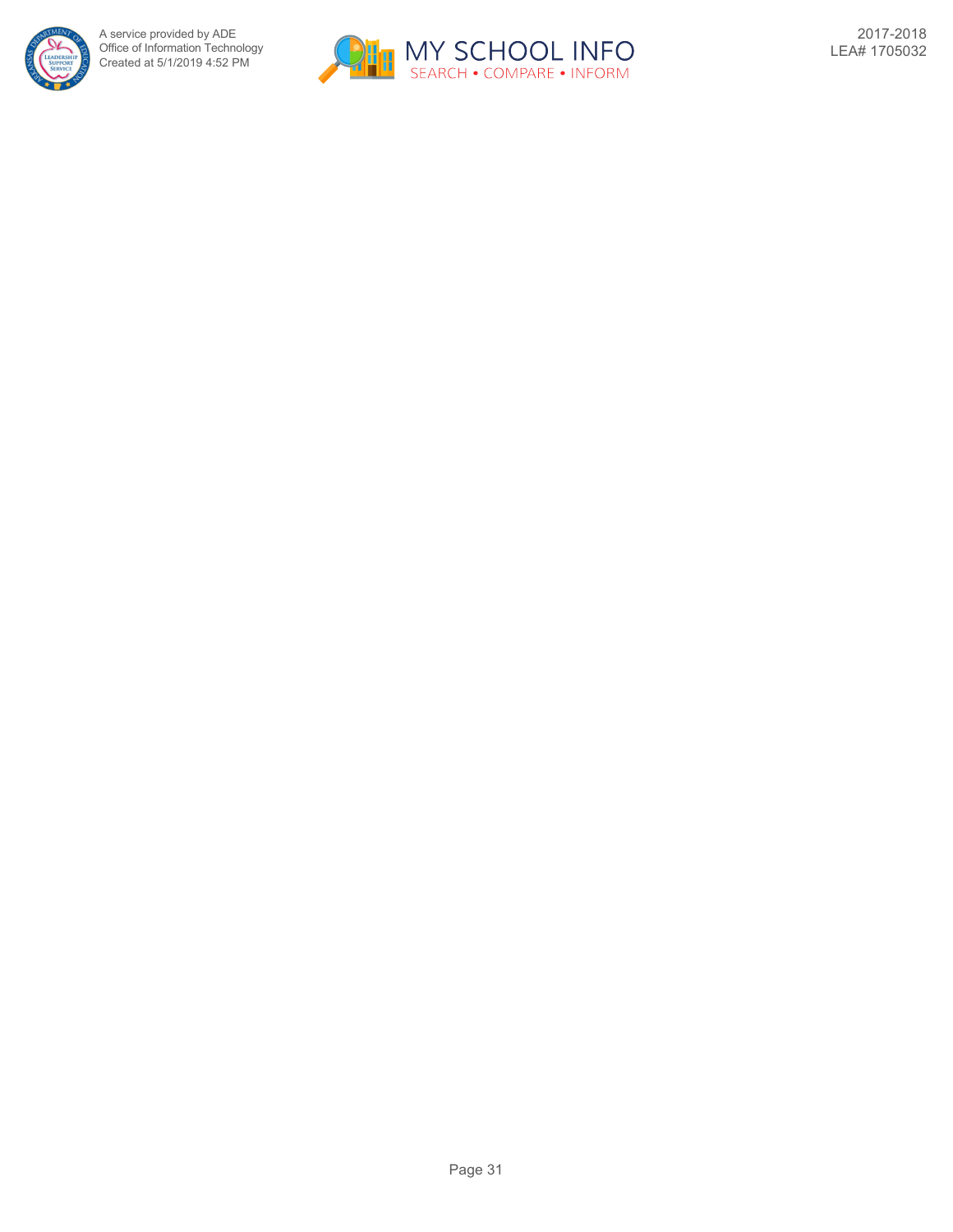



|                                                                                          |                       |                       | 2017-2018                  |                       |                     |
|------------------------------------------------------------------------------------------|-----------------------|-----------------------|----------------------------|-----------------------|---------------------|
|                                                                                          | % Tested              | % In Need of Support  | % Close                    | % Ready               | % Exceeds           |
| <b>Grade 5 Mathematics</b>                                                               |                       |                       |                            |                       |                     |
| African-American                                                                         | 100                   | $\,$ 0 $\,$           | $_{50}$                    | $_{50}$               | $\mathsf{o}$        |
| African-American Student with Disability                                                 | $100\,$               | $\,$ 0 $\,$           | 100                        | $\mathbb O$           | $\circ$             |
| African-American English Learner                                                         | $\cdots$              | $\cdots$              | $\cdots$                   | $\cdots$              |                     |
| African-American English Learner without Disability                                      | $\cdots$              | $\cdots$              | $\cdots$                   |                       |                     |
| African-American Female                                                                  | 100                   | $\,$ 0 $\,$           | $100\,$                    | $\circ$               | $\,$ 0              |
| African-American Female with Disability                                                  | 100                   | $\circ$               | 100                        | $\circ$               | $\circ$             |
| African-American Female without Disability                                               |                       | $\ddot{\phantom{0}}$  |                            |                       |                     |
| African-American Female Non-English Learner                                              | 100                   | $\,$ 0 $\,$           | $100\,$                    | $\circ$               | $\,$ 0              |
| African-American Female Non-English Learner with Disability                              | 100                   | $\,$ 0 $\,$           | 100                        | $\circ$               | $\circ$             |
| African-American Female Non-English Learner without Disability                           |                       | $\ddot{\phantom{a}}$  |                            |                       |                     |
| African-American Male<br>African-American Male English Learner                           | 100                   | $\,0\,$<br>$\cdots$   | $\circ$<br>$\cdots$        | 100<br>               | $\circ$<br>$\cdots$ |
| African-American Male English Learner without Disability                                 | $\cdots$<br>$\ddotsc$ | $\sim$                | $\ddot{\phantom{a}}$       |                       | $\cdots$            |
| African-American Male without Disability                                                 | 100                   | $\,0\,$               | $\mathbf 0$                | 100                   | $\circ$             |
| African-American Male Non-English Learner                                                | $100\,$               | $\bf{0}$              | $\mathbf 0$                | 100                   | $\circ$             |
| African-American Male Non-English Learner without Disability                             | 100                   | $\,$ 0                | $\mathbf 0$                | 100                   | $\circ$             |
| African-American Student without Disability                                              | 100                   | $\circ$               | $\mathbf 0$                | 100                   | $\circ$             |
| African-American Non-English Learner                                                     | $100\,$               | $\bf{0}$              | $_{\rm 50}$                | $_{50}$               | $\circ$             |
| African-American Non-English Learner with Disability                                     | 100                   | $\circ$               | 100                        | $\circ$               | $\circ$             |
| African-American Non-English Learner without Disability                                  | 100                   | $\,$ 0 $\,$           | $\,0\,$                    | 100                   | $\circ$             |
| All                                                                                      | 100                   | $3.7\,$               | 40.74                      | 44.44                 | 11.11               |
| Caucasian                                                                                | 100                   | 4.48                  | 43.28                      | 38.81                 | 13.43               |
| Caucasian Student with Disability                                                        | $100\,$               | $\bf{0}$              | $60\,$                     | $\rm 20$              | $\rm 20$            |
| Caucasian Female                                                                         | 100                   | 2.78                  | 41.67                      | 38.89                 | 16.67               |
| Caucasian Female with Disability                                                         | 100                   | $\,$ 0 $\,$           | $_{50}$                    | 33.33                 | 16.67               |
| Caucasian Female without Disability                                                      | $100\,$               | $3.33\,$              | $40\,$                     | $40\,$                | 16.67               |
| Caucasian Female Non-English Learner                                                     | 100                   | 2.78                  | 41.67                      | 38.89                 | 16.67               |
| Caucasian Female Non-English Learner with Disability                                     | 100                   | $\,$ 0 $\,$           | $_{50}$<br>40              | 33.33<br>40           | 16.67<br>16.67      |
| Caucasian Female Non-English Learner without Disability                                  | 100                   | 3.33                  |                            |                       |                     |
| Caucasian Male<br>Caucasian Male with Disability                                         | 100<br>$100\,$        | 6.45<br>$\,$ 0 $\,$   | 45.16<br>$75\,$            | 38.71<br>$\mathsf{o}$ | 9.68<br>$2\!$       |
| Caucasian Male without Disability                                                        | 100                   | $7.41$                | 40.74                      | 44.44                 | 7,41                |
| Caucasian Male Non-English Learner                                                       | 100                   | 6.45                  | 45.16                      | 38.71                 | 9.68                |
| Caucasian Male Non-English Learner with Disability                                       | $100\,$               | $\,$ 0 $\,$           | $75\,$                     | $\,$ 0                | $2\!$               |
| Caucasian Male Non-English Learner without Disability                                    | 100                   | 7.41                  | 40.74                      | 44.44                 | 7.41                |
| Caucasian Student without Disability                                                     | 100                   | 5.26                  | 40.35                      | 42.11                 | 12.28               |
| Caucasian Non-English Learner                                                            | 100                   | 4.48                  | 43.28                      | 38.81                 | 13.43               |
| Caucasian Non-English Learner with Disability                                            | 100                   | $\circ$               | 60                         | 20                    | 20                  |
| Caucasian Non-English Learner without Disability                                         | $100\,$               | $_{\rm 5.26}$         | 40.35                      | 42.11                 | 12.28               |
| Student with Disability                                                                  | 100                   | $\,$ 0 $\,$           | 58.33                      | 25                    | 16.67               |
| English Learner                                                                          | 100                   | $\,$ 0 $\,$           | 14.29                      | 85.71                 | $\,$ 0 $\,$         |
| English Learner Student with Disability                                                  | $\cdots$              | $\ddot{\phantom{a}}$  |                            |                       |                     |
| English Learner Student without Disability                                               | 100                   | $^{\circ}$            | 14.29                      | 85.71                 | $\circ$             |
| Female                                                                                   | 100                   | 238                   | 42.86                      | 40.48                 | 14.29               |
| Female Student with Disability                                                           | 100                   | $\,$ 0                | 57.14                      | 28.57                 | 14.29               |
| Female English Learner                                                                   | 100                   | $\,0\,$               | $_{50}$                    | 60                    | $\circ$             |
| Female English Learner with Disability                                                   | $\cdots$              | $\cdots$              | $\cdots$                   | $\cdots$              |                     |
| Female English Learner without Disability<br>Female Student without Disability           | 100<br>100            | $\,$ 0 $\,$<br>2.86   | $_{50}$<br>$40\,$          | 50<br>42.86           | $\circ$<br>14.29    |
| Female Non-English Learner                                                               | $100\,$               | $\bf 25$              | $42.5\,$                   | $40\,$                | $15\,$              |
| Female Non-English Learner with Disability                                               | 100                   | $\circ$               | 57.14                      | 28.57                 | 14.29               |
| Female Non-English Learner without Disability                                            | 100                   | 3.03                  | 39.39                      | 42.42                 | 15.15               |
| Hispanic                                                                                 | 100                   | $\,$ 0 $\,$           | 42.86                      | 57.14                 | $\,0\,$             |
| Hispanic Student with Disability                                                         | $\cdots$              | $\cdots$              | $\cdots$                   | $\cdots$              |                     |
| Hispanic English Learner                                                                 | $100\,$               | $\bf{0}$              | $\rm{2S}$                  | 75                    | $\circ$             |
| Hispanic English Learner with Disability                                                 | $\ddotsc$             | $\cdots$              | $\sim$                     |                       | $\cdots$            |
| Hispanic English Learner without Disability                                              | 100                   | $\circ$               | $\rm{z}\rm{s}$             | 75                    | $\,$ 0 $\,$         |
| Hispanic Female                                                                          | $100\,$               | $\bf{0}$              | $_{\rm 50}$                | $_{50}$               | $\circ$             |
| Hispanic Female with Disability                                                          | $\cdots$              | $\cdots$              | $\cdots$                   | $\cdots$              |                     |
| Hispanic Female English Learner                                                          | 100                   | $\,$ 0 $\,$           | $_{50}$                    | $_{50}$               | $\,$ 0 $\,$         |
| Hispanic Female English Learner with Disability                                          | 100                   | $\ddot{\phantom{a}}$  | $\ddot{\phantom{a}}$<br>60 | <br>50                |                     |
| Hispanic Female English Learner without Disability<br>Hispanic Female without Disability | $100\,$               | $^{\circ}$<br>$\circ$ | $_{\rm 50}$                | $_{50}$               | $\circ$<br>$\circ$  |
| Hispanic Female Non-English Learner                                                      | 100                   | $\,$ 0 $\,$           | $_{50}$                    | 50                    | $\,$ 0              |
| Hispanic Female Non-English Learner without Disability                                   | 100                   | $\,$ 0 $\,$           | $_{50}$                    | $_{50}$               | $\,$ 0 $\,$         |
| Hispanic Male                                                                            | $100\,$               | $\,$ 0 $\,$           | 33.33                      | 66.67                 | $\circ$             |
| Hispanic Male with Disability                                                            | $\cdots$              | $\sim$                | $\ddotsc$                  | $\cdots$              |                     |
| Hispanic Male English Learner                                                            | 100                   | $\,0\,$               | $\,0\,$                    | 100                   | $\circ$             |
| Hispanic Male English Learner with Disability                                            | $\cdots$              | $\cdots$              | $\cdots$                   | $\cdots$              | $\cdots$            |
| Hispanic Male English Learner without Disability                                         | 100                   | $^{\circ}$            | $\circ$                    | 100                   | $\circ$             |
| Hispanic Male without Disability                                                         | $100\,$               | $\,$ 0 $\,$           | 33.33                      | 66.67                 | $\circ$             |
| Hispanic Male Non-English Learner                                                        | 100                   | $\,$ 0 $\,$           | 100                        | $\circ$               | $\,$ 0              |
| Hispanic Male Non-English Learner without Disability                                     | 100                   | $\,$ 0 $\,$           | 100                        | $\,$ 0                | $\circ$             |
| Hispanic Student without Disability                                                      | $100\,$               | $\bf{0}$              | 42.86                      | 57.14                 | $\mathbf 0$         |
| Hispanic Non-English Learner                                                             | 100                   | $\,0\,$               | 66.67                      | 33.33                 | $\circ$             |
| Hispanic Non-English Learner without Disability                                          | 100                   | $\,$ 0 $\,$           | 66.67                      | 33.33                 | $\,$ 0 $\,$         |
| Male<br>Male Student with Disability                                                     | 100<br>100            | 5.13<br>$\,$ 0 $\,$   | 38.46<br>$60\,$            | 48.72<br>20           | 7.69<br>20          |
| Male English Learner                                                                     | $100\,$               | $\,$ 0 $\,$           | $\mathbf 0$                | $100\,$               | $\mathbb O$         |
| Male English Learner with Disability                                                     | $\cdots$              | $\sim$                | $\ddot{\phantom{a}}$       | $\cdots$              | $\cdots$            |
| Male English Learner without Disability                                                  | 100                   | $^{\circ}$            | $\,0\,$                    | 100                   | $\circ$             |
| Male Student without Disability                                                          | $100\,$               | 5.88                  | 35.29                      | 52.94                 | 5.88                |
| Male Non-English Learner                                                                 | 100                   | 5.88                  | 44.12                      | 41.18                 | 8.82                |
| Male Non-English Learner with Disability                                                 | 100                   | $\,$ 0 $\,$           | $60\,$                     | $20\,$                | $20\,$              |
| Male Non-English Learner without Disability                                              | 100                   | 6.9                   | 41.38                      | 44.83                 | $_{6.9}$            |
| Student without Disability                                                               | 100                   | 4.35                  | 37.68                      | 47.83                 | 10.14               |
| Non-English Learner                                                                      | $100\,$               | $4.05\,$              | 43.24                      | 40.54                 | 12.16               |
| Non-English Learner Student with Disability                                              | 100                   | $\,$ 0 $\,$           | 58.33                      | $\rm 25$              | 16.67               |
| Non-English Learner Student without Disability                                           | 100                   | 4.84                  | 40.32                      | 43.55                 | 11.29               |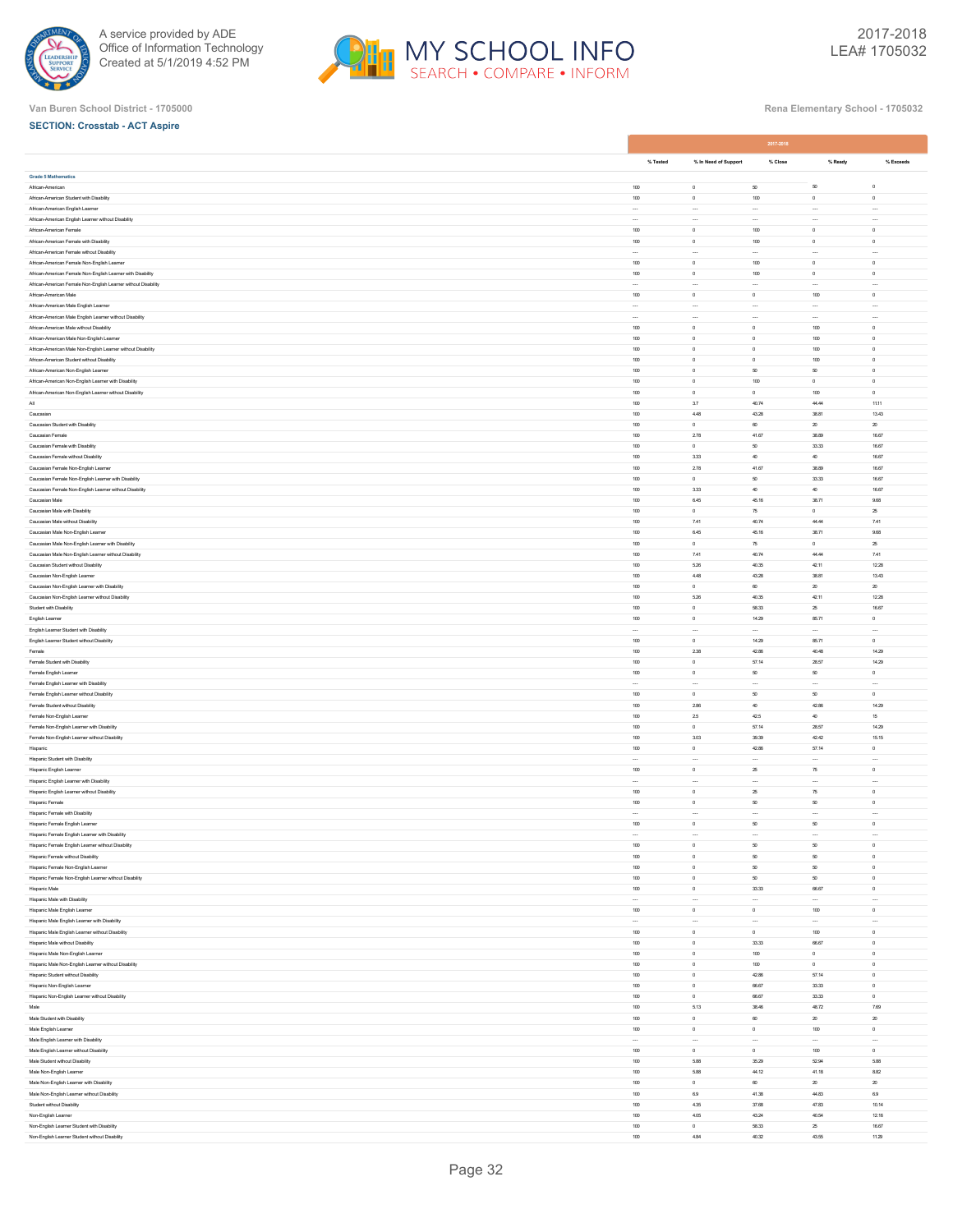

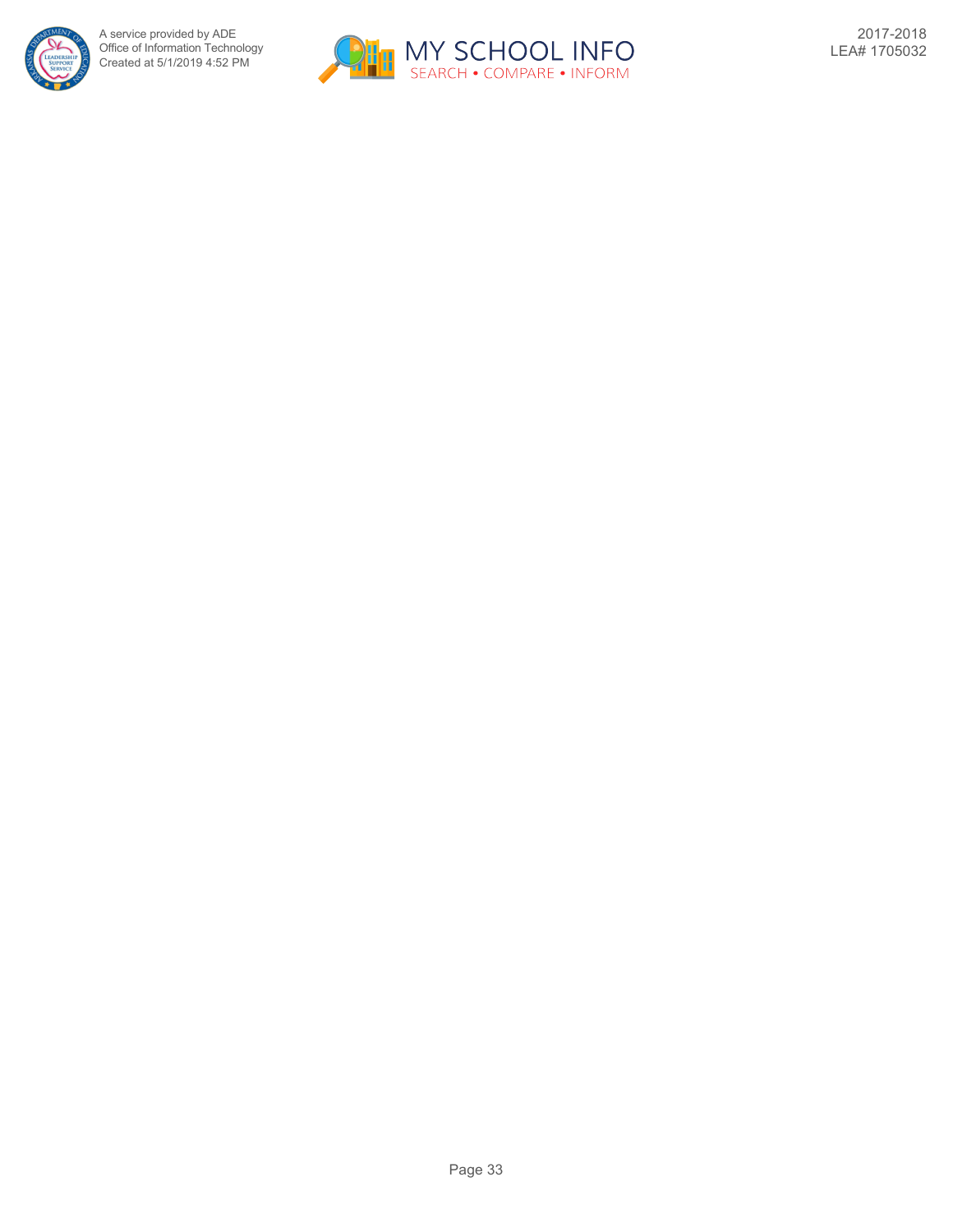



|                                                                                |            |                        | 2017-2018        |                            |                      |
|--------------------------------------------------------------------------------|------------|------------------------|------------------|----------------------------|----------------------|
|                                                                                | % Tested   | % In Need of Support   | % Close          | % Ready                    | % Exceeds            |
|                                                                                |            |                        |                  |                            |                      |
| <b>All Grades Mathematics</b><br>African-American                              | 100        | $\,$ 0 $\,$            | $_{\rm 50}$      | $_{\rm 50}$                | $\mathbb O$          |
| African-American Student with Disability                                       | $100\,$    | $\,$ 0 $\,$            | $100\,$          | $\mathbb O$                | $\mathbb O$          |
| African-American English Learner                                               | 100        | $\circ$                | $\circ$          | 100                        | $\ddot{\phantom{0}}$ |
| African-American English Learner without Disability                            | 100        | $\,0\,$                | $\,0\,$          | 100                        | $\mathbb O$          |
| African-American Female                                                        | 100        | $\,$ 0 $\,$            | 100              | $\mathbb O$                | $\,$ 0 $\,$          |
| African-American Female with Disability                                        | 100        | $^{\circ}$             | 100              | $^{\circ}$                 | $^{\circ}$           |
| African-American Female without Disability                                     | $100\,$    | $\,$ 0                 | $100\,$          | $\mathbb O$                | $\,$ 0               |
| African-American Female Non-English Learner                                    | 100        | $\,$ 0 $\,$            | 100              | $\,$ 0                     | $\,$ 0 $\,$          |
| African-American Female Non-English Learner with Disability                    | 100        | $\,$ 0 $\,$            | 100              | $\circ$                    | $\,$ 0 $\,$          |
| African-American Female Non-English Learner without Disability                 | $100\,$    | $\,$ 0                 | $100\,$          | $\mathbb O$                | $\mathbb O$          |
| African-American Male                                                          | 100        | $\,0\,$                | $\circ$          | 100                        | $^{\circ}$           |
| African-American Male English Learner                                          | 100        | $\,$ 0 $\,$            | $\,$ 0 $\,$      | 100                        | $\,$ 0 $\,$          |
| African-American Male English Learner without Disability                       | 100        | $\,$ 0 $\,$            | $\,$ 0 $\,$      | 100                        | $\mathbb O$          |
| African-American Male without Disability                                       | 100        | $\,0\,$                | $\,0\,$          | 100                        | $\mathbb O$          |
| African-American Male Non-English Learner                                      | $100\,$    | $\,$ 0 $\,$            | $\,$ 0 $\,$      | $100\,$                    | $\,$ 0               |
| African-American Male Non-English Learner without Disability                   | 100        | $\,$ 0 $\,$            | $\,$ 0 $\,$      | 100                        | $\,$ 0               |
| African-American Student without Disability                                    | 100        | $\,0\,$                | 33.33            | 66.67                      | $\mathbb O$          |
| African-American Non-English Learner                                           | $100\,$    | $\,$ 0 $\,$            | 66.67            | 33.33                      | $\,$ 0               |
| African-American Non-English Learner with Disability                           | 100        | $^{\circ}$             | 100              | $^{\circ}$                 | $\mathbf{0}$         |
| African-American Non-English Learner without Disability                        | 100        | $\,$ 0 $\,$            | $_{\rm 50}$      | $_{\rm 50}$                | $\,$ 0 $\,$          |
| All                                                                            | 100        | 5.49                   | 30.8             | 41.35                      | 22.36                |
| Caucasian                                                                      | 100        | 5.13                   | 31.28            | 39.49                      | 24.1                 |
| Caucasian Student with Disability                                              | $100\,$    | 9.52                   | 61.9             | 19.05                      | $9.52\,$             |
| Caucasian Female<br>Caucasian Female with Disability                           | 100<br>100 | 28<br>6.67             | 33.64<br>$_{60}$ | 37.38<br>26.67             | 26.17<br>6.67        |
| Caucasian Female without Disability                                            | $100\,$    | 2.17                   | 29.35            | 39.13                      | 29.35                |
| Caucasian Female Non-English Learner                                           | 100        | $2.8\,$                | 33.64            | 37.38                      | 26.17                |
| Caucasian Female Non-English Learner with Disability                           | 100        | 6.67                   | $_{60}$          | 26.67                      | 6.67                 |
| Caucasian Female Non-English Learner without Disability                        | 100        | 2.17                   | 29.35            | 39.13                      | 29.35                |
| Caucasian Male                                                                 | 100        | 7.95                   | 28.41            | 42.05                      | 21.59                |
| Caucasian Male with Disability                                                 | $100\,$    | 16.67                  | 66.67            | $\mathbb O$                | 16.67                |
| Caucasian Male without Disability                                              | 100        | 7.32                   | 25.61            | 45.12                      | 21.95                |
| Caucasian Male Non-English Learner                                             | 100        | 7.95                   | 28.41            | 42.05                      | 21.59                |
| Caucasian Male Non-English Learner with Disability                             | $100\,$    | 16.67                  | 66.67            | $\mathbb O$                | 16.67                |
| Caucasian Male Non-English Learner without Disability                          | 100        | 7.32                   | 25.61            | 45.12                      | 21.95                |
| Caucasian Student without Disability                                           | 100        | $4.6\,$                | 27.59            | 41.95                      | 25.86                |
| Caucasian Non-English Learner                                                  | 100        | 5.13                   | 31.28            | 39.49                      | 24.1                 |
| Caucasian Non-English Learner with Disability                                  | 100        | 9.52                   | 61.9             | 19.05                      | 9.52                 |
| Caucasian Non-English Learner without Disability                               | $100\,$    | $\bf 4.6$              | 27.59            | 41.95                      | 25.86                |
| Student with Disability                                                        | 100        | 11.54                  | 61.54            | 19.23                      | 7.69                 |
| English Learner                                                                | 100        | $^{\rm 8}$             | $24\,$           | $48\,$                     | $\rm{20}$            |
| English Learner Student with Disability                                        | $100\,$    | 33.33                  | 66.67            | $\,0\,$                    | $\,0\,$              |
| English Learner Student without Disability                                     | 100        | 4.55                   | 18.18            | 54.55                      | 22.73                |
| Female                                                                         | 100        | 32                     | 33.6             | 37.6                       | 25.6                 |
| Female Student with Disability                                                 | 100<br>100 | 5.88                   | 64.71<br>28.57   | 23.53<br>28.57             | 5.88<br>42.86        |
| Female English Learner                                                         | $100\,$    | $\circ$<br>$\,$ 0 $\,$ | $100\,$          | $\mathbb O$                | $\,$ 0 $\,$          |
| Female English Learner with Disability                                         | 100        | $\,0\,$                | 16.67            | 33.33                      | $_{\rm 50}$          |
| Female English Learner without Disability<br>Female Student without Disability | 100        | 2.78                   | 28.7             | 39.81                      | 28.7                 |
| Female Non-English Learner                                                     | $100\,$    | 3.39                   | 33.9             | 38.14                      | 24.58                |
| Female Non-English Learner with Disability                                     | 100        | 625                    | 625              | 25                         | 6.25                 |
| Female Non-English Learner without Disability                                  | 100        | 2.94                   | 29.41            | 40.2                       | 27.45                |
| Hispanic                                                                       | 100        | 8.33                   | 41.67            | 41.67                      | 8.33                 |
| Hispanic Student with Disability                                               | 100        | 33.33                  | 66.67            | $\mathbf{0}$               | $\mathbf{0}$         |
| Hispanic English Learner                                                       | $100\,$    | 12.5                   | 37.5             | 43.75                      | $_{\rm 6.25}$        |
| Hispanic English Learner with Disability                                       | 100        | 33.33                  | 66.67            | $\mathbb O$                | $\,$ 0 $\,$          |
| Hispanic English Learner without Disability                                    | 100        | 7.69                   | 30.77            | 53.85                      | 7.69                 |
| Hispanic Female                                                                | $100\,$    | $\,$ 0                 | 36.36            | 45.45                      | 18.18                |
| Hispanic Female with Disability                                                | 100        | $\circ$                | 100              | $\,0\,$                    | $\mathbb O$          |
| Hispanic Female English Learner                                                | 100        | $\,$ 0 $\,$            | $40\,$           | $40\,$                     | $\rm{20}$            |
| Hispanic Female English Learner with Disability                                | 100        | $\circ$                | 100              | $\circ$                    | $\circ$              |
| Hispanic Female English Learner without Disability                             | 100        | $\circ$                | 25               | 50                         | 25                   |
| Hispanic Female without Disability                                             | 100        | $\,$ 0 $\,$            | $30\,$           | $_{\rm 50}$                | $\rm{20}$            |
| Hispanic Female Non-English Learner                                            | 100<br>100 | $\,0\,$<br>$\,$ 0 $\,$ | 33.33<br>33.33   | $_{\rm 50}$<br>$_{\rm 50}$ | 16.67<br>16.67       |
| Hispanic Female Non-English Learner without Disability                         | $100\,$    | 15.38                  | 46.15            | 38.46                      | $\,$ 0 $\,$          |
| Hispanic Male<br>Hispanic Male with Disability                                 | 100        | $_{50}$                | 50               | $\mathbf{0}$               | $^{\circ}$           |
| Hispanic Male English Learner                                                  | 100        | 18.18                  | 36.36            | 45.45                      | $\mathbb O$          |
| Hispanic Male English Learner with Disability                                  | 100        | $_{50}$                | $_{50}$          | $\mathbb O$                | $\,$ 0 $\,$          |
| Hispanic Male English Learner without Disability                               | 100        | 11.11                  | 33.33            | 55.56                      | $\mathbf{0}$         |
| Hispanic Male without Disability                                               | $100\,$    | 9.09                   | 45.45            | 45.45                      | $\,$ 0               |
| Hispanic Male Non-English Learner                                              | 100        | $\,$ 0 $\,$            | 100              | $\mathbb O$                | $\mathbb O$          |
| Hispanic Male Non-English Learner without Disability                           | 100        | $\,$ 0 $\,$            | 100              | $\mathbb O$                | $\circ$              |
| Hispanic Student without Disability                                            | $100\,$    | 4.76                   | 38.1             | 47.62                      | $9.52\,$             |
| Hispanic Non-English Learner                                                   | 100        | $\circ$                | 50               | 37.5                       | 12.5                 |
| Hispanic Non-English Learner without Disability                                | 100        | $\,$ 0 $\,$            | $_{\rm 50}$      | 37.5                       | 12.5                 |
| Male                                                                           | 100        | 8.04                   | 27.68            | 45.54                      | 18.75                |
| Male Student with Disability                                                   | 100        | 22.22                  | 55.56            | 11.11                      | 11.11                |
| Male English Learner                                                           | $100\,$    | $11.11\,$              | $\mathbf{222}$   | 55.56                      | $11.11\,$            |
| Male English Learner with Disability                                           | 100        | 50                     | $_{50}$          | $\mathbb O$                | $\mathbb O$          |
| Male English Learner without Disability                                        | 100        | 6.25                   | 18.75            | 62.5                       | 12.5                 |
| Male Student without Disability                                                | $100\,$    | $6.8\,$                | 25.24            | 48.54                      | 19.42                |
| Male Non-English Learner                                                       | 100        | 7.45                   | 28.72            | 43.62                      | 20.21                |
| Male Non-English Learner with Disability                                       | 100        | 14.29                  | 57.14            | 14.29                      | 14.29                |
| Male Non-English Learner without Disability                                    | 100<br>100 | 6.9<br>4.74            | 26.44<br>27.01   | 45.98<br>44.08             | 20.69<br>24.17       |
| Student without Disability<br>Non-English Learner                              | $100\,$    | 5.19                   | 31.6             | 40.57                      | 22.64                |
| Non-English Learner Student with Disability                                    | 100        | 8.7                    | 60.87            | 21.74                      | 8.7                  |
| Non-English Learner Student without Disability                                 | 100        | 4.76                   | 28.04            | 42.86                      | 24.34                |
|                                                                                |            |                        |                  |                            |                      |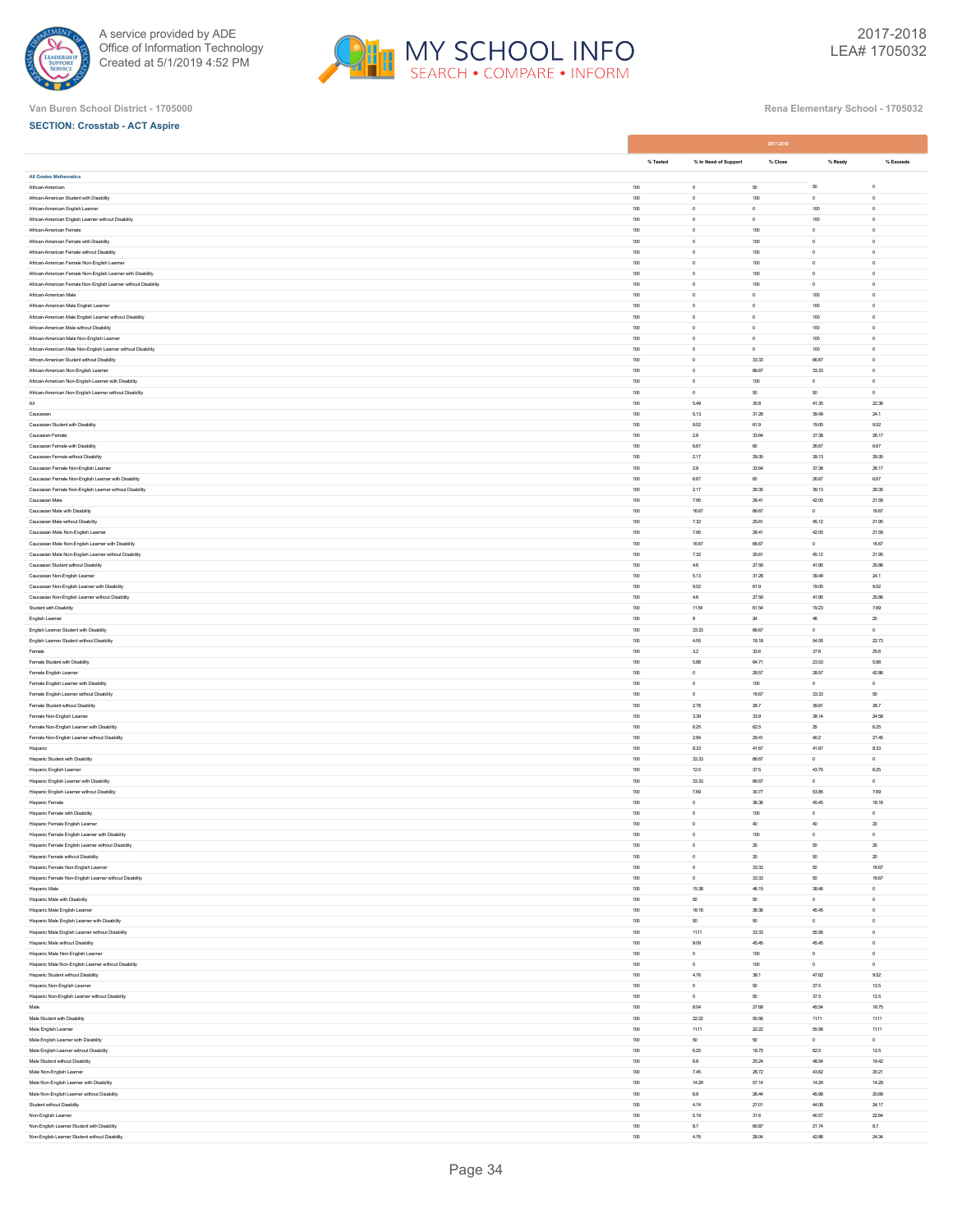

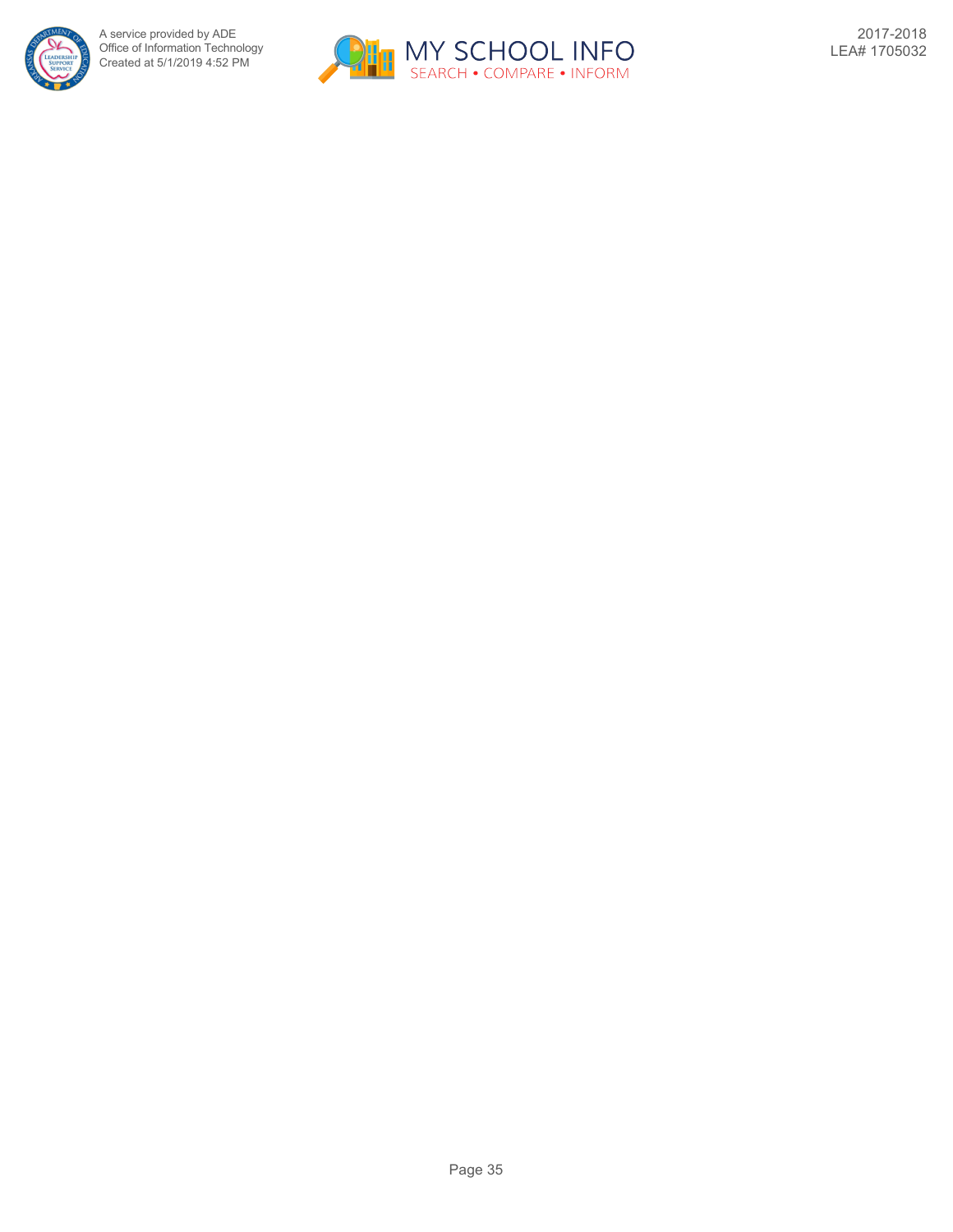



|                                                                                                           |                       | 2017-2018            |                            |                            |                             |  |  |
|-----------------------------------------------------------------------------------------------------------|-----------------------|----------------------|----------------------------|----------------------------|-----------------------------|--|--|
|                                                                                                           | % Tested              | % In Need of Support | % Close                    | % Ready                    | % Exceeds                   |  |  |
| Grade 3 Literacy                                                                                          |                       |                      |                            |                            |                             |  |  |
| African-American                                                                                          | 100                   | $\circ$              | $\mathbf 0$                | 100                        | $\,$ 0 $\,$                 |  |  |
| African-American Student with Disability                                                                  | $\ldots$              | $\ddotsc$            | $\ddotsc$                  | $\cdots$                   | $\cdots$                    |  |  |
| African-American English Learner                                                                          | 100                   | $^{\circ}$           | $\,$ 0 $\,$                | 100                        | $\mathbb O$                 |  |  |
| African-American English Learner without Disability                                                       | 100                   | $\circ$              | $\circ$                    | 100                        | $\circ$                     |  |  |
| African-American Female                                                                                   | $\ddotsc$             | $\ddotsc$            | $\ddot{\phantom{0}}$       | $\ddotsc$                  |                             |  |  |
| African-American Female with Disability<br>African-American Female without Disability                     | $\ddotsc$<br>$\cdots$ | $\sim$<br>$\cdots$   | $\sim$<br>$\cdots$         | $\ddotsc$<br>$\cdots$      | $\cdots$<br>$\cdots$        |  |  |
| African-American Female Non-English Learner                                                               | $\cdots$              | $\cdots$             | $\cdots$                   | $\cdots$                   | $\cdots$                    |  |  |
| African-American Female Non-English Learner with Disability                                               | $\cdots$              | $\cdots$             | $\ddotsc$                  | $\cdots$                   | $\cdots$                    |  |  |
| African-American Female Non-English Learner without Disability                                            | $\cdots$              | $\cdots$             | $\cdots$                   | $\cdots$                   | $\cdots$                    |  |  |
| African-American Male                                                                                     | 100                   | $\circ$              | $\,$ 0 $\,$                | 100                        | $\,$ 0 $\,$                 |  |  |
| African-American Male English Learner                                                                     | 100                   | $^{\circ}$           | $\circ$                    | 100                        | $\circ$                     |  |  |
| African-American Male English Learner without Disability                                                  | $100\,$               | $\,$ 0               | $\,$ 0 $\,$                | 100                        | $\,$ 0 $\,$                 |  |  |
| African-American Male without Disability                                                                  | 100                   | $\,$ 0 $\,$          | $\,$ 0 $\,$                | 100                        | $\mathsf{O}$                |  |  |
| African-American Male Non-English Learner<br>African-American Male Non-English Learner without Disability | $\cdots$              | $\ddotsc$            | $\ddotsc$                  | $\cdots$                   | $\cdots$                    |  |  |
| African-American Student without Disability                                                               | 100                   | $\circ$              | $\circ$                    | 100                        | $\circ$                     |  |  |
| African-American Non-English Learner                                                                      | $\cdots$              | $\cdots$             | $\cdots$                   |                            | $\cdots$                    |  |  |
| African-American Non-English Learner with Disability                                                      | $\ddot{\phantom{a}}$  | $\sim$               | $\sim$                     | $\ddotsc$                  | $\ddotsc$                   |  |  |
| African-American Non-English Learner without Disability                                                   | $\cdots$              | $\cdots$             | $\cdots$                   | $\cdots$                   | $\cdots$                    |  |  |
| $\mathsf{All}$                                                                                            | $100\,$               | 42.67                | $16\,$                     | 21.33                      | $\rm{20}$                   |  |  |
| Caucasian                                                                                                 | 100                   | 42.62                | 16.39                      | 21.31                      | 19.67                       |  |  |
| Caucasian Student with Disability                                                                         | 100                   | 85.71                | $\mathbf 0$                | 14.29                      | $\mathbb O$                 |  |  |
| Caucasian Female                                                                                          | $100\,$               | 43.33<br>80          | 13.33                      | 26.67                      | 16.67                       |  |  |
| Caucasian Female with Disability<br>Caucasian Female without Disability                                   | 100<br>100            | 36                   | $\circ$<br>$16\,$          | $\rm{20}$<br>$\rm 28$      | $^{\circ}$<br>$\rm{20}$     |  |  |
| Caucasian Female Non-English Learner                                                                      | 100                   | 43.33                | 13.33                      | 26.67                      | 16.67                       |  |  |
| Caucasian Female Non-English Learner with Disability                                                      | 100                   | 80                   | $\circ$                    | $\rm{20}$                  | $\circ$                     |  |  |
| Caucasian Female Non-English Learner without Disability                                                   | $100\,$               | $_{36}$              | $16\,$                     | $\rm 28$                   | $\rm{20}$                   |  |  |
| Caucasian Male                                                                                            | 100                   | 41.94                | 19.35                      | 16.13                      | 22.58                       |  |  |
| Caucasian Male with Disability                                                                            | 100                   | 100                  | $\,$ 0 $\,$                | $\,$ 0 $\,$                | $\,$ 0 $\,$                 |  |  |
| Caucasian Male without Disability                                                                         | $100\,$               | 37.93                | 20.69                      | 17.24                      | 24.14                       |  |  |
| Caucasian Male Non-English Learner                                                                        | 100                   | 41.94                | 19.35                      | 16.13                      | 22.58                       |  |  |
| Caucasian Male Non-English Learner with Disability                                                        | 100                   | 100                  | $\,$ 0 $\,$                | $\mathbb O$                | $\mathsf{O}$                |  |  |
| Caucasian Male Non-English Learner without Disability<br>Caucasian Student without Disability             | 100<br>100            | 37.93<br>37.04       | 20.69<br>18.52             | 17.24<br>22.22             | 24.14<br>22.22              |  |  |
| Caucasian Non-English Learner                                                                             | $100\,$               | 42.62                | 16.39                      | 21.31                      | 19.67                       |  |  |
| Caucasian Non-English Learner with Disability                                                             | 100                   | 85.71                | $\,0\,$                    | 14.29                      | $^{\circ}$                  |  |  |
| Caucasian Non-English Learner without Disability                                                          | 100                   | 37.04                | 18.52                      | 22.22                      | 22.22                       |  |  |
| Student with Disability                                                                                   | $100\,$               | 77.78                | 11.11                      | 11.11                      | $\,$ 0 $\,$                 |  |  |
| English Learner                                                                                           | 100                   | 40                   | $\rm{20}$                  | $\rm{20}$                  | $\rm{20}$                   |  |  |
| English Learner Student with Disability                                                                   | 100                   | $_{50}$              | $_{50}$                    | $\mathbb O$                | $\mathbb O$                 |  |  |
| English Learner Student without Disability                                                                | 100<br>100            | 37.5                 | 12.5                       | $\rm 25$<br>28.57          | $\rm 25$<br>17.14           |  |  |
| Female<br>Female Student with Disability                                                                  | $100\,$               | $40$<br>$_{80}$      | 14.29<br>$\,$ 0 $\,$       | $\rm{20}$                  | $\,$ 0 $\,$                 |  |  |
| Female English Learner                                                                                    | 100                   | $\,$ 0 $\,$          | $_{50}$                    | $_{50}$                    | $\,$ 0 $\,$                 |  |  |
| Female English Learner with Disability                                                                    | $\cdots$              | $\ddotsc$            | $\ddot{\phantom{0}}$       |                            | $\cdots$                    |  |  |
| Female English Learner without Disability                                                                 | $100\,$               | $\,$ 0               | $_{50}$                    | $_{\rm 50}$                | $\,$ 0                      |  |  |
| Female Student without Disability                                                                         | 100                   | 33.33                | 16.67                      | $30\,$                     | $\rm{20}$                   |  |  |
| Female Non-English Learner                                                                                | 100                   | 42.42                | 12.12                      | 27.27                      | 18.18                       |  |  |
| Female Non-English Learner with Disability                                                                | 100                   | $_{80}$              | $\,0\,$                    | $\rm{20}$                  | $^{\circ}$                  |  |  |
| Female Non-English Learner without Disability                                                             | 100                   | 35.71                | 14.29                      | 28.57                      | 21.43                       |  |  |
| Hispanic<br>Hispanic Student with Disability                                                              | $100\,$<br>100        | 55.56<br>$_{\rm 50}$ | $22.22\,$<br>$_{\rm 50}$   | 11.11<br>$\circ$           | $11.11\,$<br>$\mathbb O$    |  |  |
| Hispanic English Learner                                                                                  | 100                   | 57.14                | 28.57                      | 14.29                      | $\mathbb O$                 |  |  |
| Hispanic English Learner with Disability                                                                  | $100\,$               | $_{50}$              | $_{\rm S0}$                | $\,$ 0 $\,$                | $\,$ 0 $\,$                 |  |  |
| Hispanic English Learner without Disability                                                               | 100                   | 60                   | 20                         | 20                         | $^{\circ}$                  |  |  |
| Hispanic Female                                                                                           | 100                   | $\rm{z}$             | $\rm{z}\rm{s}$             | $\rm 25$                   | $\rm{25}$                   |  |  |
| Hispanic Female with Disability                                                                           | $\cdots$              | $\sim$               | $\ddot{\phantom{0}}$       | $\ddotsc$                  | $\cdots$                    |  |  |
| Hispanic Female English Learner                                                                           | 100                   | $^{\circ}$           | 50                         | 50                         | $\mathbf{0}$                |  |  |
| Hispanic Female English Learner with Disability                                                           | 100                   | $\circ$              |                            |                            |                             |  |  |
| Hispanic Female English Learner without Disability<br>Hispanic Female without Disability                  | 100                   | $\rm{25}$            | $_{50}$<br>$\rm{2S}$       | $_{50}$<br>$\rm 25$        | $\,$ 0 $\,$<br>$\rm{25}$    |  |  |
| Hispanic Female Non-English Learner                                                                       | $100\,$               | $_{50}$              | $\,$ 0 $\,$                | $\mathbb O$                | $_{\rm 50}$                 |  |  |
| Hispanic Female Non-English Learner without Disability                                                    | 100                   | $_{50}$              | $\mathbf 0$                | $\circ$                    | $_{50}$                     |  |  |
| Hispanic Male                                                                                             | 100                   | $_{80}$              | $\rm{20}$                  | $\mathbb O$                | $\mathsf{O}$                |  |  |
| Hispanic Male with Disability                                                                             | 100                   | 50                   | $_{50}$                    | $\mathbb O$                | $\mathbb O$                 |  |  |
| Hispanic Male English Learner                                                                             | 100                   | 80                   | 20                         | $\mathbb O$                | $\mathbb O$                 |  |  |
| Hispanic Male English Learner with Disability                                                             | $100\,$               | $_{50}$              | $_{\rm S0}$                | $\mathbb O$                | $\mathbb O$                 |  |  |
| Hispanic Male English Learner without Disability<br>Hispanic Male without Disability                      | 100<br>100            | 100<br>100           | $\,$ 0 $\,$<br>$\mathbf 0$ | $\,$ 0 $\,$<br>$\mathbb O$ | $\,$ 0 $\,$<br>$\mathsf{O}$ |  |  |
| Hispanic Male Non-English Learner                                                                         | $\cdots$              | $\cdots$             | $\cdots$                   |                            | $\cdots$                    |  |  |
| Hispanic Male Non-English Learner without Disability                                                      | $\cdots$              | $\cdots$             | $\ddotsc$                  | $\cdots$                   | $\cdots$                    |  |  |
| <b>Hispanic Student without Disability</b>                                                                | 100                   | 57.14                | 14.29                      | 14.29                      | 14.29                       |  |  |
| Hispanic Non-English Learner                                                                              | 100                   | 60                   | $\,$ 0 $\,$                | $\mathbb O$                | $_{\rm 50}$                 |  |  |
| Hispanic Non-English Learner without Disability                                                           | 100                   | 50                   | $\circ$                    | $^{\circ}$                 | $_{\rm 50}$                 |  |  |
| Male                                                                                                      | $100\,$               | 45                   | 17.5                       | $15\,$                     | $22.5\,$                    |  |  |
| Male Student with Disability                                                                              | 100                   | $75\,$               | $\rm{2S}$                  | $\mathbb O$                | $\mathsf{O}$                |  |  |
| Male English Learner<br>Male English Learner with Disability                                              | 100<br>$100\,$        | 60<br>$_{50}$        | 12.5<br>$_{\rm S0}$        | 12.5<br>$\,$ 0 $\,$        | $\rm{25}$<br>$\,$ 0         |  |  |
| Male English Learner without Disability                                                                   | 100                   | 60                   | $\circ$                    | 16.67                      | 33.33                       |  |  |
| Male Student without Disability                                                                           | 100                   | 41.67                | 16.67                      | 16.67                      | $\rm{25}$                   |  |  |
| Male Non-English Learner                                                                                  | 100                   | 43.75                | 18.75                      | 15.63                      | 21.88                       |  |  |
| Male Non-English Learner with Disability                                                                  | 100                   | 100                  | $\circ$                    | $\circ$                    | $\circ$                     |  |  |
| Male Non-English Learner without Disability                                                               | $100\,$               | $40\,$               | $\rm{20}$                  | 16.67                      | 23.33                       |  |  |
| Student without Disability                                                                                | 100                   | 37.88                | 16.67                      | 22.73                      | 22.73                       |  |  |
| Non-English Learner                                                                                       | 100                   | 43.08                | 15.38                      | 21.54                      | $\rm{20}$                   |  |  |
| Non-English Learner Student with Disability<br>Non-English Learner Student without Disability             | $100\,$<br>100        | 85.71<br>37.93       | $\,$ 0 $\,$<br>17.24       | 14.29<br>22.41             | $\,$ 0 $\,$<br>22.41        |  |  |
|                                                                                                           |                       |                      |                            |                            |                             |  |  |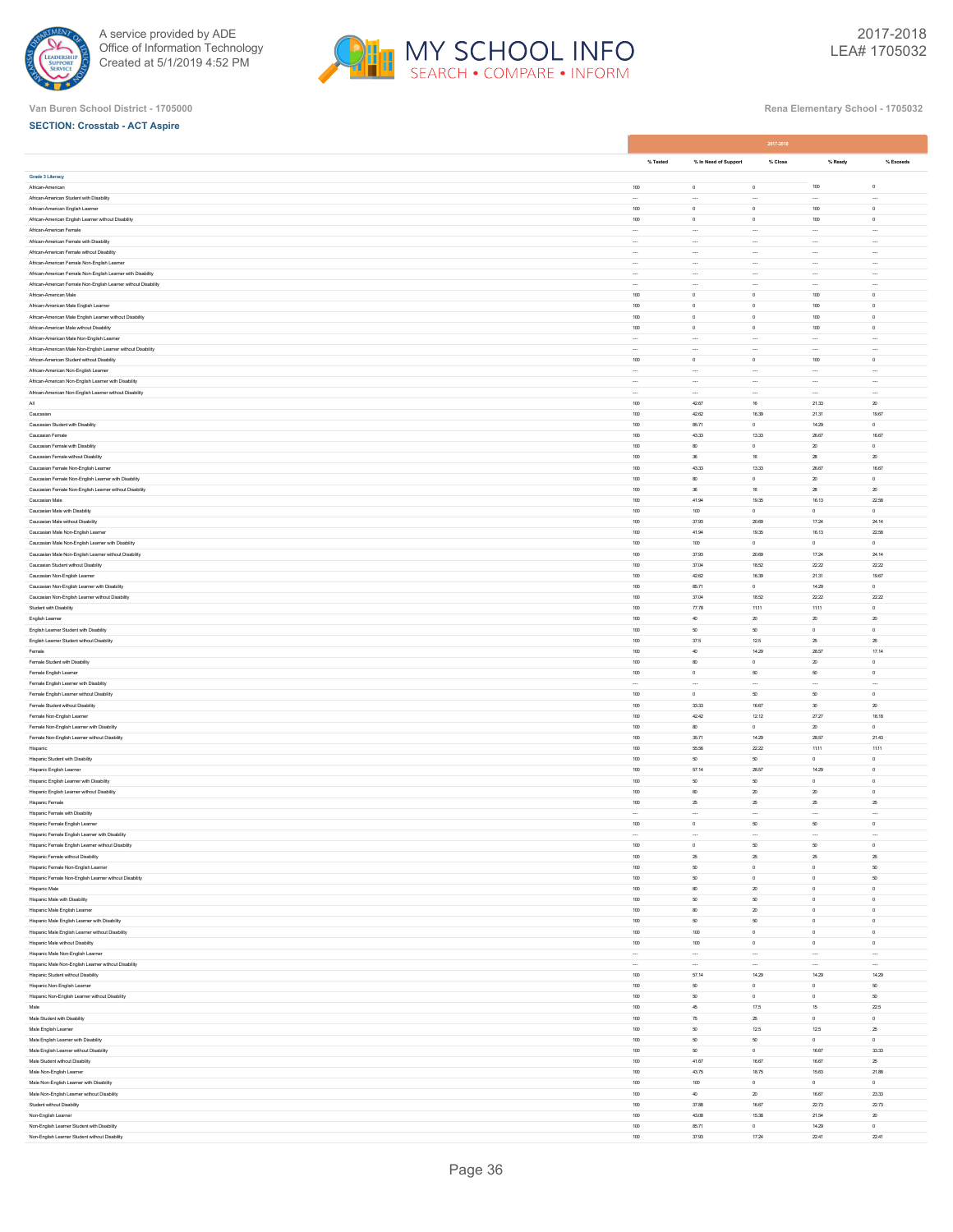

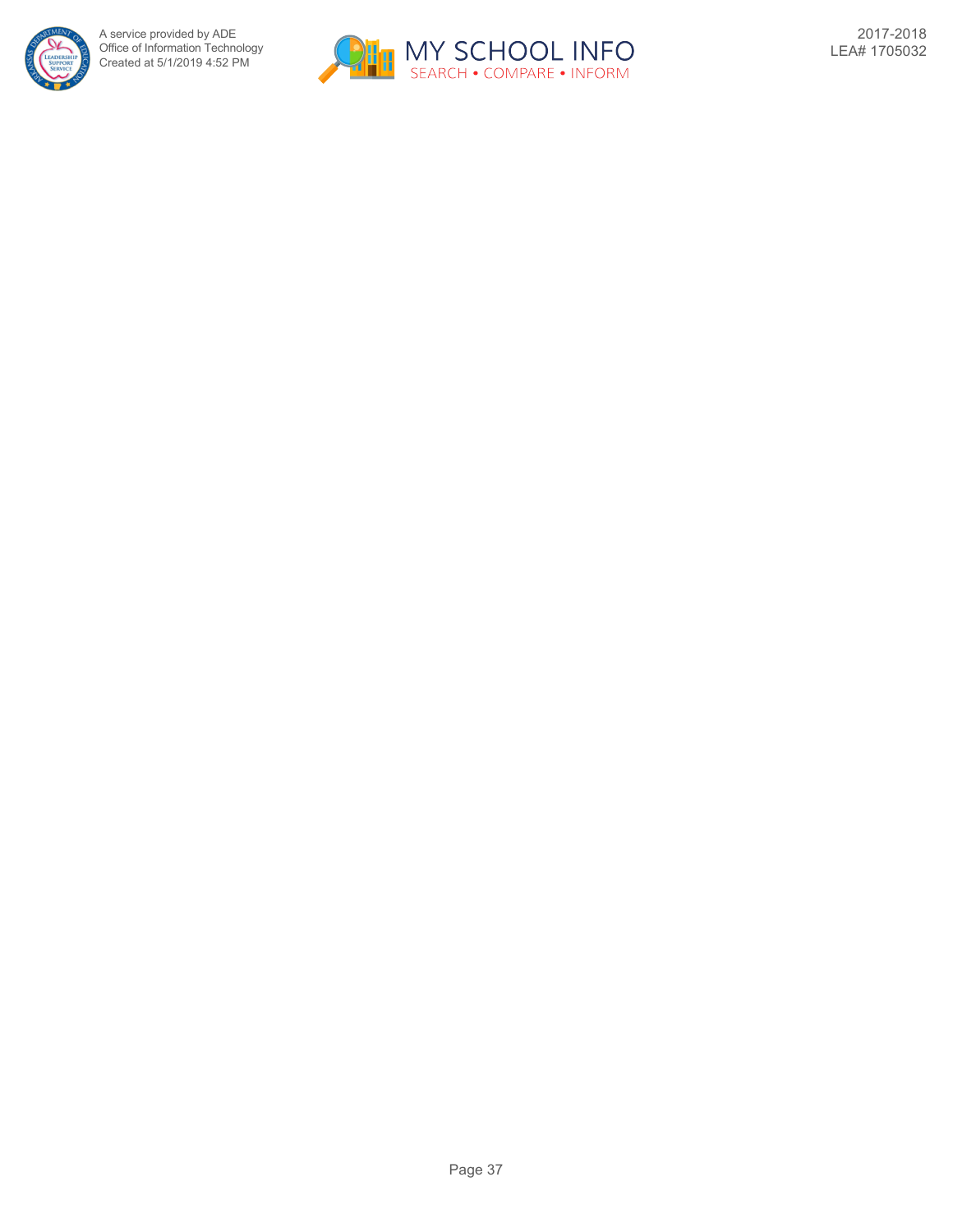



|                                                                                |                |                      | 2017-2018              |                       |                             |
|--------------------------------------------------------------------------------|----------------|----------------------|------------------------|-----------------------|-----------------------------|
|                                                                                | % Tested       | % In Need of Support | % Close                | % Ready               | % Exceeds                   |
|                                                                                |                |                      |                        |                       |                             |
| <b>Grade 4 Literacy</b><br>African-American                                    | $100\,$        | $100\,$              | $\,$ 0 $\,$            | $\,$ 0 $\,$           | $\,$ 0 $\,$                 |
| African-American Student with Disability                                       | $\cdots$       | $\cdots$             | $\ddotsc$              | $\cdots$              | $\cdots$                    |
| African-American English Learner                                               | $\cdots$       | $\ddotsc$            | $\ddotsc$              | $\cdots$              | $\cdots$                    |
| African-American English Learner without Disability                            |                |                      |                        |                       |                             |
| African-American Female                                                        | 100            | 100                  | $\circ$                | $\circ$               | $\circ$                     |
| African-American Female with Disability                                        | $\cdots$       | $\ddotsc$            | $\cdots$               | $\cdots$              | $\cdots$                    |
| African-American Female without Disability                                     | 100            | 100                  | $\,$ 0 $\,$            | $\,$ 0 $\,$           | $\,$ 0 $\,$                 |
| African-American Female Non-English Learner                                    | 100            | 100                  | $\mathbf 0$            | $\mathbb O$           | $\mathbb O$                 |
| African-American Female Non-English Learner with Disability                    | $\ddotsc$      | $\cdots$             | $\ddot{\phantom{0}}$   | $\ddotsc$             | $\cdots$                    |
| African-American Female Non-English Learner without Disability                 | 100            | 100                  | $\mathbf 0$            | $\mathbb O$           | $\mathbb O$                 |
| African-American Male                                                          | $\cdots$       | $\cdots$             | $\cdots$               | $\cdots$              | $\cdots$                    |
| African-American Male English Learner                                          | $\cdots$       | $\cdots$             | $\cdots$               | $\cdots$              | $\cdots$                    |
| African-American Male English Learner without Disability                       | $\cdots$       | $\cdots$             | $\ddotsc$              | $\cdots$              | $\cdots$                    |
| African-American Male without Disability                                       | $\cdots$       | $\cdots$             | $\cdots$               | $\cdots$              | $\cdots$                    |
| African-American Male Non-English Learner                                      | $\cdots$       | $\cdots$             | $\cdots$               | $\cdots$              | $\cdots$                    |
| African-American Male Non-English Learner without Disability                   | $\cdots$       | $\cdots$             | $\ddotsc$              | $\cdots$              | $\cdots$                    |
| African-American Student without Disability                                    | $100\,$        | 100                  | $\,$ 0 $\,$            | $\,$ 0 $\,$           | $\,$ 0                      |
| African-American Non-English Learner                                           | 100            | 100                  | $\,$ 0 $\,$            | $\,$ 0 $\,$           | $\,$ 0 $\,$                 |
| African-American Non-English Learner with Disability                           | $\cdots$       | $\ddotsc$            | $\ddot{\phantom{0}}$   | $\cdots$              | $\cdots$                    |
| African-American Non-English Learner without Disability                        | $100\,$        | $100\,$              | $\,$ 0 $\,$            | $\,$ 0                | $\,$ 0                      |
| All                                                                            | 100            | 30.86                | 20.99                  | 23.46                 | 24.69                       |
| Caucasian                                                                      | 100            | 28.36                | 16.42                  | 26.87                 | 28.36                       |
| Caucasian Student with Disability                                              | 100            | 100                  | $\,0\,$                | $\mathbb O$           | $^{\circ}$                  |
| Caucasian Female                                                               | 100            | 24.39                | 17.07                  | 29.27                 | 29.27                       |
| Caucasian Female with Disability                                               | $100\,$        | $100\,$              | $\,$ 0 $\,$            | $\,$ 0 $\,$           | $\mathbb O$                 |
| Caucasian Female without Disability                                            | 100            | 16.22                | 18.92                  | 32.43                 | 32.43                       |
| Caucasian Female Non-English Learner                                           | 100            | 24.39                | 17.07                  | 29.27                 | 29.27                       |
| Caucasian Female Non-English Learner with Disability                           | $100\,$        | $100\,$              | $\,$ 0 $\,$            | $\mathbb O$           | $\mathbb O$                 |
| Caucasian Female Non-English Learner without Disability                        | 100            | 16.22                | 18.92                  | 32.43                 | 32.43                       |
| Caucasian Male                                                                 | 100            | 34.62                | 15.38                  | 23.08                 | 26.92                       |
| Caucasian Male with Disability                                                 | $\sim$         | $\sim$               | $\sim$                 | $\ddotsc$             | $\overline{\phantom{a}}$    |
| Caucasian Male without Disability                                              | 100            | 34.62                | 15.38                  | 23.08                 | 26.92                       |
| Caucasian Male Non-English Learner                                             | $100\,$        | 34.62                | 15.38                  | 23.08                 | 26.92                       |
| Caucasian Male Non-English Learner with Disability                             | $\cdots$       | $\cdots$             | $\ddotsc$              | $\cdots$              | $\cdots$                    |
| Caucasian Male Non-English Learner without Disability                          | 100            | 34.62                | 15.38                  | 23.08                 | 26.92                       |
| Caucasian Student without Disability                                           | $100\,$        | 23.81                | 17.46                  | 28.57                 | 30.16                       |
| Caucasian Non-English Learner                                                  | 100            | 28.36                | 16.42                  | 26.87                 | 28.36                       |
| Caucasian Non-English Learner with Disability                                  | 100            | 100                  | $\,$ 0 $\,$            | $\,$ 0 $\,$           | $\,$ 0 $\,$                 |
| Caucasian Non-English Learner without Disability                               | 100            | 23.81                | 17.46                  | 28.57                 | 30.16                       |
| Student with Disability                                                        | 100            | 100                  | $\circ$                | $\mathbb O$           | $\mathbb O$                 |
| English Learner                                                                | $100\,$        | $\rm{25}$            | 62.5                   | 12.5                  | $\mathbb O$                 |
| English Learner Student with Disability                                        | 100            | 100                  | $\mathbf 0$            | $\mathbb O$           | $\mathbb O$                 |
| English Learner Student without Disability                                     | 100            | 14.29                | 71.43                  | 14.29                 | $\,$ 0 $\,$                 |
| Female                                                                         | $100\,$<br>100 | 29.17<br>100         | 18.75                  | 27.08<br>$\mathbf{0}$ | $\rm{25}$<br>$\mathbf{0}$   |
| Female Student with Disability                                                 |                |                      | $\circ$                |                       |                             |
| Female English Learner                                                         | 100            | 33.33                | 33.33                  | 33.33                 | $\,$ 0 $\,$                 |
| Female English Learner with Disability                                         | 100<br>100     | 100<br>$^{\circ}$    | $\,$ 0 $\,$<br>$_{50}$ | $\mathsf{O}$<br>50    | $\,$ 0 $\,$<br>$\mathbf{0}$ |
| Female English Learner without Disability<br>Female Student without Disability | $100\,$        | 20.93                | 20.93                  | 30.23                 | 27.91                       |
|                                                                                |                | 28.89                | 17.78                  | 26.67                 | 26.67                       |
| Female Non-English Learner<br>Female Non-English Learner with Disability       | 100<br>100     | 100                  | $\,$ 0 $\,$            | $\,$ 0 $\,$           | $\,$ 0 $\,$                 |
| Female Non-English Learner without Disability                                  | $100\,$        | 21.95                | 19.51                  | 29.27                 | 29.27                       |
| Hispanic                                                                       | 100            | 50                   | $_{50}$                | $\mathbb O$           | $\circ$                     |
| Hispanic Student with Disability                                               | 100            | 100                  | $\,$ 0 $\,$            | $\,$ 0 $\,$           | $\,$ 0 $\,$                 |
| Hispanic English Learner                                                       | 100            | 40                   | $60\,$                 | $\,$ 0                | $\,$ 0                      |
| Hispanic English Learner with Disability                                       | 100            | 100                  | $\mathbf 0$            | $\mathbb O$           | $\mathbb O$                 |
| Hispanic English Learner without Disability                                    | $100\,$        | $\rm{25}$            | $\rm 75$               | $\,$ 0                | $\,$ 0 $\,$                 |
| <b>Hispanic Female</b>                                                         | 100            | 66.67                | 33.33                  | $\,$ 0 $\,$           | $\mathbb O$                 |
| Hispanic Female with Disability                                                | 100            | 100                  | $\,$ 0 $\,$            | $\circ$               | $\,$ 0 $\,$                 |
| Hispanic Female English Learner                                                | $100\,$        | 100                  | $\,$ 0 $\,$            | $\,$ 0                | $\,$ 0                      |
| Hispanic Female English Learner with Disability                                | 100            | 100                  | $\circ$                | $\circ$               | $^{\circ}$                  |
| Hispanic Female English Learner without Disability                             | $\ddotsc$      | $\sim$               |                        | $\cdots$              | $\cdots$                    |
| Hispanic Female without Disability                                             | 100            | 50                   | 50                     | $\mathbb O$           | $\mathbb O$                 |
| Hispanic Female Non-English Learner                                            | 100            | 60                   | 50                     | $\ddot{\phantom{0}}$  | $\ddot{\phantom{0}}$        |
| Hispanic Female Non-English Learner without Disability                         | $100\,$        | $_{50}$              | $_{\rm S0}$            | $\,$ 0 $\,$           | $\,$ 0 $\,$                 |
| Hispanic Male                                                                  | 100            | $40\,$               | $60\,$                 | $\mathsf{O}$          | $\mathsf{O}$                |
| Hispanic Male with Disability                                                  | $\cdots$       | $\ddot{\phantom{0}}$ | $\ddotsc$              | $\cdots$              | $\cdots$                    |
| Hispanic Male English Learner                                                  | $100\,$        | $\rm{25}$            | $\rm 75$               | $\,$ 0                | $\,$ 0 $\,$                 |
| Hispanic Male English Learner with Disability                                  | $\ddotsc$      | $\cdots$             | $\cdots$               | $\cdots$              | $\cdots$                    |
| Hispanic Male English Learner without Disability                               | 100            | $\rm{z}$             | $75\,$                 | $\,$ 0 $\,$           | $\,$ 0 $\,$                 |
| Hispanic Male without Disability                                               | 100            | 40                   | $60\,$                 | $\mathbb O$           | $\mathbb O$                 |
| Hispanic Male Non-English Learner                                              | 100            | 100                  | $\mathbf 0$            | $\mathbb O$           | $\mathbb O$                 |
| Hispanic Male Non-English Learner without Disability                           | $100\,$        | $100\,$              | $\,$ 0 $\,$            | $\mathbb O$           | $\mathbb O$                 |
| Hispanic Student without Disability                                            | 100            | 42.86                | 57.14                  | $\,$ 0 $\,$           | $\,$ 0 $\,$                 |
| Hispanic Non-English Learner                                                   | 100            | 66.67                | 33.33                  | $\mathbb O$           | $\mathbb O$                 |
| Hispanic Non-English Learner without Disability                                | $100\,$        | 66.67                | 33.33                  | $\mathbb O$           | $\mathbb O$                 |
| Male                                                                           | 100            | 33.33                | 24.24                  | 18.18                 | 24.24                       |
| Male Student with Disability                                                   | $\cdots$       | $\cdots$             | $\cdots$               | $\cdots$              | $\cdots$                    |
| Male English Learner                                                           | 100            | $20\,$               | 80                     | $\mathsf{O}$          | $\mathsf{O}$                |
| Male English Learner with Disability                                           | $\cdots$       | $\cdots$             | $\cdots$               | $\cdots$              | $\overline{\phantom{a}}$    |
| Male English Learner without Disability                                        | $100\,$        | $\rm{20}$            | $_{80}$                | $\,$ 0<br>18.18       | $\,$ 0                      |
| Male Student without Disability<br>Male Non-English Learner                    | 100<br>100     | 33.33<br>35.71       | 24.24<br>14.29         | 21.43                 | 24.24<br>28.57              |
| Male Non-English Learner with Disability                                       |                |                      |                        |                       |                             |
| Male Non-English Learner without Disability                                    | 100            | 35.71                | 14.29                  | 21.43                 | 28.57                       |
| Student without Disability                                                     | 100            | 26.32                | 22.37                  | $\rm 25$              | 26.32                       |
| Non-English Learner                                                            | 100            | 31.51                | 16.44                  | 24.66                 | $27.4\,$                    |
| Non-English Learner Student with Disability                                    | 100            | 100                  | $\circ$                | $\circ$               | $\circ$                     |
| Non-English Learner Student without Disability                                 | $100\,$        | 27.54                | 17.39                  | 26.09                 | 28.99                       |
|                                                                                |                |                      |                        |                       |                             |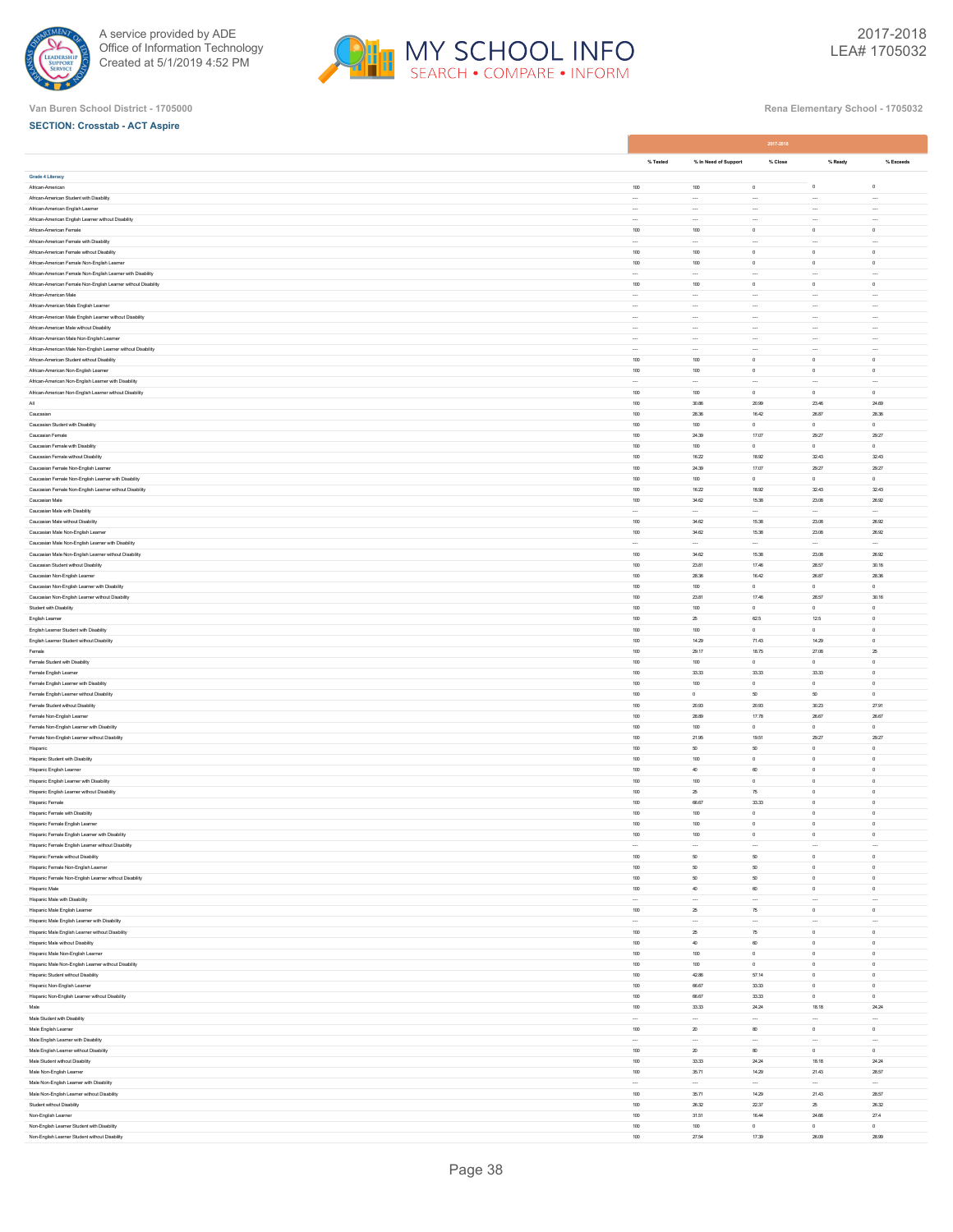

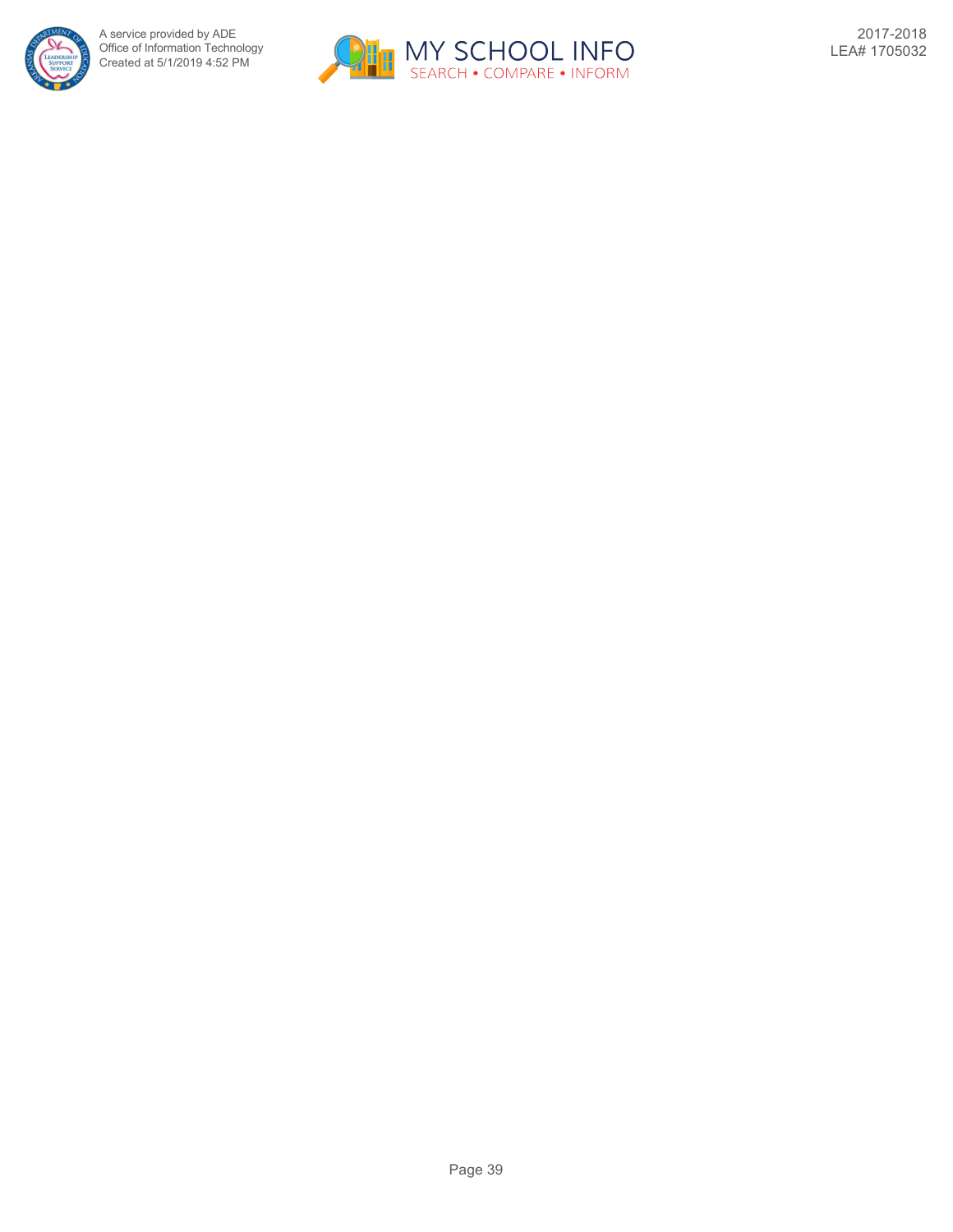



|                                                                                                             |                     | 2017-2018               |                            |                         |                          |  |  |
|-------------------------------------------------------------------------------------------------------------|---------------------|-------------------------|----------------------------|-------------------------|--------------------------|--|--|
|                                                                                                             | % Tested            | % In Need of Support    | % Close                    | % Ready                 | % Exceeds                |  |  |
| Grade 5 Literacy                                                                                            |                     |                         |                            |                         |                          |  |  |
| African-American                                                                                            | 100                 | $_{50}$                 | $\mathbf 0$                | $_{50}$                 | $\,$ 0 $\,$              |  |  |
| African-American Student with Disability                                                                    | 100                 | 100                     | $\,$ 0 $\,$                | $\,$ 0 $\,$             | $\,$ 0 $\,$              |  |  |
| African-American English Learner                                                                            |                     | $\sim$                  | $\sim$                     | $\ddotsc$               | $\ddotsc$                |  |  |
| African-American English Learner without Disability                                                         | $\cdots$            | $\cdots$                | $\ddotsc$                  | $\cdots$                | $\cdots$                 |  |  |
| African-American Female                                                                                     | $100\,$             | $100\,$                 | $\,$ 0 $\,$                | $\,$ 0 $\,$             | $\,$ 0 $\,$              |  |  |
| African-American Female with Disability<br>African-American Female without Disability                       | 100                 | 100                     | $\,$ 0 $\,$                | $\,$ 0 $\,$             | $\,$ 0 $\,$              |  |  |
| African-American Female Non-English Learner                                                                 | $\cdots$<br>$100\,$ | $\cdots$<br>$100\,$     | $\cdots$<br>$\,$ 0 $\,$    | $\cdots$<br>$\mathbb O$ | $\cdots$<br>$\mathbb O$  |  |  |
| African-American Female Non-English Learner with Disability                                                 | 100                 | 100                     | $\circ$                    | $^{\circ}$              | $^{\circ}$               |  |  |
| African-American Female Non-English Learner without Disability                                              | $\cdots$            | $\cdots$                | $\cdots$                   | $\cdots$                | $\cdots$                 |  |  |
| African-American Male                                                                                       | 100                 | $\circ$                 | $\,$ 0 $\,$                | 100                     | $\,$ 0 $\,$              |  |  |
| African-American Male English Learner                                                                       | $\cdots$            | $\cdots$                | $\cdots$                   | $\cdots$                | $\cdots$                 |  |  |
| African-American Male English Learner without Disability                                                    | $\sim$              | $\sim$                  | $\cdots$                   |                         | $\ddotsc$                |  |  |
| African-American Male without Disability                                                                    | 100                 | $\,$ 0 $\,$             | $\,$ 0 $\,$                | 100                     | $\,$ 0 $\,$              |  |  |
| African-American Male Non-English Learner                                                                   | 100                 | $\,$ 0 $\,$             | $\,$ 0 $\,$                | 100                     | $\,$ 0 $\,$              |  |  |
| African-American Male Non-English Learner without Disability<br>African-American Student without Disability | $100\,$<br>100      | $\circ$<br>$\circ$      | $\,$ 0 $\,$<br>$\circ$     | 100<br>100              | $\,$ 0<br>$\mathbb O$    |  |  |
| African-American Non-English Learner                                                                        | 100                 | $_{50}$                 | $\,$ 0 $\,$                | $_{50}$                 | $\,$ 0 $\,$              |  |  |
| African-American Non-English Learner with Disability                                                        | 100                 | 100                     | $\mathbf 0$                | $^{\circ}$              | $\mathbb O$              |  |  |
| African-American Non-English Learner without Disability                                                     | 100                 | $\circ$                 | $\mathbf 0$                | 100                     | $\circ$                  |  |  |
| $\mathsf{All}$                                                                                              | $100\,$             | 25.93                   | 28.4                       | 32.1                    | 13.58                    |  |  |
| Caucasian                                                                                                   | 100                 | 28.36                   | 23.88                      | 34.33                   | 13.43                    |  |  |
| Caucasian Student with Disability                                                                           | 100                 | $70\,$                  | $10$                       | $\rm{20}$               | $\,$ 0 $\,$              |  |  |
| Caucasian Female                                                                                            | 100<br>100          | 30.56<br>66.67          | $22.22\,$<br>16.67         | 27.78<br>16.67          | 19.44<br>$^{\circ}$      |  |  |
| Caucasian Female with Disability<br>Caucasian Female without Disability                                     | 100                 | 23.33                   | 23.33                      | 30                      | 23.33                    |  |  |
| Caucasian Female Non-English Learner                                                                        | 100                 | 30.56                   | 22.22                      | 27.78                   | 19.44                    |  |  |
| Caucasian Female Non-English Learner with Disability                                                        | 100                 | 66.67                   | 16.67                      | 16.67                   | $\circ$                  |  |  |
| Caucasian Female Non-English Learner without Disability                                                     | $100\,$             | 23.33                   | 23.33                      | $30\,$                  | 23.33                    |  |  |
| Caucasian Male                                                                                              | 100                 | 25.81                   | 25.81                      | 41.94                   | 6.45                     |  |  |
| Caucasian Male with Disability                                                                              | 100                 | $75\,$                  | $\,$ 0 $\,$                | $\rm 25$                | $\,$ 0 $\,$              |  |  |
| Caucasian Male without Disability                                                                           | $100\,$             | 18.52                   | 29.63                      | 44.44                   | $7.41\,$                 |  |  |
| Caucasian Male Non-English Learner                                                                          | 100                 | 25.81                   | 25.81                      | 41.94                   | 6.45                     |  |  |
| Caucasian Male Non-English Learner with Disability                                                          | 100<br>100          | 75<br>18.52             | $\,$ 0 $\,$<br>29.63       | $\rm 25$<br>44.44       | $\mathsf{O}$<br>$7.41\,$ |  |  |
| Caucasian Male Non-English Learner without Disability<br>Caucasian Student without Disability               | 100                 | 21.05                   | 26.32                      | 36.84                   | 15.79                    |  |  |
| Caucasian Non-English Learner                                                                               | $100\,$             | 28.36                   | 23.88                      | 34.33                   | 13.43                    |  |  |
| Caucasian Non-English Learner with Disability                                                               | 100                 | $70\,$                  | 10                         | $\rm{20}$               | $\mathbb O$              |  |  |
| Caucasian Non-English Learner without Disability                                                            | 100                 | 21.05                   | 26.32                      | 36.84                   | 15.79                    |  |  |
| Student with Disability                                                                                     | $100\,$             | 66.67                   | 16.67                      | 16.67                   | $\mathbb O$              |  |  |
| English Learner                                                                                             | 100                 | $^{\circ}$              | 57.14                      | 28.57                   | 14.29                    |  |  |
| English Learner Student with Disability                                                                     | $\cdots$            | $\cdots$                | $\cdots$                   | $\cdots$                | $\cdots$                 |  |  |
| English Learner Student without Disability<br>Female                                                        | 100<br>100          | $\,$ 0 $\,$<br>30.95    | 57.14<br>23.81             | 28.57<br>26.19          | 14.29<br>19.05           |  |  |
| Female Student with Disability                                                                              | $100\,$             | 71.43                   | 14.29                      | 14.29                   | $\,$ 0 $\,$              |  |  |
| Female English Learner                                                                                      | 100                 | $\,$ 0 $\,$             | $_{50}$                    | $_{50}$                 | $\mathsf{O}$             |  |  |
| Female English Learner with Disability                                                                      | $\cdots$            | $\ddot{\phantom{0}}$    | $\ddot{\phantom{0}}$       |                         | $\cdots$                 |  |  |
| Female English Learner without Disability                                                                   | $100\,$             | $\,$ 0                  | $_{50}$                    | $_{50}$                 | $\circ$                  |  |  |
| Female Student without Disability                                                                           | 100                 | 22.86                   | 25.71                      | 28.57                   | 22.86                    |  |  |
| Female Non-English Learner                                                                                  | 100                 | 32.5                    | 22.5                       | $\rm 25$                | $\rm{20}$                |  |  |
| Female Non-English Learner with Disability                                                                  | 100<br>100          | 71.43<br>24.24          | 14.29<br>24.24             | 14.29<br>27.27          | $^{\circ}$<br>24.24      |  |  |
| Female Non-English Learner without Disability<br>Hispanic                                                   | $100\,$             | $\,$ 0 $\,$             | 57.14                      | 14.29                   | 28.57                    |  |  |
| Hispanic Student with Disability                                                                            | $\ddotsc$           | i.                      | $\ddotsc$                  | $\ddotsc$               | $\ddotsc$                |  |  |
| Hispanic English Learner                                                                                    | 100                 | $\circ$                 | $_{\rm 50}$                | $\rm 25$                | $\rm{25}$                |  |  |
| Hispanic English Learner with Disability                                                                    | $\ddotsc$           | $\ddotsc$               | $\ddot{\phantom{0}}$       | $\ddotsc$               | $\cdots$                 |  |  |
| Hispanic English Learner without Disability                                                                 | 100                 | $^{\circ}$              | 50                         | $\rm 25$                | 25                       |  |  |
| Hispanic Female                                                                                             | 100                 | $\circ$                 | $_{\rm 50}$                | $\rm 25$                | $\rm{25}$                |  |  |
| Hispanic Female with Disability                                                                             | $\cdots$<br>100     | $\ddotsc$<br>$^{\circ}$ | $\ddot{\phantom{0}}$<br>50 | $\ddotsc$<br>50         | $\cdots$<br>$\circ$      |  |  |
| Hispanic Female English Learner<br>Hispanic Female English Learner with Disability                          |                     |                         |                            |                         |                          |  |  |
| Hispanic Female English Learner without Disability                                                          | 100                 | $\circ$                 | $_{50}$                    | $_{50}$                 | $\,$ 0 $\,$              |  |  |
| Hispanic Female without Disability                                                                          | 100                 | $\,$ 0 $\,$             | $_{50}$                    | $\rm 25$                | $\rm{25}$                |  |  |
| Hispanic Female Non-English Learner                                                                         | $100\,$             | $\,0\,$                 | $_{50}$                    | $\,$ 0 $\,$             | $_{\rm 50}$              |  |  |
| Hispanic Female Non-English Learner without Disability                                                      | 100                 | $\circ$                 | $_{\rm 50}$                | $\circ$                 | $_{\rm 50}$              |  |  |
| Hispanic Male                                                                                               | 100                 | $\,$ 0 $\,$             | 66.67                      | $\mathbb O$             | 33.33                    |  |  |
| Hispanic Male with Disability                                                                               | à.                  | i.                      | $\ddot{\phantom{a}}$       | $\ddotsc$               | $\ddotsc$                |  |  |
| Hispanic Male English Learner<br>Hispanic Male English Learner with Disability                              | 100<br>$\ddotsc$    | $\circ$<br>$\ddotsc$    | 60<br>$\ddot{\phantom{0}}$ | $\circ$<br>             | 50<br>                   |  |  |
| Hispanic Male English Learner without Disability                                                            | 100                 | $\circ$                 | $_{50}$                    | $\,$ 0 $\,$             | $_{\rm 50}$              |  |  |
| Hispanic Male without Disability                                                                            | 100                 | $\circ$                 | 66.67                      | $\,$ 0 $\,$             | 33.33                    |  |  |
| Hispanic Male Non-English Learner                                                                           | $100\,$             | $\,$ 0 $\,$             | $100\,$                    | $\,$ 0 $\,$             | $\mathbf 0$              |  |  |
| Hispanic Male Non-English Learner without Disability                                                        | 100                 | $^{\circ}$              | 100                        | $\circ$                 | $\circ$                  |  |  |
| <b>Hispanic Student without Disability</b>                                                                  | 100                 | $\circ$                 | 57.14                      | 14.29                   | 28.57                    |  |  |
| Hispanic Non-English Learner                                                                                | 100                 | $\,$ 0 $\,$             | 66.67                      | $\mathbb O$             | 33.33                    |  |  |
| Hispanic Non-English Learner without Disability                                                             | 100                 | $^{\circ}$              | 66.67                      | $\circ$                 | 33.33                    |  |  |
| Male<br>Male Student with Disability                                                                        | $100\,$<br>100      | 20.51<br>60             | 33.33<br>$\rm{20}$         | 38.46<br>$\rm{20}$      | 7.69<br>$\mathsf{O}$     |  |  |
| Male English Learner                                                                                        | 100                 | $\,$ 0 $\,$             | $60\,$                     | $\rm{20}$               | $\rm{20}$                |  |  |
| Male English Learner with Disability                                                                        |                     |                         |                            |                         |                          |  |  |
| Male English Learner without Disability                                                                     | 100                 | $\circ$                 | 60                         | 20                      | 20                       |  |  |
| Male Student without Disability                                                                             | 100                 | 14.71                   | 35.29                      | 41.18                   | 8.82                     |  |  |
| Male Non-English Learner                                                                                    | 100                 | 23.53                   | 29.41                      | 41.18                   | 5.88                     |  |  |
| Male Non-English Learner with Disability                                                                    | 100                 | 60                      | $20\,$                     | $20\,$                  | $\circ$                  |  |  |
| Male Non-English Learner without Disability                                                                 | $100\,$             | 17.24                   | 31.03                      | 44.83                   | $_{\rm 6.9}$             |  |  |
| Student without Disability<br>Non-English Learner                                                           | 100<br>100          | 18.84<br>28.38          | 30.43<br>25.68             | 34.78<br>32.43          | 15.94<br>13.51           |  |  |
| Non-English Learner Student with Disability                                                                 | $100\,$             | 66.67                   | 16.67                      | 16.67                   | $\,$ 0 $\,$              |  |  |
| Non-English Learner Student without Disability                                                              | $100\,$             | 20.97                   | 27.42                      | 35.48                   | 16.13                    |  |  |
|                                                                                                             |                     |                         |                            |                         |                          |  |  |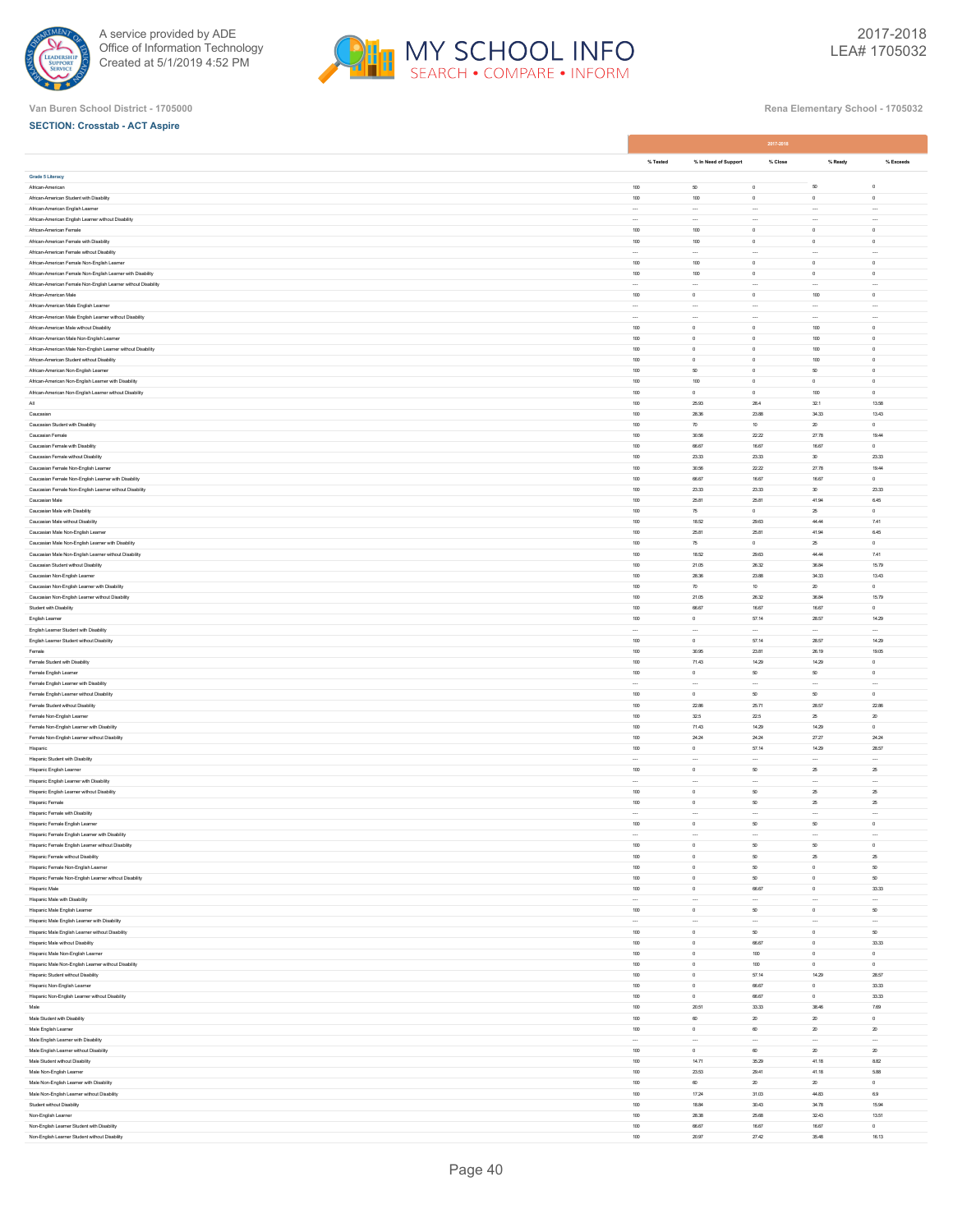

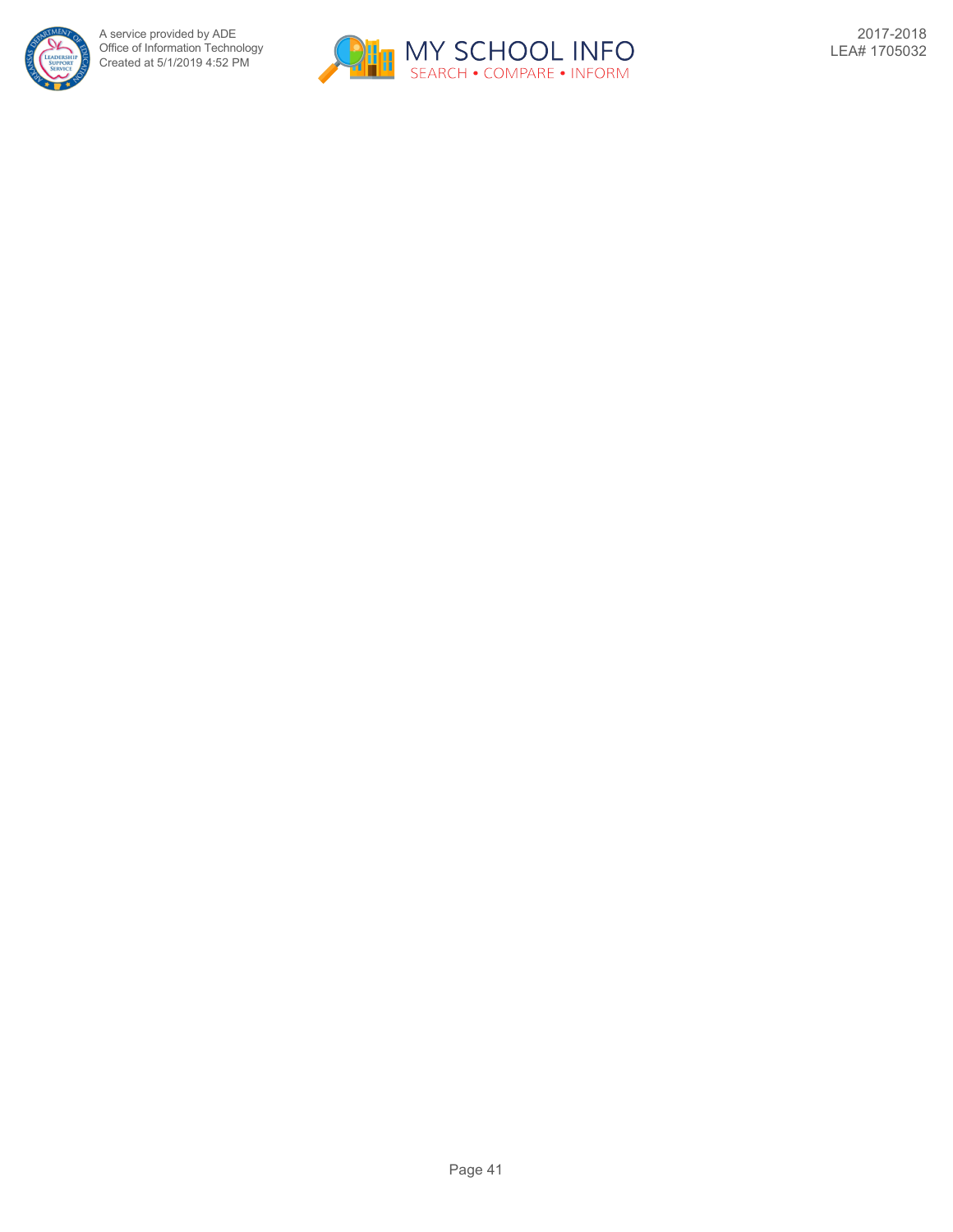



|                                                                                                                 |                |                      | 2017-2018         |                       |                              |
|-----------------------------------------------------------------------------------------------------------------|----------------|----------------------|-------------------|-----------------------|------------------------------|
|                                                                                                                 | % Tested       | % In Need of Support | % Close           | % Ready               | % Exceeds                    |
|                                                                                                                 |                |                      |                   |                       |                              |
| All Grades Literacy<br>African-American                                                                         | 100            | 60                   | $\,$ 0 $\,$       | $_{\rm 50}$           | $\,$ 0                       |
| African-American Student with Disability                                                                        | $100\,$        | 100                  | $\,$ 0            | $\,$ 0 $\,$           | $\,$ 0 $\,$                  |
| African-American English Learner                                                                                | 100            | $\circ$              | $\circ$           | 100                   | $\circ$                      |
| African-American English Learner without Disability                                                             | 100            | $\circ$              | $\circ$           | 100                   | $\circ$                      |
| African-American Female                                                                                         | 100            | 100                  | $\,$ 0            | $\,$ 0 $\,$           | $\,$ 0 $\,$                  |
| African-American Female with Disability                                                                         | 100            | 100                  | $\circ$           | $\circ$               | $\circ$                      |
| African-American Female without Disability                                                                      | $100\,$        | $100\,$              | $\,$ 0            | $\,$ 0                | $\,$ 0                       |
| African-American Female Non-English Learner                                                                     | 100            | 100                  | $\,$ 0            | $\,$ 0 $\,$           | $\,$ 0 $\,$                  |
| African-American Female Non-English Learner with Disability                                                     | 100            | 100                  | $\,$ 0 $\,$       | $\,$ 0 $\,$           | $\,$ 0 $\,$                  |
| African-American Female Non-English Learner without Disability                                                  | 100            | 100                  | $\,$ 0            | $\,0\,$               | $\,0\,$                      |
| African-American Male                                                                                           | 100            | $\circ$              | $\circ$           | 100                   | $\circ$                      |
| African-American Male English Learner                                                                           | 100            | $\,$ 0 $\,$          | $\,$ 0 $\,$       | 100                   | $\,$ 0 $\,$                  |
| African-American Male English Learner without Disability                                                        | 100            | $\circ$              | $\,$ 0 $\,$       | 100                   | $\,$ 0                       |
| African-American Male without Disability                                                                        | 100            | $\circ$              | $\,$ 0 $\,$       | 100                   | $\circ$                      |
| African-American Male Non-English Learner                                                                       | $100\,$        | $\,$ 0               | $\,$ 0            | 100                   | $\,$ 0 $\,$                  |
| African-American Male Non-English Learner without Disability                                                    | 100            | $\circ$              | $\,$ 0 $\,$       | 100                   | $\circ$                      |
| African-American Student without Disability                                                                     | 100            | 33.33                | $\,$ 0 $\,$       | 66.67                 | $\circ$                      |
| African-American Non-English Learner                                                                            | 100            | 66.67<br>100         | $\,$ 0<br>$\circ$ | 33.33<br>$\circ$      | $\,$ 0<br>$\circ$            |
| African-American Non-English Learner with Disability<br>African-American Non-English Learner without Disability | 100<br>100     | $_{50}$              | $\,$ 0 $\,$       | $_{50}$               | $\circ$                      |
| All                                                                                                             | 100            | 32.91                | 21.94             | 25.74                 | 19.41                        |
| Caucasian                                                                                                       | 100            | 32.82                | 18.97             | 27.69                 | 20.51                        |
| Caucasian Student with Disability                                                                               | $100\,$        | 80.95                | 4.76              | 14.29                 | $\,$ 0                       |
| Caucasian Female                                                                                                | 100            | 31.78                | 17.76             | 28.04                 | 22.43                        |
| Caucasian Female with Disability                                                                                | 100            | 80                   | 6.67              | 13.33                 | $\,$ 0 $\,$                  |
| Caucasian Female without Disability                                                                             | $100\,$        | 23.91                | 19.57             | 30.43                 | 26.09                        |
| Caucasian Female Non-English Learner                                                                            | 100            | 31.78                | 17.76             | 28.04                 | 22.43                        |
| Caucasian Female Non-English Learner with Disability                                                            | 100            | 80                   | 6.67              | 13.33                 | $\,$ 0 $\,$                  |
| Caucasian Female Non-English Learner without Disability                                                         | 100            | 23.91                | 19.57             | 30.43                 | 26.09                        |
| Caucasian Male                                                                                                  | 100            | 34.09                | 20.45             | 27.27                 | 18.18                        |
| Caucasian Male with Disability                                                                                  | $100\,$        | 83.33                | $\,$ 0            | 16.67                 | $\,$ 0 $\,$                  |
| Caucasian Male without Disability                                                                               | 100            | 30.49                | 21.95             | 28.05                 | 19.51                        |
| Caucasian Male Non-English Learner                                                                              | 100            | 34.09                | 20.45             | 27.27                 | 18.18                        |
| Caucasian Male Non-English Learner with Disability                                                              | $100\,$        | 83.33                | $\,$ 0            | 16.67                 | $\,$ 0 $\,$                  |
| Caucasian Male Non-English Learner without Disability                                                           | 100            | 30.49                | 21.95             | 28.05                 | 19.51                        |
| Caucasian Student without Disability                                                                            | 100            | 27.01                | 20.69             | 29.31                 | 22.99                        |
| Caucasian Non-English Learner                                                                                   | 100            | 32.82                | 18.97             | 27.69                 | 20.51                        |
| Caucasian Non-English Learner with Disability                                                                   | 100            | 80.95                | 4.76              | 14.29                 | $\circ$                      |
| Caucasian Non-English Learner without Disability                                                                | $100\,$        | 27.01<br>76.92       | 20.69<br>11.54    | 29.31<br>11.54        | 22.99                        |
| Student with Disability<br>English Learner                                                                      | 100<br>100     | $24\,$               | $\bf{44}$         | $\rm{20}$             | $\,$ 0 $\,$<br>$\mathbf{12}$ |
| English Learner Student with Disability                                                                         | $100\,$        | 66.67                | 33.33             | $\,$ 0                | $\,$ 0 $\,$                  |
| English Learner Student without Disability                                                                      | 100            | 18.18                | 45.45             | 22.73                 | 13.64                        |
| Female                                                                                                          | 100            | 32.8                 | 19.2              | 27.2                  | 20.8                         |
| Female Student with Disability                                                                                  | 100            | 82.35                | 5.88              | 11.76                 | $\,$ 0                       |
| Female English Learner                                                                                          | 100            | 14.29                | 42.86             | 42.86                 | $\circ$                      |
| Female English Learner with Disability                                                                          | $100\,$        | 100                  | $\,$ 0            | $\,$ 0 $\,$           | $\,$ 0 $\,$                  |
| Female English Learner without Disability                                                                       | 100            | $\circ$              | 50                | 50                    | $\circ$                      |
| Female Student without Disability                                                                               | 100            | $\rm{25}$            | 21.3              | 29.63                 | 24.07                        |
| Female Non-English Learner                                                                                      | $100\,$        | 33.9                 | 17.8              | 26.27                 | 22.03                        |
| Female Non-English Learner with Disability                                                                      | 100            | 81.25                | 6.25              | 12.5                  | $\circ$                      |
| Female Non-English Learner without Disability                                                                   | 100            | 26.47                | 19.61             | 28.43                 | 25.49                        |
| Hispanic                                                                                                        | 100            | 37.5                 | 41.67             | 8.33                  | 12.5                         |
| Hispanic Student with Disability                                                                                | 100            | 66.67                | 33.33             | $\circ$               | $\circ$                      |
| Hispanic English Learner                                                                                        | $100\,$        | $37.5\,$             | 43.75             | 12.5                  | 6.25                         |
| Hispanic English Learner with Disability                                                                        | 100<br>100     | 66.67<br>30.77       | 33.33<br>46.15    | $\,$ 0 $\,$<br>15.38  | $\circ$<br>7.69              |
| Hispanic English Learner without Disability<br>Hispanic Female                                                  | 100            | 27.27                | 36.36             | 18.18                 | 18.18                        |
| Hispanic Female with Disability                                                                                 | 100            | 100                  | $\circ$           | $^{\circ}$            | $\circ$                      |
| Hispanic Female English Learner                                                                                 | 100            | $\rm{20}$            | $40\,$            | $40\,$                | $\,$ 0 $\,$                  |
| Hispanic Female English Learner with Disability                                                                 | 100            | 100                  | $\Omega$          | $\Omega$              | $\circ$                      |
| Hispanic Female English Learner without Disability                                                              | 100            | $\circ$              | 50                | 50                    | $^{\circ}$                   |
| Hispanic Female without Disability                                                                              | 100            | $\rm{20}$            | $40\,$            | $\rm{20}$             | $\rm{20}$                    |
| Hispanic Female Non-English Learner                                                                             | 100            | 33.33                | 33.33             | $\,$ 0                | 33.33                        |
| Hispanic Female Non-English Learner without Disability                                                          | 100            | 33.33                | 33.33             | $\,$ 0 $\,$           | 33.33                        |
| Hispanic Male                                                                                                   | $100\,$        | 46.15                | 46.15             | $\,$ 0 $\,$           | 7.69                         |
| Hispanic Male with Disability                                                                                   | 100            | 60                   | 50                | $\circ$               | $\circ$                      |
| Hispanic Male English Learner                                                                                   | 100            | 45.45                | 45.45             | $\,$ 0                | 9.09                         |
| Hispanic Male English Learner with Disability                                                                   | 100<br>100     | 60<br>44.44          | 50<br>44.44       | $\circ$<br>$\circ$    | $\circ$<br>11.11             |
| Hispanic Male English Learner without Disability<br>Hispanic Male without Disability                            |                |                      |                   |                       |                              |
|                                                                                                                 | $100\,$<br>100 | 45.45<br>60          | 45.45<br>50       | $\,$ 0<br>$\,$ 0 $\,$ | 9.09<br>$\,$ 0 $\,$          |
| Hispanic Male Non-English Learner<br>Hispanic Male Non-English Learner without Disability                       | 100            | 60                   | 60                | $\,$ 0 $\,$           | $\,$ 0 $\,$                  |
| Hispanic Student without Disability                                                                             | 100            | 33.33                | 42.86             | 9.52                  | 14.29                        |
| Hispanic Non-English Learner                                                                                    | 100            | 37.5                 | 37.5              | $^{\circ}$            | 25                           |
| Hispanic Non-English Learner without Disability                                                                 | 100            | 37.5                 | 37.5              | $\,$ 0 $\,$           | $\rm{25}$                    |
| Male                                                                                                            | 100            | 33.04                | 25                | 24.11                 | 17.86                        |
| Male Student with Disability                                                                                    | 100            | 66.67                | 22.22             | 11.11                 | $\circ$                      |
| Male English Learner                                                                                            | $100\,$        | 27.78                | 44.44             | 11.11                 | 16.67                        |
| Male English Learner with Disability                                                                            | 100            | 60                   | 50                | $\circ$               | $\circ$                      |
| Male English Learner without Disability                                                                         | 100            | $\rm{25}$            | 43.75             | 12.5                  | 18.75                        |
| Male Student without Disability                                                                                 | 100            | 30.1                 | 25.24             | 25.24                 | 19.42                        |
| Male Non-English Learner                                                                                        | 100            | 34.04                | 21.28             | 26.6                  | 18.09                        |
| Male Non-English Learner with Disability                                                                        | 100            | 71.43                | 14.29             | 14.29                 | $\circ$                      |
| Male Non-English Learner without Disability                                                                     | 100            | 31.03                | 21.84             | 27.59                 | 19.54                        |
| Student without Disability                                                                                      | 100<br>100     | 27.49<br>33.96       | 23.22<br>19.34    | 27.49<br>26.42        | 21.8<br>20.28                |
| Non-English Learner<br>Non-English Learner Student with Disability                                              | 100            | 78.26                | 8.7               | 13.04                 | $\,$ 0 $\,$                  |
| Non-English Learner Student without Disability                                                                  | 100            | 28.57                | 20.63             | 28.04                 | 22.75                        |
|                                                                                                                 |                |                      |                   |                       |                              |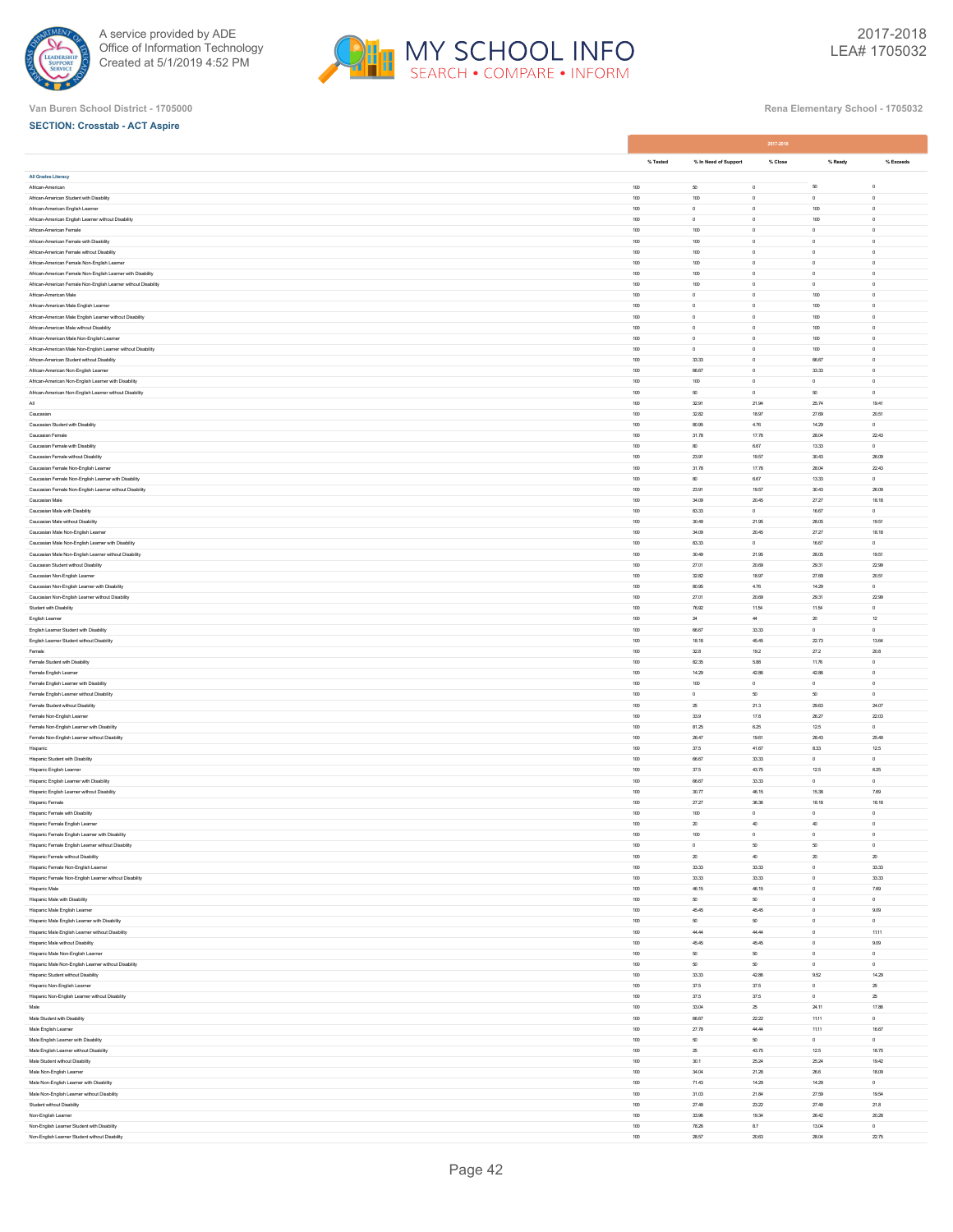

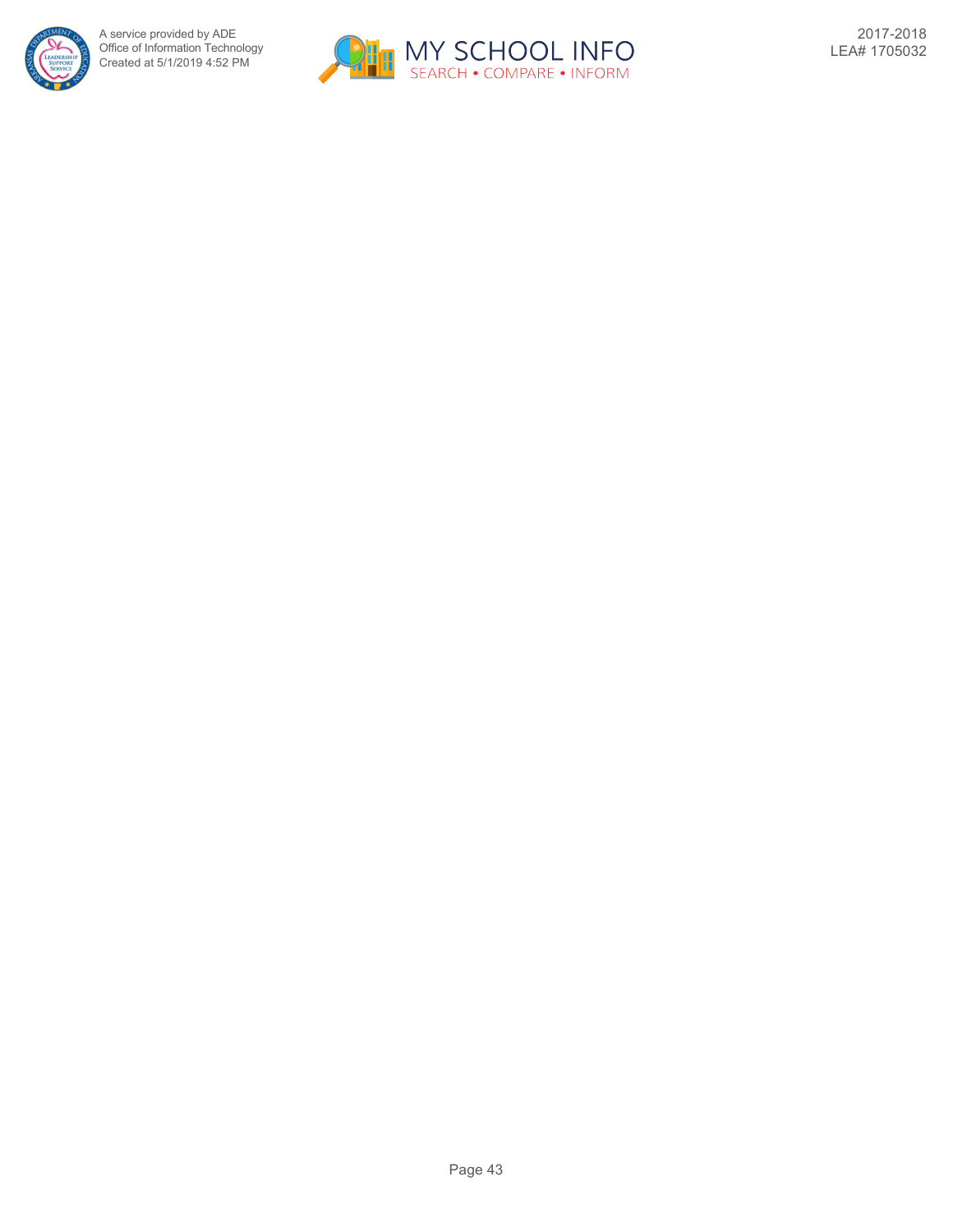



|                                                                                       |                     |                         | 2017-2018                         |                          |                         |
|---------------------------------------------------------------------------------------|---------------------|-------------------------|-----------------------------------|--------------------------|-------------------------|
|                                                                                       | % Tested            | % In Need of Support    | $\%$ Close                        | % Ready                  | % Exceeds               |
| Grade 3 Science                                                                       |                     |                         |                                   |                          |                         |
| African-American                                                                      | 100                 | $\,$ 0 $\,$             | $\,$ 0 $\,$                       | 100                      | $\,$ 0 $\,$             |
| African-American Student with Disability                                              | $\cdots$            | $\cdots$                | $\ddotsc$                         | $\cdots$                 | $\cdots$                |
| African-American English Learner                                                      | $100\,$             | $\,$ 0 $\,$             | $\,$ 0 $\,$                       | 100                      | $\mathbb O$             |
| African-American English Learner without Disability                                   | 100                 | $\circ$                 | $\,$ 0 $\,$                       | 100                      | $\,$ 0 $\,$             |
| African-American Female                                                               | $\cdots$            | $\cdots$                | $\cdots$                          | $\cdots$                 | $\cdots$                |
| African-American Female with Disability                                               | $\cdots$            | $\ddotsc$               | $\cdots$                          |                          | $\cdots$                |
| African-American Female without Disability                                            | $\cdots$            | $\cdots$                | $\cdots$                          | $\cdots$                 | $\cdots$                |
| African-American Female Non-English Learner                                           | $\cdots$            | $\cdots$                | $\cdots$                          | $\cdots$                 | $\cdots$                |
| African-American Female Non-English Learner with Disability                           | $\cdots$            | $\ddotsc$               | $\cdots$                          | $\cdots$                 | $\cdots$                |
| African-American Female Non-English Learner without Disability                        | $\cdots$            | $\cdots$                | $\cdots$                          | $\cdots$                 | $\cdots$                |
| African-American Male                                                                 | $100\,$             | $\,$ 0 $\,$             | $\,$ 0 $\,$                       | 100                      | $\,$ 0                  |
| African-American Male English Learner                                                 | 100                 | $\,$ 0 $\,$             | $\,$ 0 $\,$                       | 100                      | $\,$ 0 $\,$             |
| African-American Male English Learner without Disability                              | 100                 | $\,$ 0 $\,$             | $\,$ 0 $\,$                       | 100                      | $\,$ 0 $\,$             |
| African-American Male without Disability                                              | $100\,$             | $\,0\,$                 | $\,$ 0 $\,$                       | 100                      | $\,$ 0 $\,$             |
| African-American Male Non-English Learner                                             | $\cdots$            | $\cdots$                | $\cdots$                          | $\cdots$                 | $\cdots$                |
| African-American Male Non-English Learner without Disability                          | $\cdots$            | $\ddotsc$               | $\ddotsc$                         | $\cdots$                 | $\cdots$                |
| African-American Student without Disability                                           | 100                 | $\,0\,$                 | $\,$ 0 $\,$                       | 100                      | $\mathbb O$             |
| African-American Non-English Learner                                                  | $\cdots$            | $\cdots$                | $\ddotsc$                         | $\cdots$                 | $\cdots$                |
| African-American Non-English Learner with Disability                                  | $\ddotsc$<br>$\sim$ | $\ddotsc$<br>$\ddotsc$  | $\ddot{\phantom{0}}$<br>$\ddotsc$ | <br>$\ddotsc$            | <br>$\cdots$            |
| African-American Non-English Learner without Disability<br>All                        | 100                 | 49.33                   | $12\,$                            | 21.33                    | 17.33                   |
| Caucasian                                                                             | $100\,$             | 49.18                   | 13.11                             | 21.31                    | 16.39                   |
| Caucasian Student with Disability                                                     | 100                 | 85.71                   | $\circ$                           | 14.29                    | $\ddot{\phantom{0}}$    |
| Caucasian Female                                                                      | 100                 | $_{50}$                 | $10$                              | 23.33                    | 16.67                   |
| Caucasian Female with Disability                                                      | 100                 | 80                      | $\,$ 0 $\,$                       | $\rm{20}$                | $\mathbb O$             |
| Caucasian Female without Disability                                                   | 100                 | 44                      | $12\,$                            | $24\,$                   | 20                      |
| Caucasian Female Non-English Learner                                                  | $100\,$             | $_{50}$                 | $10$                              | 23.33                    | 16.67                   |
| Caucasian Female Non-English Learner with Disability                                  | 100                 | 80                      | $\,$ 0 $\,$                       | $\rm{20}$                | $\,$ 0 $\,$             |
| Caucasian Female Non-English Learner without Disability                               | 100                 | $\bf{44}$               | $12\,$                            | $24\,$                   | $\rm{20}$               |
| Caucasian Male                                                                        | $100\,$             | 48.39                   | 16.13                             | 19.35                    | 16.13                   |
| Caucasian Male with Disability                                                        | 100                 | 100                     | $\circ$                           | $\circ$                  | $\circ$                 |
| Caucasian Male without Disability                                                     | 100                 | 44.83                   | 17.24                             | 20.69                    | 17.24                   |
| Caucasian Male Non-English Learner                                                    | 100                 | 48.39                   | 16.13                             | 19.35                    | 16.13                   |
| Caucasian Male Non-English Learner with Disability                                    | 100                 | 100                     | $\circ$                           | $\circ$                  | $\circ$                 |
| Caucasian Male Non-English Learner without Disability                                 | $100\,$             | 44.83                   | 17.24                             | 20.69                    | 17.24                   |
| Caucasian Student without Disability                                                  | 100                 | 44.44                   | 14.81                             | 22.22                    | 18.52                   |
| Caucasian Non-English Learner                                                         | 100                 | 49.18                   | 13.11                             | 21.31                    | 16.39                   |
| Caucasian Non-English Learner with Disability                                         | $100\,$             | 85.71                   | $\,$ 0 $\,$                       | 14.29                    | $\mathbb O$             |
| Caucasian Non-English Learner without Disability                                      | 100                 | 44.44                   | 14.81                             | 22.22                    | 18.52                   |
| Student with Disability                                                               | 100                 | 88.89                   | $\mathbf 0$                       | 11.11                    | $\mathbb O$             |
| English Learner                                                                       | 100<br>100          | 60<br>100               | $10$<br>$\circ$                   | $\rm{20}$<br>$^{\circ}$  | $\rm{20}$<br>$^{\circ}$ |
| English Learner Student with Disability<br>English Learner Student without Disability | $100\,$             | $37.5\,$                | $12.5\,$                          | $\rm 25$                 | $\rm{25}$               |
| Female                                                                                | 100                 | 48.57                   | 11.43                             | 22.86                    | 17.14                   |
| Female Student with Disability                                                        | 100                 | 80                      | $\,$ 0 $\,$                       | $\rm{20}$                | $\,$ 0 $\,$             |
| Female English Learner                                                                | $100\,$             | $\,$ 0 $\,$             | $_{\rm S0}$                       | $_{\rm 50}$              | $\mathbb O$             |
| Female English Learner with Disability                                                | $\cdots$            | $\cdots$                | $\cdots$                          | $\cdots$                 | $\cdots$                |
| Female English Learner without Disability                                             | 100                 | $\,$ 0 $\,$             | $_{50}$                           | $_{50}$                  | $\,$ 0 $\,$             |
| Female Student without Disability                                                     | 100                 | 43.33                   | 13.33                             | 23.33                    | $\rm{20}$               |
| Female Non-English Learner                                                            | 100                 | 51.52                   | 9.09                              | 21.21                    | 18.18                   |
| Female Non-English Learner with Disability                                            | $100\,$             | $_{80}$                 | $\,$ 0 $\,$                       | $\rm{20}$                | $\,$ 0 $\,$             |
| Female Non-English Learner without Disability                                         | 100                 | 46.43                   | 10.71                             | 21.43                    | 21.43                   |
| Hispanic                                                                              | 100                 | 66.67                   | 11.11                             | 11.11                    | 11.11                   |
| Hispanic Student with Disability                                                      | $100\,$             | $100\,$                 | $\,$ 0 $\,$                       | $\,$ 0 $\,$              | $\,$ 0 $\,$             |
| Hispanic English Learner                                                              | 100                 | 71.43                   | 14.29                             | 14.29                    | $^{\circ}$              |
| Hispanic English Learner with Disability                                              | 100                 | 100                     | $\circ$                           | $\circ$                  | $\mathbb O$             |
| Hispanic English Learner without Disability                                           | 100                 | $_{60}$                 | $\rm{20}$                         | $\rm{20}$                | $\,$ 0 $\,$             |
| Hispanic Female                                                                       | 100                 | $\overline{25}$         | $\overline{\mathbf{z}}$           | 25                       | $\rm{25}$               |
| Hispanic Female with Disability                                                       |                     |                         |                                   |                          |                         |
| Hispanic Female English Learner<br>Hispanic Female English Learner with Disability    | 100<br>$\cdots$     | $\,$ 0 $\,$<br>$\cdots$ | $_{50}$<br>$\ddot{\phantom{0}}$   | $_{50}$<br>$\cdots$      | $\,$ 0 $\,$<br>$\cdots$ |
| Hispanic Female English Learner without Disability                                    | $100\,$             | $\,0\,$                 | $_{\rm S0}$                       | $_{\rm 50}$              | $\,$ 0                  |
| Hispanic Female without Disability                                                    | 100                 | 25                      | 25                                | $\rm 25$                 | 25                      |
| Hispanic Female Non-English Learner                                                   | 100                 | $_{50}$                 | $\,$ 0 $\,$                       | $\,$ 0 $\,$              | $_{\rm 50}$             |
| Hispanic Female Non-English Learner without Disability                                | 100                 | 50                      | $\mathbf 0$                       | $\mathbb O$              | $_{\rm 50}$             |
| Hispanic Male                                                                         | 100                 | 100                     | $\mathbf 0$                       | $\,$ 0 $\,$              | $\mathsf{O}$            |
| Hispanic Male with Disability                                                         | $100\,$             | 100                     | $\,$ 0 $\,$                       | $\,$ 0 $\,$              | $\,$ 0 $\,$             |
| Hispanic Male English Learner                                                         | 100                 | 100                     | $\,$ 0 $\,$                       | $\mathbb O$              | $\,$ 0 $\,$             |
| Hispanic Male English Learner with Disability                                         | 100                 | 100                     | $\mathbf 0$                       | $\mathbb O$              | $\mathbb O$             |
| Hispanic Male English Learner without Disability                                      | 100                 | 100                     | $\,$ 0 $\,$                       | $\,$ 0 $\,$              | $\,$ 0 $\,$             |
| Hispanic Male without Disability                                                      | 100                 | 100                     | $\circ$                           | $^{\circ}$               | $^{\circ}$              |
| Hispanic Male Non-English Learner                                                     | $\cdots$            | $\cdots$                | $\cdots$                          | $\cdots$                 | $\cdots$                |
| Hispanic Male Non-English Learner without Disability                                  | $\cdots$            | $\cdots$                | $\ldots$                          | $\cdots$                 | $\cdots$                |
| Hispanic Student without Disability                                                   | 100                 | 57.14                   | 14.29                             | 14.29                    | 14.29                   |
| Hispanic Non-English Learner                                                          | $100\,$             | $_{50}$                 | $\,$ 0 $\,$                       | $\,$ 0                   | $_{\rm 50}$             |
| Hispanic Non-English Learner without Disability<br>Male                               | 100<br>100          | 60<br>$_{50}$           | $\,$ 0 $\,$<br>12.5               | $\,$ 0 $\,$<br>$\rm{20}$ | $_{\rm 50}$<br>17.5     |
| Male Student with Disability                                                          | $100\,$             | $100\,$                 | $\,$ 0 $\,$                       | $\circ$                  | $\,$ 0                  |
| Male English Learner                                                                  | 100                 | 62.5                    | $\mathbf 0$                       | 12.5                     | $\rm{25}$               |
| Male English Learner with Disability                                                  | 100                 | 100                     | $\,$ 0 $\,$                       | $\mathbb O$              | $\mathsf{O}$            |
| Male English Learner without Disability                                               | 100                 | 50                      | $\mathbf 0$                       | 16.67                    | 33.33                   |
| Male Student without Disability                                                       | 100                 | 44.44                   | 13.89                             | 22.22                    | 19.44                   |
| Male Non-English Learner                                                              | $100\,$             | 46.88                   | 15.63                             | 21.88                    | 15.63                   |
| Male Non-English Learner with Disability                                              | 100                 | 100                     | $\mathbf 0$                       | $^{\circ}$               | $\mathbb O$             |
| Male Non-English Learner without Disability                                           | 100                 | 43.33                   | 16.67                             | 23.33                    | 16.67                   |
| Student without Disability                                                            | 100                 | 43.94                   | 13.64                             | 22.73                    | 19.7                    |
| Non-English Learner                                                                   | 100                 | 49.23                   | 12.31                             | 21.54                    | 16.92                   |
| Non-English Learner Student with Disability                                           | 100                 | 85.71                   | $\mathbf 0$                       | 14.29                    | $\mathbb O$             |
| Non-English Learner Student without Disability                                        | 100                 | 44.83                   | 13.79                             | 22.41                    | 18.97                   |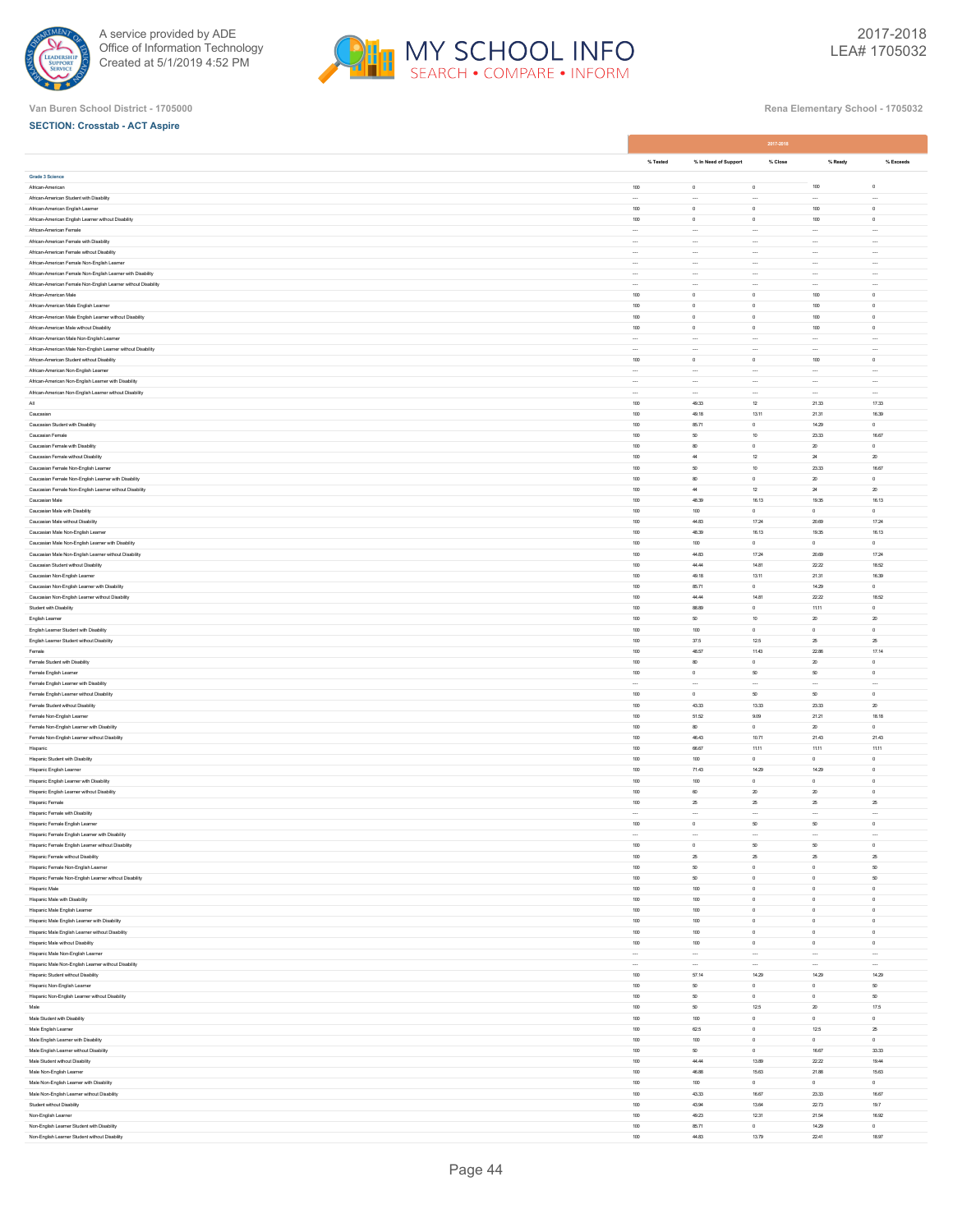

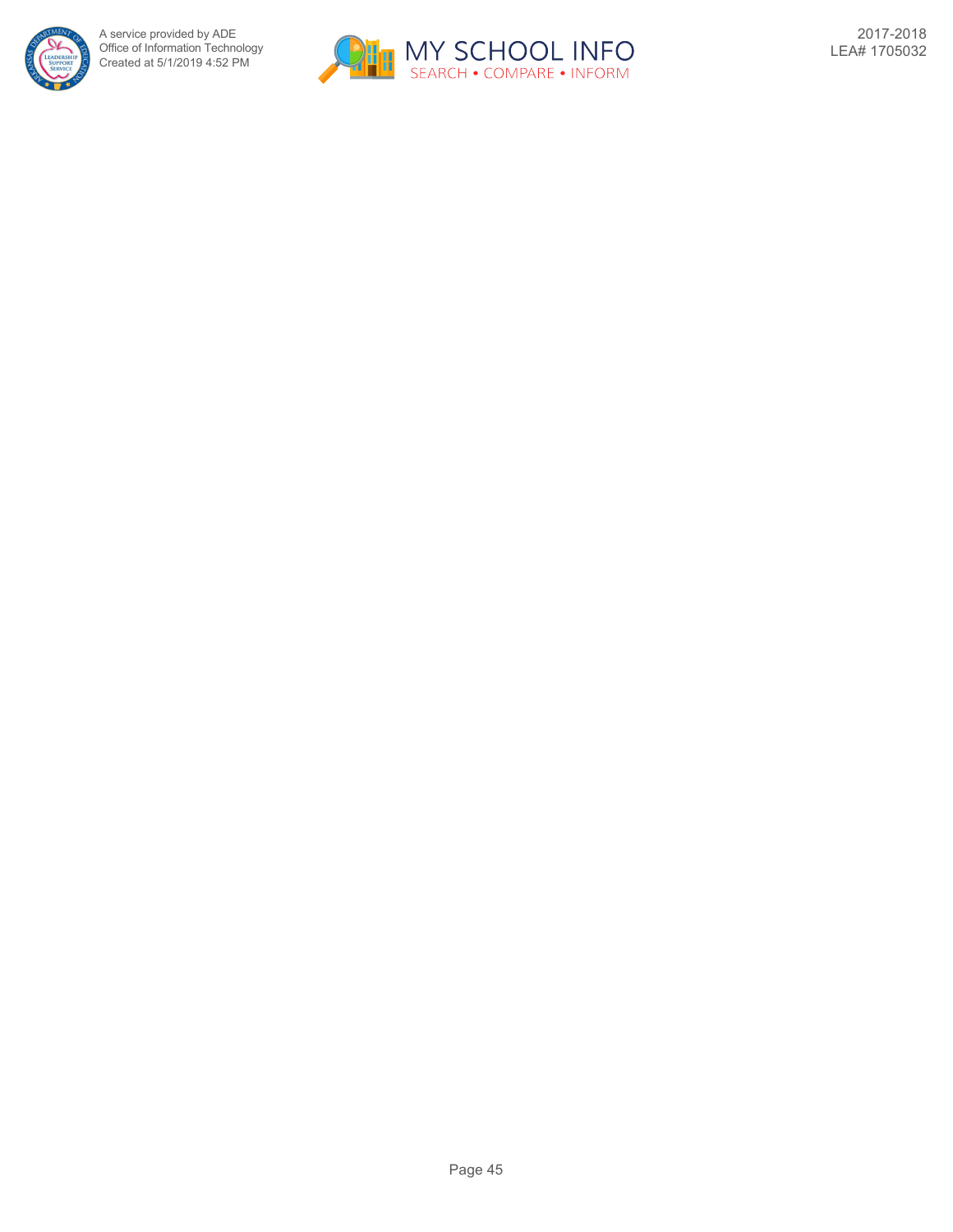



|                                                                                                             |                      | 2017-2018                   |                                     |                         |                          |  |  |
|-------------------------------------------------------------------------------------------------------------|----------------------|-----------------------------|-------------------------------------|-------------------------|--------------------------|--|--|
|                                                                                                             | $%$ Tested           | % In Need of Support        | $\%$ Close                          | % Ready                 | % Exceeds                |  |  |
| Grade 4 Science                                                                                             |                      |                             |                                     |                         |                          |  |  |
| African-American                                                                                            | 100                  | 100                         | $\,$ 0 $\,$                         | $\,$ 0 $\,$             | $\mathbb O$              |  |  |
| African-American Student with Disability                                                                    | $\cdots$             | $\cdots$                    | $\ddotsc$                           | $\cdots$                | $\cdots$                 |  |  |
| African-American English Learner                                                                            | $\cdots$             | $\sim$                      | $\cdots$                            | $\cdots$                | $\cdots$                 |  |  |
| African-American English Learner without Disability                                                         | $\cdots$             | $\ddotsc$                   | $\ddot{\phantom{0}}$                | $\cdots$                | $\cdots$                 |  |  |
| African-American Female                                                                                     | 100                  | 100                         | $\,$ 0 $\,$                         | $\,$ 0 $\,$             | $\,$ 0 $\,$              |  |  |
| African-American Female with Disability                                                                     | $\sim$<br>100        | $\ddot{\phantom{a}}$<br>100 | $\ddot{\phantom{0}}$<br>$\mathbf 0$ | $\ddotsc$<br>$\circ$    | $\cdots$<br>$\circ$      |  |  |
| African-American Female without Disability<br>African-American Female Non-English Learner                   | 100                  | 100                         | $\,$ 0 $\,$                         | $\mathbb O$             | $\mathsf{O}$             |  |  |
| African-American Female Non-English Learner with Disability                                                 | à.                   | $\sim$                      | $\ddot{\phantom{a}}$                | $\ddotsc$               | $\ddotsc$                |  |  |
| African-American Female Non-English Learner without Disability                                              | 100                  | 100                         | $\circ$                             | $\circ$                 | $\circ$                  |  |  |
| African-American Male                                                                                       | $\ddotsc$            | $\ddotsc$                   | $\ddot{\phantom{0}}$                | $\ddotsc$               |                          |  |  |
| African-American Male English Learner                                                                       | $\cdots$             | $\sim$                      | $\sim$                              | $\ddotsc$               | $\cdots$                 |  |  |
| African-American Male English Learner without Disability                                                    | $\cdots$             | $\cdots$                    | $\cdots$                            | $\cdots$                | $\cdots$                 |  |  |
| African-American Male without Disability                                                                    | $\cdots$             | $\cdots$                    | $\cdots$                            | $\cdots$                | $\cdots$                 |  |  |
| African-American Male Non-English Learner                                                                   | $\cdots$             | $\cdots$                    | $\ddotsc$                           | $\cdots$                | $\cdots$                 |  |  |
| African-American Male Non-English Learner without Disability<br>African-American Student without Disability | $\cdots$<br>100      | $\cdots$<br>100             | $\cdots$<br>$\,$ 0 $\,$             | $\cdots$<br>$\mathbb O$ | $\cdots$<br>$\mathsf{O}$ |  |  |
| African-American Non-English Learner                                                                        | 100                  | 100                         | $\circ$                             | $^{\circ}$              | $\circ$                  |  |  |
| African-American Non-English Learner with Disability                                                        | $\ddot{\phantom{0}}$ | $\ddot{\phantom{a}}$        | $\cdots$                            | $\ddot{\phantom{0}}$    | $\ddotsc$                |  |  |
| African-American Non-English Learner without Disability                                                     | 100                  | 100                         | $\,$ 0 $\,$                         | $\mathbb O$             | $\mathsf{O}$             |  |  |
| $\mathsf{All}$                                                                                              | 100                  | 17.28                       | 32.1                                | 29.63                   | 20.99                    |  |  |
| Caucasian                                                                                                   | $100\,$              | 14.93                       | 29.85                               | 31.34                   | 23.88                    |  |  |
| Caucasian Student with Disability                                                                           | 100                  | 75                          | 25                                  | $\circ$                 | $^{\circ}$               |  |  |
| Caucasian Female                                                                                            | 100                  | 19.51                       | 26.83                               | 34.15<br>$\mathbb O$    | 19.51<br>$^{\circ}$      |  |  |
| Caucasian Female with Disability<br>Caucasian Female without Disability                                     | 100<br>100           | $75\,$<br>13.51             | $\rm{2S}$<br>27.03                  | 37.84                   | 21.62                    |  |  |
| Caucasian Female Non-English Learner                                                                        | $100\,$              | 19.51                       | 26.83                               | 34.15                   | 19.51                    |  |  |
| Caucasian Female Non-English Learner with Disability                                                        | 100                  | $75\,$                      | $\rm{2S}$                           | $\mathbb O$             | $\mathbb O$              |  |  |
| Caucasian Female Non-English Learner without Disability                                                     | 100                  | 13.51                       | 27.03                               | 37.84                   | 21.62                    |  |  |
| Caucasian Male                                                                                              | $100\,$              | 7.69                        | 34.62                               | 26.92                   | 30.77                    |  |  |
| Caucasian Male with Disability                                                                              | $\cdots$             | $\cdots$                    | $\ddotsc$                           | $\ddotsc$               | $\cdots$                 |  |  |
| Caucasian Male without Disability                                                                           | 100                  | 7.69                        | 34.62                               | 26.92                   | 30.77                    |  |  |
| Caucasian Male Non-English Learner                                                                          | 100                  | 7.69                        | 34.62                               | 26.92                   | 30.77                    |  |  |
| Caucasian Male Non-English Learner with Disability<br>Caucasian Male Non-English Learner without Disability | $\cdots$<br>$100\,$  | $\cdots$<br>7.69            | $\sim$<br>34.62                     | $\cdots$<br>26.92       | $\cdots$<br>30.77        |  |  |
| Caucasian Student without Disability                                                                        | 100                  | 11.11                       | 30.16                               | 33.33                   | 25.4                     |  |  |
| Caucasian Non-English Learner                                                                               | 100                  | 14.93                       | 29.85                               | 31.34                   | 23.88                    |  |  |
| Caucasian Non-English Learner with Disability                                                               | $100\,$              | $7\!$                       | $\rm{2S}$                           | $\,$ 0 $\,$             | $\,$ 0                   |  |  |
| Caucasian Non-English Learner without Disability                                                            | 100                  | 11.11                       | 30.16                               | 33.33                   | 25.4                     |  |  |
| Student with Disability                                                                                     | 100                  | 80                          | $\rm{20}$                           | $\mathbb O$             | $\mathsf{O}$             |  |  |
| English Learner                                                                                             | 100                  | 12.5                        | $_{50}$                             | $\rm 25$                | 12.5                     |  |  |
| English Learner Student with Disability                                                                     | 100                  | 100                         | $\mathbf 0$                         | $\circ$                 | $\circ$                  |  |  |
| English Learner Student without Disability                                                                  | $100\,$              | $\,$ 0 $\,$                 | 57.14                               | 28.57                   | 14.29                    |  |  |
| Female<br>Female Student with Disability                                                                    | 100<br>100           | $\rm{25}$<br>$_{80}$        | $\rm{2S}$<br>$\rm{20}$              | 31.25<br>$\mathbb O$    | 18.75<br>$\mathbb O$     |  |  |
| Female English Learner                                                                                      | $100\,$              | 33.33                       | $\,$ 0 $\,$                         | 33.33                   | 33.33                    |  |  |
| Female English Learner with Disability                                                                      | 100                  | 100                         | $\circ$                             | $\mathbf{0}$            | $\mathbf{0}$             |  |  |
| Female English Learner without Disability                                                                   | 100                  | $\circ$                     | $\mathbf 0$                         | $_{50}$                 | $_{\rm 50}$              |  |  |
| Female Student without Disability                                                                           | 100                  | 18.6                        | 25.58                               | 34.88                   | 20.93                    |  |  |
| Female Non-English Learner                                                                                  | 100                  | 24.44                       | 26.67                               | 31.11                   | 17.78                    |  |  |
| Female Non-English Learner with Disability                                                                  | $100\,$              | $7\!$                       | $\rm{2S}$                           | $\,$ 0 $\,$             | $\,$ 0                   |  |  |
| Female Non-English Learner without Disability<br>Hispanic                                                   | 100<br>100           | 19.51<br>$\rm{z}$           | 26.83<br>62.5                       | 34.15<br>12.5           | 19.51<br>$\,$ 0 $\,$     |  |  |
| Hispanic Student with Disability                                                                            | $100\,$              | $100\,$                     | $\,$ 0 $\,$                         | $\mathbb O$             | $\,$ 0                   |  |  |
| Hispanic English Learner                                                                                    | 100                  | $\rm{20}$                   | 60                                  | 20                      | $\circ$                  |  |  |
| Hispanic English Learner with Disability                                                                    | 100                  | 100                         | $\mathbf 0$                         | $\,$ 0 $\,$             | $\,$ 0 $\,$              |  |  |
| Hispanic English Learner without Disability                                                                 | 100                  | $\circ$                     | 75                                  | $\rm 25$                | $\,$ 0 $\,$              |  |  |
| Hispanic Female                                                                                             | 100                  | 66.67                       | 33.33                               | $\mathbb O$             | $\mathbb O$              |  |  |
| Hispanic Female with Disability                                                                             | $100\,$              | 100                         | $\,$ 0 $\,$                         | $\,$ 0 $\,$             | $\,$ 0 $\,$              |  |  |
| Hispanic Female English Learner<br>Hispanic Female English Learner with Disability                          | 100<br>100           | 100<br>100                  | $\,0\,$<br>$\,0\,$                  | $\mathbb O$<br>$\circ$  | $\,$ 0 $\,$<br>$\circ$   |  |  |
| Hispanic Female English Learner without Disability                                                          |                      | $\ddot{\phantom{0}}$        | $\cdots$                            |                         | $\ddotsc$                |  |  |
| Hispanic Female without Disability                                                                          | 100                  | 50                          | 50                                  | $^{\circ}$              | $^{\circ}$               |  |  |
| Hispanic Female Non-English Learner                                                                         | 100                  | $_{50}$                     | $_{50}$                             | $\mathbb O$             | $\,$ 0 $\,$              |  |  |
| Hispanic Female Non-English Learner without Disability                                                      | 100                  | $_{\rm 50}$                 | $_{\rm 50}$                         | $\mathbb O$             | $\mathsf{O}$             |  |  |
| Hispanic Male                                                                                               | 100                  | $\circ$                     | 80                                  | 20                      | $\circ$                  |  |  |
| Hispanic Male with Disability                                                                               | $\ddot{\phantom{0}}$ | $\sim$                      |                                     | $\ddot{\phantom{0}}$    | $\ddotsc$                |  |  |
| Hispanic Male English Learner                                                                               | 100                  | $\,0\,$                     | 75                                  | $\rm 25$                | $\mathsf{O}$             |  |  |
| Hispanic Male English Learner with Disability<br>Hispanic Male English Learner without Disability           | $\cdots$<br>$100\,$  | $\cdots$<br>$\,$ 0          | $\cdots$<br>$7\!$                   | <br>$\rm 25$            | <br>$\,$ 0 $\,$          |  |  |
| Hispanic Male without Disability                                                                            | 100                  | $\circ$                     | $80\,$                              | $\mathbf{20}$           | $\circ$                  |  |  |
| Hispanic Male Non-English Learner                                                                           | 100                  | $\,$ 0 $\,$                 | 100                                 | $\mathbb O$             | $\mathsf{O}$             |  |  |
| Hispanic Male Non-English Learner without Disability                                                        | 100                  | $\circ$                     | 100                                 | $\mathbb O$             | $\mathbb O$              |  |  |
| Hispanic Student without Disability                                                                         | 100                  | 14.29                       | 71.43                               | 14.29                   | $\circ$                  |  |  |
| Hispanic Non-English Learner                                                                                | $100\,$              | 33.33                       | 66.67                               | $\,$ 0 $\,$             | $\,$ 0 $\,$              |  |  |
| Hispanic Non-English Learner without Disability                                                             | 100                  | 33.33                       | 66.67                               | $\mathbb O$             | $\circ$                  |  |  |
| Male                                                                                                        | 100                  | 6.06                        | 42.42                               | 27.27                   | 24.24                    |  |  |
| Male Student with Disability<br>Male English Learner                                                        | $\cdots$<br>100      | $\ddotsc$<br>$^{\circ}$     | $\ddot{\phantom{0}}$<br>80          | <br>20                  | $\cdots$<br>$\circ$      |  |  |
| Male English Learner with Disability                                                                        | $\cdots$             | $\cdots$                    | $\cdots$                            | $\cdots$                | $\cdots$                 |  |  |
| Male English Learner without Disability                                                                     | 100                  | $\,0\,$                     | $80\,$                              | $\rm{20}$               | $\mathsf{O}$             |  |  |
| Male Student without Disability                                                                             | 100                  | 6.06                        | 42.42                               | 27.27                   | 24.24                    |  |  |
| Male Non-English Learner                                                                                    | $100\,$              | 7.14                        | 35.71                               | 28.57                   | 28.57                    |  |  |
| Male Non-English Learner with Disability                                                                    | $\cdots$             | $\cdots$                    | $\ldots$                            | $\ddotsc$               | $\cdots$                 |  |  |
| Male Non-English Learner without Disability                                                                 | 100                  | 7.14                        | 35.71                               | 28.57                   | 28.57                    |  |  |
| Student without Disability                                                                                  | $100\,$              | 13.16                       | 32.89                               | 31.58                   | 22.37                    |  |  |
| Non-English Learner<br>Non-English Learner Student with Disability                                          | 100<br>100           | 17.81<br>75                 | 30.14<br>$\rm{2S}$                  | 30.14<br>$\mathbb O$    | 21.92<br>$\mathsf{O}$    |  |  |
| Non-English Learner Student without Disability                                                              | 100                  | 14.49                       | 30.43                               | 31.88                   | 23.19                    |  |  |
|                                                                                                             |                      |                             |                                     |                         |                          |  |  |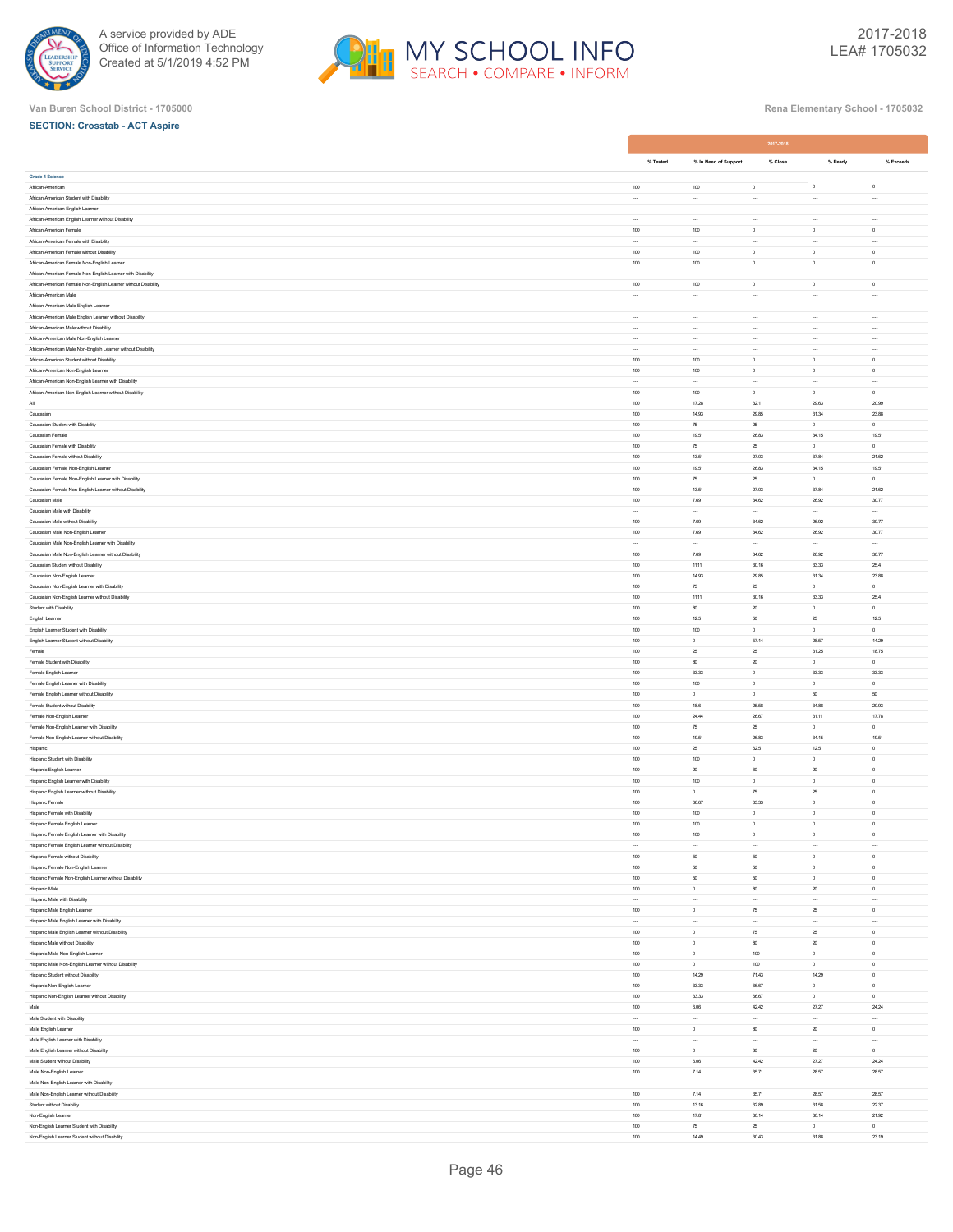

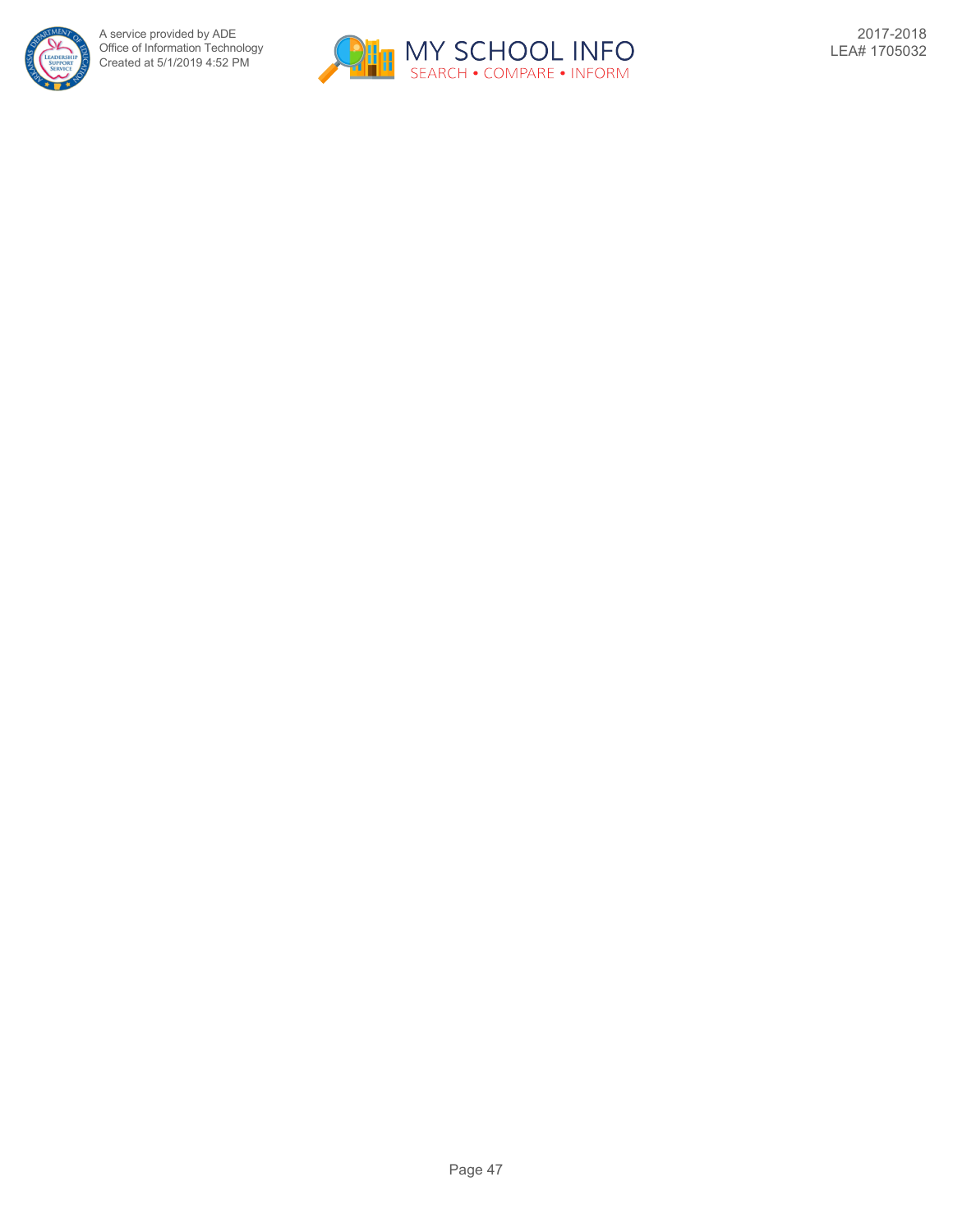



|                                                                                                       |                  |                           | 2017-2018                |                      |                     |
|-------------------------------------------------------------------------------------------------------|------------------|---------------------------|--------------------------|----------------------|---------------------|
|                                                                                                       | % Tested         | % In Need of Support      | % Close                  | % Ready              | % Exceeds           |
|                                                                                                       |                  |                           |                          |                      |                     |
| Grade 5 Science<br>African-American                                                                   | 100              | $\,$ 0 $\,$               | $_{\rm 50}$              | 50                   | $\circ$             |
| African-American Student with Disability                                                              | 100              | $\,0\,$                   | 100                      | $\circ$              | $\,0\,$             |
| African-American English Learner                                                                      | $\ldots$         | $\ddotsc$                 | $\cdots$                 | $\cdots$             | $\ldots$            |
| African-American English Learner without Disability                                                   |                  |                           |                          |                      |                     |
| African-American Female                                                                               | 100              | $\circ$                   | 100                      | $^{\circ}$           | $\circ$             |
| African-American Female with Disability                                                               | 100              | $\,$ 0                    | 100                      | $\,$ 0 $\,$          | $\,$ 0 $\,$         |
| African-American Female without Disability                                                            |                  | $\sim$                    | $\ddot{\phantom{a}}$     | $\ddotsc$            | $\sim$              |
| African-American Female Non-English Learner                                                           | 100              | $\circ$                   | 100                      | $\circ$              | $\circ$             |
| African-American Female Non-English Learner with Disability                                           | 100              | $\,$ 0                    | $100\,$                  | $\,$ 0               | $\,$ 0              |
| African-American Female Non-English Learner without Disability                                        | $\ddotsc$        | $\sim$                    | $\ddot{\phantom{a}}$     | $\ddotsc$            | $\sim$              |
| African-American Male                                                                                 | 100              | $\circ$                   | $\circ$                  | 100                  | $\circ$             |
| African-American Male English Learner                                                                 |                  | $\sim$                    | $\ddot{\phantom{0}}$     | $\ddotsc$            | $\cdots$            |
| African-American Male English Learner without Disability                                              | $\cdots$         | $\sim$                    | $\cdots$                 | $\cdots$             | $\cdots$            |
| African-American Male without Disability                                                              | 100              | $\,$ 0 $\,$               | $\,$ 0                   | 100                  | $\,$ 0 $\,$         |
| African-American Male Non-English Learner                                                             | 100              | $\,0\,$                   | $\,$ 0                   | 100                  | $\,0\,$             |
| African-American Male Non-English Learner without Disability                                          | 100              | $\circ$                   | $\circ$                  | 100                  | $\circ$             |
| African-American Student without Disability                                                           | 100              | $\,$ 0 $\,$               | $\,$ 0                   | $100\,$              | $\circ$             |
| African-American Non-English Learner                                                                  | 100              | $\circ$                   | 50                       | 50                   | $\,0\,$             |
| African-American Non-English Learner with Disability                                                  | 100              | $\,$ 0 $\,$               | 100                      | $\,$ 0 $\,$          | $\,$ 0 $\,$         |
| African-American Non-English Learner without Disability<br>All                                        | 100<br>100       | $\,$ 0 $\,$<br>25.93      | $\,$ 0 $\,$<br>33.33     | $100\,$<br>33.33     | $\,$ 0 $\,$<br>7.41 |
| Caucasian                                                                                             | 100              | 29.85                     | 31.34                    | 31.34                | 7.46                |
| Caucasian Student with Disability                                                                     | 100              | 70                        | 10                       | 20                   | $\circ$             |
| Caucasian Female                                                                                      | 100              | 27.78                     | 33.33                    | 27.78                | 11.11               |
| Caucasian Female with Disability                                                                      | 100              | 66.67                     | 16.67                    | 16.67                | $\,$ 0              |
| Caucasian Female without Disability                                                                   | 100              | $\mathbf{20}$             | 36.67                    | $30\,$               | 13.33               |
| Caucasian Female Non-English Learner                                                                  | 100              | 27.78                     | 33.33                    | 27.78                | 11.11               |
| Caucasian Female Non-English Learner with Disability                                                  | 100              | 66.67                     | 16.67                    | 16.67                | $\,$ 0              |
| Caucasian Female Non-English Learner without Disability                                               | 100              | $20\,$                    | 36.67                    | 30                   | 13.33               |
| Caucasian Male                                                                                        | 100              | 32.26                     | 29.03                    | 35.48                | 3.23                |
| Caucasian Male with Disability                                                                        | 100              | 75                        | $\circ$                  | 25                   | $\circ$             |
| Caucasian Male without Disability                                                                     | 100              | 25.93                     | 33.33                    | 37.04                | 3.7                 |
| Caucasian Male Non-English Learner                                                                    | 100              | 32.26                     | 29.03                    | 35.48                | $3.23\,$            |
| Caucasian Male Non-English Learner with Disability                                                    | 100              | 75                        | $\,$ 0                   | 25                   | $\,0\,$             |
| Caucasian Male Non-English Learner without Disability                                                 | 100              | 25.93                     | 33.33                    | 37.04                | 3.7                 |
| Caucasian Student without Disability                                                                  | 100              | 22.81                     | 35.09                    | 33.33                | 8.77                |
| Caucasian Non-English Learner                                                                         | 100              | 29.85                     | 31.34                    | 31.34                | 7.46                |
| Caucasian Non-English Learner with Disability                                                         | 100              | 70                        | $10$                     | $20\,$               | $\,$ 0 $\,$         |
| Caucasian Non-English Learner without Disability                                                      | 100              | 22.81                     | 35.09                    | 33.33                | 8.77                |
| Student with Disability                                                                               | 100              | 58.33                     | $\rm{2S}$                | 16.67                | $\circ$             |
| English Learner                                                                                       | 100              | 14.29                     | 42.86                    | 28.57                | 14.29               |
| English Learner Student with Disability<br>English Learner Student without Disability                 | $\ddotsc$<br>100 | $\ddotsc$<br>14.29        | $\ddotsc$<br>42.86       | $\ddotsc$<br>28.57   | $\sim$<br>14.29     |
|                                                                                                       | 100              | 23.81                     | 35.71                    | 30.95                | $9.52\,$            |
| Female<br>Female Student with Disability                                                              | 100              | 57.14                     | 28.57                    | 14.29                | $\circ$             |
| Female English Learner                                                                                | 100              | $\,$ 0 $\,$               | 60                       | 60                   | $\,$ 0 $\,$         |
| Female English Learner with Disability                                                                | $\sim$           | $\ddotsc$                 | $\cdots$                 | $\cdots$             | $\cdots$            |
| Female English Learner without Disability                                                             | 100              | $\circ$                   | 50                       | 50                   | $\circ$             |
| Female Student without Disability                                                                     | 100              | 17.14                     | 37.14                    | 34.29                | 11.43               |
| Female Non-English Learner                                                                            | 100              | $_{\rm 25}$               | 36                       | 30                   | $10$                |
| Female Non-English Learner with Disability                                                            | 100              | 57.14                     | 28.57                    | 14.29                | $\,$ 0 $\,$         |
| Female Non-English Learner without Disability                                                         | 100              | 18.18                     | 36.36                    | 33.33                | 12.12               |
| Hispanic                                                                                              | 100              | $\circ$                   | 42.86                    | 42.86                | 14.29               |
| Hispanic Student with Disability                                                                      | $\ldots$         | $\cdots$                  | $\cdots$                 | $\ldots$             | $\cdots$            |
| Hispanic English Learner                                                                              | 100              | $\,0\,$                   | $_{50}$                  | $\rm 25$             | $\rm 25$            |
| Hispanic English Learner with Disability                                                              | $\cdots$         | $\cdots$                  | $\cdots$                 | $\cdots$             | $\cdots$            |
| Hispanic English Learner without Disability                                                           | 100              | $\,$ 0 $\,$               | $_{\rm S0}$              | 25                   | $\rm 25$            |
| <b>Hispanic Female</b>                                                                                | 100              | $\circ$                   | 50                       | $_{50}$              | $\circ$             |
| Hispanic Female with Disability                                                                       | $\cdots$         | $\cdots$                  | $\cdots$                 | $\cdots$             | $\cdots$            |
| Hispanic Female English Learner                                                                       | 100<br>$\cdots$  | $\,$ 0 $\,$<br>$\sim$     | $_{\rm 50}$<br>$\ddotsc$ | $_{50}$<br>$\ddotsc$ | $\,$ 0<br>$\cdots$  |
| Hispanic Female English Learner with Disability<br>Hispanic Female English Learner without Disability | 100              | $\circ$                   | 50                       | 60                   | $\circ$             |
| Hispanic Female without Disability                                                                    | 100              | $\circ$                   | 50                       | 50                   | $\circ$             |
| Hispanic Female Non-English Learner                                                                   | 100              | $\circ$                   | 50                       | 50                   | $\circ$             |
| Hispanic Female Non-English Learner without Disability                                                | 100              | $\,$ 0 $\,$               | $_{\rm 50}$              | $_{50}$              | $\,$ 0 $\,$         |
| Hispanic Male                                                                                         | 100              | $\,0\,$                   | 33.33                    | 33.33                | 33.33               |
| Hispanic Male with Disability                                                                         | $\ldots$         | $\cdots$                  | $\cdots$                 | $\ldots$             | $\ldots$            |
| Hispanic Male English Learner                                                                         | 100              | $\circ$                   | $_{\rm 50}$              | $\circ$              | $_{\rm 50}$         |
| Hispanic Male English Learner with Disability                                                         | $\cdots$         | $\cdots$                  | $\cdots$                 | $\cdots$             | $\cdots$            |
| Hispanic Male English Learner without Disability                                                      | 100              | $\,$ 0 $\,$               | 60                       | $\,$ 0 $\,$          | 60                  |
| Hispanic Male without Disability                                                                      | 100              | $\,0\,$                   | 33.33                    | 33.33                | 33.33               |
| Hispanic Male Non-English Learner                                                                     | 100              | $\,$ 0 $\,$               | $\circ$                  | 100                  | $\circ$             |
| Hispanic Male Non-English Learner without Disability                                                  | 100              | $\,$ 0                    | $\,$ 0                   | 100                  | $\,$ 0              |
| Hispanic Student without Disability                                                                   | 100              | $\circ$                   | 42.86                    | 42.86                | 14.29               |
| Hispanic Non-English Learner                                                                          | 100              | $\,$ 0 $\,$               | 33.33                    | 66.67                | $\circ$             |
| Hispanic Non-English Learner without Disability                                                       | 100              | $\,$ 0                    | 33.33                    | 66.67                | $\,$ 0 $\,$         |
| Male                                                                                                  | 100              | 28.21                     | 30.77                    | 35.9                 | 5.13                |
| Male Student with Disability                                                                          | 100              | 60                        | $20\,$                   | $20\,$               | $\circ$             |
| Male English Learner                                                                                  | 100<br>$\cdots$  | $\mathbf{20}$<br>$\cdots$ | 40<br>$\cdots$           | $20\,$<br>$\cdots$   | $20\,$<br>$\cdots$  |
| Male English Learner with Disability<br>Male English Learner without Disability                       | 100              | $\rm{20}$                 | $40\,$                   | $\rm{20}$            | $\rm{20}$           |
| Male Student without Disability                                                                       | 100              | 23.53                     | 3235                     | 38.24                | 5.88                |
| Male Non-English Learner                                                                              | 100              | 29.41                     | 29.41                    | 38.24                | 2.94                |
| Male Non-English Learner with Disability                                                              | 100              | $60\,$                    | $20\,$                   | $\rm{20}$            | $\,$ 0 $\,$         |
| Male Non-English Learner without Disability                                                           | 100              | 24.14                     | 31.03                    | 41.38                | 3.45                |
| Student without Disability                                                                            | 100              | 2029                      | 34.78                    | 36.23                | 8.7                 |
| Non-English Learner                                                                                   | 100              | 27.03                     | 32.43                    | 33.78                | 6.76                |
| Non-English Learner Student with Disability                                                           | 100              | 58.33                     | 25                       | 16.67                | $\circ$             |
| Non-English Learner Student without Disability                                                        | 100              | 20.97                     | 33.87                    | 37.1                 | $8.06\,$            |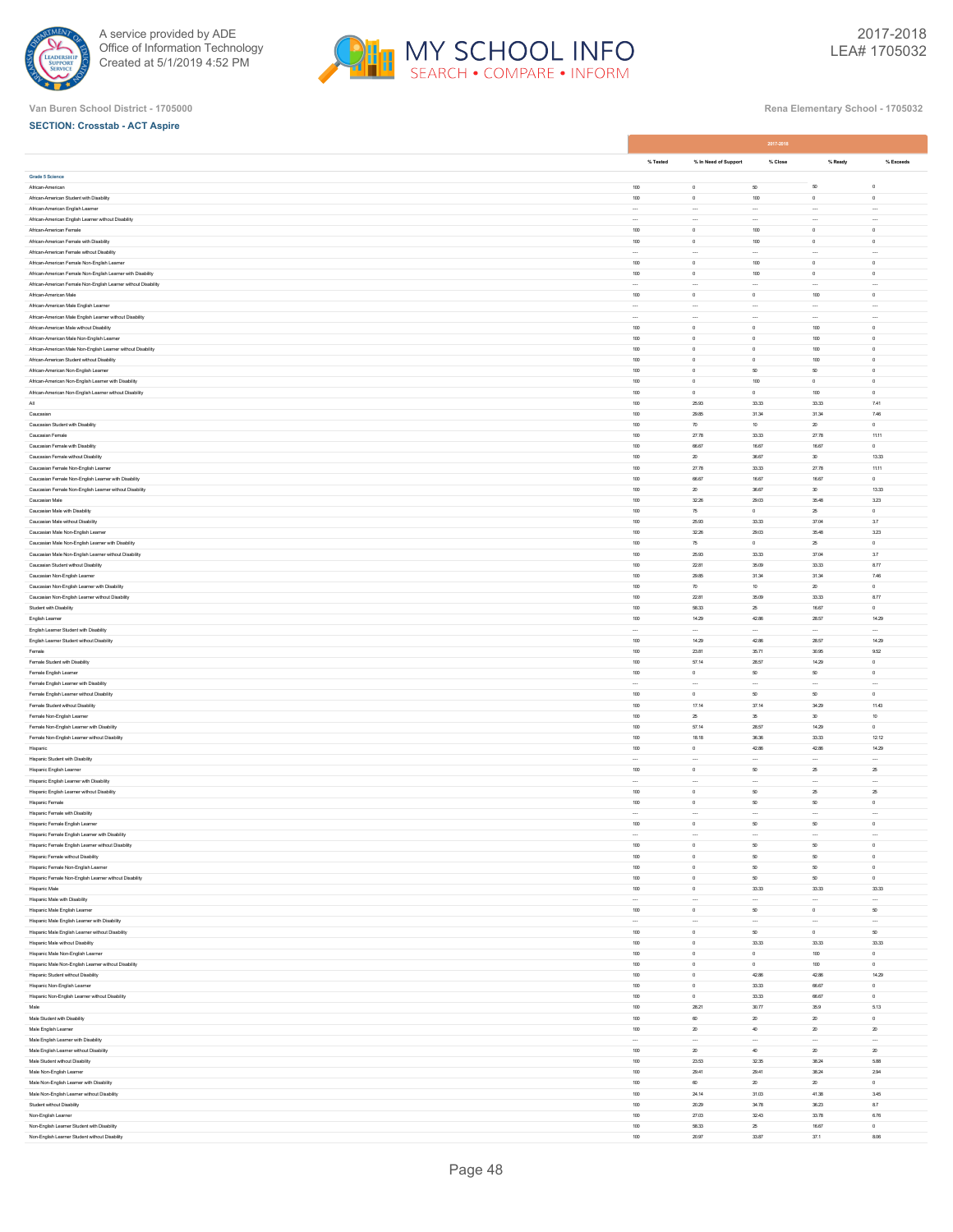

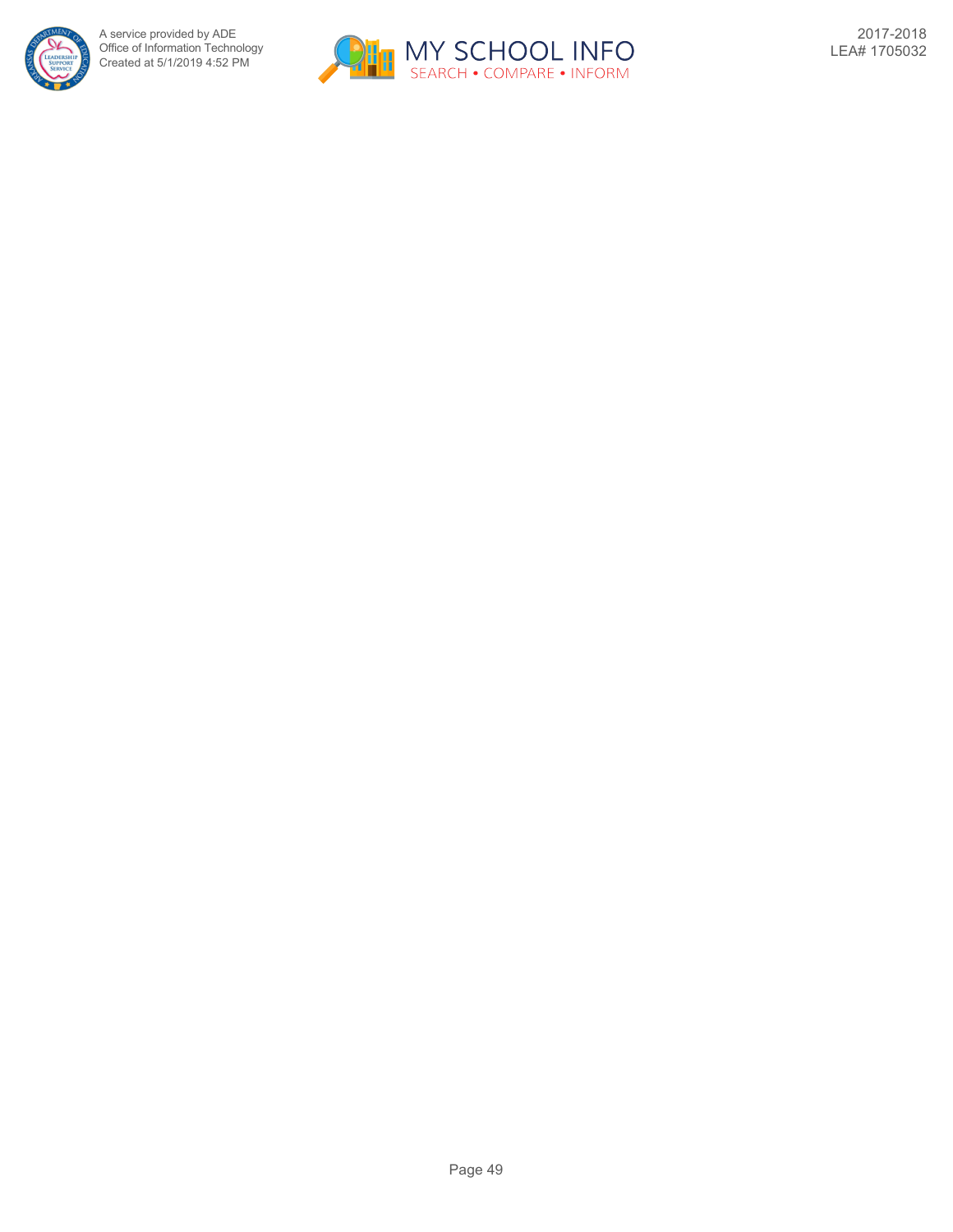



|                                                                                                             |                | 2017-2018                 |                        |                            |                             |  |
|-------------------------------------------------------------------------------------------------------------|----------------|---------------------------|------------------------|----------------------------|-----------------------------|--|
|                                                                                                             | % Tested       | % In Need of Support      | % Close                | % Ready                    | % Exceeds                   |  |
| All Grades Science                                                                                          |                |                           |                        |                            |                             |  |
| African-American                                                                                            | 100            | 25                        | 25                     | $_{50}$                    | $\,$ 0 $\,$                 |  |
| African-American Student with Disability                                                                    | 100            | $\,$ 0 $\,$               | 100                    | $\,$ 0 $\,$                | $\,$ 0 $\,$                 |  |
| African-American English Learner                                                                            | 100            | $\,0\,$                   | $\,$ 0 $\,$            | 100                        | $\,$ 0                      |  |
| African-American English Learner without Disability                                                         | 100            | $\circ$                   | $\circ$                | 100                        | $\circ$                     |  |
| African-American Female                                                                                     | $100\,$        | $_{50}$                   | $_{\rm S0}$            | $\mathbb O$                | $\mathbb O$                 |  |
| African-American Female with Disability<br>African-American Female without Disability                       | 100<br>100     | $\,0\,$<br>100            | 100<br>$\,$ 0 $\,$     | $\,$ 0 $\,$<br>$\,$ 0 $\,$ | $\mathbb O$<br>$\,$ 0 $\,$  |  |
| African-American Female Non-English Learner                                                                 | $100\,$        | $_{50}$                   | $_{\rm S0}$            | $\,$ 0                     | $\,$ 0 $\,$                 |  |
| African-American Female Non-English Learner with Disability                                                 | 100            | $^{\circ}$                | 100                    | $\ddot{\phantom{0}}$       | $\ddot{\phantom{0}}$        |  |
| African-American Female Non-English Learner without Disability                                              | 100            | 100                       | $\circ$                | $\mathbb O$                | $\mathbb O$                 |  |
| African-American Male                                                                                       | 100            | $\,$ 0 $\,$               | $\,$ 0 $\,$            | 100                        | $\,$ 0 $\,$                 |  |
| African-American Male English Learner                                                                       | 100            | $^{\circ}$                | $\circ$                | 100                        | $\ddot{\phantom{0}}$        |  |
| African-American Male English Learner without Disability                                                    | $100\,$        | $\,$ 0 $\,$               | $\,$ 0 $\,$            | 100                        | $\,$ 0                      |  |
| African-American Male without Disability                                                                    | 100            | $\,$ 0 $\,$               | $\,$ 0 $\,$            | 100                        | $\,$ 0 $\,$                 |  |
| African-American Male Non-English Learner                                                                   | 100            | $\,$ 0 $\,$               | $\,$ 0 $\,$            | 100                        | $\,$ 0 $\,$                 |  |
| African-American Male Non-English Learner without Disability<br>African-American Student without Disability | $100\,$<br>100 | $\,0\,$<br>33.33          | $\,$ 0 $\,$<br>$\circ$ | 100<br>66.67               | $\,$ 0<br>$\circ$           |  |
| African-American Non-English Learner                                                                        | 100            | 33.33                     | 33.33                  | 33.33                      | $\,$ 0 $\,$                 |  |
| African-American Non-English Learner with Disability                                                        | 100            | $\,0\,$                   | 100                    | $\mathbb O$                | $\mathbb O$                 |  |
| African-American Non-English Learner without Disability                                                     | 100            | 60                        | $\mathbf 0$            | $_{\rm 50}$                | $\,$ 0 $\,$                 |  |
| $\mathsf{All}$                                                                                              | $100\,$        | 30.38                     | 26.16                  | 28.27                      | 15.19                       |  |
| Caucasian                                                                                                   | 100            | 30.77                     | 25.13                  | 28.21                      | 15.9                        |  |
| Caucasian Student with Disability                                                                           | 100            | 76.19                     | 9.52                   | 14.29                      | $\mathbb O$                 |  |
| Caucasian Female                                                                                            | $100\,$        | 30.84                     | 24.3                   | 28.97                      | 15.89                       |  |
| Caucasian Female with Disability                                                                            | 100            | 73.33                     | 13.33                  | 13.33                      | $^{\circ}$                  |  |
| Caucasian Female without Disability<br>Caucasian Female Non-English Learner                                 | 100<br>100     | 23.91<br>30.84            | 26.09<br>24.3          | 31.52<br>28.97             | 18.48<br>15.89              |  |
| Caucasian Female Non-English Learner with Disability                                                        | 100            | 73.33                     | 13.33                  | 13.33                      | $\ddot{\phantom{0}}$        |  |
| Caucasian Female Non-English Learner without Disability                                                     | $100\,$        | 23.91                     | 26.09                  | 31.52                      | 18.48                       |  |
| Caucasian Male                                                                                              | 100            | 30.68                     | 26.14                  | 27.27                      | 15.91                       |  |
| Caucasian Male with Disability                                                                              | 100            | 83.33                     | $\,$ 0 $\,$            | 16.67                      | $\,$ 0 $\,$                 |  |
| Caucasian Male without Disability                                                                           | $100\,$        | 26.83                     | 28.05                  | 28.05                      | 17.07                       |  |
| Caucasian Male Non-English Learner                                                                          | 100            | 30.68                     | 26.14                  | 27.27                      | 15.91                       |  |
| Caucasian Male Non-English Learner with Disability                                                          | 100            | 83.33                     | $\,$ 0 $\,$            | 16.67                      | $\,$ 0 $\,$                 |  |
| Caucasian Male Non-English Learner without Disability                                                       | 100            | 26.83                     | 28.05                  | 28.05                      | 17.07                       |  |
| Caucasian Student without Disability<br>Caucasian Non-English Learner                                       | 100<br>$100\,$ | 25.29<br>30.77            | 27.01<br>25.13         | 29.89<br>28.21             | 17.82<br>15.9               |  |
| Caucasian Non-English Learner with Disability                                                               | 100            | 76.19                     | 9.52                   | 14.29                      | $\mathbb O$                 |  |
| Caucasian Non-English Learner without Disability                                                            | 100            | 25.29                     | 27.01                  | 29.89                      | 17.82                       |  |
| Student with Disability                                                                                     | $100\,$        | 73.08                     | 15.38                  | 11.54                      | $\,$ 0 $\,$                 |  |
| English Learner                                                                                             | 100            | 28                        | $\infty$               | 24                         | 16                          |  |
| English Learner Student with Disability                                                                     | 100            | 100                       | $\mathbf 0$            | $\mathbb O$                | $\mathbb O$                 |  |
| English Learner Student without Disability                                                                  | 100            | 18.18                     | 36.36                  | 27.27                      | 18.18                       |  |
| Female                                                                                                      | 100            | 31.2                      | 24.8                   | 28.8                       | 15.2                        |  |
| Female Student with Disability                                                                              | $100\,$        | 70.59                     | 17.65                  | 11.76                      | $\,$ 0                      |  |
| Female English Learner<br>Female English Learner with Disability                                            | 100<br>100     | 14.29<br>100              | 28.57<br>$\,$ 0 $\,$   | 42.86<br>$\,$ 0 $\,$       | 14.29<br>$\,$ 0 $\,$        |  |
| Female English Learner without Disability                                                                   | $100\,$        | $\,$ 0 $\,$               | 33.33                  | $_{\rm 50}$                | 16.67                       |  |
| Female Student without Disability                                                                           | 100            | 25                        | 25.93                  | 31.48                      | 17.59                       |  |
| Female Non-English Learner                                                                                  | 100            | 32.2                      | 24.58                  | 27.97                      | 15.25                       |  |
| Female Non-English Learner with Disability                                                                  | 100            | 68.75                     | 18.75                  | 12.5                       | $\mathbb O$                 |  |
| Female Non-English Learner without Disability                                                               | 100            | 26.47                     | 25.49                  | 30.39                      | 17.65                       |  |
| Hispanic                                                                                                    | $100\,$        | 33.33                     | 37.5                   | 20.83                      | 8.33                        |  |
| Hispanic Student with Disability                                                                            | 100            | 100                       | $\mathbf 0$            | $\mathbb O$                | $^{\circ}$                  |  |
| Hispanic English Learner<br>Hispanic English Learner with Disability                                        | 100<br>$100\,$ | 37.5<br>100               | 37.5<br>$\,$ 0 $\,$    | 18.75<br>$\,$ 0 $\,$       | 6.25<br>$\,$ 0 $\,$         |  |
| Hispanic English Learner without Disability                                                                 | 100            | 23.08                     | 46.15                  | 23.08                      | 7.69                        |  |
| Hispanic Female                                                                                             | 100            | 27.27                     | 36.36                  | 27.27                      | 9.09                        |  |
| Hispanic Female with Disability                                                                             | 100            | 100                       | $\,$ 0 $\,$            | $\,$ 0 $\,$                | $\,$ 0 $\,$                 |  |
| Hispanic Female English Learner                                                                             | 100            | $\mathbf{z}$              | 40                     | 40                         | $\mathbf{0}$                |  |
| Hispanic Female English Learner with Disability                                                             | 100            | 100                       | $\circ$                | $\circ$                    | $\mathbf 0$                 |  |
| Hispanic Female English Learner without Disability                                                          | 100            | $\,$ 0 $\,$               | $_{50}$                | $_{\rm 50}$                | $\,$ 0 $\,$                 |  |
| Hispanic Female without Disability                                                                          | 100            | $\rm{20}$                 | $40\,$                 | $_{\rm 30}$<br>16.67       | $10\,$<br>16.67             |  |
| Hispanic Female Non-English Learner<br>Hispanic Female Non-English Learner without Disability               | $100\,$<br>100 | 33.33<br>33.33            | 33.33<br>33.33         | 16.67                      | 16.67                       |  |
| Hispanic Male                                                                                               | 100            | 38.46                     | 38.46                  | 15.38                      | 7.69                        |  |
| Hispanic Male with Disability                                                                               | 100            | 100                       | $\,0\,$                | $\mathbb O$                | $\mathbb O$                 |  |
| Hispanic Male English Learner                                                                               | 100            | 45.45                     | 36.36                  | 9.09                       | 9.09                        |  |
| Hispanic Male English Learner with Disability                                                               | $100\,$        | $100\,$                   | $\,$ 0 $\,$            | $\,$ 0 $\,$                | $\,$ 0 $\,$                 |  |
| Hispanic Male English Learner without Disability                                                            | 100            | 33.33                     | 44.44                  | 11.11                      | 11.11                       |  |
| Hispanic Male without Disability                                                                            | 100            | 27.27                     | 45.45                  | 18.18                      | 9.09                        |  |
| Hispanic Male Non-English Learner                                                                           | $100\,$<br>100 | $\,$ 0 $\,$<br>$^{\circ}$ | $_{\rm S0}$<br>60      | $_{\rm 50}$<br>50          | $\,$ 0 $\,$<br>$\mathbf{0}$ |  |
| Hispanic Male Non-English Learner without Disability<br>Hispanic Student without Disability                 | 100            | 23.81                     | 42.86                  | 23.81                      | 9.52                        |  |
| Hispanic Non-English Learner                                                                                | 100            | $\rm{25}$                 | 37.5                   | $\rm 25$                   | 12.5                        |  |
| Hispanic Non-English Learner without Disability                                                             | 100            | 25                        | 37.5                   | $\rm{25}$                  | 12.5                        |  |
| Male                                                                                                        | $100\,$        | 29.46                     | 27.68                  | 27.68                      | 15.18                       |  |
| Male Student with Disability                                                                                | 100            | 77.78                     | 11.11                  | 11.11                      | $\mathsf{O}$                |  |
| Male English Learner                                                                                        | 100            | 33.33                     | 33.33                  | 16.67                      | 16.67                       |  |
| Male English Learner with Disability                                                                        | $100\,$        | $100\,$                   | $\,$ 0 $\,$            | $\,$ 0                     | $\,$ 0                      |  |
| Male English Learner without Disability                                                                     | 100            | 25                        | 37.5                   | 18.75                      | 18.75                       |  |
| Male Student without Disability                                                                             | 100            | 25.24                     | 29.13                  | 29.13                      | 16.5                        |  |
| Male Non-English Learner<br>Male Non-English Learner with Disability                                        | 100<br>100     | 28.72<br>71.43            | 26.6<br>14.29          | 29.79<br>14.29             | 14.89<br>$\circ$            |  |
| Male Non-English Learner without Disability                                                                 | $100\,$        | 25.29                     | 27.59                  | 31.03                      | 16.09                       |  |
| Student without Disability                                                                                  | 100            | 25.12                     | 27.49                  | 30.33                      | 17.06                       |  |
| Non-English Learner                                                                                         | 100            | 30.66                     | 25.47                  | 28.77                      | 15.09                       |  |
| Non-English Learner Student with Disability                                                                 | $100\,$        | 69.57                     | 17.39                  | 13.04                      | $\,$ 0 $\,$                 |  |
| Non-English Learner Student without Disability                                                              | 100            | 25.93                     | 26.46                  | 30.69                      | 16.93                       |  |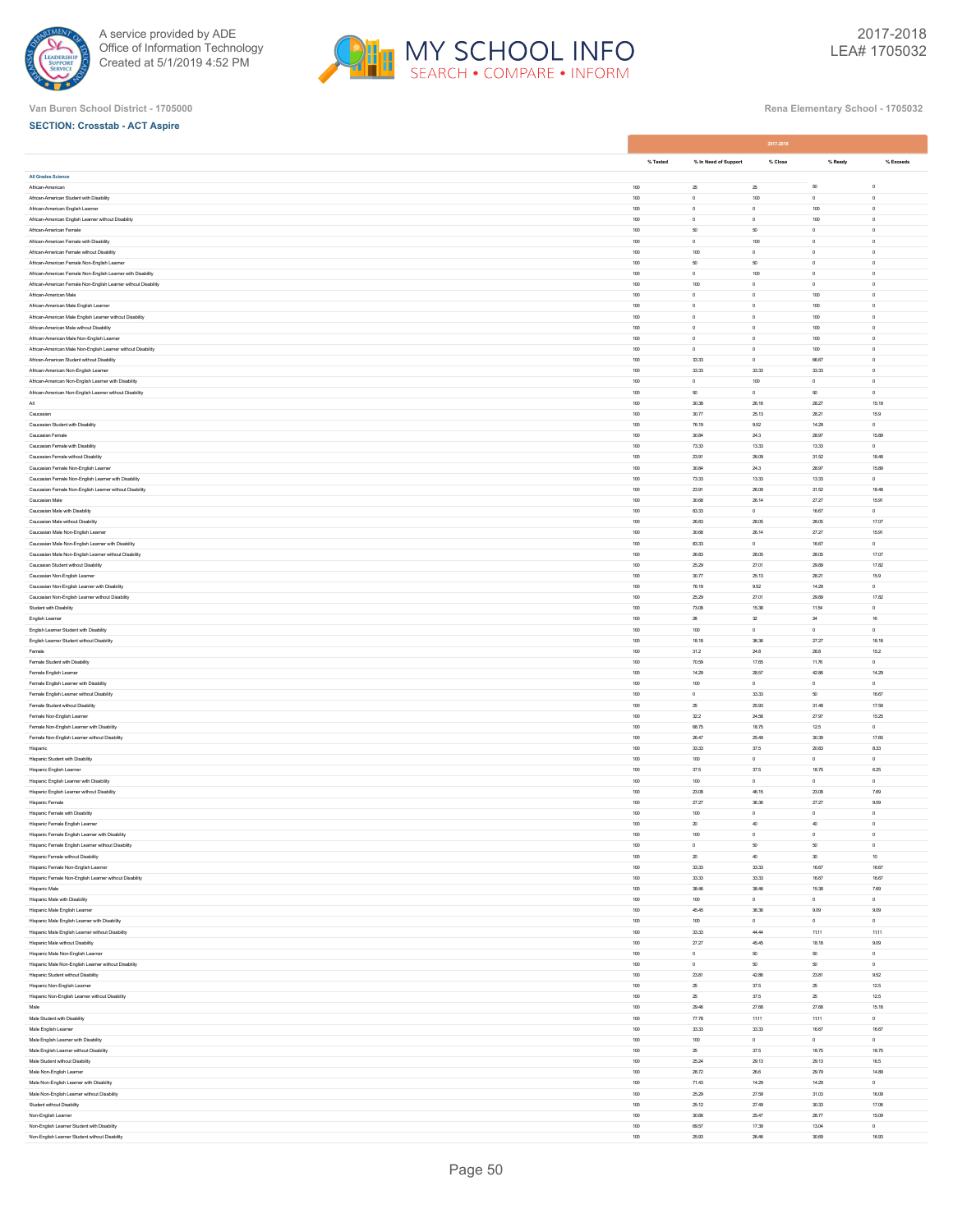

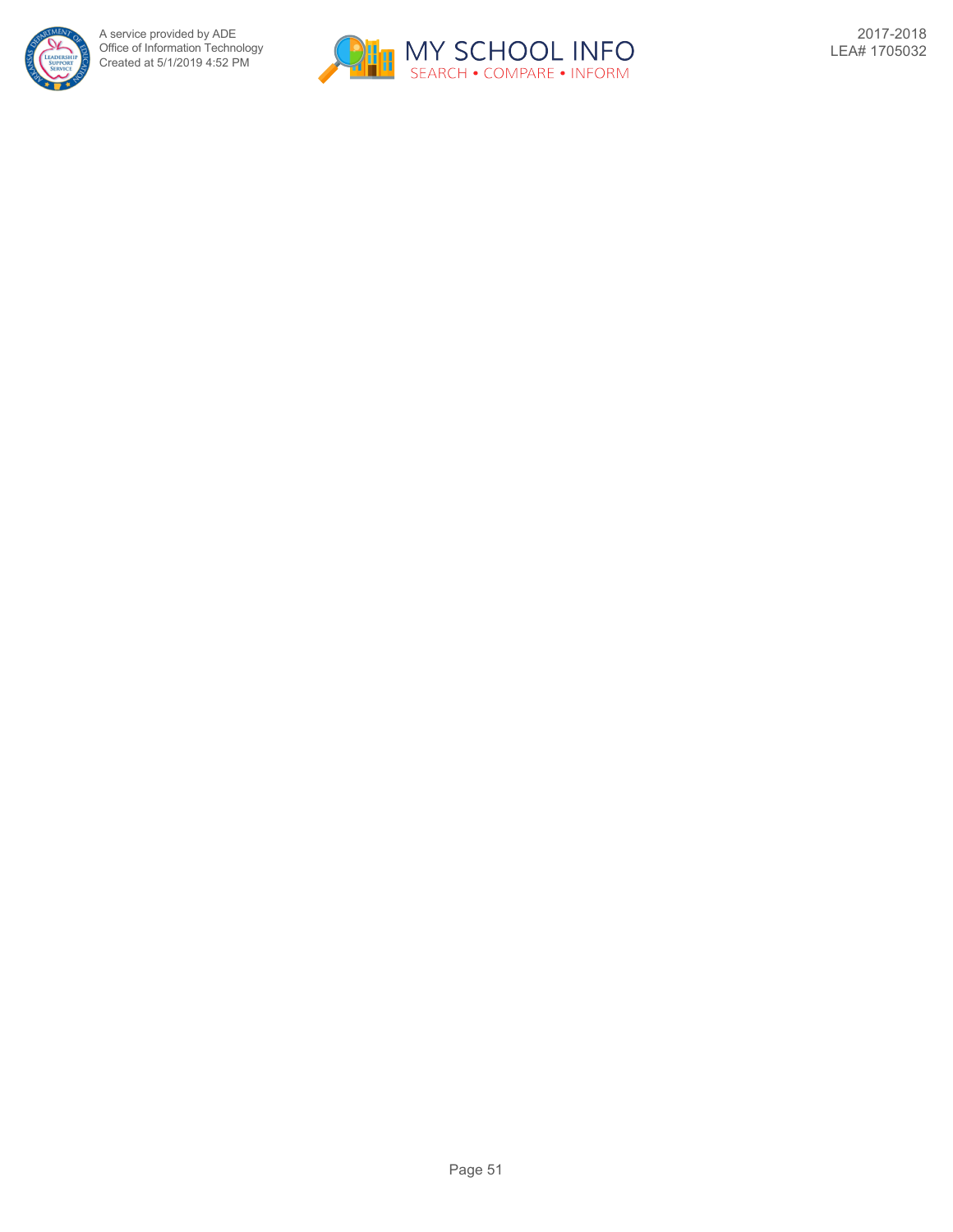

**SECTION: Crosstab - Graduation Rates**



**Van Buren School District - 1705000 Rena Elementary School - 1705032**



Four Year Graduation Rates are not available.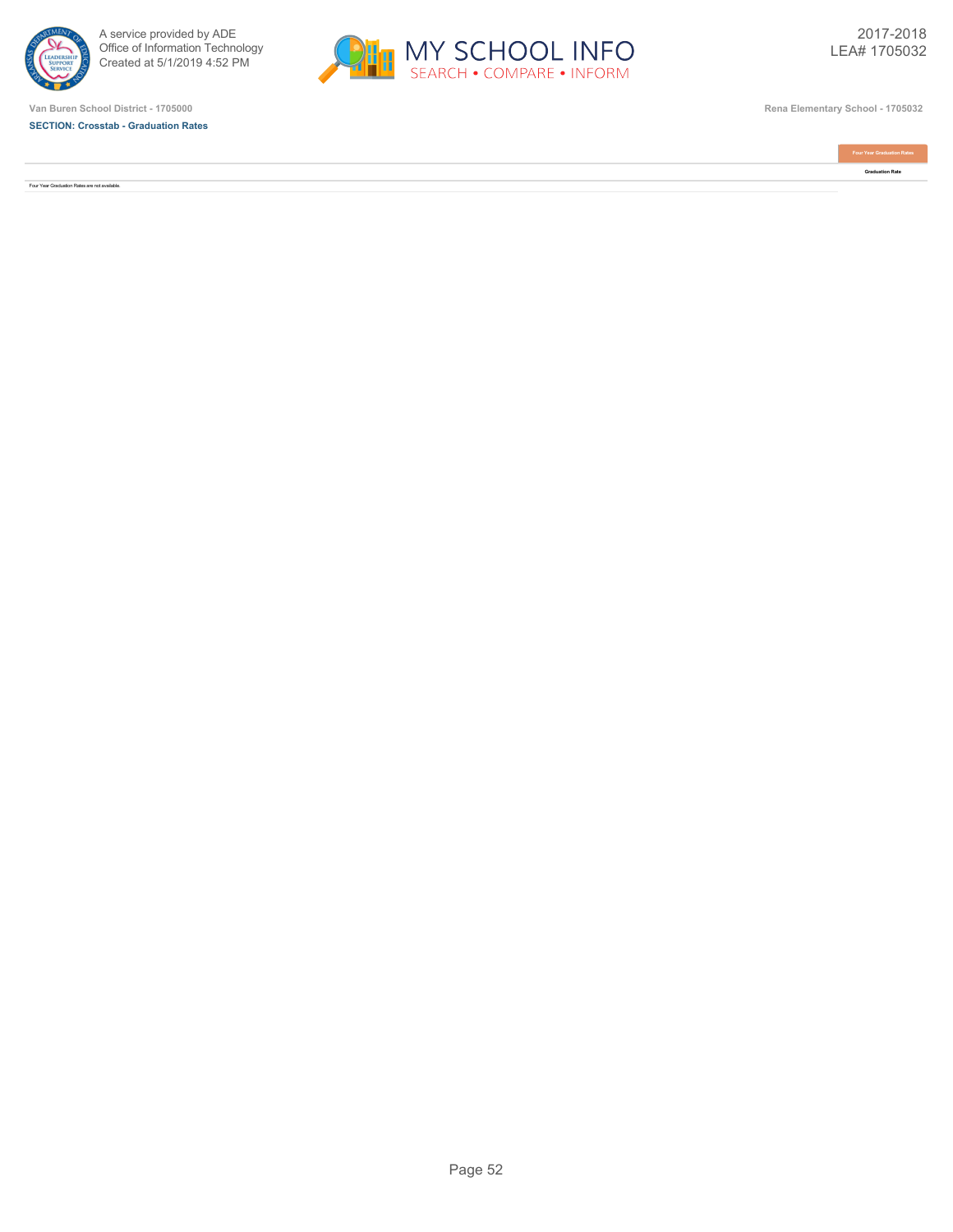

**SECTION: Crosstab - Graduation Rates**



**Van Buren School District - 1705000 Rena Elementary School - 1705032**



Five Year Graduation Rates are not available.